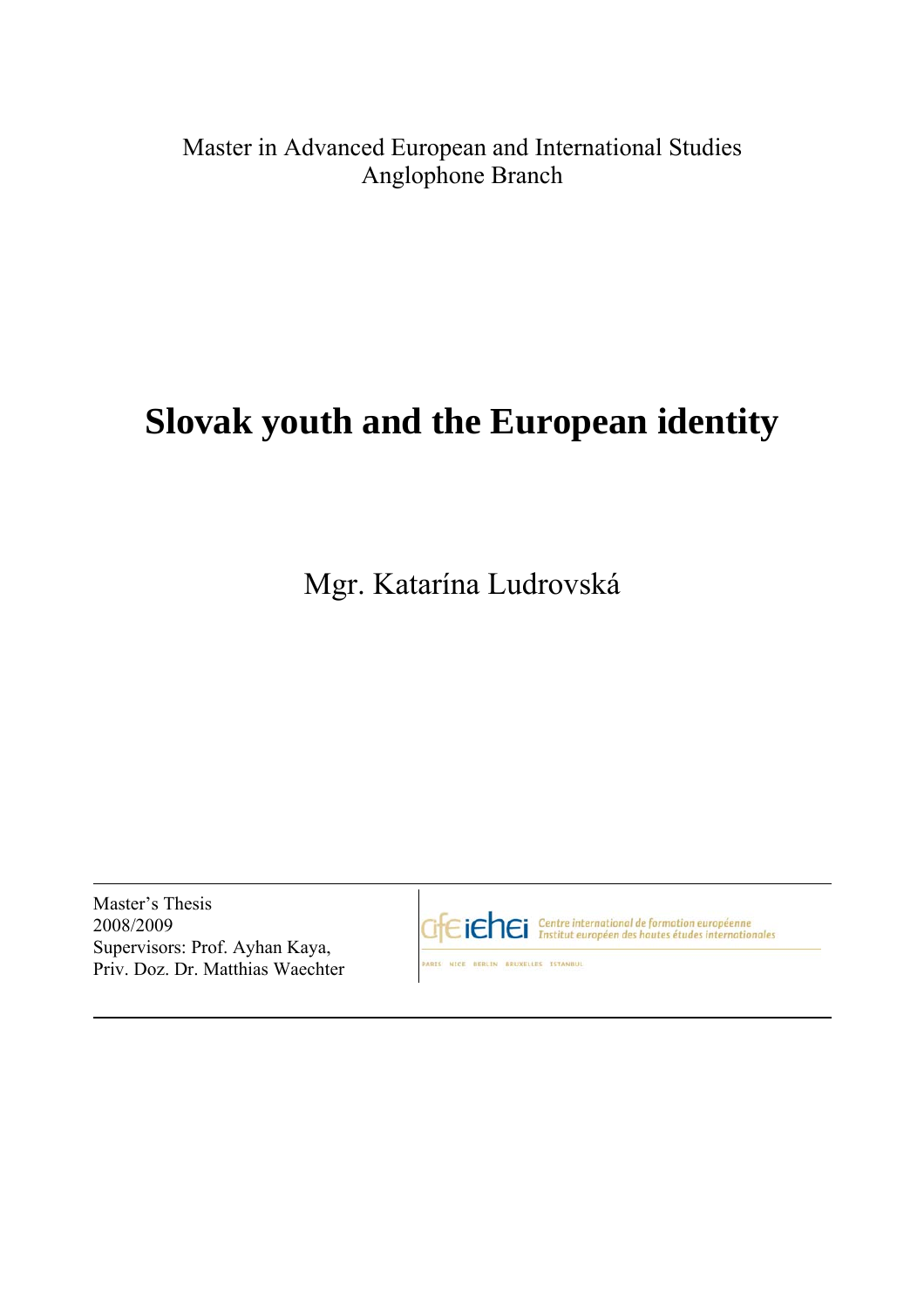#### **ABSTRACT**

What is the "Europe" for Slovak youth? What do young Slovaks mean when they say that they feel, or not, European? A raising literature by political scientists and scholars tries to evaluate the European identity. Several theories of political identities already exist, however none of them could be understood as affirmed. There is hard to find a study which would explain to the citizens the deeper signification of answers to questions who they are now and how they perceive their attachment to varying political communities.

Slovakia has come through difficult transformation process. After the fall of Communism in 1989, Slovakia became an independent state in 1993. Just eleven years after, the Slovak Republic entered the European Union and in 2008 joined also the Euro zone. What impact has these significant social changes on youth?

I try to uncover whether Slovak youth turn more to the EU level for their political or individual goals or their socio-political horizon does remain mainly national. In my thesis I aim at the correlation between Slovak national identity and Europeanization. I attempt also to find out whether the so called "shift of loyalties" is actually happening in Slovakia. To put it in a nutshell, I undertake to discover if the young generation in Slovakia has moved from the nation-state to Europe or not.

This thesis, therefore, presents an analysis of a questionnaire run in Slovakia from January 2009 on what Slovak youth mean by feeling "European". They expressed opinions and attitudes about the European Union, its institutions, elections and relationships towards other nationalities. Slovak youth described also what matters to them in terms of their direct experience of the European integration and joining the Euro zone. And finally, what "European identity" means to them and whether they perceive themselves as Europeans.

Keywords: Slovak identity, Slovak youth, European identity, the European Union, Slovakia, national, Europeanization.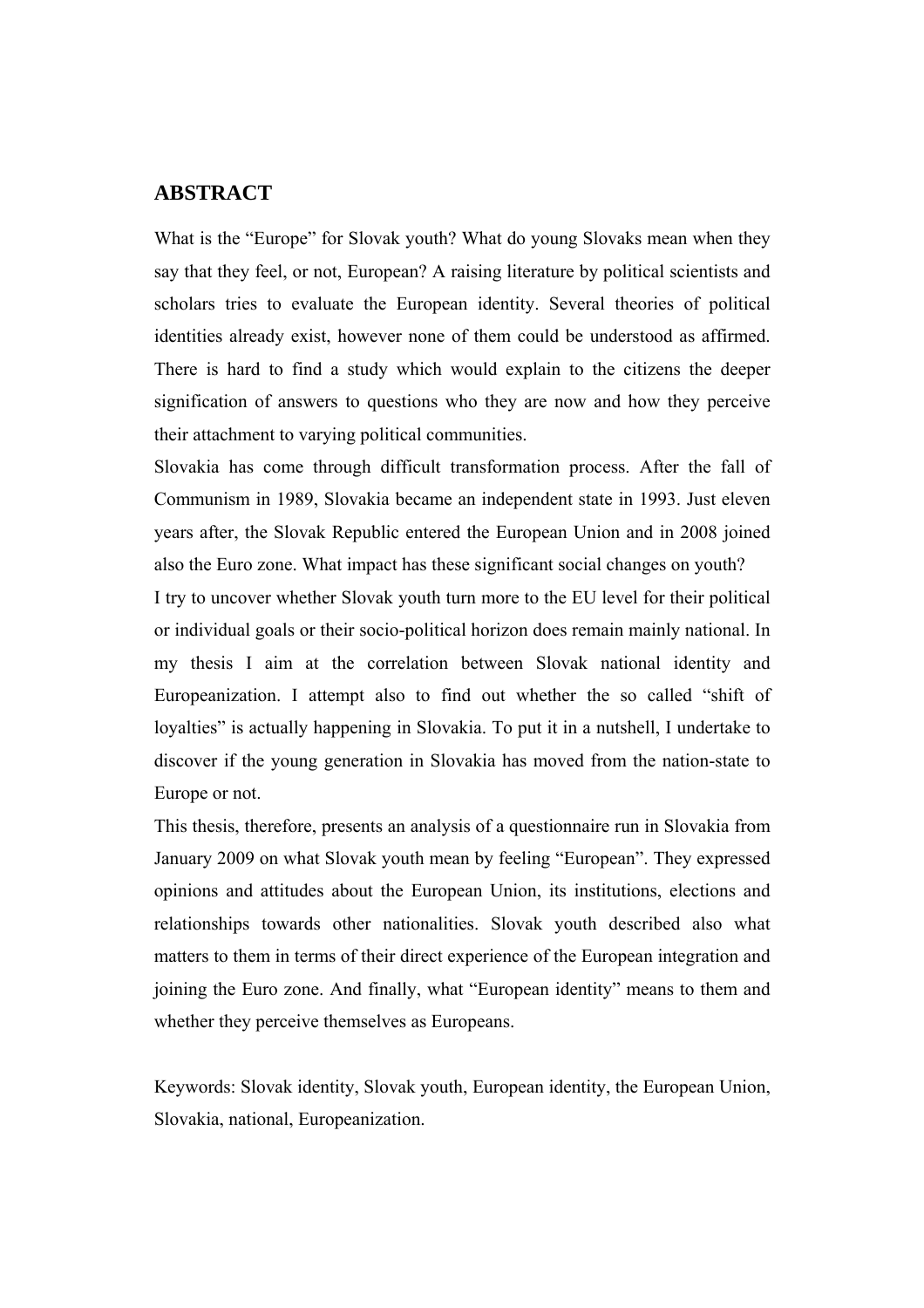#### **Acknowledgements**

Special thanks to Prof. Ayhan Kaya, my supervisor, for his useful and prompt advices at each stage in the production of this thesis.

Immense thanks to Priv. Doz. Dr. Matthias Waechter, my supervisor, for his great support and guidance through the process of writing my thesis.

Thanks to my family for staying with me in good and bad, even I am so far away from them.

And finally, thanks to you all, my respondents- the best of Slovak youth:

Thank you for the gift of your time, energy and information. This thesis could not have been written without your generosity.

Berlin, April 28. 2009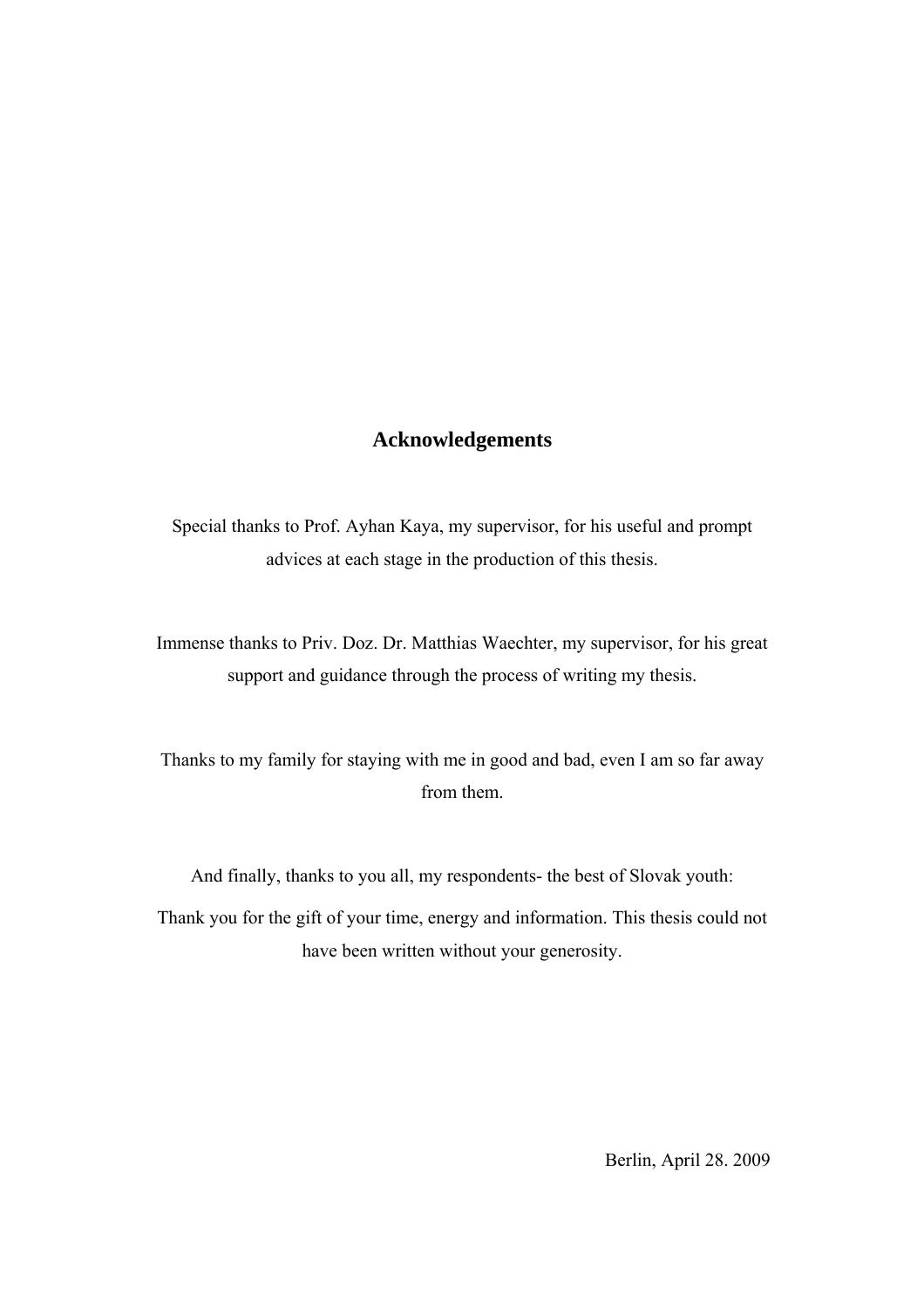#### **Motto**

"Under the conditions of the independent Slovak Republic, a new creation of the Slovak identity has been immediately launched. It is connected with the founding of new civic political parties with more liberal orientation and with an unprecedented development of public society and the increase of political and civic participation of youth."

(Ladislav Macháček 2004)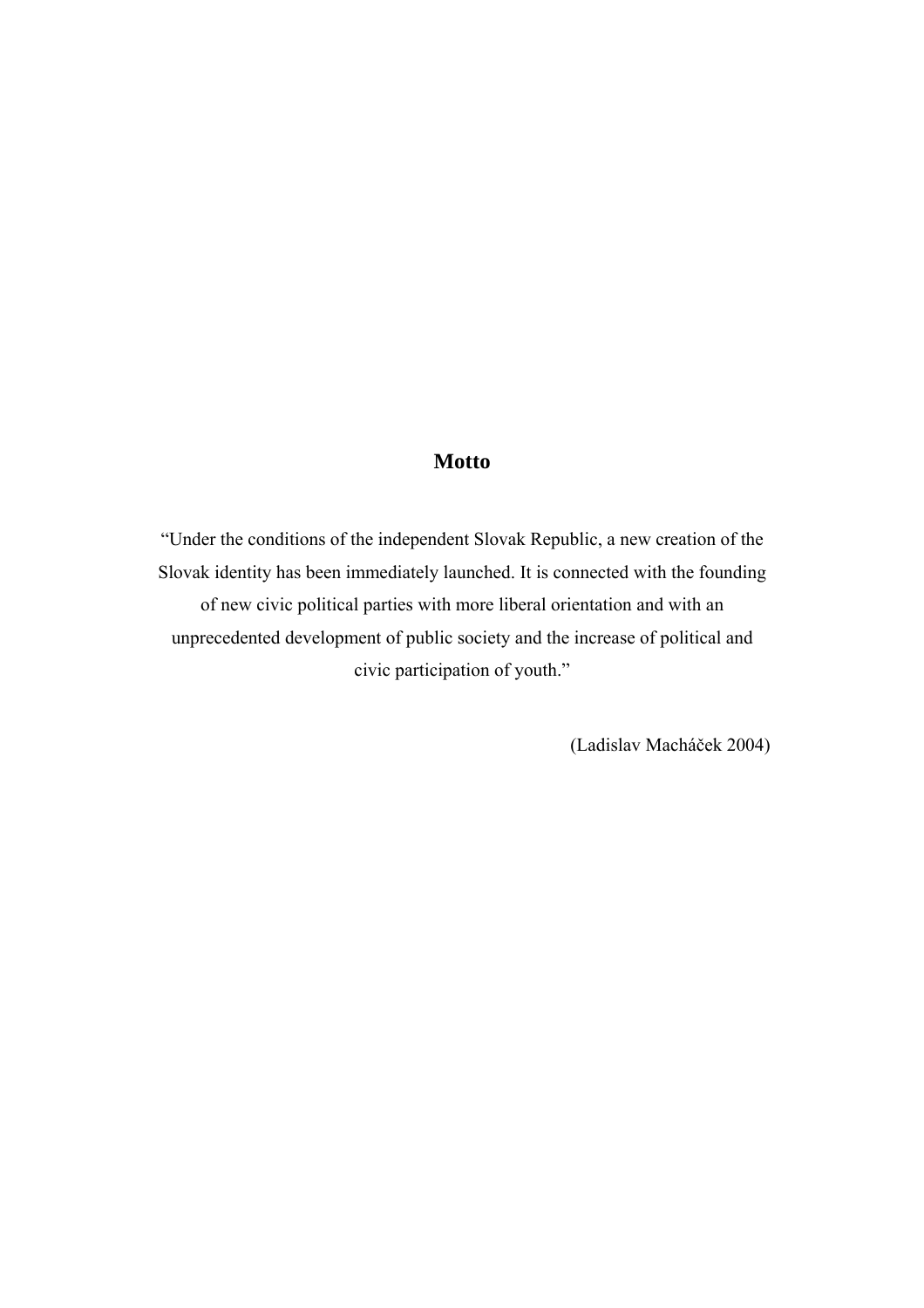### **TABLE OF CONTENTS**

| 1                       |     | THE PERSONAL AND THE NATIONAL IDENTITY 13 |  |  |
|-------------------------|-----|-------------------------------------------|--|--|
|                         | 11  |                                           |  |  |
|                         | 12  |                                           |  |  |
|                         | 1.3 |                                           |  |  |
|                         | 14  |                                           |  |  |
|                         | 1.5 |                                           |  |  |
| $\mathbf{2}$            |     |                                           |  |  |
|                         |     |                                           |  |  |
|                         |     |                                           |  |  |
|                         | 23  |                                           |  |  |
| 3                       |     |                                           |  |  |
|                         |     |                                           |  |  |
| $\overline{\mathbf{4}}$ |     |                                           |  |  |
|                         |     |                                           |  |  |
|                         | 4.2 |                                           |  |  |
|                         | 4.3 |                                           |  |  |
| $5^{\circ}$             |     |                                           |  |  |
|                         |     |                                           |  |  |
| 6                       |     |                                           |  |  |
|                         |     |                                           |  |  |
| 7                       |     |                                           |  |  |
|                         |     |                                           |  |  |
|                         |     |                                           |  |  |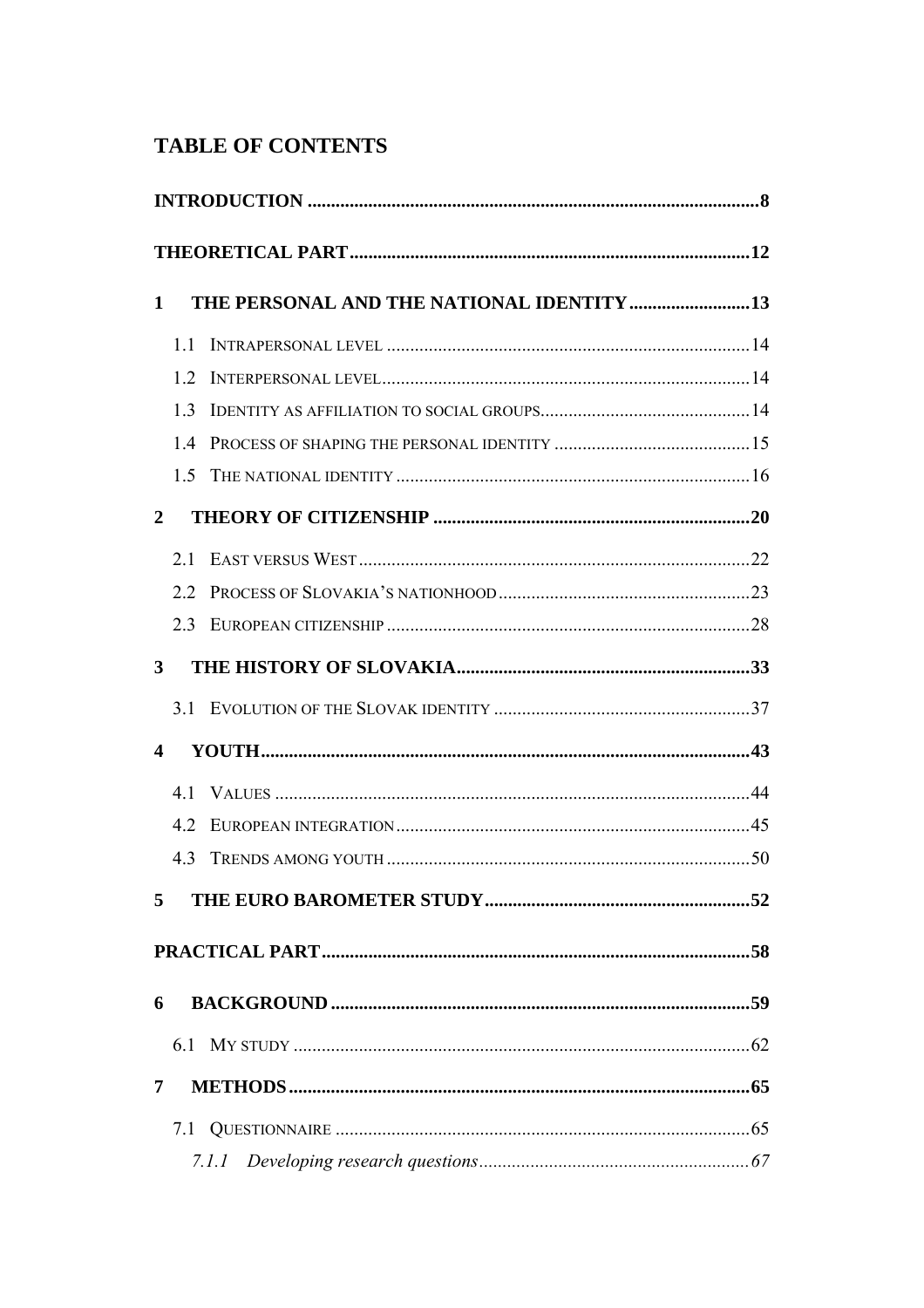| 8    |                                                                       |  |  |  |  |
|------|-----------------------------------------------------------------------|--|--|--|--|
| 81   |                                                                       |  |  |  |  |
| 82   | RELATIONSHIP TOWARDS OTHER COUNTRIES AND NATIONALITIES 78             |  |  |  |  |
| 8.3  |                                                                       |  |  |  |  |
| 8.4  |                                                                       |  |  |  |  |
| 8.5  |                                                                       |  |  |  |  |
|      |                                                                       |  |  |  |  |
| 9    |                                                                       |  |  |  |  |
| 9.1  |                                                                       |  |  |  |  |
| 92   | RELATIONSHIP TOWARDS OTHER COUNTRIES AND NATIONALITIES  89            |  |  |  |  |
| 9.3  |                                                                       |  |  |  |  |
| 9.4  |                                                                       |  |  |  |  |
| 9.5  |                                                                       |  |  |  |  |
|      |                                                                       |  |  |  |  |
|      |                                                                       |  |  |  |  |
| 10.1 | LIMITATIONS AND DIRECTIONS FOR FUTURE RESEARCH97                      |  |  |  |  |
|      |                                                                       |  |  |  |  |
|      |                                                                       |  |  |  |  |
|      |                                                                       |  |  |  |  |
|      |                                                                       |  |  |  |  |
|      | Table 1: Responses to survey question, spring 1992 to spring 1998 (in |  |  |  |  |
|      |                                                                       |  |  |  |  |
|      |                                                                       |  |  |  |  |
|      |                                                                       |  |  |  |  |
|      |                                                                       |  |  |  |  |
|      |                                                                       |  |  |  |  |
|      |                                                                       |  |  |  |  |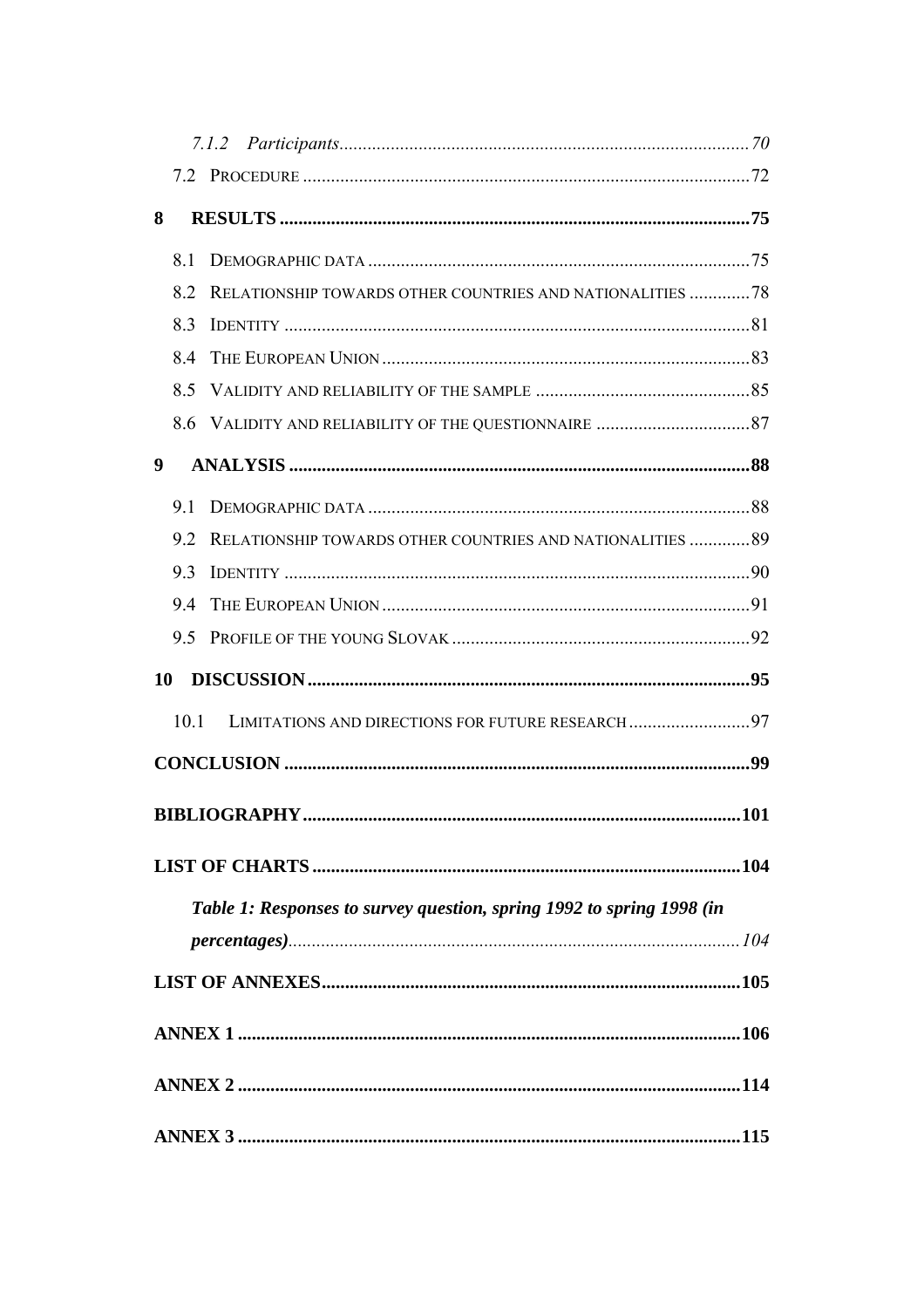|--|--|--|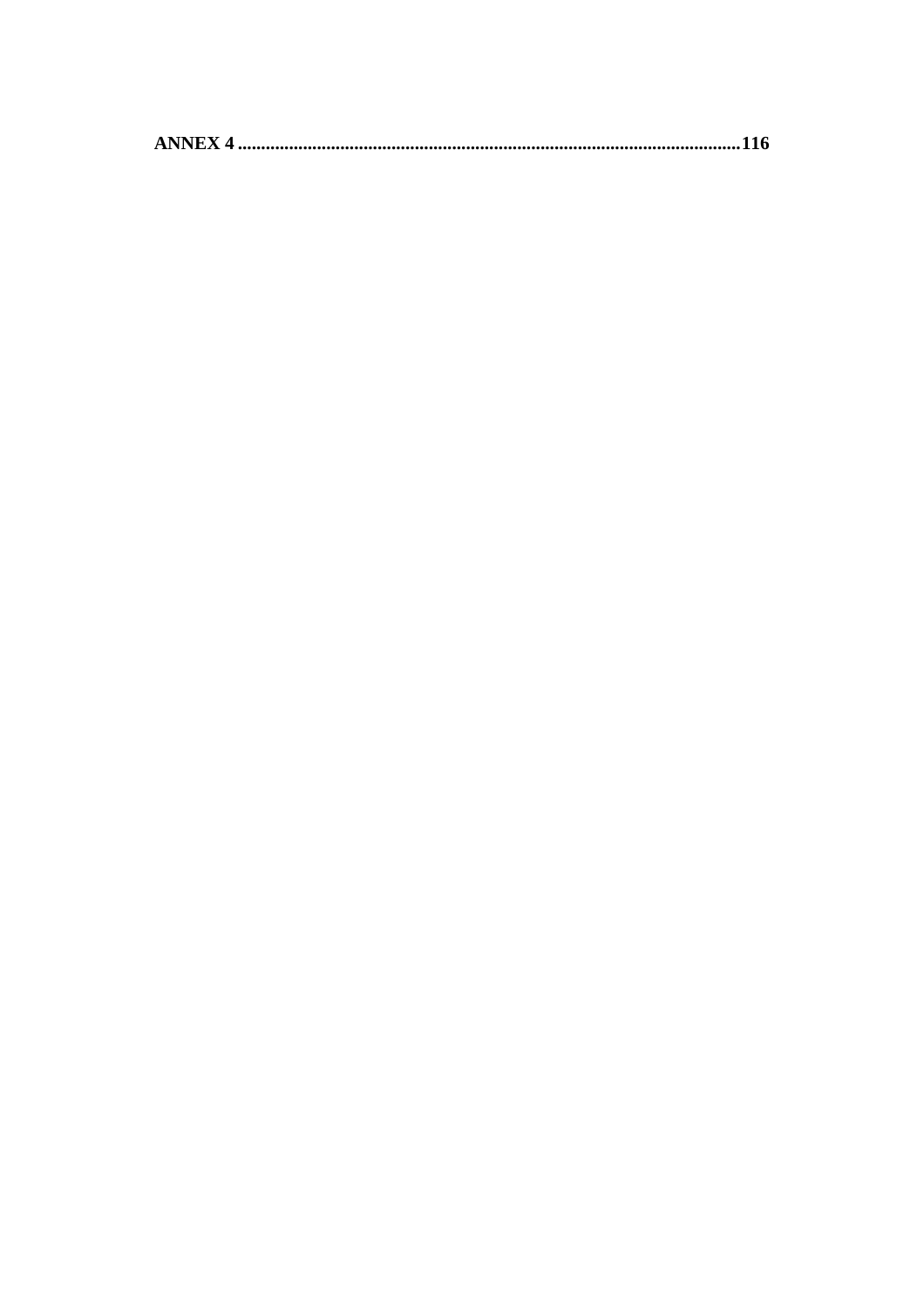#### **INTRODUCTION**

The core problem of this thesis may lie on individual nationality, its rights and the strong appraisal of popular traditions and of the mother tongue. Perception of a future peaceful world in which each nationality would live in freedom and in its own place has been already a vision for many years. "The belief of harmonious synthesis of the rights of the individual with his loyalty to the national community and its duties to mankind", these were the words which Herder wrote long time ago about nationality and loyalty to the nationhood (Heater 1998:15).

One could claim that the European citizen is neither a subject nor an object in the discourses about Europeanization. Instead, the question is how to build Europe and who European citizens are. It has become a topic not only for EU experts but also for scholars. This thesis provides some insides about politics of identity building in Slovakia.

Slovakia has been depicted by many experts as an ethnic rather than a territorial subject. The state itself has declared the inclination towards the rejection of principle of territorial citizenship which would create a base for "civic nation". "The key term around which Slovak domestic and international policy appears to revolve is that of 'protection': protection of religion and culture from Western liberalism, protection of language, protection of the Slovak 'minority' within the southern regions where ethnic Hungarians are in majority, protection of the national honour from the alleged efforts of critical journalists, protection of state property, protection of energy resources…" (Heater 1998:8). This mirrors evident concern of the newly independent Slovak state of the detriment of effective control over the country escorted by the attempt to construct a strong Slovak ethnic-based collective identity. It seems that in the background of diversity of Central European history, Slovak national self-awareness was lost and found again and again. Furthermore, a talk about national identity was revived becoming a owerhelming feature of Slovak nationalism in the 1990's. In order to understand Slovak national identity-building it is necessary to return back in time to the beginning of the Slovak nation. The attempts of the nationalism has been obvious through all Slovak history. For example in the nineteenth century there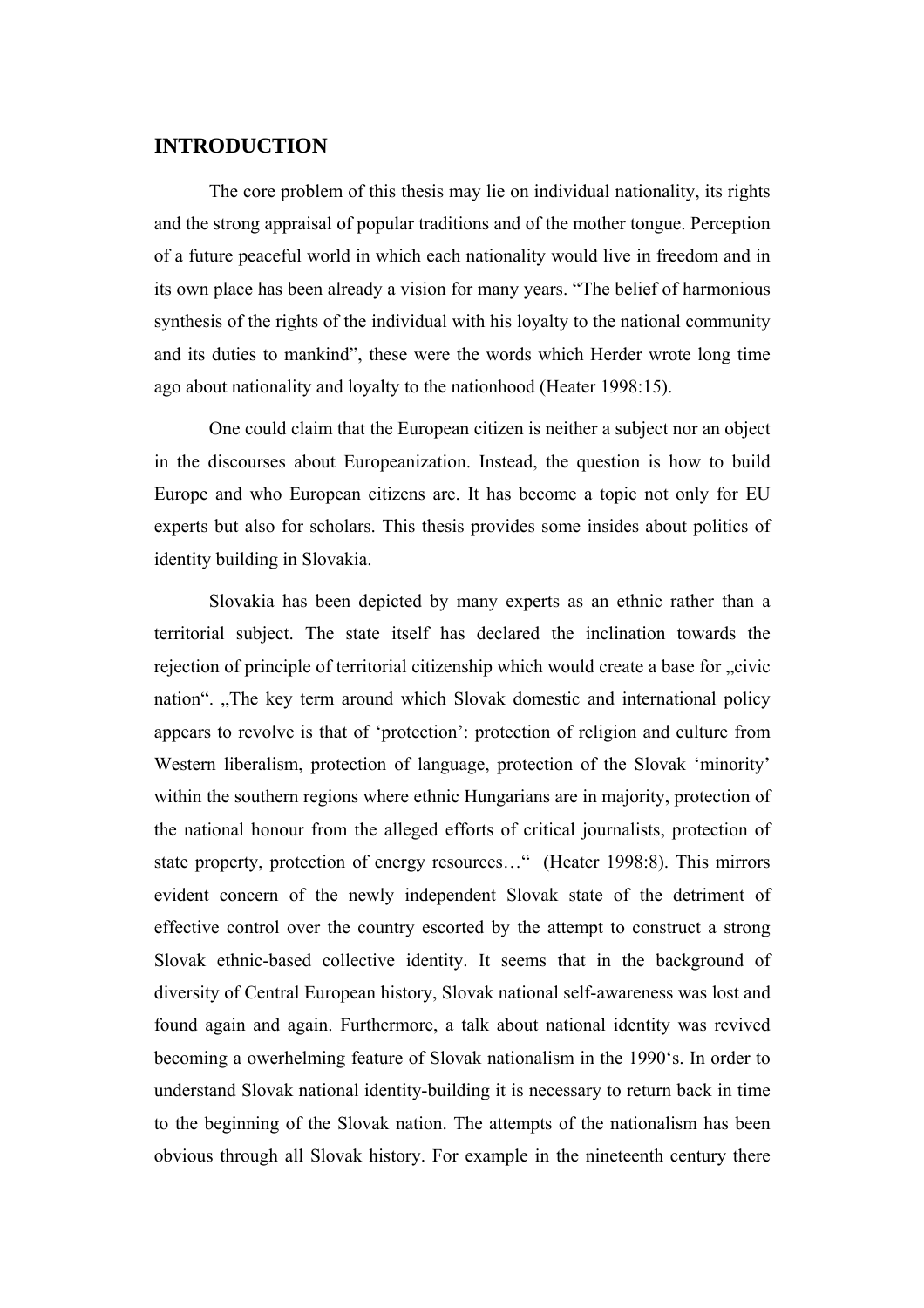was a strong effort for a supra-national Slovak idenity. However, some signs of mental dissapointment later appeared into Slovak national ideology and identity politics by blurring the political difference between conceptions of Slavic and Slovak, respectively Slavness and Slovakness. These ambiguities which were present around the Slovak national ideologies from their beginnings might be somewhat still linked to the identity dilemmas of todays.

We might claim that Slovakia is now on the top of thousands-years of development. It has become independent, strong enough to build a democratic and stable state. It has joined NATO and became a member of one European family. Not long time ago Slovaks gained back their national identity. Nowadays, Slovaks experienced to be in one political and economical area and so it might seem that Slovakia came again from one repression to another. The question is what about the Slovak citizens? How they feel about the European Union's identity? Do Slovak citizens feel as Slovaks or Europeans?

I aimed particularly at youth which is considered to be as a most active and pro-European oriented group in Slovakia. They already were actors of a big change in politics when in 1998 decided not to vote for corrupted and rightoriented party. Since then Slovakia make a significant headway. Slovak youth is, also according to previous studies, the most affected by changes and also the most influenced by the EU reforms.

My interest lies also in Slovak Europeanization and whether the European identity is already present among Slovak young generation. In my thesis I posed three research questions:

- 1. "Do Slovak youth feel European?"
- 2. "Do Slovak youth turn more to the EU level for their political or individual goals?" Or does their socio-political horizon remain mainly national?"
- 3. "Does the shift of loyalties from nation-state to Europe occur among Slovak youth?"

I set up also the work hypothesis: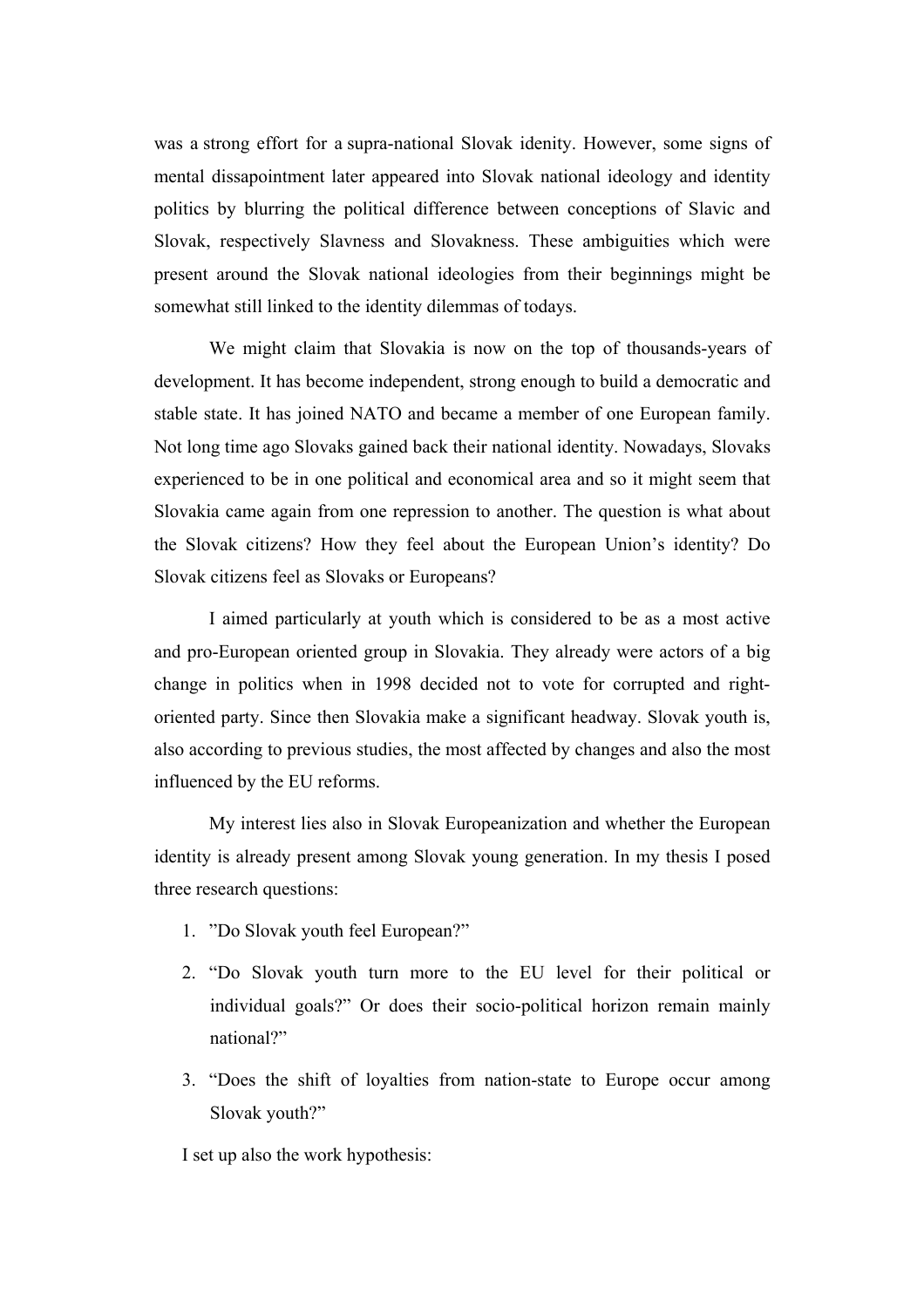"Slovak youth is pro-European oriented heterogeneous group in which remains strong national feeling".

The thesis is divided into two main parts: the theoretical and the practical part. In the theoretical part I am writing about the identity. The personal identity has more levels such as intrapersonal or interpersonal. Further, I am elaborating information about the identity as affiliation to social groups and the process of shaping the personal identity.

The national identity has been built since beginning of the Slovak nation therefore, it is very important to mention also Slovak nationhood in the theory of citizenship. I am exploring the history of Slovak identity and also I tried to uncover the evolution of the Slovak identity. There were always differences between the East and the West Europe and I was curious what impact it had on Slovakia. The process of Slovakia's nationhood was very long and complex process and there is a question if Slovakia's nationhood remained strong enough and whether Slovak people feel more as Slovak or European citizens.

My main goal was to concentrate on Slovak youth. Youth is a very specific group which differs from country to country. They are very various inside the group too. They always set up new trends and are the "engine" of society. I was interested in their values and what they perceive as important in their life now. I brought some ideas from Czech study here<sup>1</sup> and I also mentioned other surveys in my thesis such as Euro barometer or Slovak study about youth<sup>2</sup>.

In the practical part I am talking mainly about my research. I used the questionnaire to interview recipients. I posted it on Web to make it easier for the

 $<sup>1</sup>$  Sak Petr 2004</sup>

<sup>2</sup> Ladislav Macháček 2003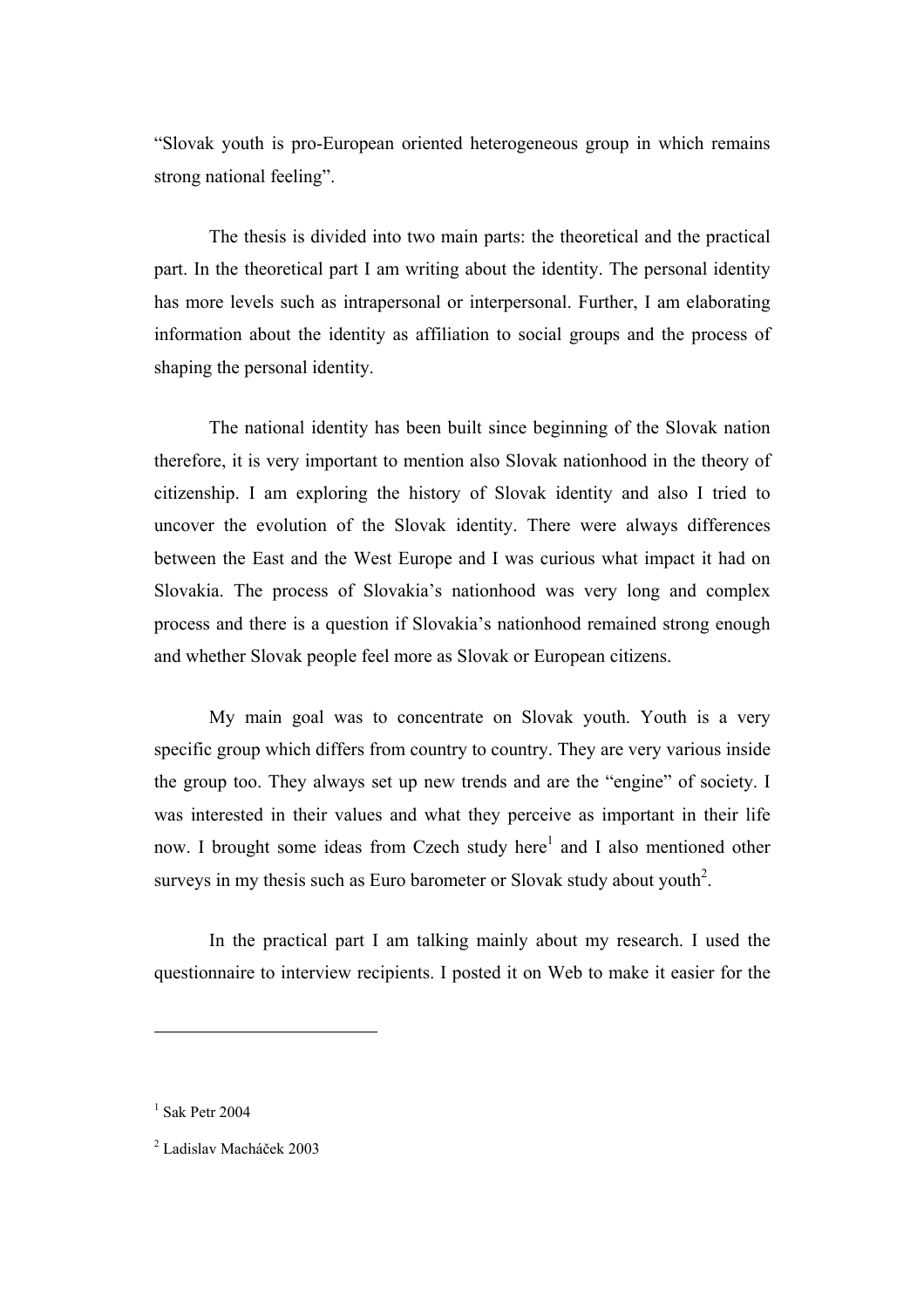sample. In analysis I created four clusters in order to clarify results. In the end I am answering research questions and testing the work hypothesis.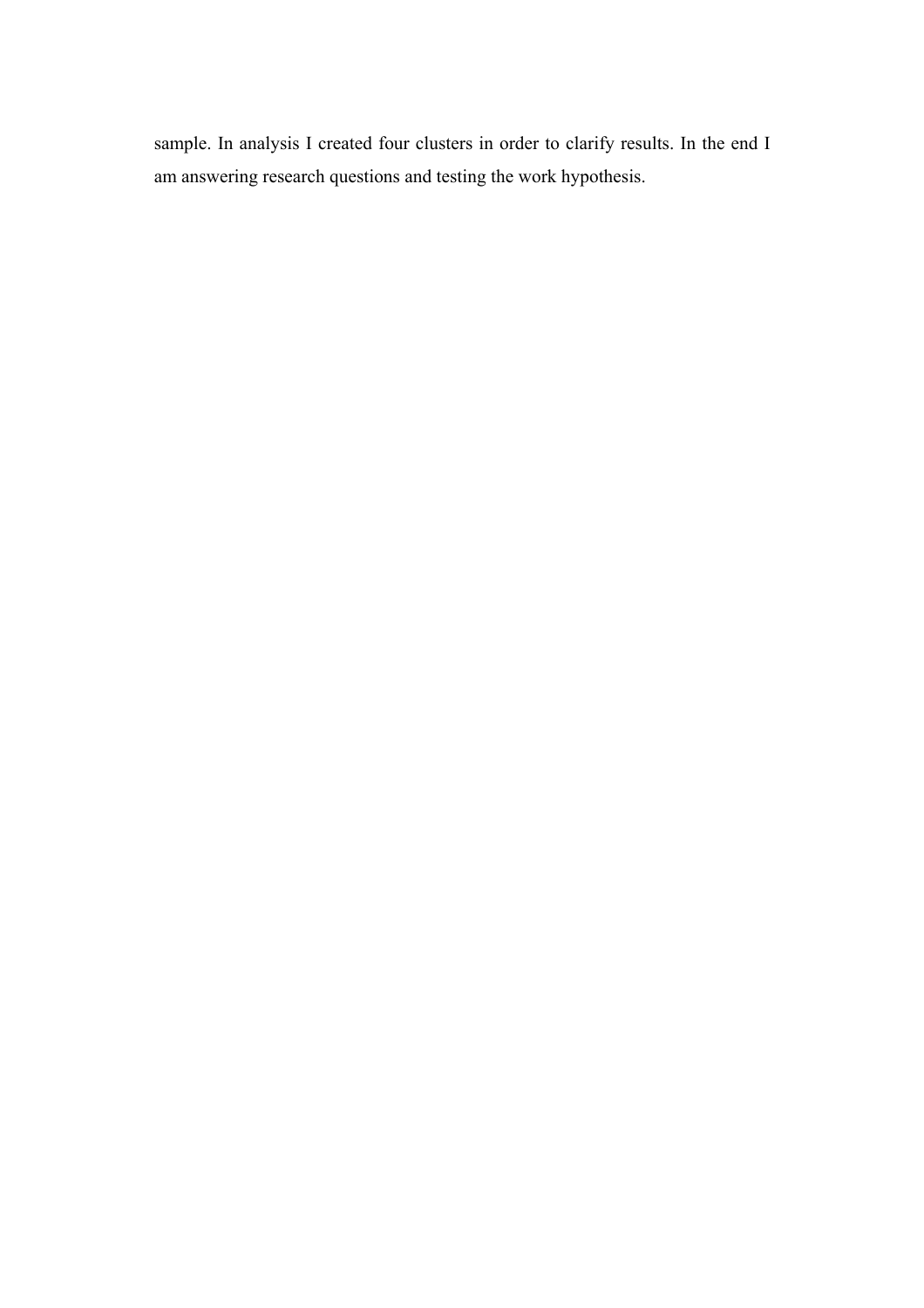## **THEORETICAL PART**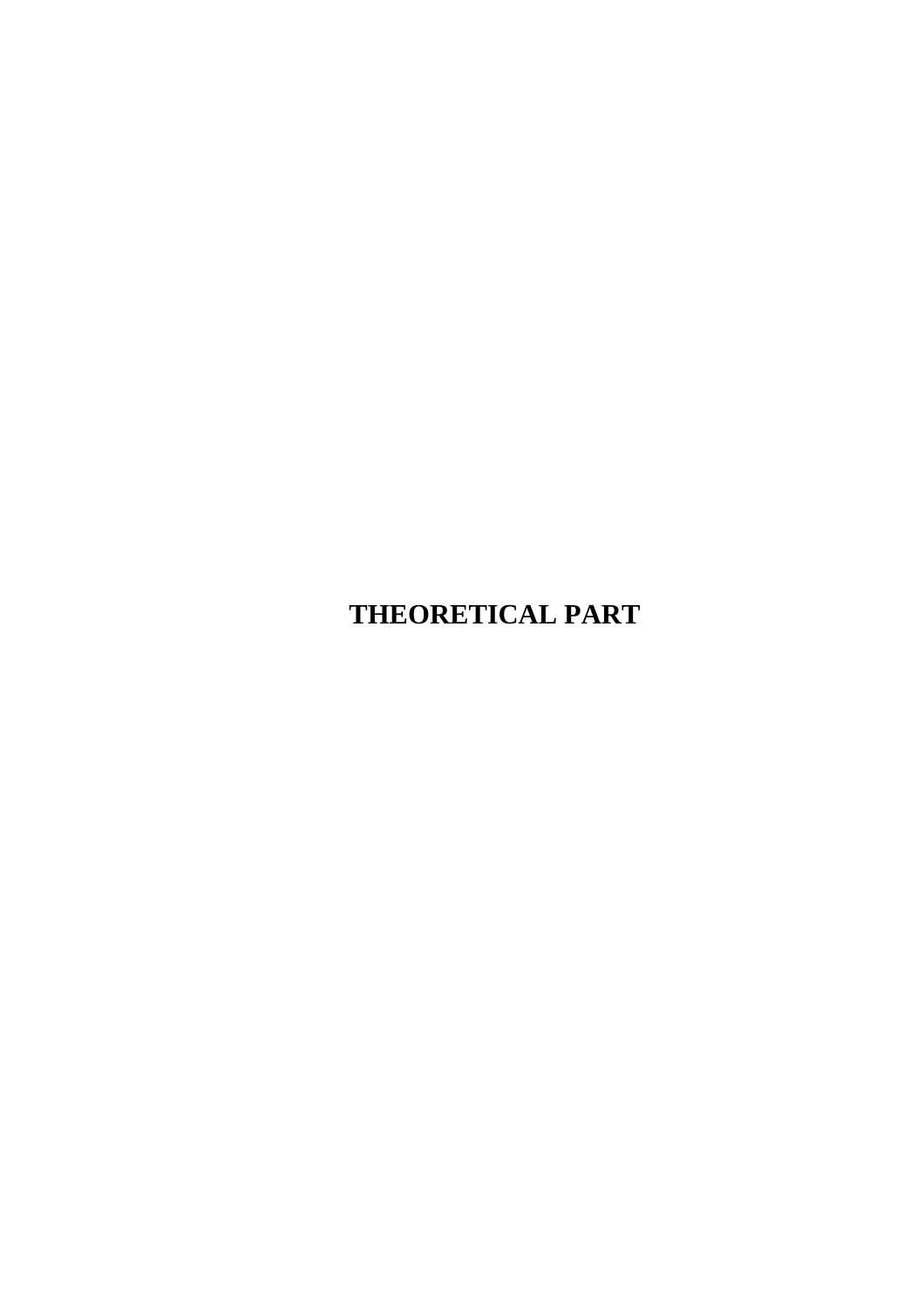#### **1 THE PERSONAL AND THE NATIONAL IDENTITY**

The personal identity is bounded with social roles. It is a point of intersection where personal and socio-cultural level is interconnected. To look for personal identity we have to find first the "real me". In psychology, for instance, it is considered as the main idea that individuals create sense of who they are and where they belong to.

The individuals construct themselves and in the same time they build social reality, in which they live claims Bačová. The personal identity is very strong, especially in the times of crisis. The process of self-definition and decisionmaking can be conscious however, unconscious too. According to Bačová, it was the society which connected the personal level with social changes. The social changes allow to individuals act differently in various stages of life as for example in puberty or the adulthood. The puberty is constructed by society and makes individuals act in a way they are expected to (Bačová 1996).

The personal identity can be divided into three spheres (Bačová 1996):

- a. The deep sense of self-identity based on feeling of self-continuity,
- b. The identification of individual with his life-roles,
- c. The identity to the larger or smaller social groups.

In the first sphere the individual seeks for self-identity and asks question: "Who am I and why am I different from others?" The individual defines himself intrapersonal. In the second sphere person clarifies his thoughts and says: "Who am I in the relation to others?" The interpersonal level is here more present. In the third sphere the individual is interested where and to which groups he belongs to. It is also possible that he was born into concrete social group or he picks one identity, one social group, which is the most important for him. Therefore, he identifies himself in relation to the groups and institutions which create so-called social frame of personal self-identity of the individual.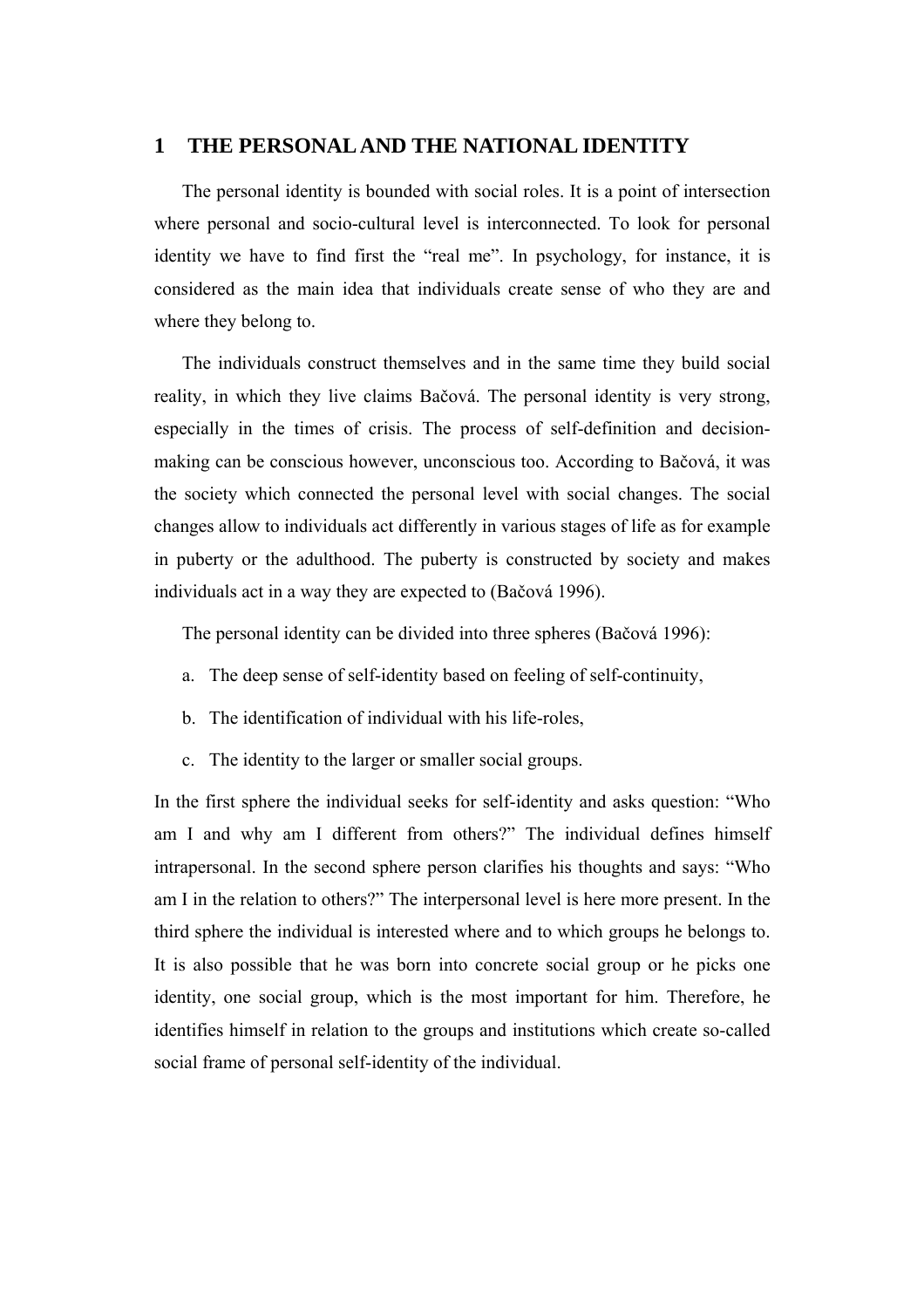#### **1.1 Intrapersonal level**

Intrapersonal level is the identity understood from the essence of one's personality. It contains the sense of equality. Bačová wrote that it could be compared to the notion of waking up in the morning when one can be sure that he is the same person as he was last night. Therefore, to the personal identity belongs mental continuity, which is seeking and finding the meaning of self-being in the world (Bačová 1996). The individual's identity embodies important values in which person believes and considers them as personal ideology.

#### **1.2 Interpersonal level**

The interpersonal level means that the individual defines himself mainly through roles and positions in the society. Stryker claims that whole identity of the individual consists from units which are smaller identities or so-called components of the personal identity (Bačová 1996). However, fact that our identities are made up from multiple identities is not very new in psychology. James already said that the individual has so many personal "me", so many groups he belongs to. According to James also, smaller personal identities are set up in a hierarchical structure. Somebody asks: "Who am I?", and it embodies processes as accepting of concrete role, dealing with new role, changing the role and using the role for self-presentation (Bačová 1996).

#### **1.3 Identity as affiliation to social groups**

The intrapersonal and interpersonal identities are usually marked as personal identities because they refer to individual characteristics. The part of individual's identity, which covers his characteristics as a member of concrete group, has very strong relation towards traditions- the social or collective identities. The individual considers himself as a member of smaller or bigger social group. According to Tajfel, the identity is a membership consists from emotional substance and importance to belong to the society. For example, whether he contributes to his society or not; whether he expects the acceptation or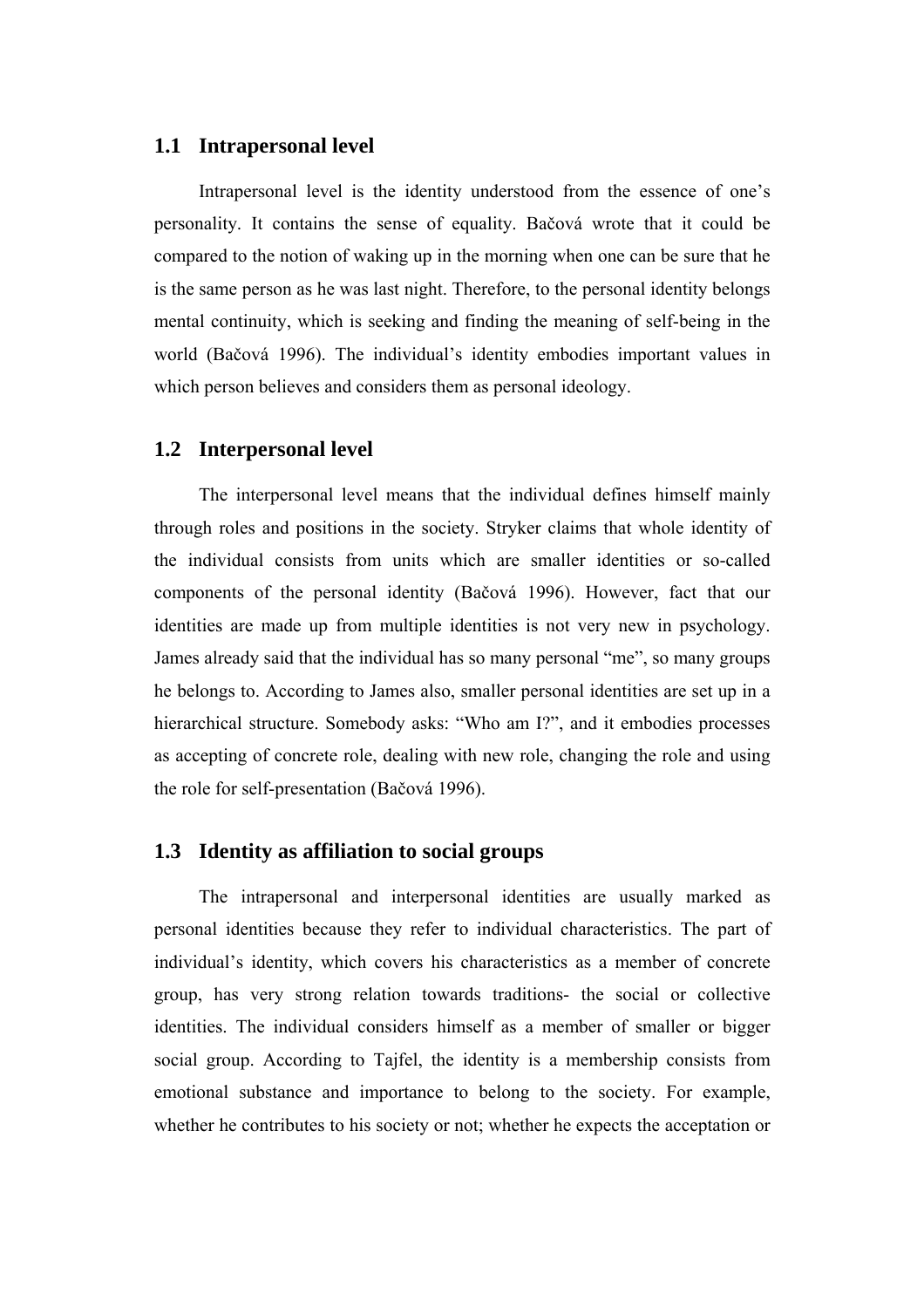respect from the society; whether his society awards  $\text{him}^3$  or on the other side, punished him<sup>4</sup> (Bačová 1996).

#### **1.4 Process of shaping the personal identity**

There are two different procedures which allow formation the "metaperspective", wrote Bačová. First it is the self-definition when person compares himself with others. The second is the objective identity when the individual is compared by others. The "meta-perspective" is compounded from both processes simultaneously: the individual creates mental picture of himself where he defines himself. Bačová also said that the individual is able to correct or make changes of this picture in all three levels: in interpersonal, intrapersonal as well as social level (Bačová 1996). Therefore, the individual draws a comparison between identity he created and identity which is ascribed by the society and he tries to keep a balance between them.

On the first sign it is obvious that methods of shaping the personal identity vary due to various stages of human's life. Also characteristics which describe the personal identity differ. Some are ascribed such as colour of skin, the age or gender. These components are relative stable and non-problematic because the individual does not have to use any power to change them. Other components of identity, as Bačová claims, could be learned (Bačová 1996). To become a personality, one has to try hard to achieve a success in society. To be a mother or father are identities which will never change however, to become rich for instance the individual has to work hard and be systematic.

And finally, there are chosen components in human's life. It is when the individual can choose from more alternatives. There are clear and socially approved directives to that and one picks or refuses them. If he refuses some

 $3$  In the positive sense

<sup>&</sup>lt;sup>4</sup> In the negative way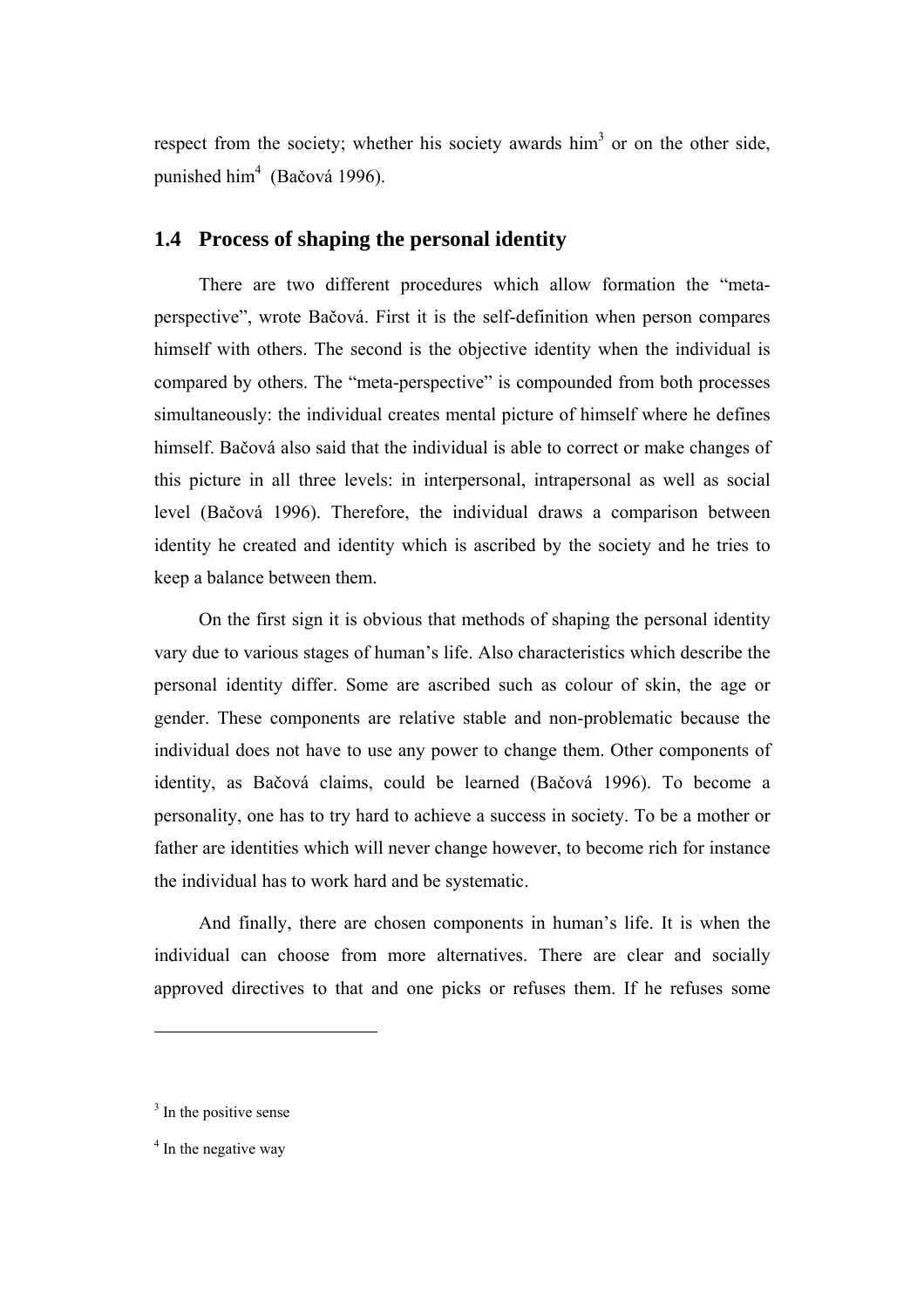component that means he goes "up the river stream" so he goes against the society standards. However, is not compulsory for the person to chose. Moreover, there is always one "good" socially approved option, which is to be the same as others (Bačová 1996).

Each historical stage and every type of society is described by its characteristic values as well as the hierarchy of values. The social values influence the meaning and importance of ascribed, learned or chosen components of human's identity. It is the society which determinates through institutions and ideologies which components of identity could be modified. It is again the society which creates the situation of choice for the individuals and defines conditions for selection. The society and social evolution specify which from the units of individual identity are becoming to be the obvious, actual or desired identities. G. Hofstede defines culture as: "Collective programming of human mind which varies from group to another" (Bačová 1996:256). According to Rohner, the culture is organised system of ideas where members of concrete group ascribe conceptions to the people and subjects. Bačová said that the society is the largest unit of territorially bounded population which is organised around common culture and social system. The society term is often used as a meaning for nation or state (Bačová 1996).

#### **1.5 The national identity**

Several authors discuss that the idea of national identity should match with ethnic identity. Since there is no qualitative distinction between ethnicity and nationality, argues Skobla, the nation could be seen as self-aware ethnic group. Then the intensity of national identity might be understood as modern manifestations of the historical phenomenon- the ethnicity (Skobla 2001).

Another study proves that national identity is very well understood as a combination of ethnic elements with those which are politically grounded. Since former political communities were bounded by ties of culture and solidarity, this approach claims that nations cannot be assimilated with ethnic groups. The base idea is about the subject-matter or so called "social identity theory" which was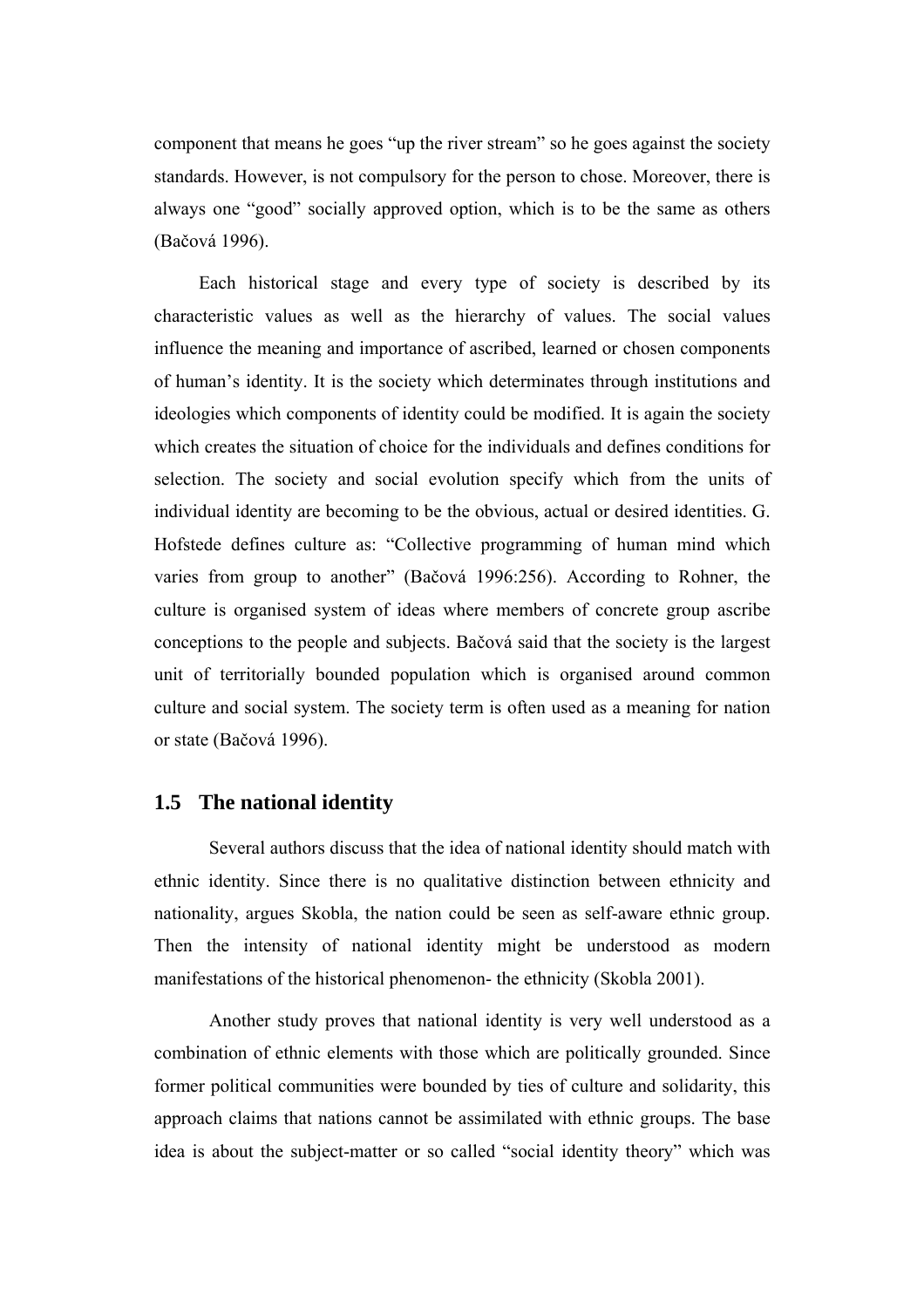introduced by Tajfel. He defines social identity as: "That part of an individual's self-concept that derives from his knowledge of his membership of a social group together with the value an emotional significance attached to that membership" (Skobla 2001: 86). The national identity of the individual is appointed to just one of the several conditions of his or her social identity.

Other scholars dispute that the global and societal changes in the late twentieth century caused radical shift in manners of identity construction. These transformations are meant to take the shape of an increasing rejection of nations of fixed identities. Especially, it is said that understanding of national identities is challenged by processes of globalization and emerging new identities (Skobla 2001).

Concerning the issue of the Slovak national identity, we could apply all mentioned approaches to discover and understand better this phenomenon. According to Kolakowski, the national identity consists from five elements: national substance, memory, anticipation, territory and national mythology (Skobla 2001). We could understand that the national substance is in the same time a national spirit. In particular cultural life forms and in unusual ways of collective behaviour the national substance represents the national spirit, especially in the moments of crises. Historical collective memory also might be essential for creation the national identity. In this case it does not play any role what in collective memory is true, half-true or legendary. There are known some examples of lately emerged nations, which fabricated false, mythological linking with the past. The mythology represents a number of legends and meets the purpose of the identifiable start which is necessary for the national self-awareness. Expectancy for the individual is more than needful because it gives the notion of tomorrow's interests. And last but not least, is the territory what is a special countryside form which offers the vitality for national identity (Skobla 2001).

In my opinion, significant theoretical issues lie somewhere in the middle of "essentialist", and "constructivist" position, in the direction of identity. Some writers often doubt about the unclear concept of identity. In their opinion what have to be improved, when speaking about the national identity is, the cognitive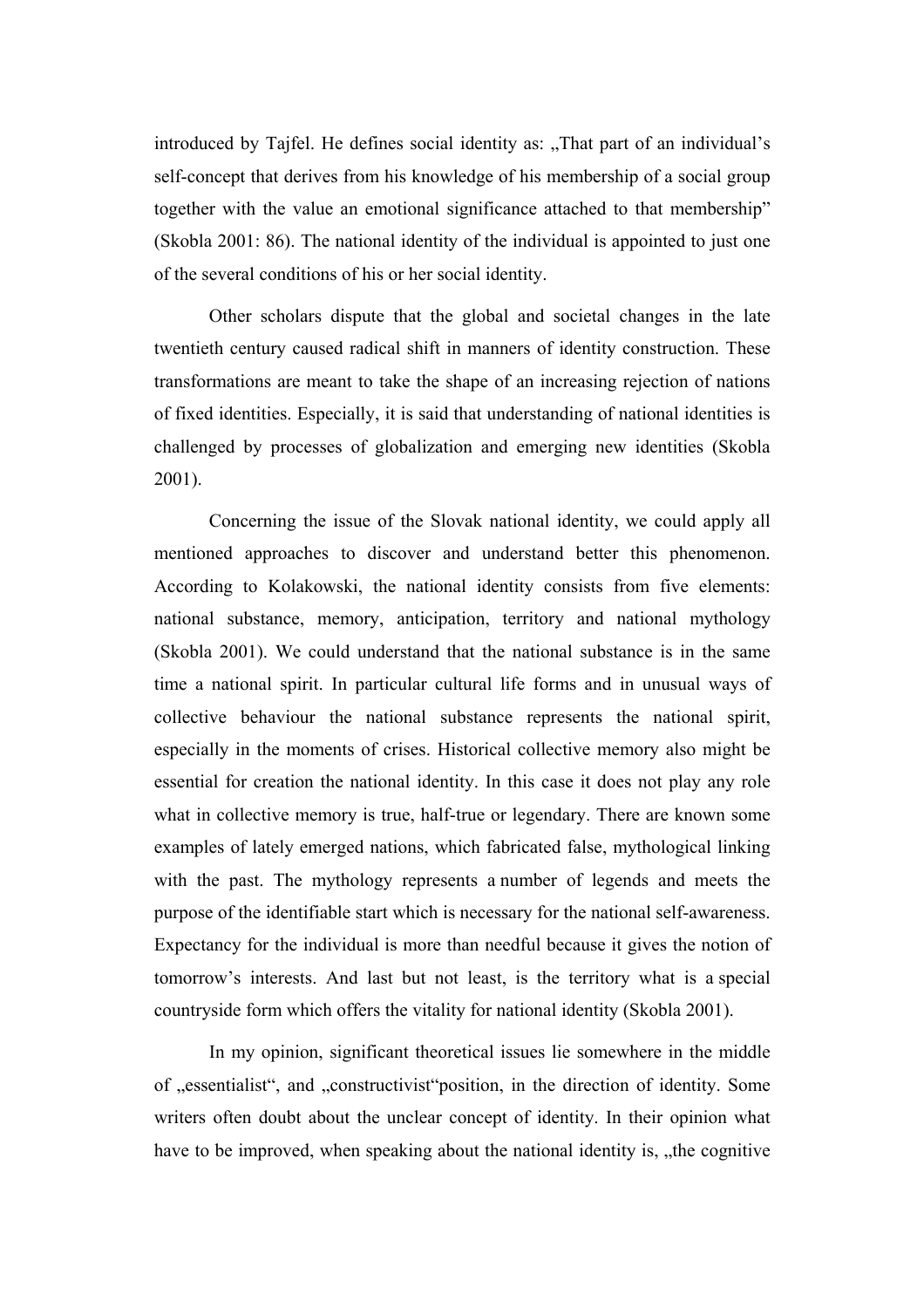use of the concept, referring to the way in which individuals guided by cultural norms, perceive social entities and their own place within a world of such entities and it is more emotive use involving some conception of identification or belonging" (Skobla 2001: 89). Others argue that the "constructivist" position of identity is, , the attempt to soften the term, to free it of the charge of essentialism by stipulating that identities are constructed, fluid and multiple leaves us without a rationale for talking about identities" (Skobla 2001: 89). Therefore, as so-called identities generate, "the term loses its analytical purchase-if identity is everywhere, it is nowhere" (Skobla 2001: 89). Moreover,"if it is constructed, how can we understand the sometimes coercive force of external identifications? "(Skobla 2001:89). Because the national identity indicates the identification of mutual binds, official scheme of classification or categorization cannot be connected with its assumed outcome- the identity. According to Skobla then, "categorical group denominations, however authoritative, however pervasively institutionalized cannot as indicators of real groups or robust identities"(Skobla 2001: 90). What is consequential for the next deliberation is a postulate that there is obvious identification among idea of ethnic identity and national identity.

I believe that national identity is a social construct that should be materialize only to restricted amount. On the other side, even if national identity is fabricated its creation is formed by "objective contemporary phenomena such as globalization and regionalism"(Skobla 2001: 90). Finally, there is a finding which I consider to be important. The analytical effect is actually the tie between national identity and identity politics. Moreover, this bound is present at both - on national and supra-national level. Skobla further assumes that the fellowship between national identity and politics is determined by two hypotheses (Skobla 2001):

- There is a tangible correlation between national identity and practical politics of the nation-state,
- The basic mechanism of "identity politics"is mechanism of discursive construction of identities.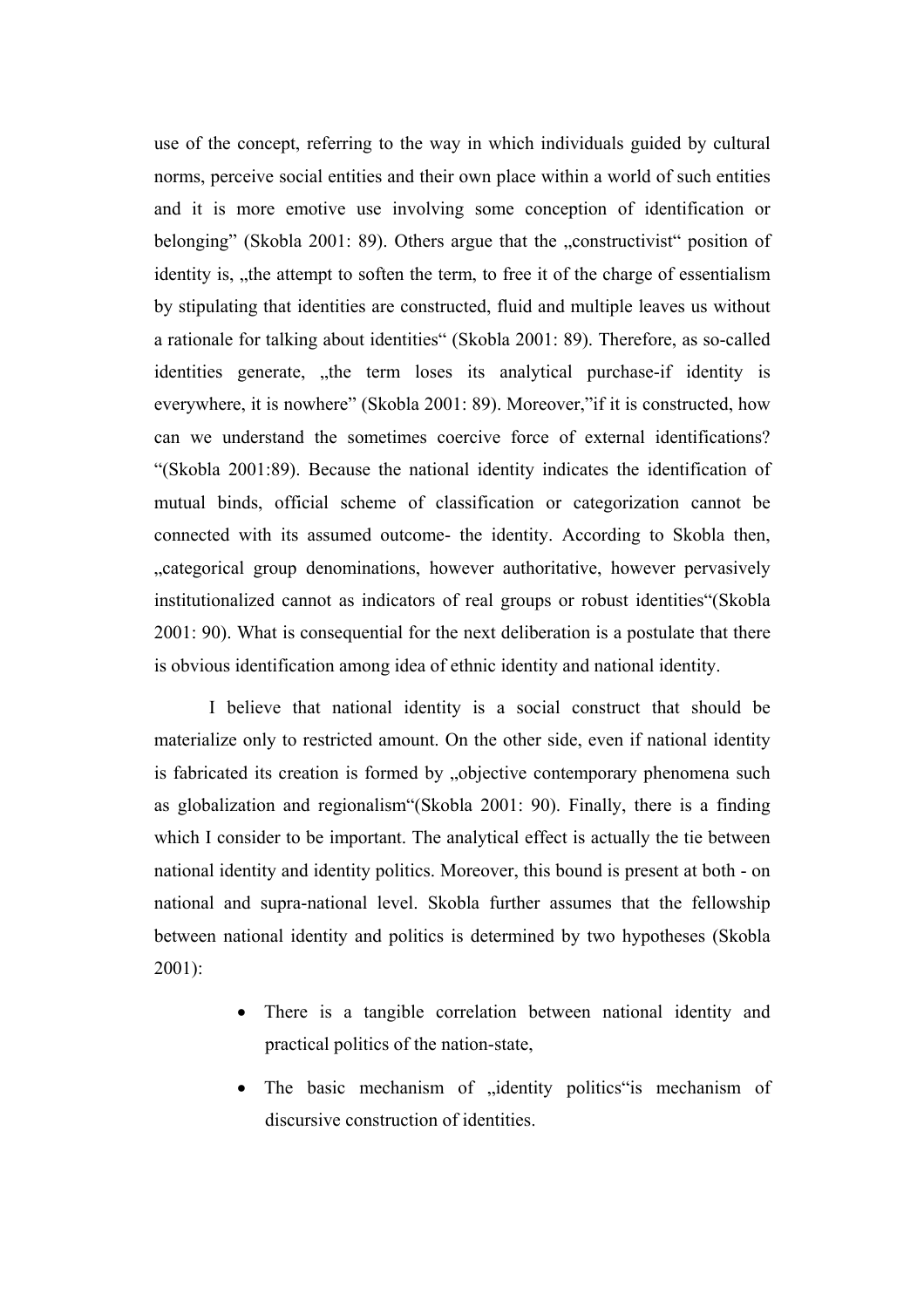National rhetoric, a specific discursive framework, helps to stimulate people of broad various scopes of social and historical backgrounds to acknowledge their basic identities as national more than as grounded on gender, employment, social class, place or residence. And building of opponents of the nation was an essential part of entire verbose scope. This politics may drive citizens to identify themselves as addressed by calls to join the national motive. Coming back to the constitutive elements of the national identity, as formulated by Kolakowski, the important question to be asked is: "What are the substance, memory, anticipation and mythology of the Slovak nation"(Skobla 2001: 95)?

The Slovak national identity has been built mainly on collective links of heritage what means that Slovaks consider themselves to be offspring of the original ancient Slovak community. Some scholars argue that Slovak roots get to fifth century and Samo Empire, others, as also Skobla claims, says that Slovaks were present as a nation during the Great Moravian Empire of the ninth century. Therefore, the Slovak nation dogma holds the Slovaks as an ethnic nation (Skobla 2001). On the other side, Slovak language composes a basic and essential symbol of the Slovak ancestry. This might mean that to build spirit of the Slovakness somewhat emphasizes an inclination towards ethnic rejection.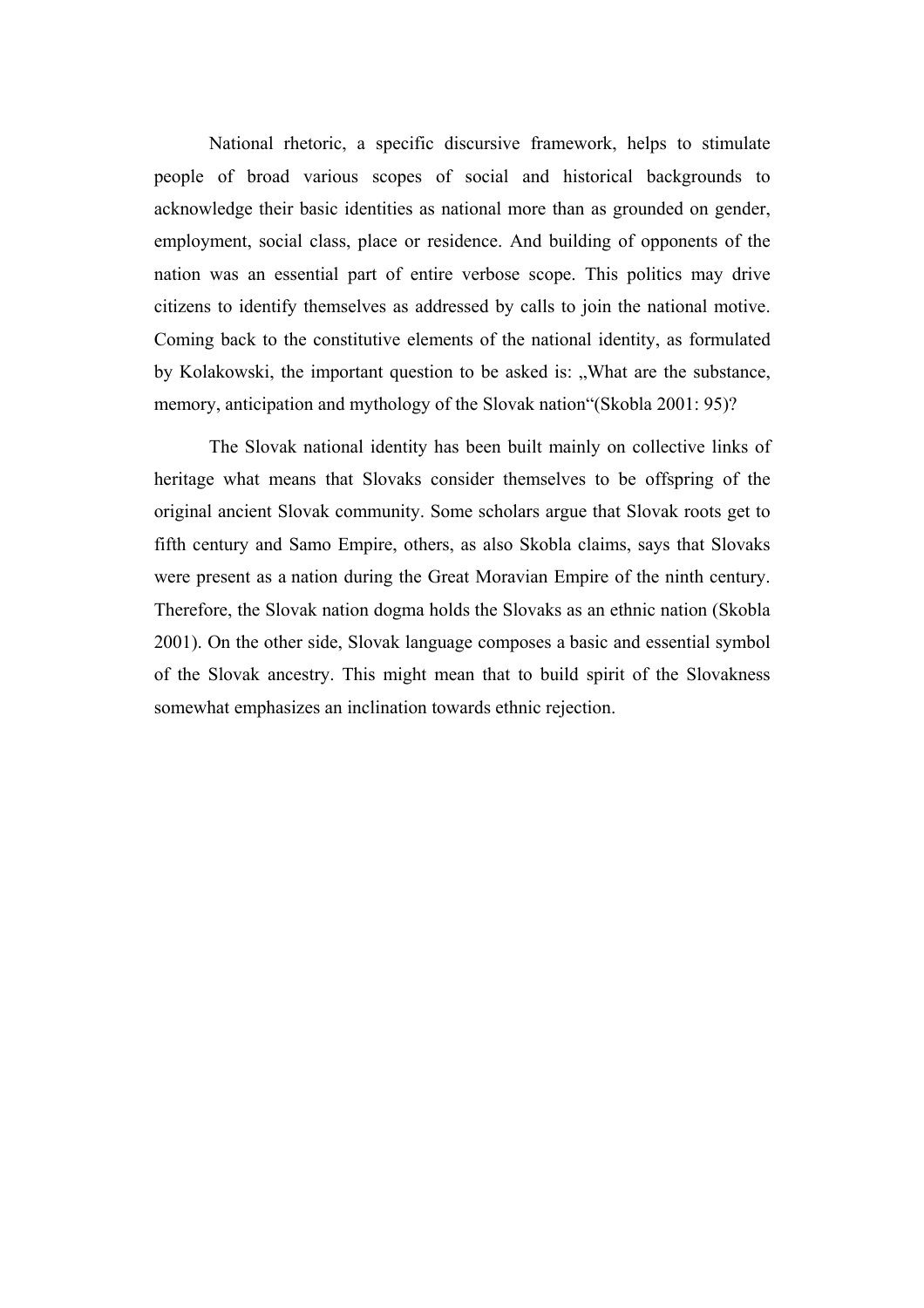#### **2 THEORY OF CITIZENSHIP**

The theory about citizenship is complex and brings more to explore. If we want to make an effort and to agree on a compromise between conventional and post-modern conceptions of citizenship, scholars as Baldwin-Edwards, Baubock, Heater and Meehan treat citizenship as a "bundle of rights and obligations which link an individual with society" (Papp 1999:119). Although the replacement of a society for a nation-state in this definition creates opportunities for unused conception of the connection between citizenship and individuals, the definition fails to clarify how and by who the rights are guaranteed. The rights tied up in the citizenship of the European Union, for example, are given to every person holding the nationality of a member state. Moreover, they are guaranteed by the agents of participating states rather than EU enforcement mechanisms. According to Papp, there are seven rights listed in the Citizenship of the Union. They are (Papp 1999):

- 1. Free movement
- 2. Residence
- 3. To vote and stand in local elections
- 4. To vote and stand in European Parliament (EP) elections
- 5. To consular assistance in countries where one's member state is not represented
- 6. To petition the EP
- 7. To appeal to the Ombudsman

More important now is to realize that this idea of citizenship does not help to form a connection between citizenship, nationhood and democracy. It does not include all fitting components these conceptions have in common. Papp argues, that it takes a procedural or substantial approach rather than an appropriately relational one (Papp 1999). Another scholar, Charles Tilly, built new ideas which might explain more the problem of citizenship. Tilly together with Hanagan mentioned following concepts (Charles Tilly, Michael P. Hanagan 1999):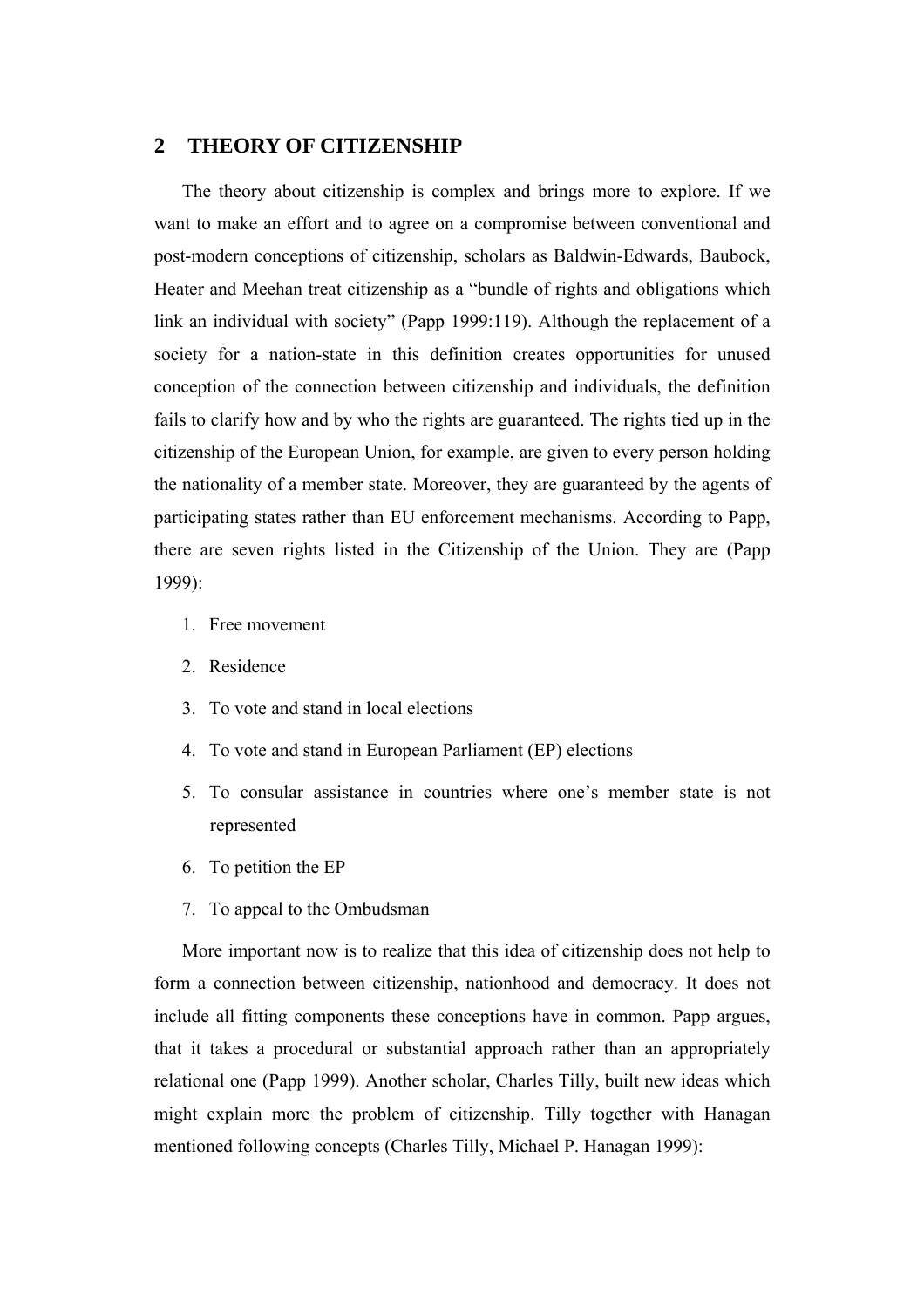- State is an organisation controlling the means of coercion within a delimited territory and exercising a priority in some respects over all other organisations within the same territory,
- Polity is the set of relations among the agents of the state and all major political actors within the delimited territory,
- Rights are enforceable claims, they are the reciprocal of obligations,
- Citizenship is right and mutual obligation bounding state agents and a category of persons defined by their legal attachment to the state,
- Nationhood and citizenship are linked in that a state establishes a category of persons who by virtue of membership in a specific group acquire rights and obligations vis-á-vis the state. Citizenship is considered broad insofar and it extents membership to persons living within the state's bounded territory, and equal insofar as its rights and mutual obligations apply to these persons.

Furthermore, Tilly and Hanagan claim that citizenship might vary along two dimensions:

- 1) From exclusive to inclusive,
- 2) From primordial to learned.

Where primordial and exclusive variety of citizenship is "Folk or Ethic Model" (Charles Tilly, Michael P. Hanagan 1999). It means the declaration of a moral homogeneous society where citizenship is acquired by heritage. Slovakia also fits to this model.

Another type then is the primordial and inclusive group of citizenship. This type will create so-called "Imperial Model", which advances integration of different people under the command of one national group. Tilly and Hanagan used in his study as an example the Ottoman and British Empire (Charles Tilly, Michael P. Hanagan 1999).

The learned and exclusive variety of citizenship could be considered as "Republican Model". According to Tilly and also Hanagan, it is the case where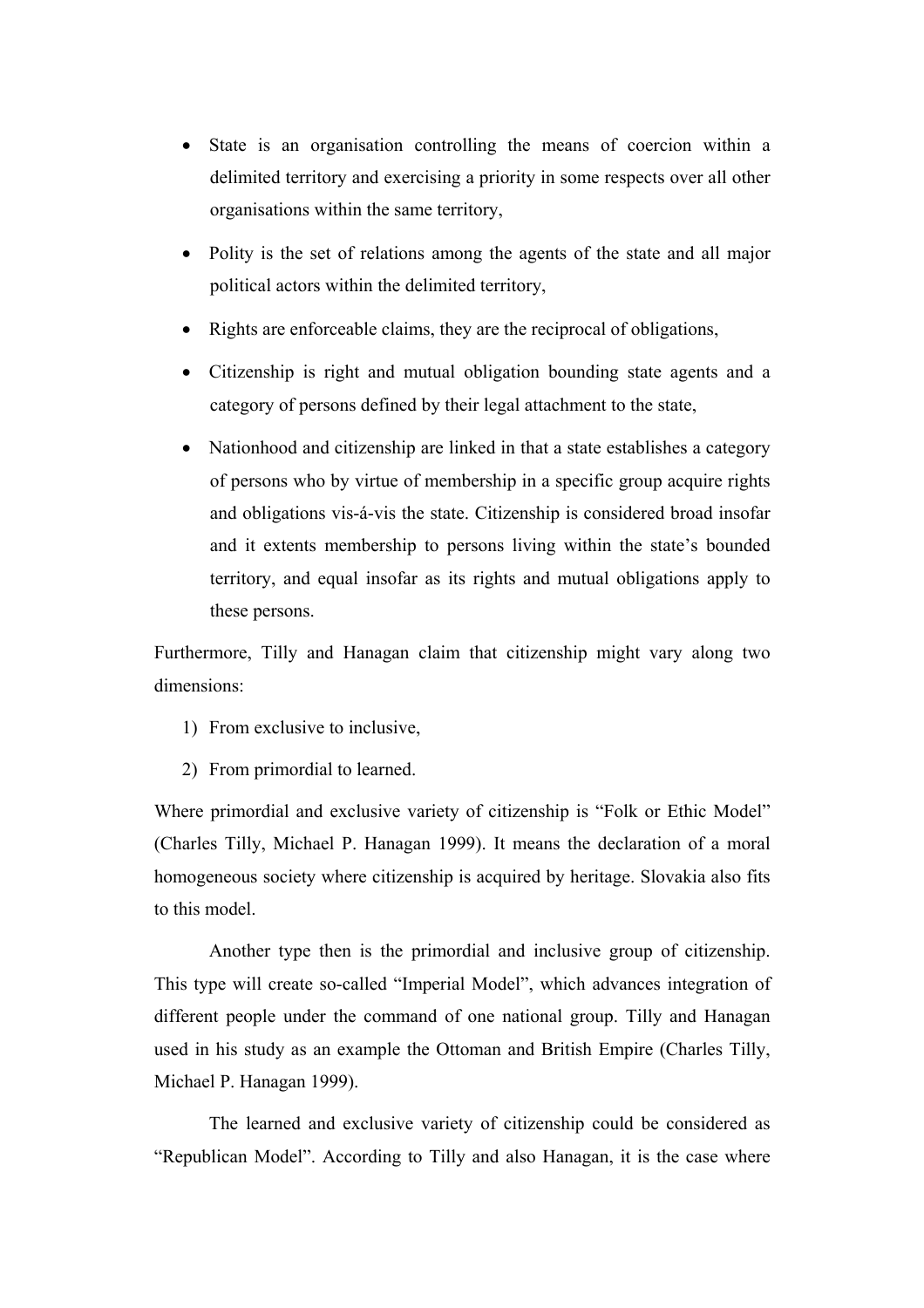"citizenship is acquired by birthplace and naturalisation by cultural assimilation" (Charles Tilly, Michael P. Hanagan 1999: 126) the example here could be France.

Finally, the learned and inclusive variety is "Multicultural Model". In this model citizenship is acquired by birth and naturalisation through adherence to norms and rules. Canada and Australia are countries which belong to the last model (Charles Tilly, Michael P. Hanagan 1999).

#### **2.1 East versus West**

Distinctions between contemporary West European and Central and Eastern Europe (CEE) states are still present. Differences among CEE states as well should be considered as a fact by those who set EU accession standards. First I can claim that EU members from Western Europe such as France, Germany or Great Britain are older states. They have well-established bureaucracies, accepted institutional rules and well-settled rule of law. Their understanding of citizenship developed gradually and mirrors a deeply rooted comprehension of nationhood. Then I should not forget to touch a problem that the volume of EU member states, as for example France and Germany, is relatively high. That means that they are able to form inter and intra-state relations more easily. They have advantage to extract incomes and preserve low levels of violent crime too. Therefore, Western states are better positioned to do transformation required by the assessment clauses in the Treaties of European Union. Finally, according to Papp and Hanagan, the citizenship procedures of EU states are to a large extent governed by the mutually accepted policies of harmonisation or so-called convergence (Charles Tilly, Michael P. Hanagan 1999). Because the harmonisation indicates correlative compromises between states it might confront political opposition toward further moderation of citizenship laws. In Britain and France, for instance, legal immigrants demonstrate openly for the required degree of cultural adaptation. It is because in Western countries these laws are somewhat inclusive and are expanded already so people feel freer to express their minds. On the other side in Germany where citizenship is relatively exclusive and derived from the principle of primordial, political opposition toward the relaxation of these laws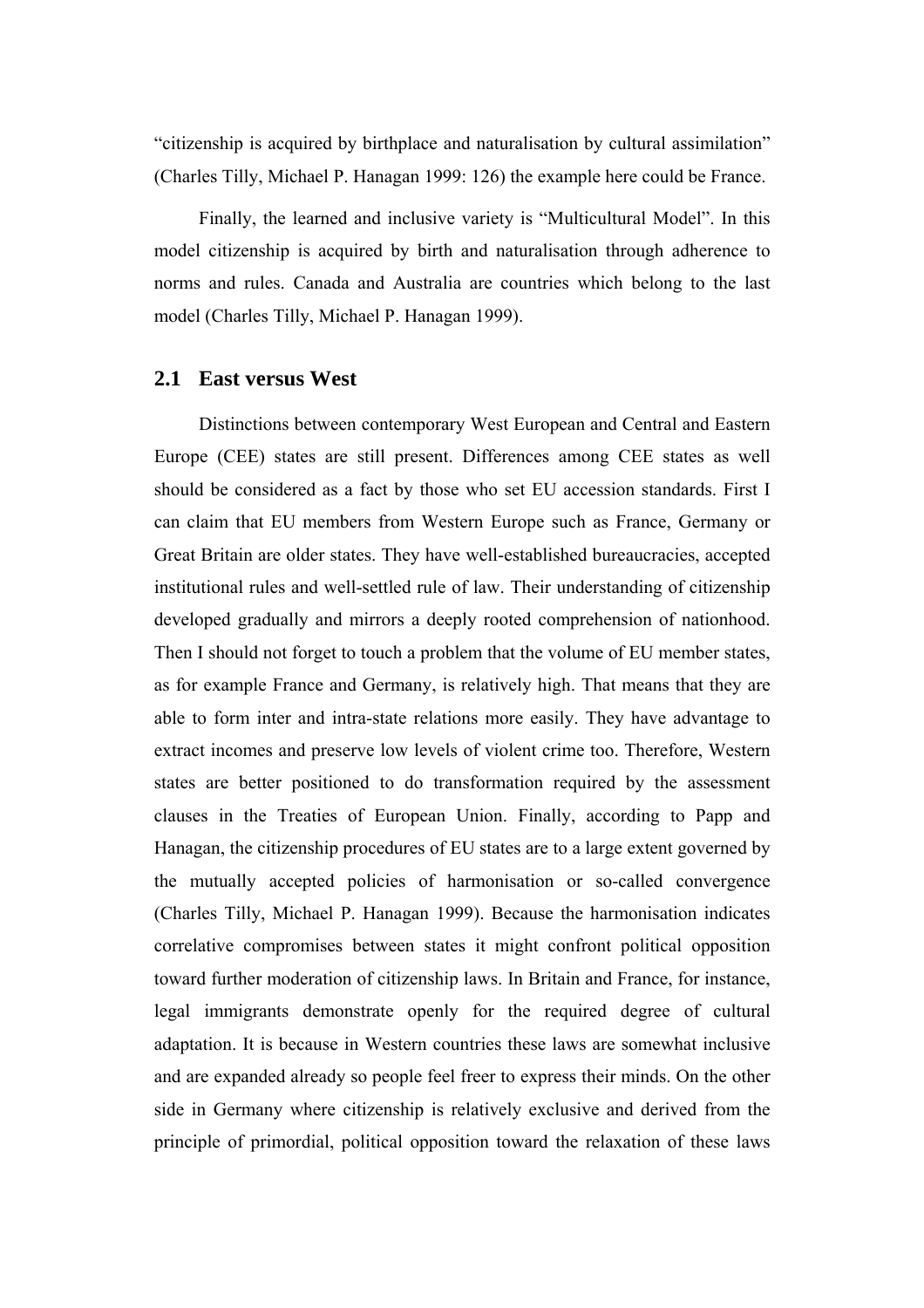appears less salient (Charles Tilly, Michael P. Hanagan 1999). All this causes that the Western states are well positioned to do and implement alterations required by the assessment conditions of the EU.

Concerning the CEE states, which are still relatively new in their national origin, were institutionally unstable from beginning. Their understanding of citizenship has being shaped to match the concurrent demographic, political, cultural, social and international environment. In CEE states, the notion of citizenship is therefore rarely rooted in a fully-developed comprehension of nationhood. Besides, the capability of CEE states have been usually low in that they were not often able to plan and implement strategies that structure inter and intra-state relations, exact revenue and maintain low levels of violent crime (Charles Tilly, Michael P. Hanagan 1999).

#### **2.2 Process of Slovakia's nationhood**

The process of Slovakia's nationhood has been a long and complex procedure. Especially, Slovakia on the way into European Union had to come through difficult transformation which affected Slovak citizens at the first.

Slovakia in its development process has been always compared with the Czech Republic. The explanation might be that Europe and the rest of the World see Slovakia as a former Czechoslovakia and, according to news and magazine articles people from abroad do not fully understand that there are actually two different nationalities with two different identities. That was also one of the main reasons why Slovaks decided to become independent. Therefore, I would like to point out the main significant differences between the Czech Republic and Slovakia.

A comparison between the Czech Republic and Slovakia shows that for example after fall of Communism in 1989, the Czech state could enjoy a more soundly established governmental and economic infrastructure of the Czechoslovak state. Slovakia was kept all that years, from the end of World War II., as a purely agricultural area. However, Czech state was built as an industrial part which was richer and stronger in economy and politics. So that the Czech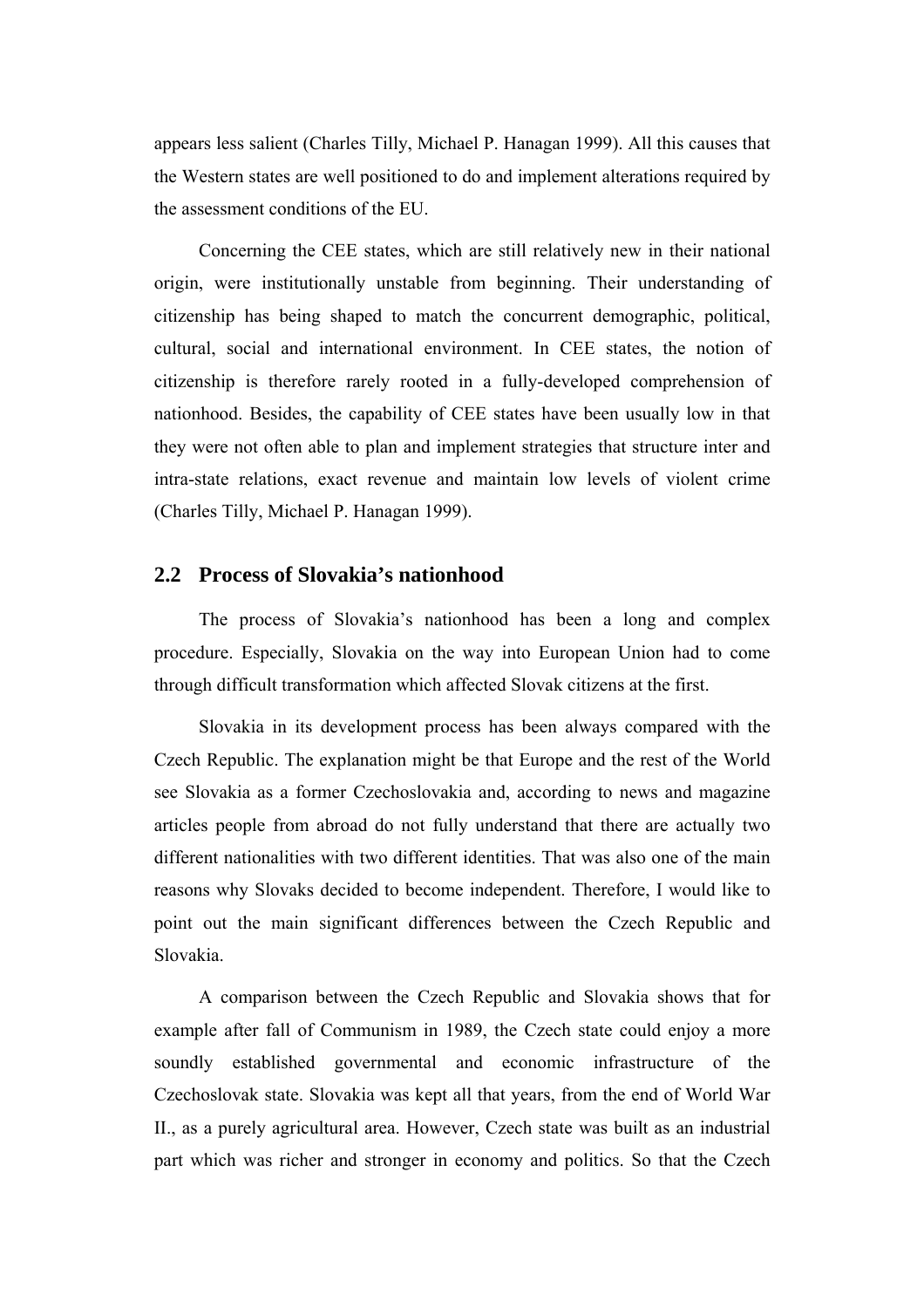lands were the more industrially developed region of the federation displays also the fact that everything was strongly centralised during Communism from the Czech Republic where the centre was the capital – Prague town. Therefore, if the aim of EU accession strategies is to develop stable institutions that guarantee democracy, the rule of law and the protection of human and minority rights should be assured: "West European standards should serves a point of orientation rather than as absolute requirements" (Charles Tilly, Michael P. Hanagan 1999:147).

All these circumstances made that Slovakia was more difficult case then the Czech Republic to achieve development and improve major political and societal areas. As an actor, it was struggling to design the institutional arrangements which would grant it immediate benefits. In Slovakia's political scene there were mainly zero-sum games and the gain of the party was automatically the loss of the other. The nationhood in the Czech Republic developed in response to state-seeking nationalism, wrote Papp and Hanagan, while in Slovakia this development had a state-led character (Charles Tilly, Michael P. Hanagan 1999). They also think that during the process of state-seeking nationalism the Czechs developed a deeplyrooted ethnic understanding of nationhood and a moderate conception of citizenship. Since in Slovakia both nationhood and citizenship aware evolving, both were shaped by the bargaining process between domestic political actors and external third parties (Charles Tilly, Michael P. Hanagan 1999). Slovakia was after 1989 a new separate and also less stable state. Moreover, its population varied ethnically. Slovakia had more heterogeneous population engaged in a much more thorough-going process of state and nation-building. Activities aimed at the construction of Slovak nationhood were primarily state-led. Papp and Hanagan wrote that the process of nation-building includes competing conceptions of Slovak nationhood (Charles Tilly, Michael P. Hanagan 1999). The comprehension of Slovak nationhood was ambiguous from the beginning and the idea of Slovak citizenship was malleable and often inconsistent with governmental policies. Under these conditions, the EU's role was shaping the understanding of Slovak nationhood and the conception of citizenship could be significant. The EU's influence was likely to increase with the flexibility of accession criteria, argues Papp and Hanagan (Charles Tilly, Michael P. Hanagan 1999). However, this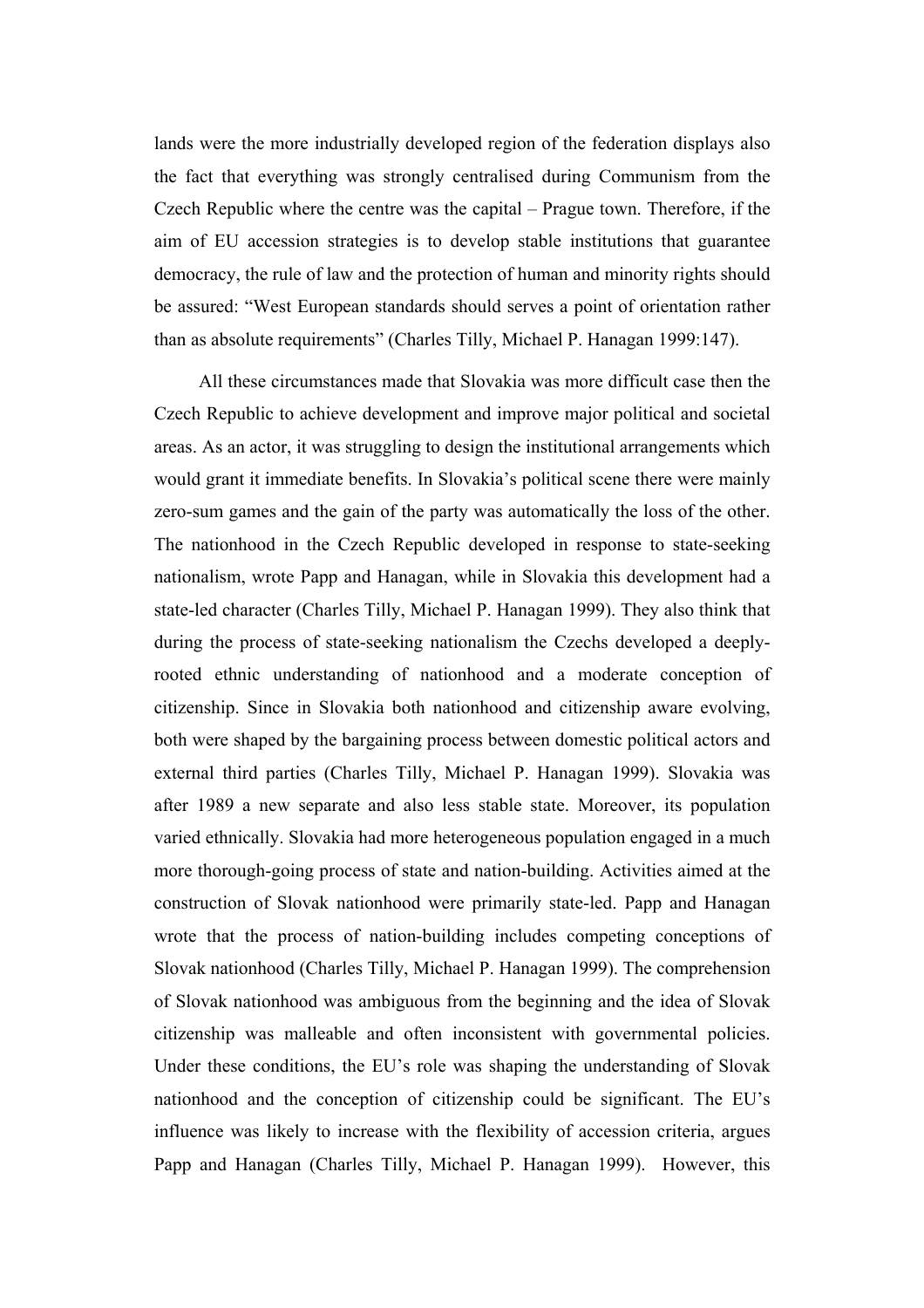clear identification of its achievements in the sector of citizenship policy should be advantageous for both Slovakia and the EU.

As I already pointed out before, the early Slovak state was built on the ruins of the former federation. After the separation, the Czech state inherited most of federal state's infrastructure. Slovakia therefore naturally lacked the option of constructing a new state on a pre-existing paradigm of liberal democracy. Slovakia also lacked political figures such as Masaryk or Havel $<sup>5</sup>$  who could shape</sup> the democratic character of the new state. Papp together with Hanagan said that the early Slovak state was also relatively weak in its capacity to extract revenue, control, violent crime and corruption, and structured internal relations (Charles Tilly, Michael P. Hanagan 1999). All of these defects created favourable conditions for institutional instability which was reflected in discontinuous decisions-making processes in domestic and foreign policies in general. Furthermore, Slovak nation felt lack of citizenship policy in particular.

As I can assume, both the early understanding of Slovak nationhood and the conception of early citizenship therefore, had deficit of cohesion. Slovakia experienced successful national revival in the nineteenth century when the early phase of national rebirth in Slovakia was similar to Czech experience. Papp and Hanagan see a problem in the Slovak revivalists who lacked a "hereditary enemy" against whom to identify (Charles Tilly, Michael P. Hanagan 1999). The Slovak national revival was repressed after the 1848 revolution and the Slovaks needed scholars as Czechs had. For instance, I have to mention Palacky icon. Palacky basically framed the Czech nationhood. Slovakia also missed a group of intellectuals. Most urban centres in nineteenth century were flourishing however Slovakia was occupied by Hungarians and Germans. Therefore, no centre was established in Slovakia. Even worse time occurred after the 1866 Ausgleich, when the Slovak-speaking population of the monarchy was subordinated to "Magyarization" (Charles Tilly, Michael P. Hanagan 1999). Official Slovak

<sup>&</sup>lt;sup>5</sup> Strong political leaders in the Czech Republic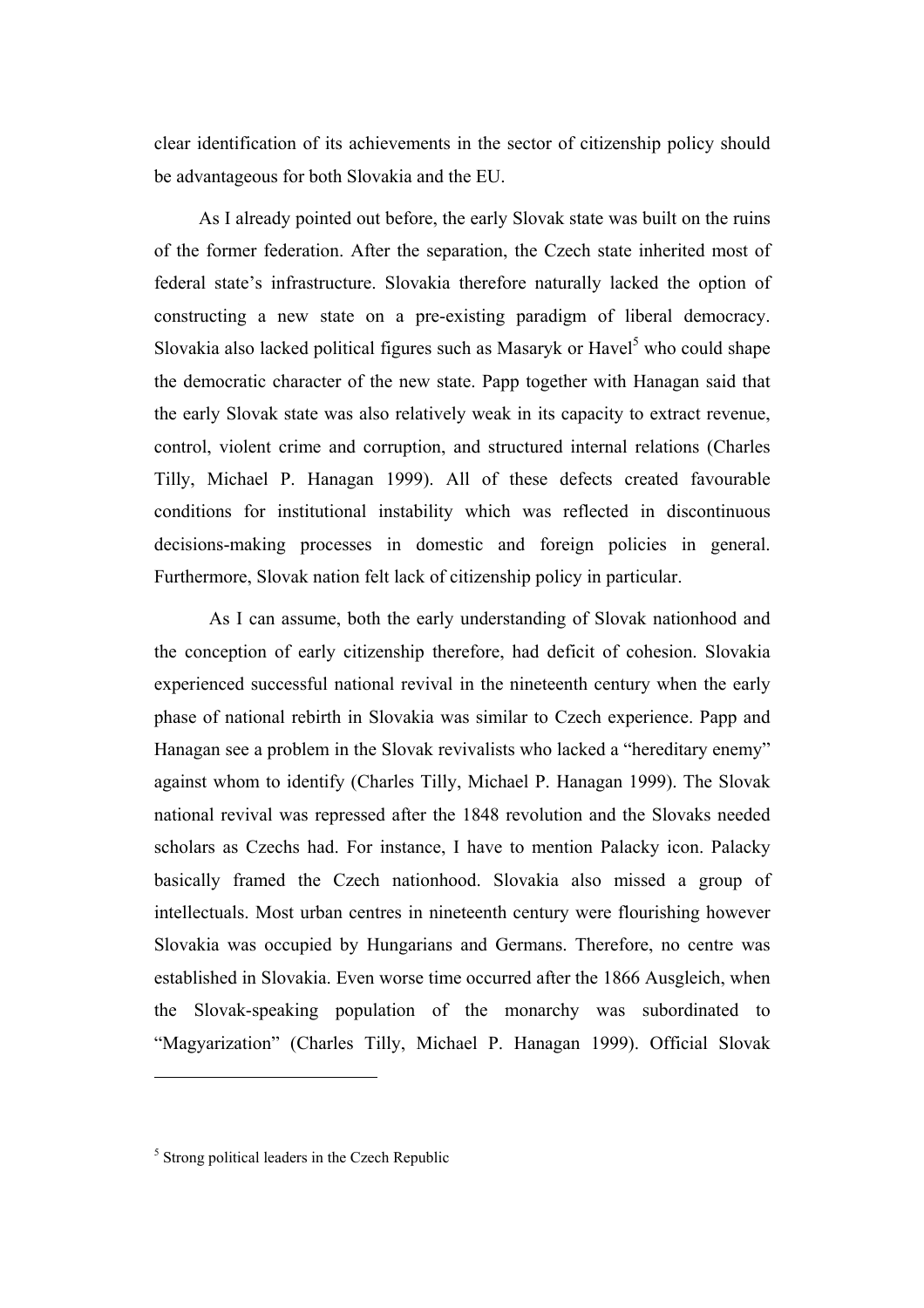language was oppressed and Slovaks were forced to study at Hungarian schools. In 1918 the Slovaks were again "effectively" incorporated into a so-called Czechoslovak nation where their national identity was repressed again. Slovaks did not have even their own political leaders until the late 1930's when finally the Slovak National Party (SNS) was able to gain some significant electoral support. During these times all efforts to create and authenticate new sources of identification were controversial and fragile.

I would like to mention a significant moment long after Czechoslovakia split into the Czech Republic and Slovakia because I believe it can help to understand the position of Slovakia in their national history. In spring 1996, Milan Ďurica, a Slovak history professor at the University of Bologna, published a controversial book financed by the way by PHARE. Ďurica's book, Dejiny Slovenska a Slovakov (The History of Slovakia and the Slovak People), which depicted the 1939 Slovak Republic as liberal, and the treatment of Jews during the World War II. as lenient, was intended to serve as a supplementary high school history textbook. Before, there were no textbooks in Slovakia which would cover Slovak history and connects it with Slovak identity. This pioneer piece of work however met with huge wave of criticism. After censure from the Slovak Academy of Sciences, teacher's associations, Jewish organisations, and the EU, Vladimir Mečiar<sup>6</sup> was forced to make a public announce regarding the removal of the textbook from all schools in Slovakia. Ďurica defended his book by publishing another one where he wrote that he wanted to show the truth of the Slovak nation history that the reality was always put to silence by oppressors (Ďurica 1998).

Another case occurred when the revived Slovak National Party (SNS) proposed projects of law that would allocate state funds for a travelling exhibition of Slovakia's Written Heritage, or would shift competences over history, language and literature curricula from the Ministry of Education to Matica Slovenska. Both initiatives were rejected under pressure from the media and teachers associations.

<sup>6</sup> Prime minister of the Slovak Republic in 1996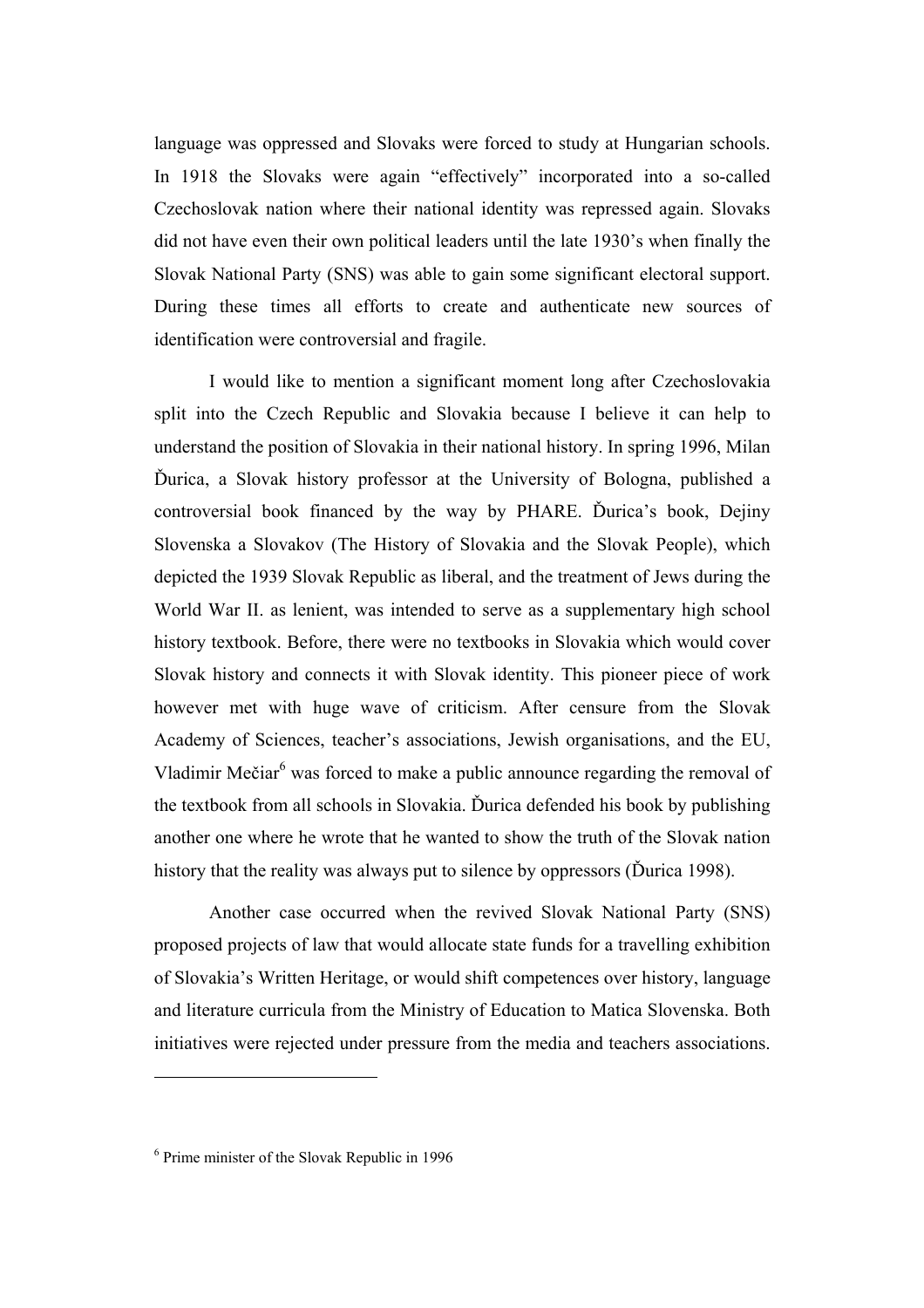Inflammatory speeches of Slovak nationalists about the role of Hungary in Slovak history were immediately publicly analyzed and disproved.

Difficult period of transformation was not very positive for Slovakia in the beginning. Slovakia was rejected in enlargement process first, however the Slovak government<sup>7</sup> proclaimed to the EU: "Developments in the Slovak Republic show that democratic institutions are firmly anchored and that despite various political changes the constitutional system is stabilized" (Charles Tilly, Michael P. Hanagan 1999:151).

There was also a problematic part about the Slovak Constitution. The 1993 Constitution was written in "the name of the Slovak nation", which provoked an outcry from the Hungarian and other minorities. However at the same time, the 1993 Citizenship law had a civic character. The law permitted any person who by 31 December 1992 was a citizen of Czechoslovak federation to claim Slovak citizenship and permitted also dual citizenship (Pynsent 1994).

Attempts to establish positive situation for broad and equal citizenship were probable to face impediments in new, multi-ethic, and institutionally unstable states such as Slovakia. Papp and Hanagan summed the problems up (Charles Tilly, Michael P. Hanagan 1999):

- First, the state's inability to structure internal relations opened opportunities for political entrepreneurs to forward ambitious claims,
- Second, in such circumstances political entrepreneurs were likely to make claims on behalf of the respective ethic constituencies,
- Third, such claims, more often than not, were bear on the interests of other ethnic groups, and could lead to ethic discord and polarization.

Neither the understanding of nationhood nor the conception of citizenship achieve clear contours therefore the EU strategies played an important role.

<sup>7</sup> Vladimir Mečiar as Prime minister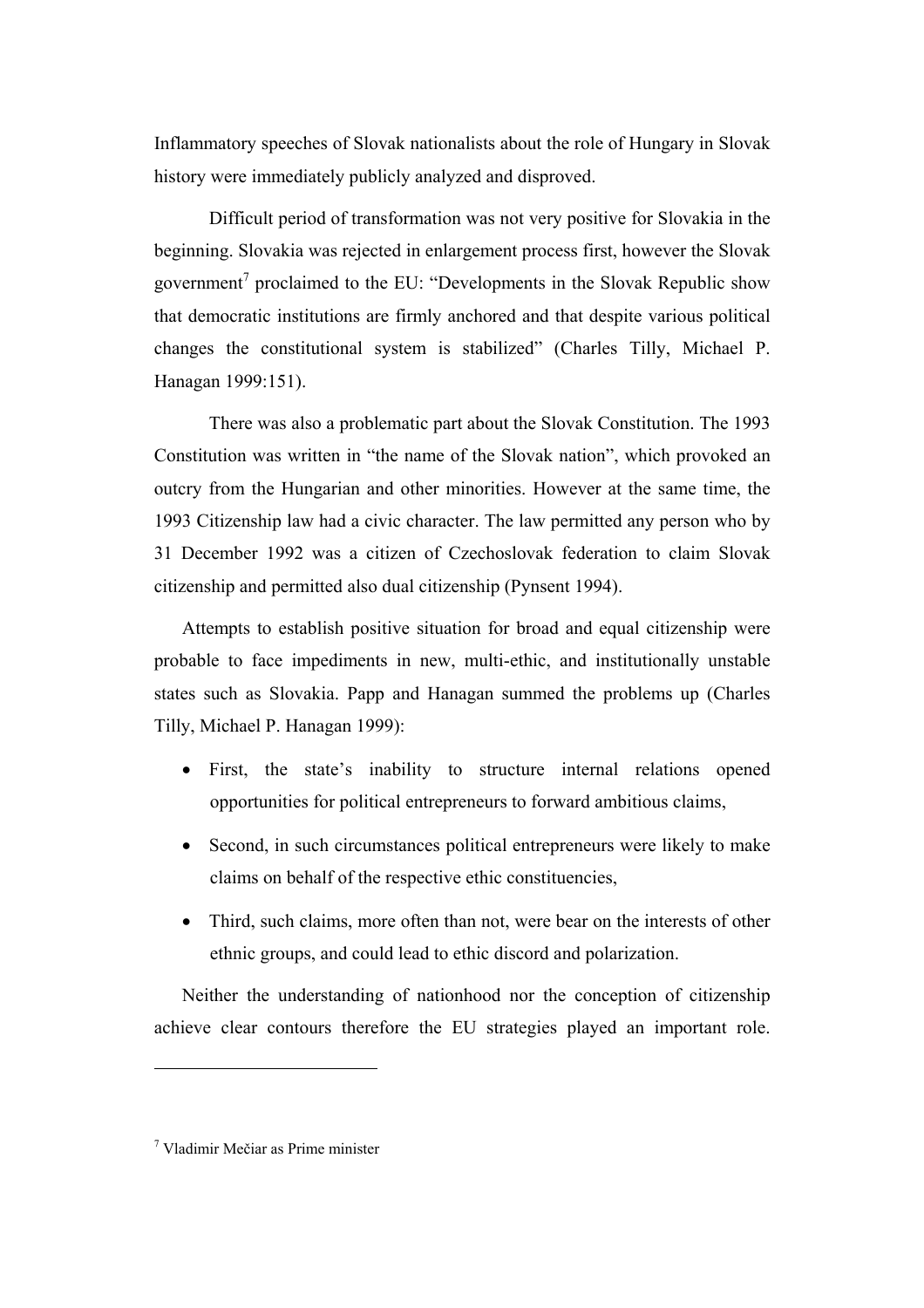Furthermore, in the EU desires to maintain its influence over Slovakia was mention not to isolate Slovakia and to avoid statements and policies that could be exploited by Slovak nationalists, who opposed integration and should set criteria that take into account the limits of change (Charles Tilly, Michael P. Hanagan 1999). According to this, it is clear that the EU sets less demanding standards for the integration in the Slovakia case. The reason was that they thought that EU's insistence on high standards in Slovakia might empower the nationalists. Jan Slota, the leader of the SNS (Slovak National Party), was that time against EU integration when he argued: "The single aim of the Western countries is to rob Slovakia of its wealth" (Charles Tilly, Michael P. Hanagan 1999). Flexible criteria and country-specific strategies of eastward enlargement were therefore more appropriate.

#### **2.3 European citizenship**

A citizenship is a term used to point out the affiliation with statehood. Everybody has a clue about what a citizenship is because everybody automatically belongs to some nation. Therefore, state citizenship is very clear and well-used term. But what means the European citizenship?

The Europe is not a state even the European Union do not have the state's features. Therefore, the European citizenship might sound a bit odd while citizenship of nation-states is more normal. The European citizenship is extraordinary in more ways. In comparison with citizenship of most European states, it gives few rights and requires few duties. Another significant difference is that what Holford mentioned: "It is conferred not by the EU itself, but only indirectly by virtue of the nationality laws of member states" (Holford, 2007:86). Scholars as Tibor Papp who understands citizenship as a "membership of a nation state" sees European citizenship with scepticism (Papp 1999:110). Raymond Aron believes that European citizenship is impossible for structural reasons because it would have to involve the transfer of political and legal powers from the national level, and such a transfer would require a sustained popular demand for European Federation. Rogers Brubaker argues that citizenship is likely to remain a bastion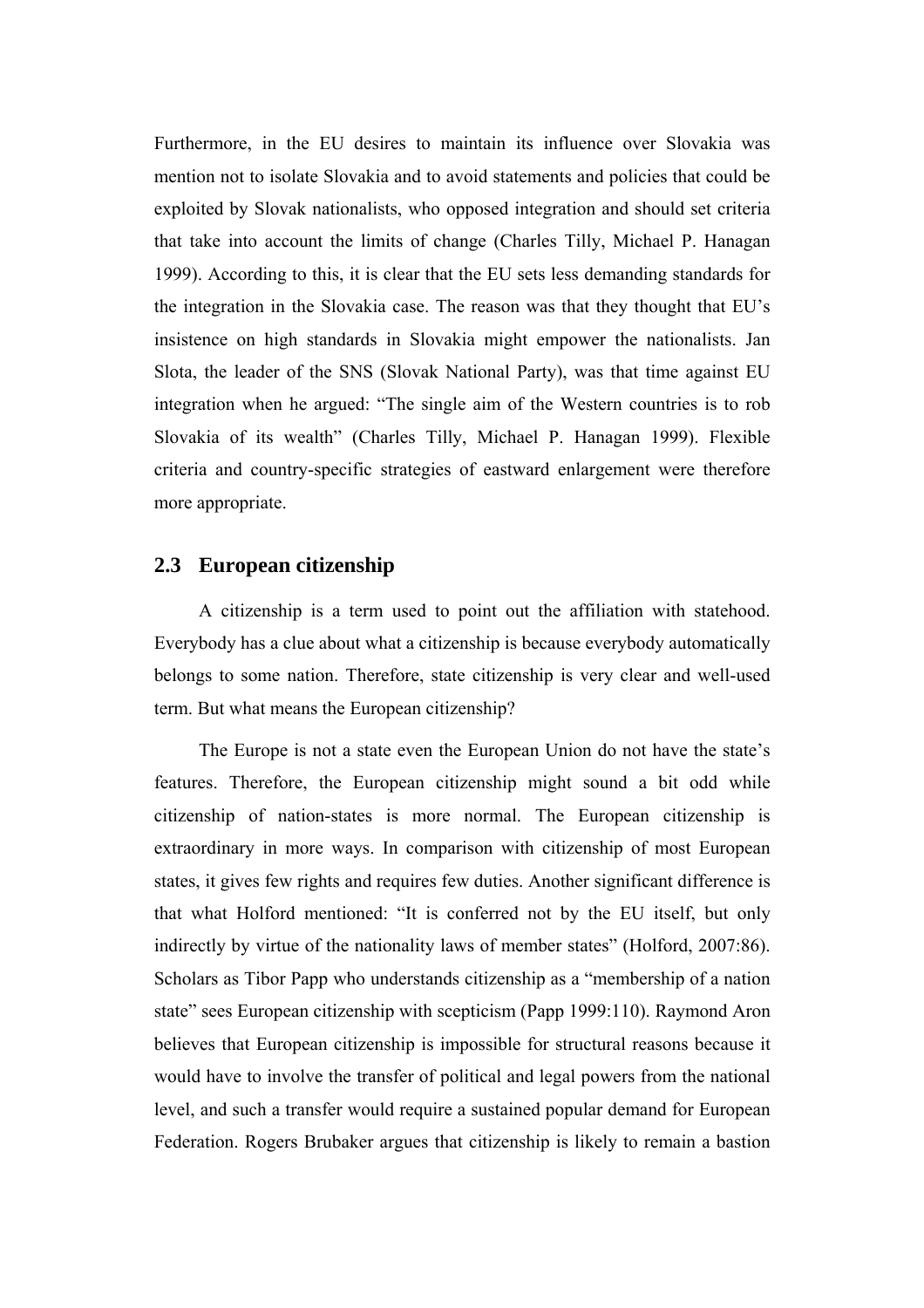of national sovereignty because its definitions continue to reflect a deeply rooted understanding of nationhood (Papp 1999). Both views are supported by Charles Tilly and Michael Hanagan. They think that "citizenship is one of the underlying organisational features of modern nation-states and concludes that it is unlikely to shed its close relationship to nationhood, because the construction of new organizational relations entails substantial transaction costs" (Charles Tilly, Michael P. Hanagan 1999:178).

The second group of scholars dismiss the contemporary idea of citizenship as merely membership of a nation-state. Yasemin Soysal and David Jacobson refer to the changing conventional characterization of citizenship. Papp wrote that these scholars mainly argue that international migration, supranational associations and the nearly universal acceptance of basic human rights constitute an alternative space for legitimating of individual and collective rights. From their point of view, citizenship of the Union is a formal extension of rights to free movement of goods, services, capital and people. Therefore, it cannot be considered a major obstacle to European integration (Papp 1999).

The third stream of explanations agrees that the contemporary conception of citizenship in Europe has inched away from the conventional, national understanding, presents Papp (Papp 1999). Although these authors, in no way share the optimism of Soysal and Jacobson, concern the irrelevance of the conventional conception of citizenship for European integration. Some of them point to the rising fortunes of European nationalist parties at the ballot box. Papp added then: "They suggest that many individuals wish neither to abandon national citizenship as traditionally understood, nor share its benefits with foreigners" (Papp 1999:114). Consequently, integrative pressures from the EU actually contributed to the rationalization of citizenship policies and even threaten the well established inclusive and non-ethic principles of national citizenship laws. Papp says that this view is supported by empirical research that points to a correlation between cycles of economic decline in the member states with instances of rising resentment towards foreigners and a declining support for European integration (Papp 1999).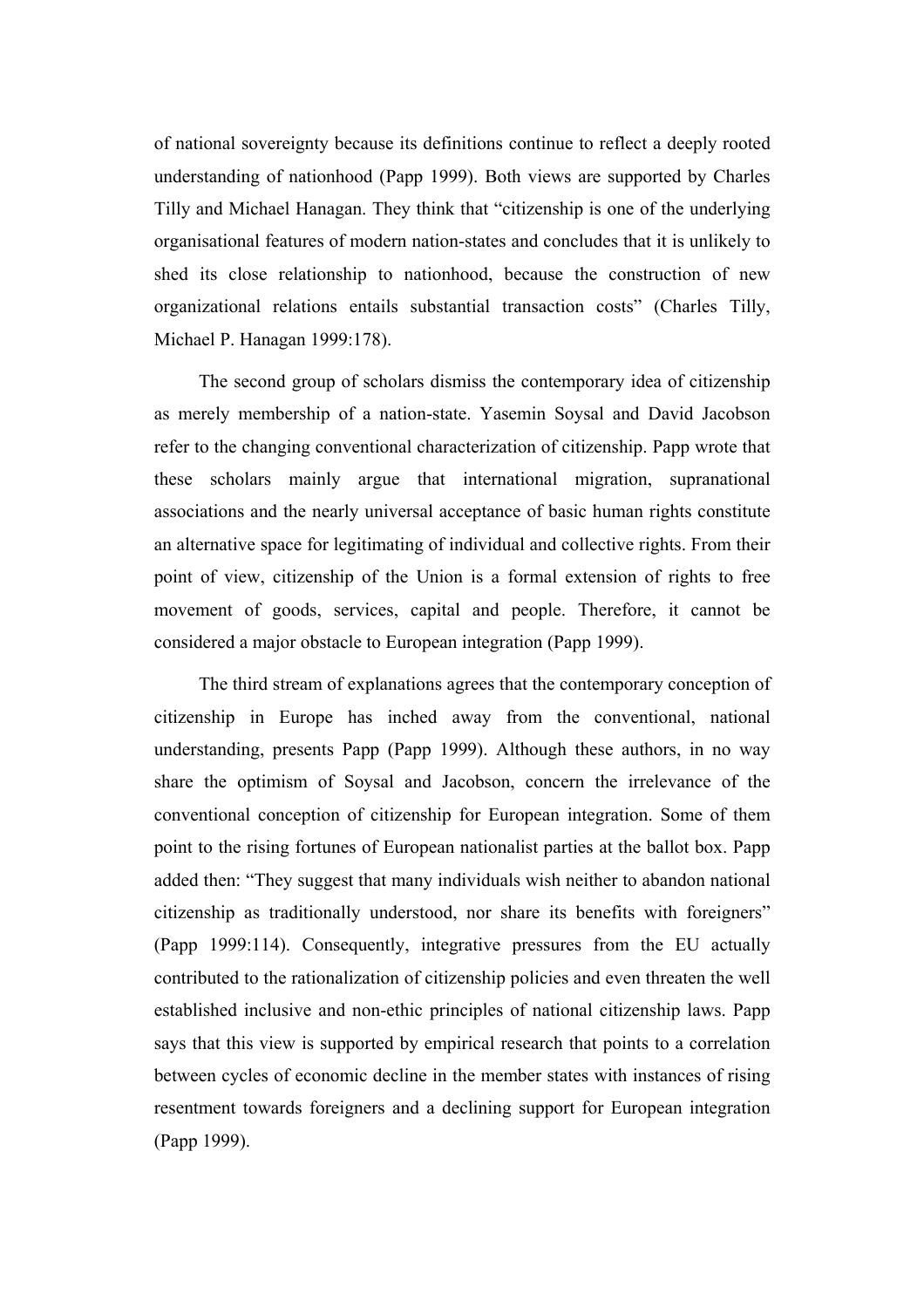Finally, Baldvin-Edwards, Baubock and Meehan argue that citizenship of the Union has had little impact on the legalization of migrant and guest workers of non-member states. It continues to limit the movement of unemployed and young people and has not yet provided the anticipated stimulus for the much desired harmonisation of voting and naturalization laws of the member states (Papp 1999). At the same time, according to Meehan, "the new citizenship is neither national nor cosmopolitan but multiple in that identities, rights and obligation associated with citizenship are expressed through an increasingly complex configuration of common Community institutions, states, national and transnational voluntary associations, regions and alliances of regions" (Papp 1999:114). Moreover, the new rights and obligations in most cases overtook the conception of European Citizenship, making it a post hoc construction with false legitimacy and credibility. Countries which characterize the moderation of naturalization laws in traditionally strict countries like Germany or the trends towards a growing acceptance of dual citizenship by West European countries to the citizenship of Europe are therefore missing the point (Papp 1999). Fortunately, the consensus remains that the conventional understanding of citizenship as a membership of a nation state endures and thus the legitimization of European citizenship remains problematic.

According to Marshall, citizenship is a status which is bestowed by those who are full members of a community. All who possess the status are equal with respect to the rights and duties with which the status is endowed. Citizenship in a Marshall's vision is thus related to democracy in that balance in the utilization of rights and duties first assist to end the class hierarchy of medieval England and then challenged the inequalities of twentieth century capitalism (Marshall, Thomas Humphrey 1976). Marshall's theory is criticized by Papp on several grounds. First, since the evolution of citizenship rights was taken place in England, it was affected by relative isolation and by a culturally homogenous society (Papp 1999). His model demands adjustment when it is applied to states where these requirements do not acquire. Second, the teleological model according to which citizenship rights progressed from political, through civic, to social, assumes the culmination of this process in a full welfare state (Papp 1999).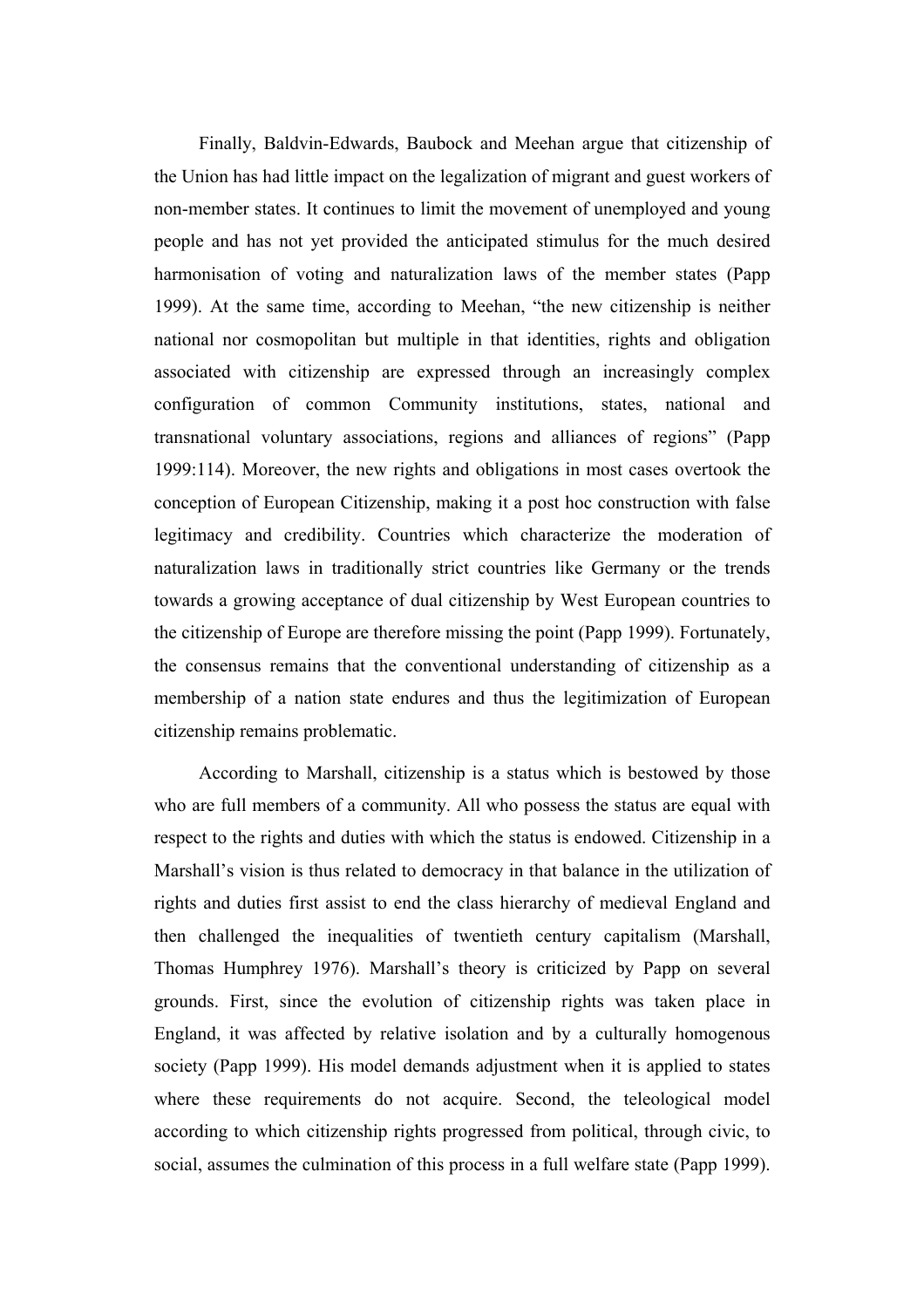Nowadays, welfare states are under permanent tension from an increasing global competition. Third, citizenship rights in the former Communists states of Central and Eastern Europe (CEE) such as Slovakia too, seem to have taken a reversed evolutionary trend: the social rights inherent in the socialist economic systems, the civil rights via the increasing challenge to authoritarian regimes from dissidents in the 1970's and 1980's and finally the acquisition of political rights after the 1989 revolutions. Finally, the relatively new states, for instance states that became independent in the aftermath of Soviet empire, have neither the time nor the need to go through the similar evolutionary process. They can emulate the Western model, and make adjustments that best fit their present demographic, social and economic conditions (Papp 1999).

Another option to Marshall's explanation was presented by Tilly. According to Tilly, modern citizenship can be traced to the 1792 French Constitution which granted voting rights to wage-earning males who took an oath to defend the nation and constitution (Charles Tilly, Michael P. Hanagan 1999). In Tilly's interpretation, the expanding military movement of the revolutionary state extent the need for conscription and revenue and forced state agents to strike bargains with the reluctant subjects (Charles Tilly, Michael P. Hanagan 1999). They defined citizenship as a, "tie entailing mutual rights and obligations between categorically defined persons and the state which was established through accords between the state and its subjects" (Charles Tilly, Michael P. Hanagan 1999:42). Then the increasing demands of the state and the subsequent inclusion further groups in the bargaining process made democracy possible.

Studies mentioned above do not prove that all new states fit into the same model. Also it does not mean that the bargaining was ended with the founding of a welfare state. Oppositely, the accessibility of the Western model makes imitation not only possible but relatively easy. But then, as Tilly adds, contemporary citizenship rights seem to hinge on the extent to which globalization disables the capacity of states to fulfil their commitments (Charles Tilly, Michael P. Hanagan 1999). The growing momentum of European integration therefore for Papp, might weaken the bond between the nation-state and the citizens but only if it can offer a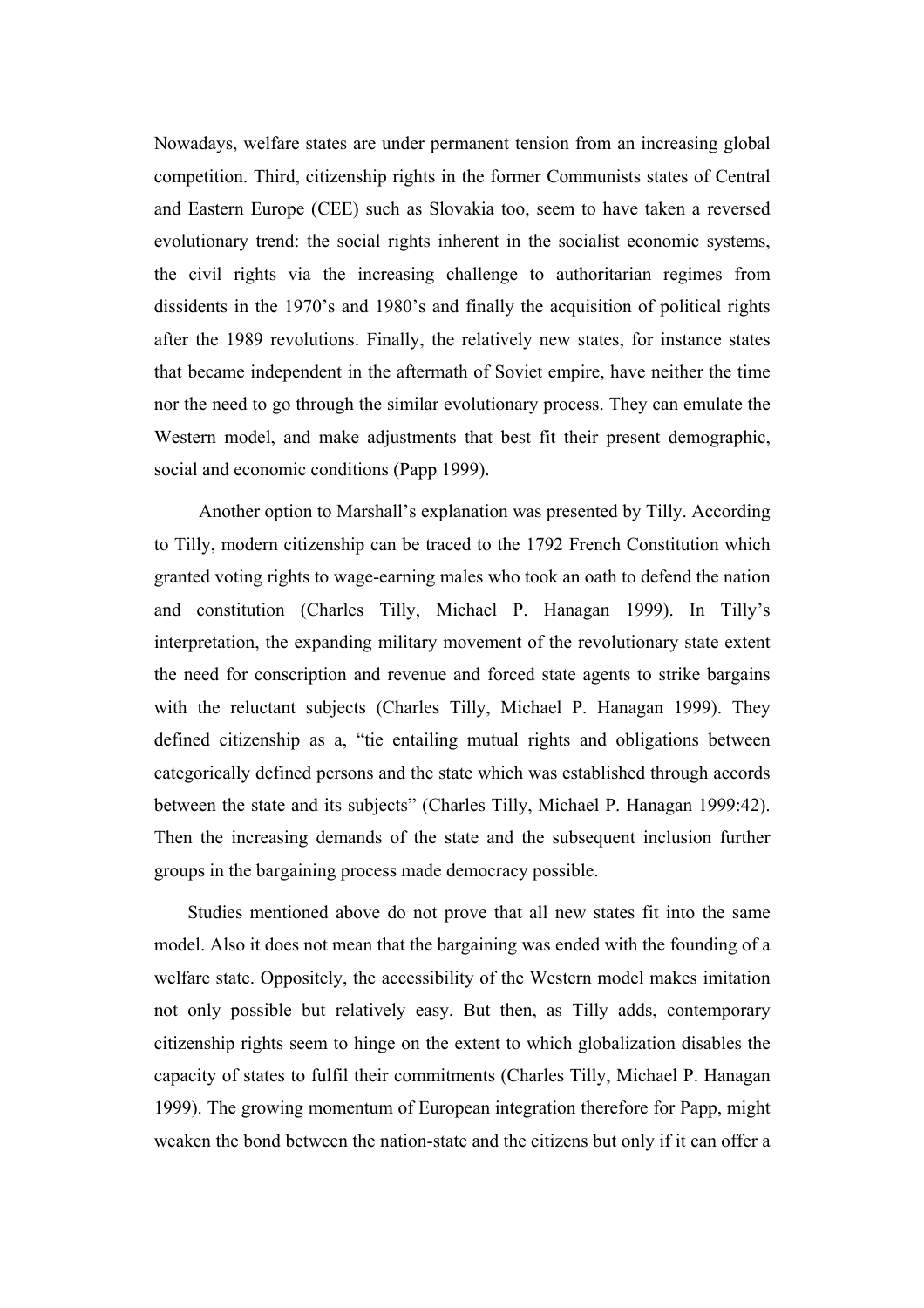viable alternative to the rights and benefits provided by contemporary nationstates (Papp 1999).

For the conclusion we might see the process of integration as a movement which implicates critical costs to the member states. Then the East enlargement would request extra resources in aid and low interest loans. The promise to establish a connection between the nation-state and its self-interest, citizens might most likely endure as a grand obstacle to European integration.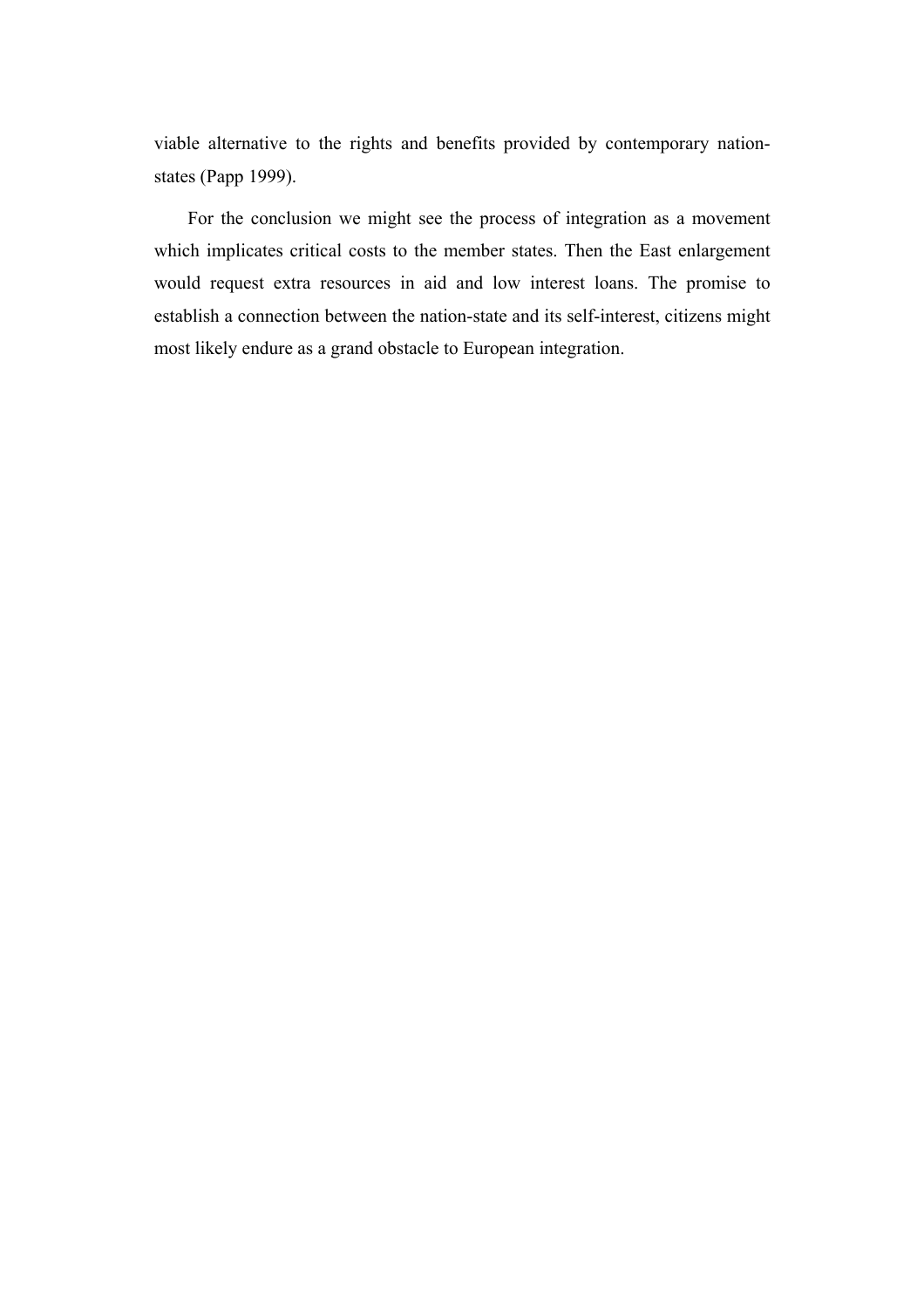#### **3 THE HISTORY OF SLOVAKIA**

Slovakia is a small country in the middle of Europe. It borders on Poland in the North, Ukraine from the East, Hungary in the South and Austria with the Czech Republic surround Slovakia from the West. Slovakia is a sovereign independent state from 1993 and from 2004 it is a part of the European Union. Slovakia has come through long and difficult process of transformation since the fall of Communism in 1989.

The area where Slovakia is located used to be oppressed by many nations so that Slovaks, as a nation, has hardly shaped its national identity. Slovaks were long under Magyars for instance. To find an identity of a concrete nation, for example Slovakia, is not an easy process. One might say that Slovakia does not have its own traditions and that its heritage is adopted from nations who occupied Slovaks centuries before. Some scholars see Slovakia as a former war-time puppet because it belonged to the stronger or to the winner. To seek for Slovaks' identity might be a hard case. I would have to look for specific characteristics such as that Slovaks were occupied by Habsburgs Ottomans, Magyars; or that Slovaks might not have particularly own traditions; and finally, that Slovaks used to be very largely an agrarian people.

Furthermore, the geographical location plays also very important role. I found important to know that Slovaks were mainly mountain and valley-dwellers. Robert B. Pynsent wrote in his book that Slovaks have always been more vociferous in their nationalism then for example Czechs. He said that whatever Western newspapers wrote after 1989 to their readers, it was nothing new about strong Slovak nationalism (Pynsent 1994). Slovaks gained their independence and finally they felt free so that nationalism increased after 1993 in power. Especially the political party SNS (Slovak National Party) was that time one of the leading parties in Slovakia. However there were times, even with very short duration, when Slovakia was strong and independent state. There is still present nostalgia for the first Slovak state created after World War I. Slovak State was present even when Communists banned to mention it in the public. This nostalgia and praise could frequently be heard even now.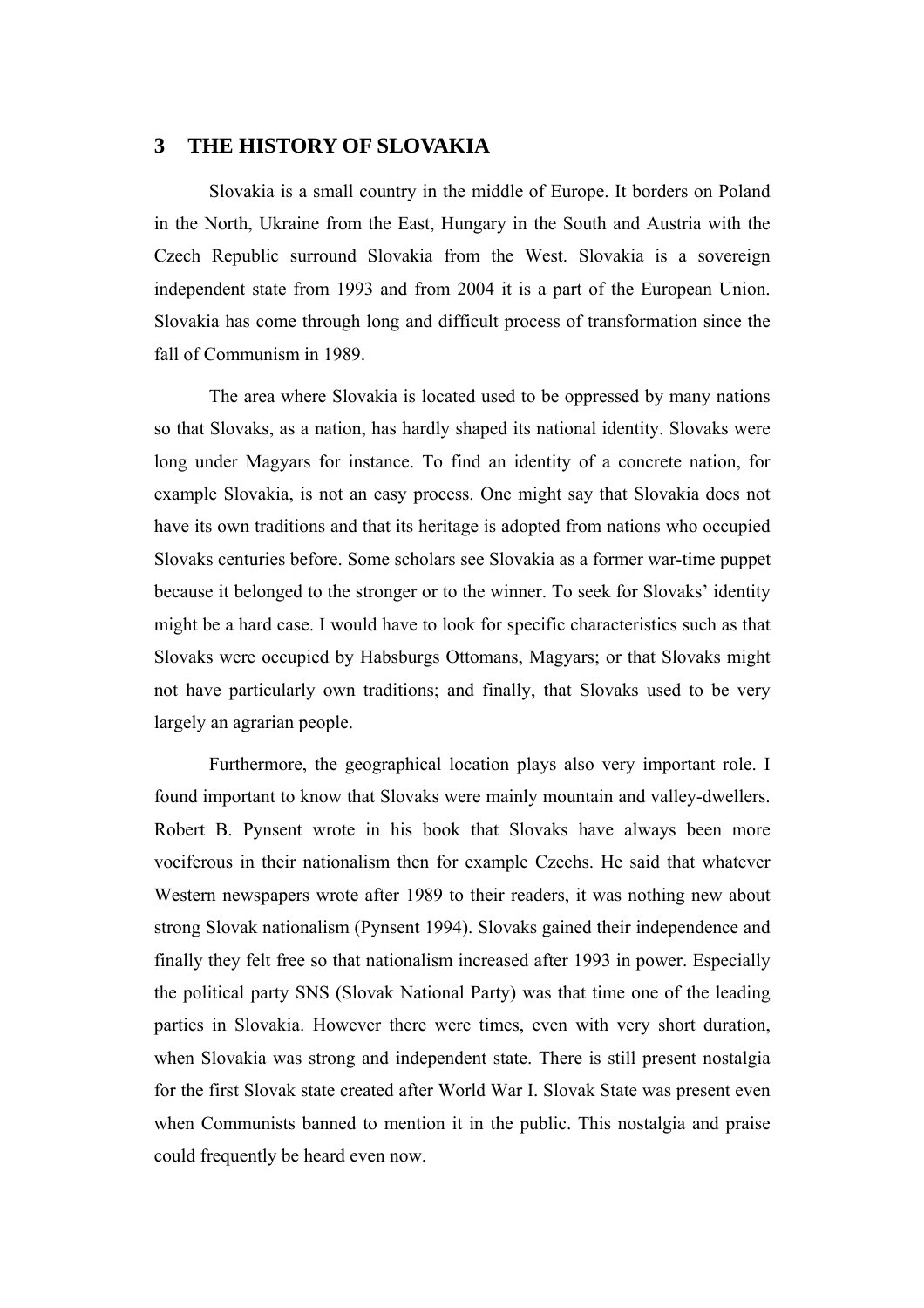More suggestions from scholars are that there is no Slovak saint. They were disproved by the execution of the president of the Slovak State, the priest Jozef Tiso, who was sentenced to death as a war criminal on 14 April 1947 (Pynsent 1994).

In the Slovak history we can find a lot of evidence how hard Slovaks had to struggle to recognize themselves in the eyes of other nations. Before Štúr succeeded, in 1843-1844 in creating a workable Slovak literary language, the means of patriotic literary communication had been Czech, otherwise German, Latin or Hungarian. It took some years before the small Slovak intelligentsia were all persuaded to reject Kollár's "Czechoslovak" ideas and accept Štúr's. Therefore, big national disappointment came when during the second half on the nineteenth century the forces of Magyarization expanded. Magyarization was simple said an oppression by Hungary when Slovaks had to learn and speak Hungarian and Slovakia "belonged" to Hungary. The fact that Magyarization was largely inspired by Hungarian liberals who wanted to make sure that all the "nationalities" of Hungary had an equal chance to enter state service and so forth was, quite naturally, unpersuasive for Slovaks. Although the Slovaks had been promised some autonomy in the new state, when the creation of Czecho-Slovakia<sup>8</sup> was declared, it was met with nothing like the enthusiasm that was seen in parts of the Bohemian Lands<sup>9</sup>. Slovak became an official state language but the Slovak intelligentsia was small and so a large number of teachers at all levels was imported from Bohemia Lands. Much of the industry had been built up by Hungary in Slovakia prom previous era. This failed during the First Republic because it could not compete with the advanced industry of the Czech areas. It is then not surprising that many Slovaks began to feel that the entire republic meant for them that Czech overlords had replaced the Hungarian. However, that feeling

<sup>8</sup> Which became Czechoslovakia a bit later

<sup>&</sup>lt;sup>9</sup> Previous name for the Czech territory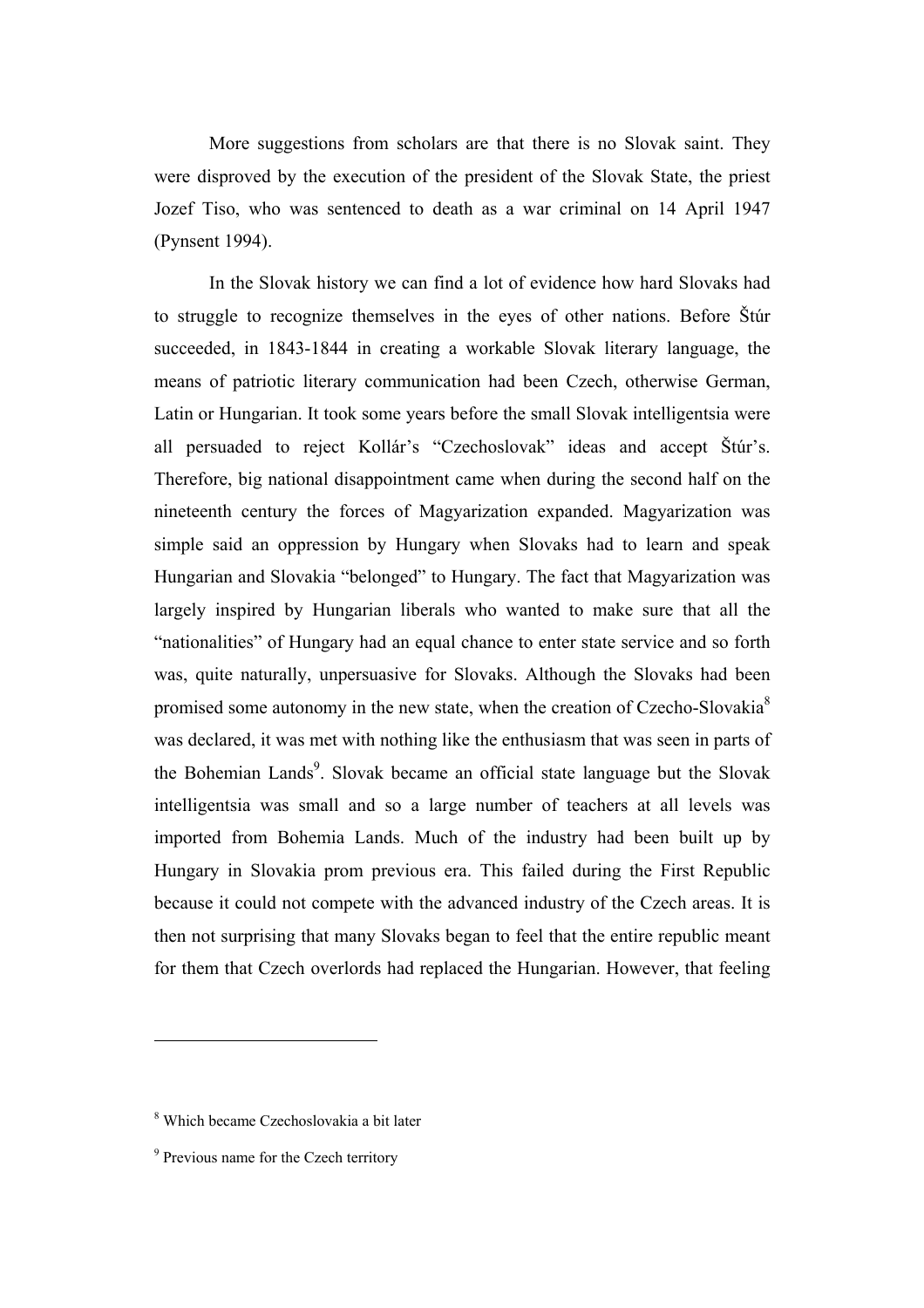was not so evident among intellectuals, who tended to do their studies in Prague anyway.

During the War, although the Germans sustained it for some time, the Slovak economy suffered immensely on account of the government's keen implementation of anti-Jewish laws (Pynsent 1994). After the World War I., Slovaks did not vote for the communists and so again, the Slovaks had a government imposed to them. Nevertheless, the Slovak nationalism was sometimes encouraged by the socialist state, especially in the wake of the 1964 anniversary of the Uprising<sup>10</sup>. The most evident expression was vocal in the form of books, poems and essays written by Slovak scholars. After the Soviet occupation in 1968 the repression of Slovak writers was minimal in comparison with for example Czech. The different circumstances in Slovak cultural life in the 1970's might also well contribute to the fact, that so few Slovak writers joined Charter77 (Pynsent 1994). I may claim that all these matters increased the Slovaks sense of a distinct national identity.

In 1989 was a step in encouragement of Slovak nationalism which was based on a sense of being always left out. That year was very important for Slovak nation. Successful Slovak anti-communist stream VPN (Public Against Violence) did a lot to free Slovakia. The Slovaks, according to Pynset, emerged to have enough self-confidence to fight for freedom and democracy (Pynsent 1994). Even Slovaks do not have the long self-defining stories of national history or strong and leading heroes they proved that the national identity remained strong.

However, there were several brake points in Slovak history which changed the course of history. Essentially, Štúr was one of the national leaders. He defined Slovaks as a nation and modified Slovak language according to West Slovak dialect. Štefan Polakovič, another important personality in Slovak history, was a nationalist who immigrated to Argentina in 1947. He wrote soon after: "No

<sup>&</sup>lt;sup>10</sup> The second strongest uprising was against Germans- the Slovak National Uprising in 1944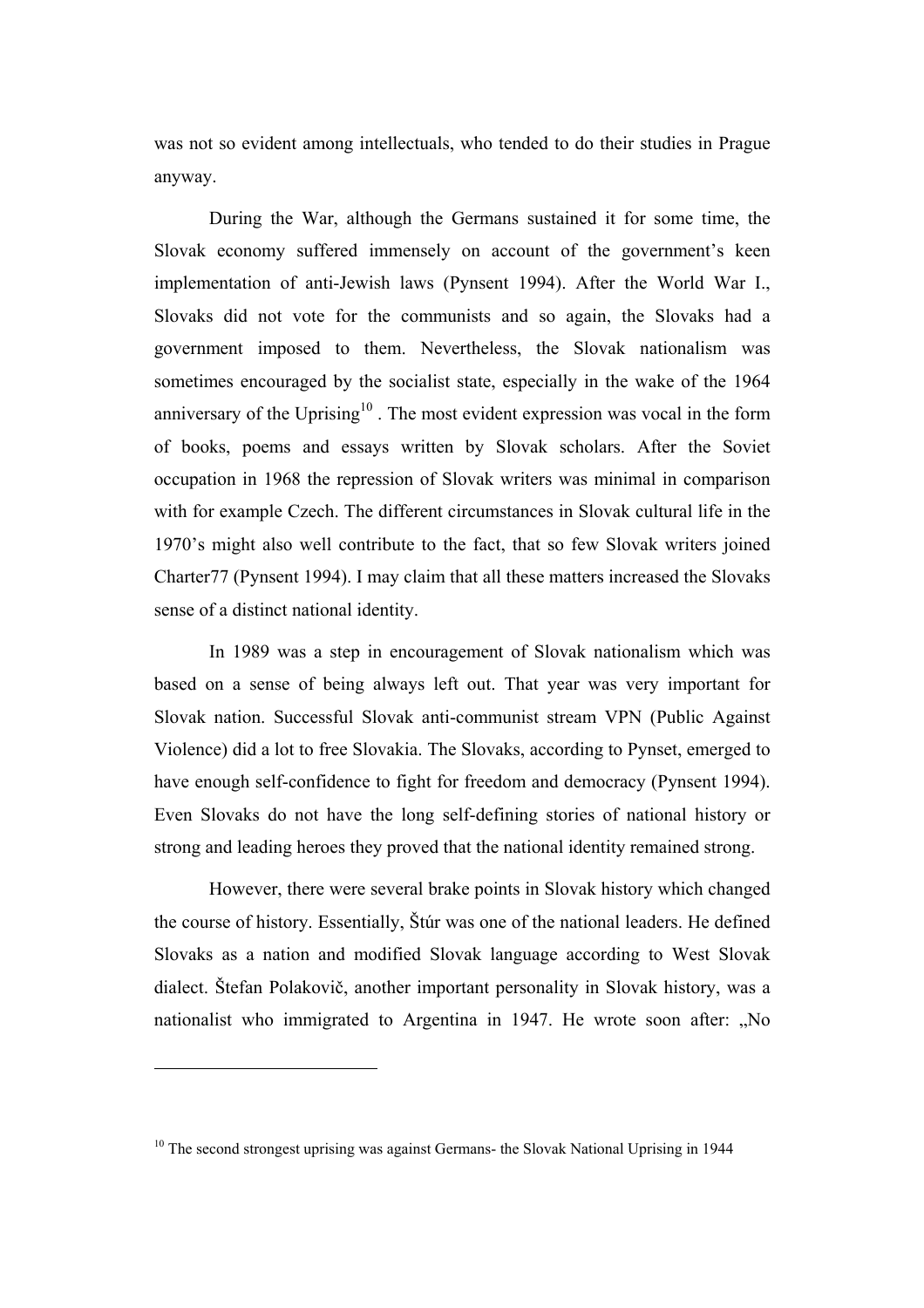Slovak question has ever existed for the Slovaks. For our nation has never questioned its existence and independent, individual, specific identity...It was always the Czech founders who questioned the existence of Slovaks as a nation"(Pynsent 1994:43). Even Macura, a Czech writer, made a similar point:"...our closest neighbours, the Slovaks, with whom we shared a state for three quarters of a century, have no problems with their identity. They are Slovaks, because they are Slovaks"(Pynsent 1994:43). Havel, who became a Czech president after 1989 pointed out,:"Slovaks represent Emotion and the Czechs Reason; the Slovak Republic will be a republic of love and pride for all citizens and the Czech Republic will be a republic of wisdom and tolerance for all its citizens"(Pynsent 1994:45). Macura also later said:"There is something perceptibly female in the Czechs image of Slovakia. In contrast to the Czech world which appears almost every "rational", almost "calculating", "combative", the Slovak world appears to be linked with roots, nature, irrationality, feelings, spontaneity. Slovakia is loved for her "beauty", "charms", "sweet song fullness language", "virtue", "honour", "naturalness", but one also speaks of Slovak "volatility" and "capriciousness" (Pynsent 1994:45).

It stays very obvious that the Slovaks perception of themselves has a lot of common with important persons. I would like to use as an example some key characteristics by which Štúr let the Slovaks. His starting point is that the Slovaks are Slavs and thus share the Slav vocation. That vocation had been to provide the moving-power for whole nation. And, according to Pynsent, the West of Europe supplied the wisdom in the foundation of the modern civilisation (Pynsent 1994). The West used to have their crusades but from the time that the Ottomans had started expanding, it had been the Slavs calling to serve the blooming civilisation of the Christian West as a wall against the Eastern barbarians. Pynsent stated that there were Slovaks themselves who had in their historical role primarily been civilizers. For instance, they learned the Magyars how to plough and how to build houses (Pynsent 1994). In well-known movie "Tisicročná včela", from popular Slovak director Juraj Jakubisko was shown that there were actually Slovaks who built Budapest.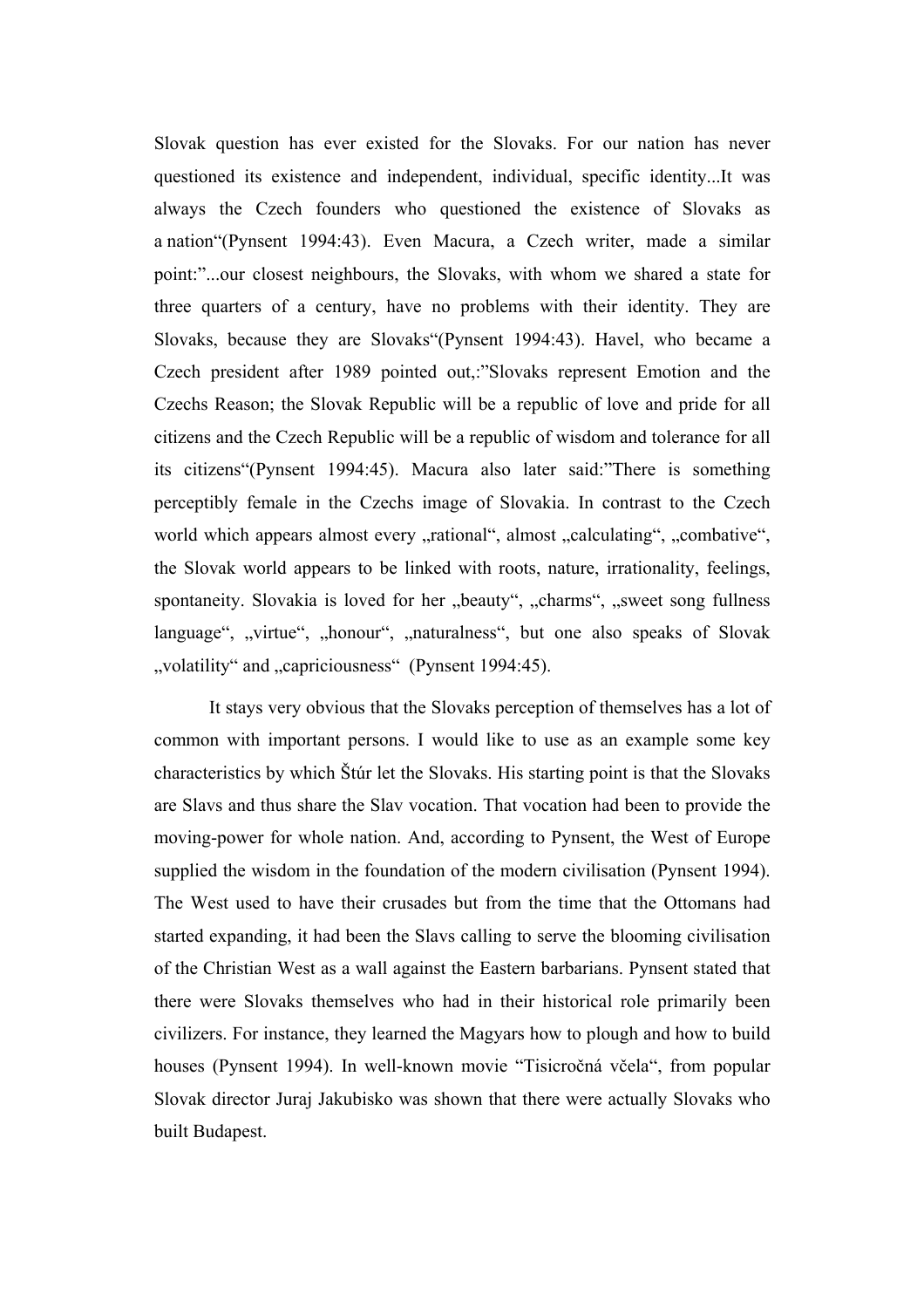I would like to come back to Štúr and the Slovak national evolution. During Štúr existence, in nineteenth century, Slovakia was considered as a natural dwelling place of the Slovaks who had once their own state (Pynsent 1994). Later on, Slovakia remained ethnic rather than territorial denominator until the founding Czecho-Slovakia. That the Slovak government from beginning of Slovak Republic in 1993 considers the Slovaks as an ethnic nation and Slovakia as essentially designating of the Slovaks' birth-right place is clear from the Preamble to the Slovak Constitution. It says: "WE, THE SLOVAK NATION, mindful of our ancestors, political and cultural legacy and of centuries, experience of struggles for national existence and our own statehood, ...in accordance with the Cyrilo-Methodian spiritual legacy and the historical heritage of Great Moravia, ... on the basis natural right of nations to self-determination, ...together with members of national minorities and ethnic groups living on the territory of Slovak Republic, ...in the interests of permanent peaceful cooperation with other democratic states, ...in the endeavour to implement a democratic form of government, guarantees of a free life, the development of spiritual culture and economic prosperity, ...we, the citizens of the Slovak Republic..." (SR 2009).

These words of national self-determination also include statements relating to four periods in Smith's model mentioned by Pynsent. They note that national minorities have more or less the same status as foreign powers. Smith may emphasize the desire of the politicians to make Slovakia an ethnic, not civic, nation state (Pynsent 1994).

### **3.1 Evolution of the Slovak identity**

The first period of the national evolution of the Slovaks $^{11}$  refers to Slavs coming into the area which had previously been abandoned by German tribes, and previous to that, Celtic tribes in the late fifth and early sixth centuries. The foundation myth talks about the Frankish merchant Samo. It is very probable that

 $11$  According to Smith's four models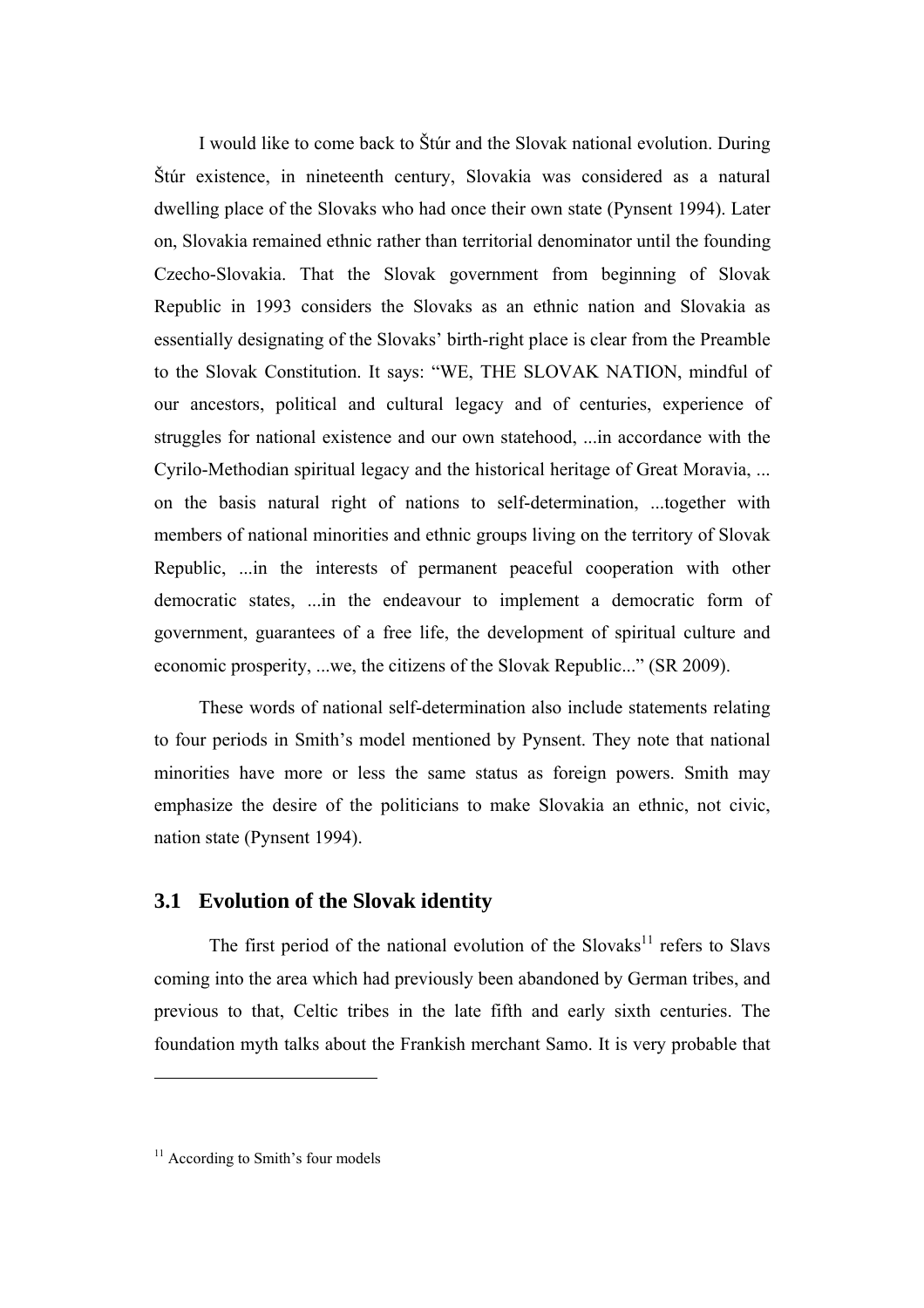he was an arms dealer (Pynsent 1994). The very important moment was when Slavs elected Samo to be their king. Most likely they did so because they needed his help in fighting against the Avars during 623-658. Nowadays, the modern historians explain why the Slavs took a Frank as a leader: "The peaceful farmers" were at the evident disadvantage, faced with the Avar who were a very skilled and professional warriors"(Pynsent 1994:52). The fact that the Slavs chose Samo as their leader, according to the chronicle named Fredegar, clearly demonstrates that Slavs were democrats by nature. Besides, Samo was not only an ordinary merchant but he belonged into an "ancient minority". Pynsent mentioned that for his name he clearly betrays that he was a Celt (Pynsent 1994). Moreover, Kučera, a Slovak historian, is convinced that Samo's power-centre, a Wogastisburg, was located where today's Bratislava, the capital of the Slovak Republic is (Pynsent 1994). Therefore, it is evident that the period of Samo's empire is the deep foundation of today's Slovakia and Slovaks.

The second stage comprises the Great Moravian Empire and the arrival of the Greek brothers, Cyril and Methodius (Pynsent 1994). We know that Slovak people remained in the same area where Samo constituted his empire. They established their settlements in the region between the river Danube and mountains called Tatras. "They cut their ploughs into the soil, drove their livestock onto the hillsides" (Pynsent 1994:63). Early Slovaks have found a ", promised land", their new home, and set down roots there that none of the subsequent gales of history managed to tear up. Cyril and Methodius spread the language and did the translations of books in Great Moravia. The biggest heroes of that time in around 902 were princes of Moravia and Nitra, especially Pribina, Rastislav and Svätopluk. The Great Moravia has been recalled as the "golden ages" of the Slovak history. Later on, during the National Awakening in eighteen century, the Great Moravia times were used as a national idea for many poems and books. The two main writers in time of Romanticism, Bernolak and Holly, mentioned the "golden ages" in national poem "Svatopluk and Cyrillo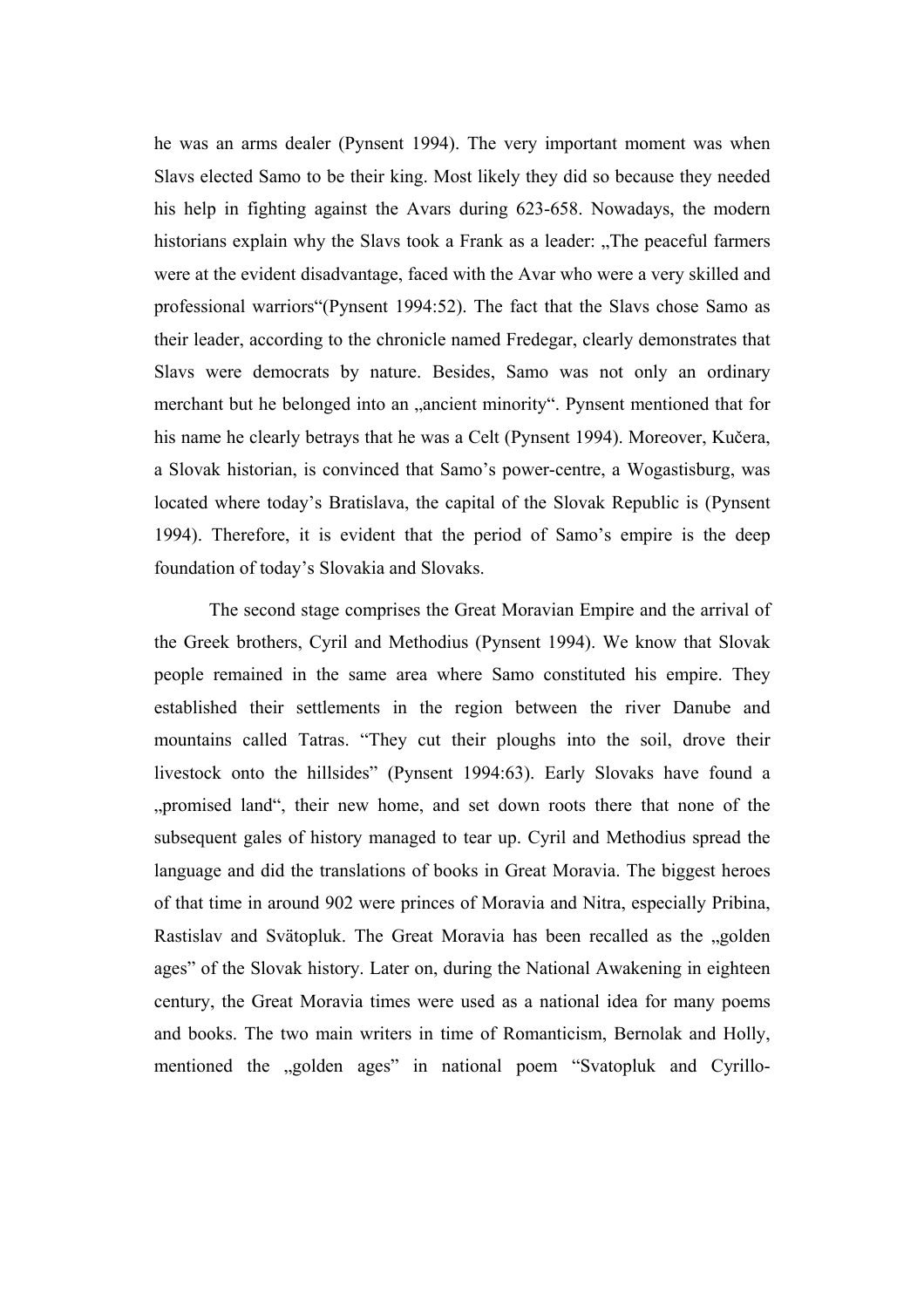Metodiada". For Štúr too, Great Moravia was the Slovaks' "one great moment" (Pynsent 1994:53). For Kučera it is important, that by 833 the Slovaks and Moravians clearly had some stable state organization when the Bohemians<sup>12</sup> were still split into the clans. The language which Cyril has brought and in which he wrote was the Bulgarian or Macedonian dialect of old Slavonic. "Slav Apostles", as Chaloupecky called Cyrill and Methodius, determined which from Slav groups should remain linguistically independent of the Germans. "They created basic linguistic education not only for Bohemians, Moravians and Slovaks, but also the Poles, Serbs and other Slav tribes. Thank to them, Slavs retain their national individuality and did not submit to Germanization", stated Pynsent (Pynsent 1994:54).

A third period, according to Anthony Smith's model, is the period often seen as decline. This was the epoch of weakening for the Slavs and therefore Slovaks too. After the Magyar destruction of Great Moravia, the area between Donau and Tatras became oppressed by Hungarians. They called it Upper Hungary. This period lasted from the beginning of the tenth century until 1918 (Pynsent 1994). However, some nationalists would say until 1939, others until 1 January 1969<sup>13</sup>, and the Slovak Constitution says until 1 January 1993 (SR 2009). The Upper Hungary time had two stages. The first took from the fall of Great Moravia to the National Awakening and the second from the Awakening to sometime in the twentieth century (Pynsent 1994).

Štúr's perception of the first stage of the third period is straightforward. He sees Slovaks simply as the civilizers of the Magyars. On the other hand, the Slovaks had lived, worked and fought side by side with the Magyars for centuries. He wrote "At the time when nation-states were being created all over the Europe and the historical foundations of modern nations were being laid, the Slovaks

<sup>&</sup>lt;sup>12</sup> Czechs

<sup>&</sup>lt;sup>13</sup> When federation was created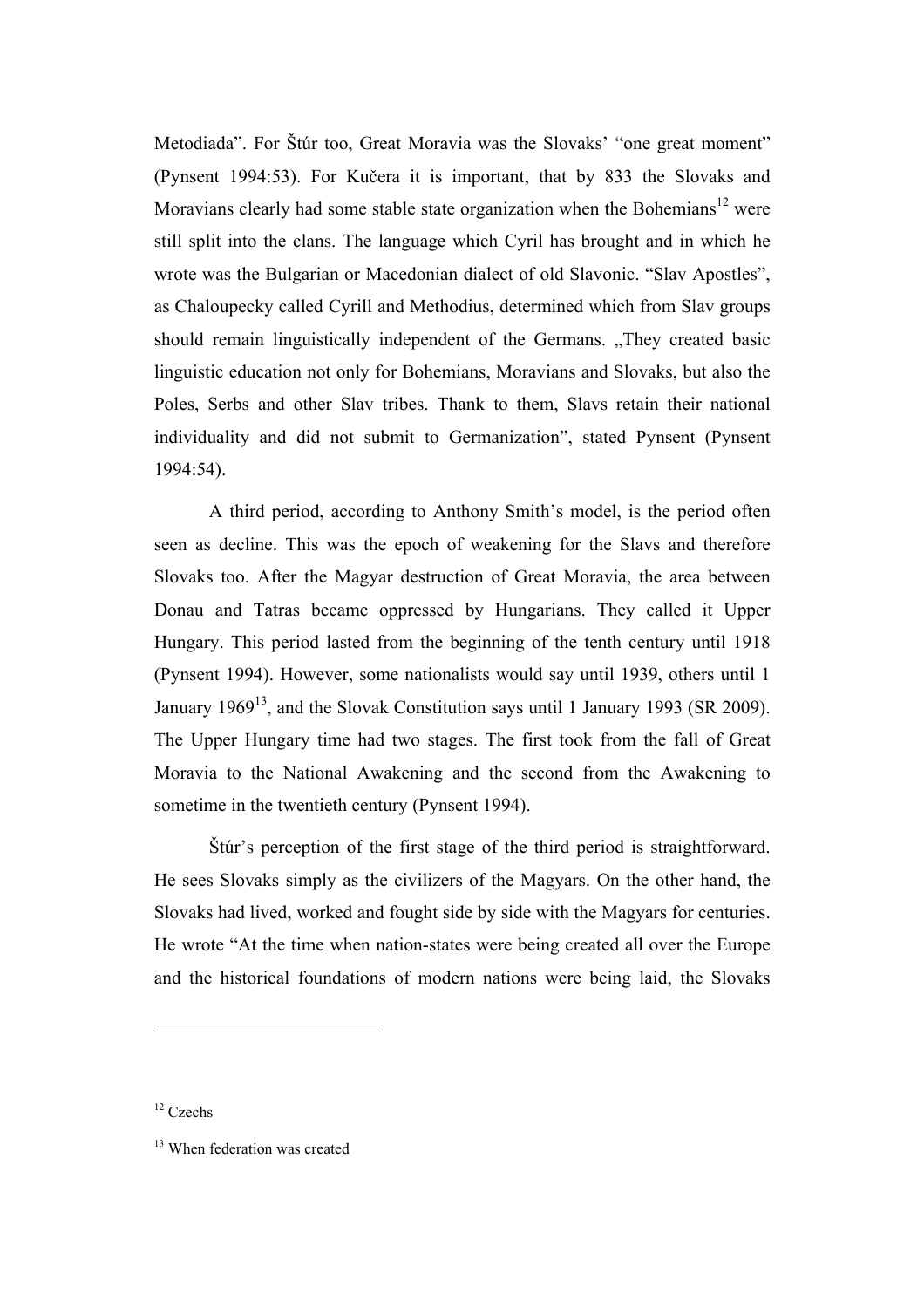were unable to become involved in this natural historical process; they were falling behind. That is why their path to national independence and freedom was so slowly, complicated and frequently thorny" (Pynsent 1994).

The second stage in the third period began with the late Enlightenment. Bernolák was the most influential figure at this time. He was a philologist, who attempted to codify a literary language on the basis of Western Slovak. Another important person in Slovak history was Jozef Ignác Bajza $^{14}$ , who invented his own literary Slovak for his novel "René mláďenca príhodi a skusenosťi". Štúr, the very important person in the Slovak national history, was a man who led his students not only to adopt his codification but also to follow him into an uprising in 1948- 9. The first poet who was writing in Štúr Slovak language was Janko Kráľ. He remains the most original of all Slovak poets. However another poet, Andrej Sládkovič, has even greater impact on Slovak national history. Every Slovak schoolchild even today know by heart the opening lines of the both of his narrative cycles "Marína" and "Detvan".

In Slovak poets, authors usually depicted a hero. The hero fights against unfair treatment and poverty. He loves the life and his fated girl. In the end he dies for his love and for country. Another typical Slovak hero was a bandit who rebelled against the kings. Jánošík is one of the most popular. He was a strong young Slovak man who "takes money from the rich and gives to the poor". Next strong personality was Mati Csák from Trenčín. He was a baron who rebelled against the Hungarian king in 1301. Csák amassed, often by violence, huge estates. And land, what is now Slovakia was that time under his sway. Mati and Jánošík represent freedom-fighters with romantic souls who have no choice but to be bandits because they sought the independence of the Slovak nation.

<sup>14</sup> He lived 1755-1836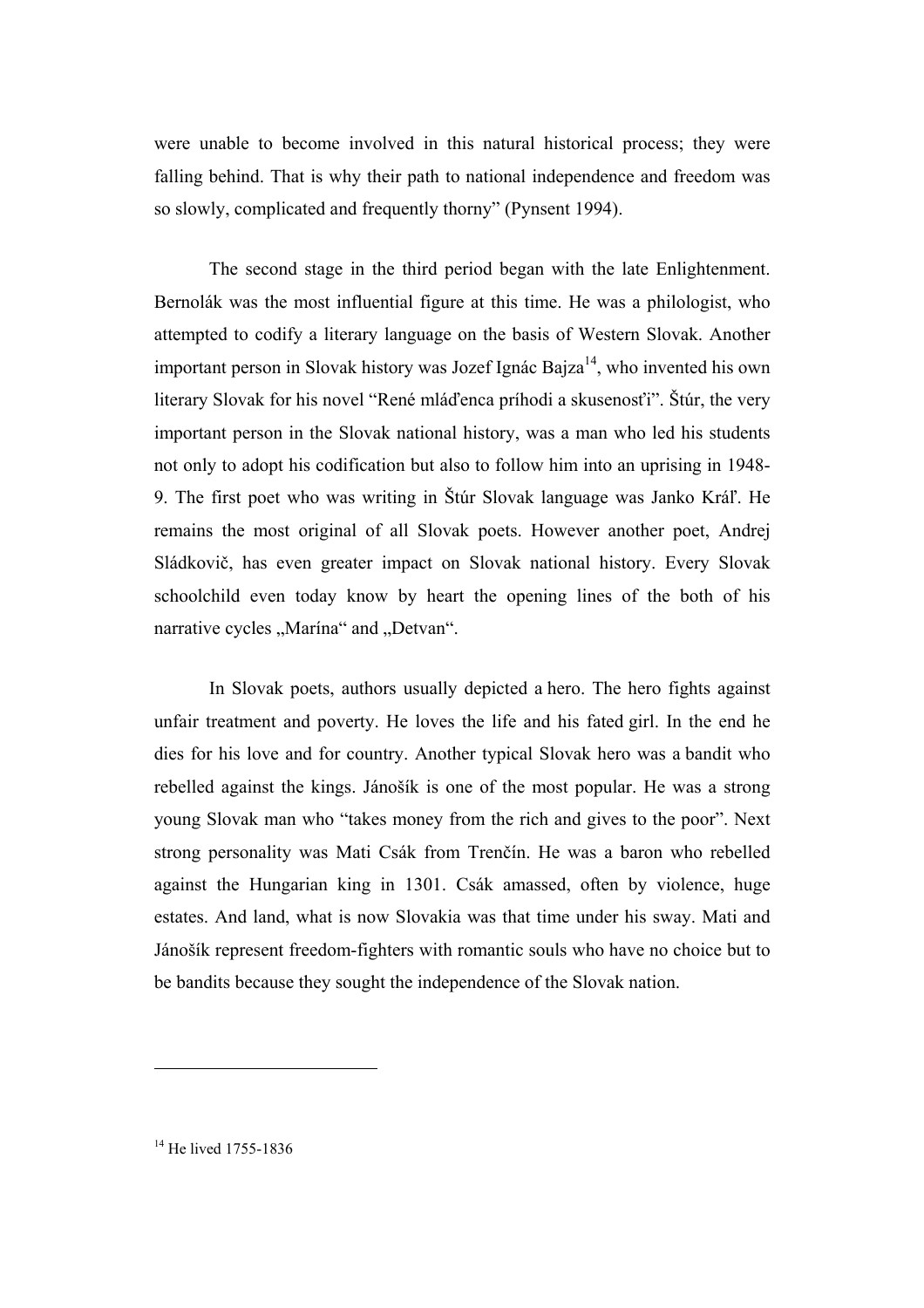In Anthony Smith fourth period, Slovaks gained their independence and started becoming a modern nation. Without Štúr's intervention the biological essence of Slovak nation would have passed partly into Czech and partly into Magyar waters, where it would have dissolved without leaving a trace. The Hungarians closed three Slovak grammar schools in 1874 and also the Slovak cultural organisation, Matica slovenská in 1875 (Pynsent 1994). The Matica, according to the constitution, belonged to the Slovak nation. That was the result of Magyar strong dominance over Slovaks.

In Czechoslovakia, Masaryk and Beneš saw a renewal of the Czech state which was territorially expanded by Slovakia and they saw in the Slovak population simply a biological amplification of the Czech nation. According to Pynsent, they even did not consider Slovaks as a nation (Pynsent 1994). On the other side of perception, Slovaks especially during the Slovak Awakening called the Czechs "our brothers". This unequal recognition came from obvious reasons. One of them is that it was the Magyars who were demonized. We can find a proof in Ján Botto's famous poem Smrt' Jánošíkova $15$  from 1862. It is the Magyars who are the "savage Asian nation "and with that savagery comes a dullness of mind (Pynsent 1994:51). That is probably why Slovaks were able to survive the disintegration of Great Moravia. Although they had fallen into servitude, the Magyars were not such destructive as they could.

Another important finding is that Slovaks always felt to be a part of big Slav's family. So too, Štúr claims in his poetry that Slav's idea was purely spiritual and collectivist. "Among the Slavs, the individual cannot love only himself, but he serves the true commonality" (Pynsent 1994:55). Macura strengthened the idea of Slav nation: "We Slavs, a great power that not only is party to decisions, but in a certain measure, determine the situation in Europe"

<sup>&</sup>lt;sup>15</sup> The death of Jánošík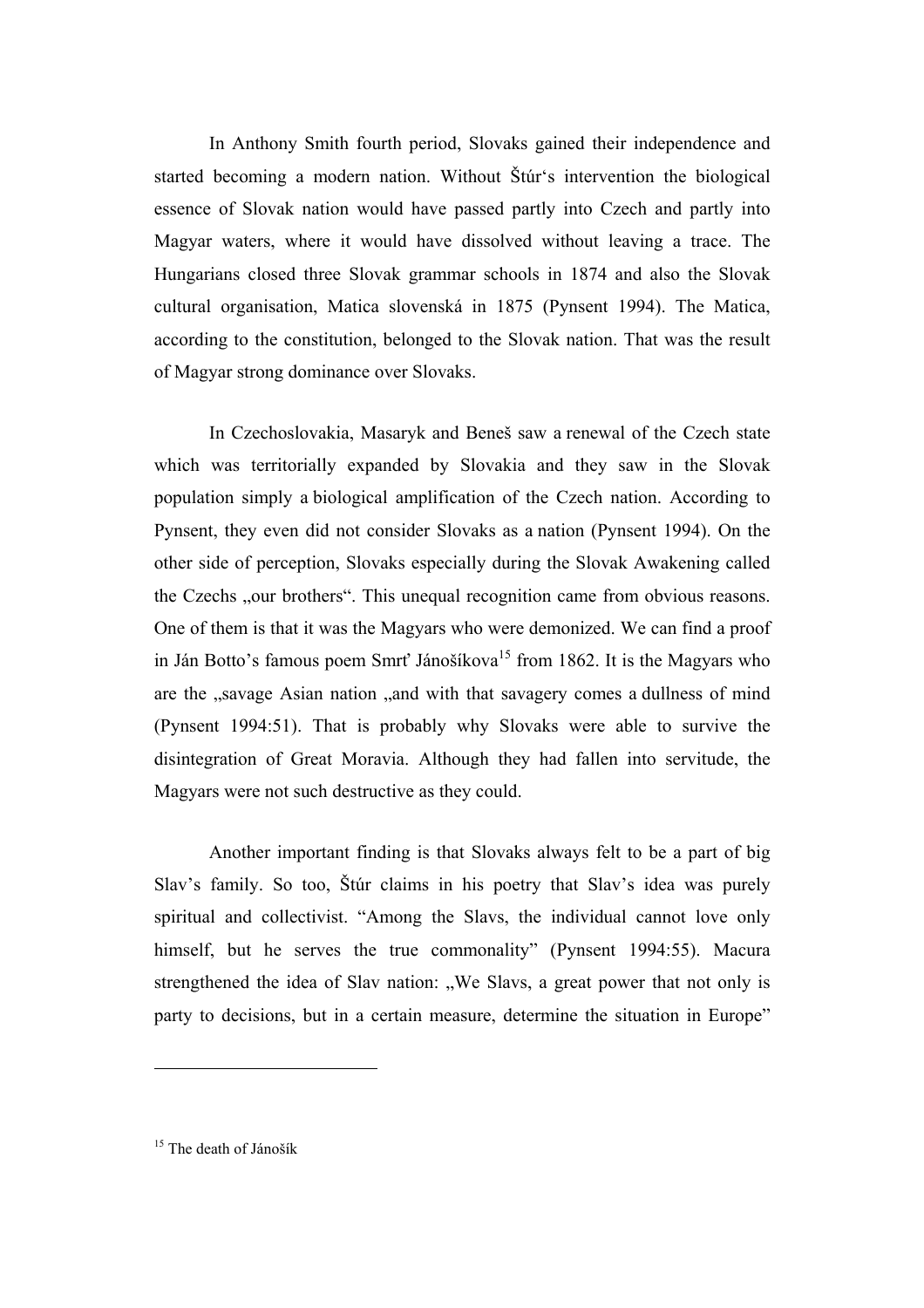(Pynsent 1994:55). Pynsent's conception of Slavs is a peace-loving nation recurs in the fighting for peace, however it is well known that almost all Slavs had been involved into fights with Russians, Poles, Czechs, Slovaks, Croatians, Serbs and Bulgarians in their defence Europe from Huns, Avars, Mongols, Tatars, Turks and others (Pynsent 1994).

And finally it comes the Communist era, which has more parts. First, Communism was not so strong, however later after 1968 began the total repression of politics, media and all state or public activities. It was the time of stagnation, were Slovaks lived in so-called "in peace and stability". Then it came the post-Communist era when socialism itself became a suffering myth. Macura expressed it by these words:"In the last century two hundred years suffering was spoken off; from the beginning of the twentieth century we have been groaning under the Yoke for three hundred years; since November 1989, speculation has been fostered on half a century's oppression by two forms of totalitarian system. All Czechoslovaks shared the semiotic construct called that world of socialism"(Pynsent 1994:37). Interesting is, that this idea reminds the same meaning of suffering of the Slavs by Štúr hundred years ago.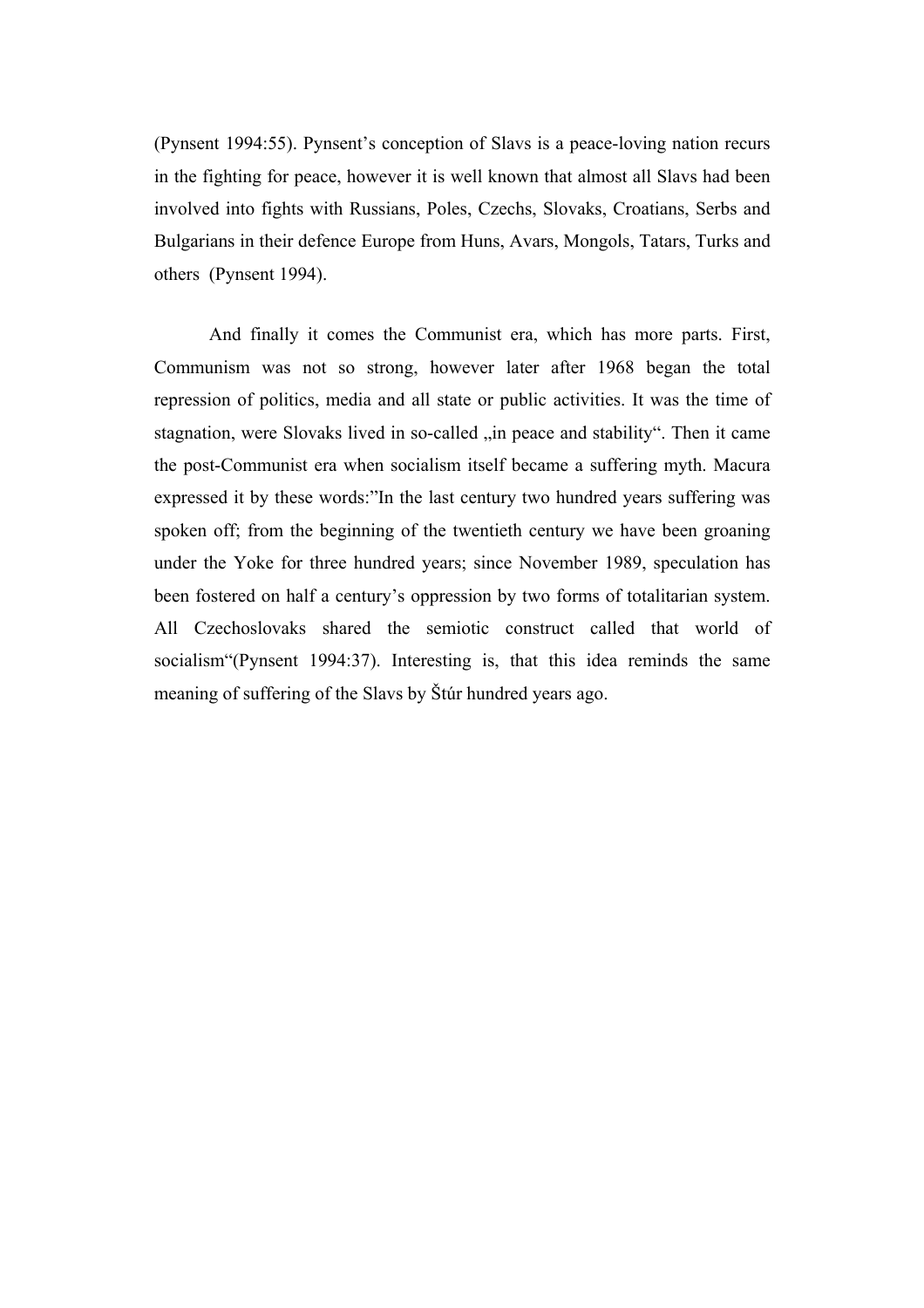### **4 YOUTH**

There exist many legends about youth. Since Aristoteles, every older generation tends to complain about youth's behaviour because they see it as more perverted. On the other side, youth perceive older generation as conservative and unable to understand up-to-date events and news.

Another myth about youth is that they are considered to be as "chosen" to be the "prosper future". People tend to believe in youth because they think that they are better, more energetic, powerful and maybe more intelligent. Youth represent a group of people who, in the eyes of older, do not have negatives which previous generation had. Evolution of youth supposes to be in ideas of growth, the positive aspects in the society and ideological visions.

Youth could be also taken as the most delicate group of society. They react very sensitive on changes and social conditions. Therefore, contemporary youth differ from youth in 60's or 80's. Current youth cannot be the "better 80's youth" because it copes with positive and negative effects of today's society. This generation faces many challenges, more than ever before. For example, the issues as globalisation, computer's age, European integration. They have had to come over technical, cultural, economic, spiritual and ecological changes. The young generation chooses between good and bad; drugs and school; cyber world and normal life; hedonism and parenthood; authentic and consumerist society.

The main important stays the fact that now, more than ever before, that Slovak youth have a chance to enrich new European society by values and culture so typical for Slovakia. The new European society has been created and Slovak youth should cultivate the importance and fresh sense of reality. This is the crossroad where Slovak youth stand now. But what do they think about it?

I did a research about youth to know more about this group. I saw that there is an influence from society as a whole. Pressure in a form of social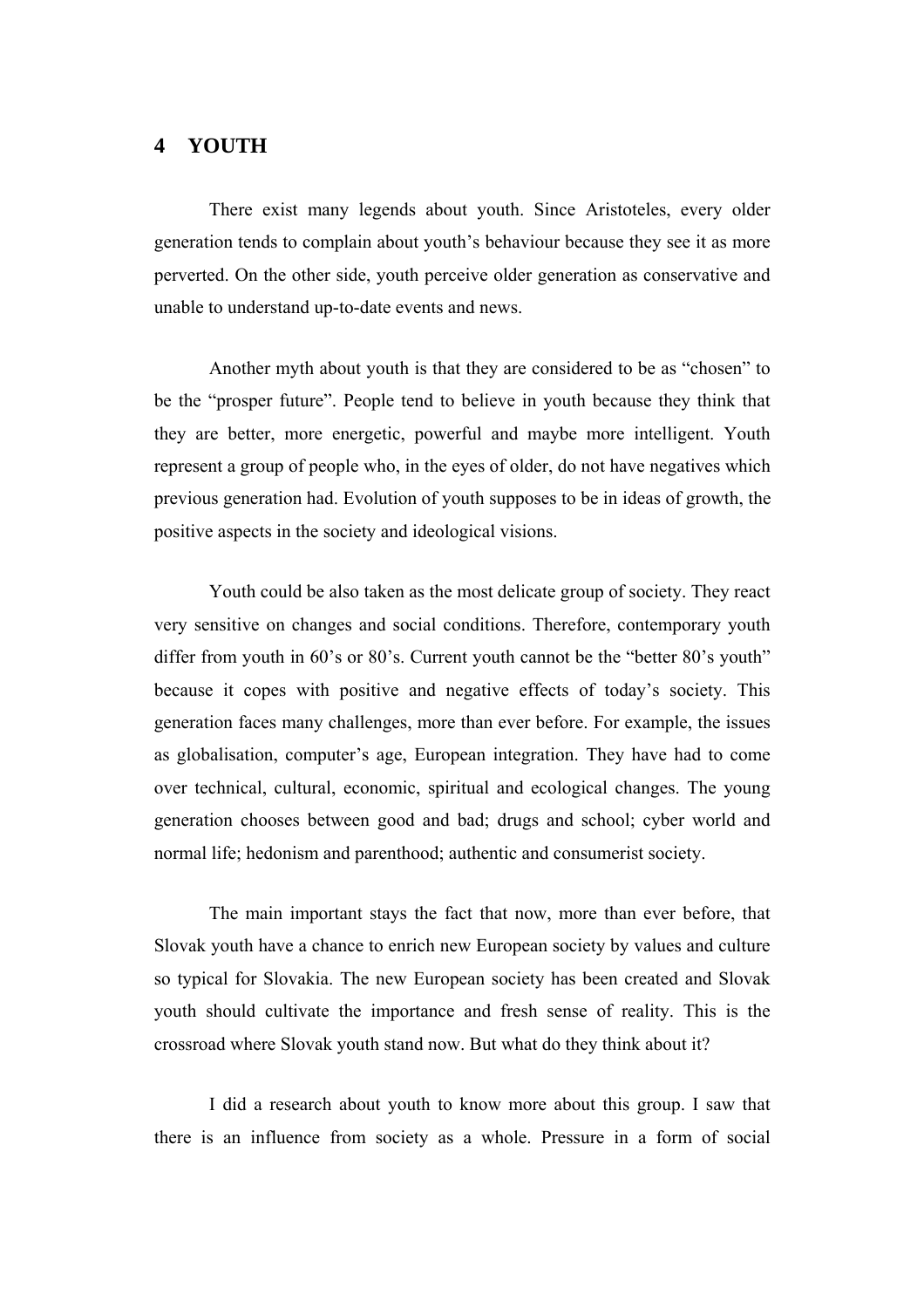conditions make youth more responsible. In this relationship of society and youth, I consider Slovak youth as a whole complex- the object of a social act. In the process of social events youth might become from object to a social subject. Therefore, it is important to consider this side of research too. Nowadays, especially youth is changing to be a subject of observation when Slovakia joined European Union and youth generation has the power to say yes or no to integration, new government, president, or Euro.

#### **4.1 Values**

The youngest generation is considered to be the main subject of changing values in the society. Therefore the research, analysis and knowledge of values among young people might uncover values of whole society too. Stimulus with which society influences an individual has different effect in various age stages in the human's life. A young socializes, an adult re-socializes (Sak Petr 2004). The same values could be perceived positive by young person and negative by older. For example, "love" is very important for the individual who has high motivation to have a family and children. On the other side, person who is a "pleasure seeker" does not consider "love" as the most important in his or her life.

Some years ago in the Czech Republic was made a research about how values affect the Czech youth. Very interesting findings were to see which concrete values were the most important. The highest ranking got "health", "love" and "peace". Very interesting finding is that "political involvement" belonged with "God" to the lowest values among Czech youth (Sak Petr 2004). The lack of interest for politics showed also previous surveys from 1989, before the Communism broke down. Sak analysed that it could be caused by the disappointment form political development after revolution in 1989 (Sak Petr 2004).

One of the important sign of the integration to the European Union is interaction of our-national value's system with European identity values. According to Sak, we can expect strengthening of European values towards ournational ones (Sak Petr 2004). This might happen through socio-cultural groups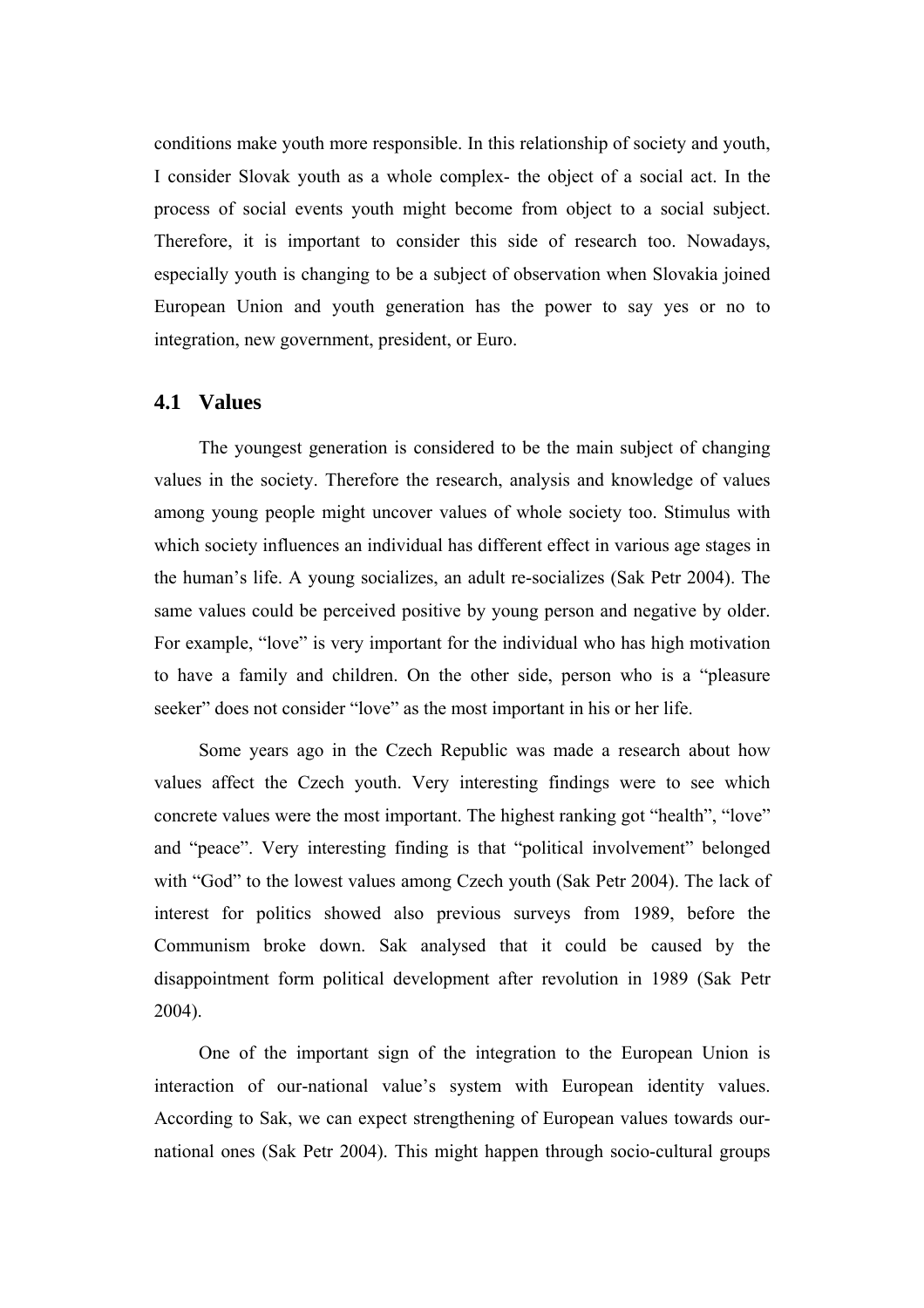which are euro enthusiastic. Sak tried to search for these groups among the Czech society. The population is differentiated according to level of Europeanization. Under the Europeanization he understands, "a level of real participation in communication from citizens towards the EU" (Sak Petr 2004:11). There is also important that the communication flow is not just one-sided, however interaction is needed. The nation-state level should be widened to the European dimension.

Sak measured also the level of Europeanization. He discovered that more higher is the index of Europeanization, it is also bigger the interest in protecting the nature and social responsibility. Lower levels of economic prosperity show that people who are Euro-enthusiastic do not care so much about material values (Sak Petr 2004). Moreover, people worry about security and quality of life for themselves and others too. Sak also discovered that young Czechs prefer studies before having fun; spiritual thoughts before sensual experience; ideas and plans for future before the wealth; interpersonal relations before career (Sak Petr 2004).

All these preferences in values have same ground. American sociologist, R. Inglehart, investigated that in modern society is occurring now the "quiet revolution". Its sense is to shift from material values to post material (Sak Petr 2004:12). Sak later defines:" With Europeanization grows shift from material values towards Inglehart's post material values. In other words, feeling of European identity among people proves changes in preferences of values towards progressive Western European societies" (Sak Petr 2004:12). This interesting research proved that to feel European means also to have post material values. This relationship between values and Europeanization affects the individual as well as the whole society. Sak made a conclusion: "Today, the post material orientation of society is growing due to European integration" (Sak Petr 2004:13).

#### **4.2 European integration**

The end of 90's and the beginning of 21th century have been plentiful of changes. In 1993 Czechoslovakia split up in the Czech Republic and Slovakia. It was the first time in modern era that Slovakia, which is nationally homogenous, has become an independent state. Since 90's there were many political and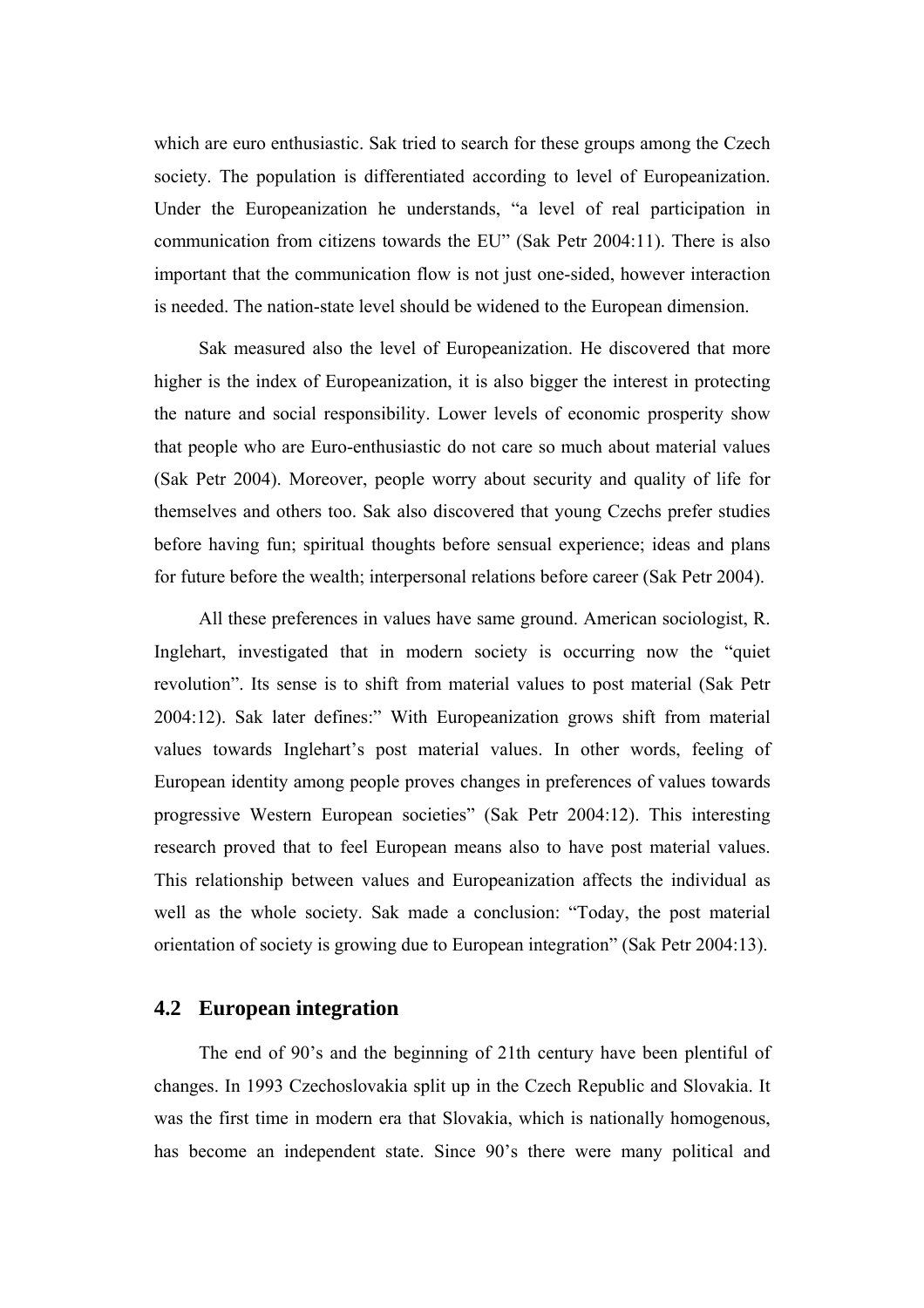diplomatic activities to prepare Slovakia to join the European Union. Slovak young generation could observe strong political discussions about Slovak nationhood, nationalism, patriotism, chauvinism, xenophobia, national identity and European identity. Sak observed that the specific for Czech nation is that during peaceful times they remain lukewarm towards nation matters however in times of crisis Czech citizens act as strong nationalists (Sak Petr 2004). This might be considered as common sign among Slovaks too.

New political situation after November 1989 signified the end of Cold War and bipolar world. Arising political changes modified also social terms. It was needed to change Slovak history and point out important points which create the national history. Slovak youth finally could learn at school the truth about Slovak history. Before, many of the historic events were hidden and nobody could talk about it. Suddenly, the young generation became more national-confident. In 1996 Milan Ďurica, a Slovak writer and professor of history, published very controversial book about Slovak nation and its land. This book supposed to be first distributed to all schools so that students could find out more about Slovak history which was so many years covered up. As author wrote: "The aim of my book was to correct historical facts which were before written by non-academic state-party. The state censorship suppressed true data about Slovak nation and Slovak territory. Information was falsified so I wrote this book for teachers who want to teach their students how it really was that time"(Ďurica 1998:5). The book had a great response- positive and negative. First there were critics in Slovak newspapers later Slovak Academy of Sciences announced negative position towards the book in where they asked Minister of culture to take the book back from schools and libraries. Strong arguments as that information in book is the "pure authors' imagination" led to withdraw writings. According to author," the Slovak society was still not ready to face the truth. After so many years, Slovaks lived under repression and in lie so they were not ready to cope with the reality" (Ďurica 1998:6).

For Slovak national identity, Ďurica's book would be very contributing, mainly for young generation which need to know about the past to be able to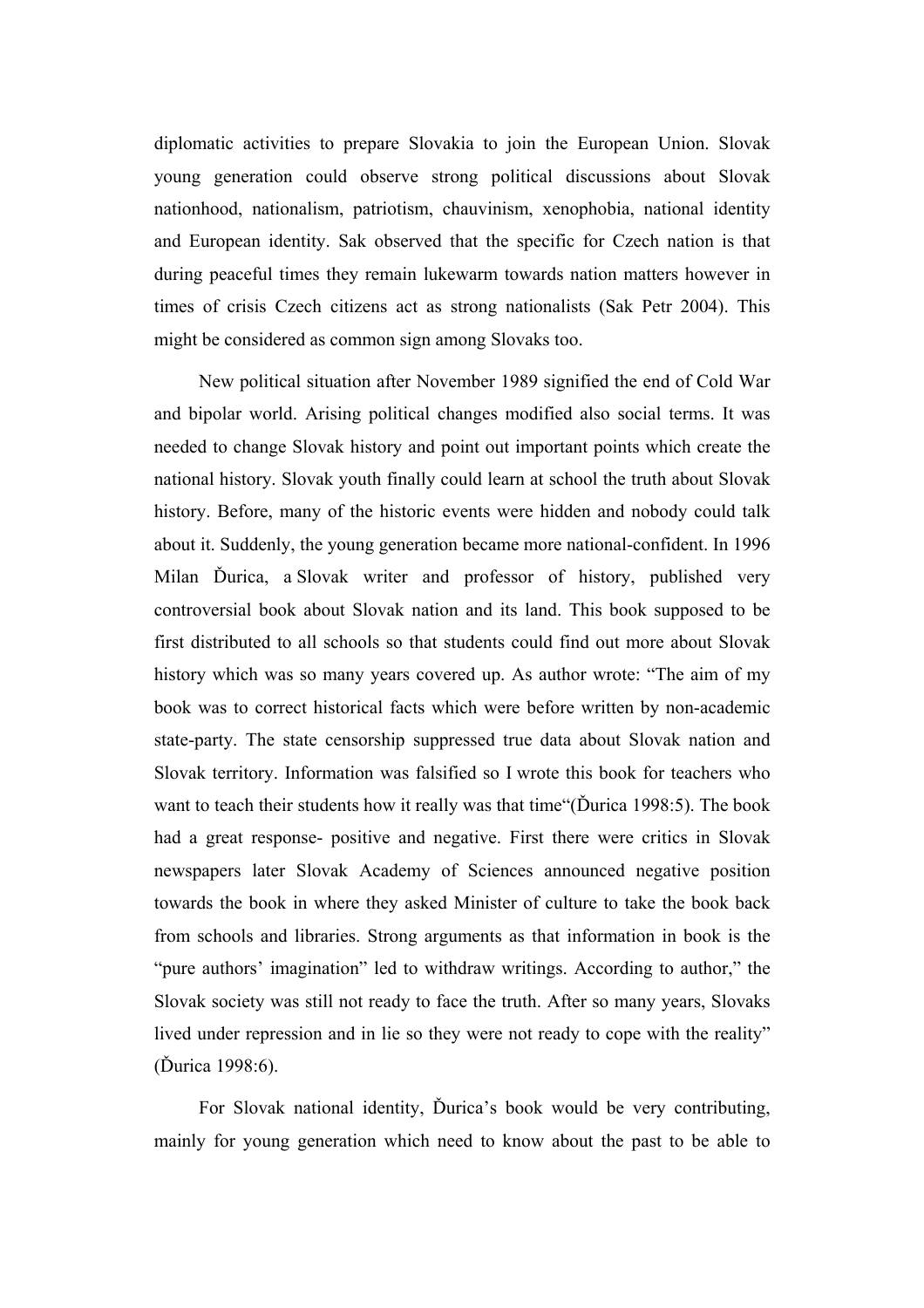negotiate about the Slovak future. It is very important to know who are you in a way to understand national values and not to feel lost in the middle of the European continent. Therefore, the education of youth should be done more precisely so that perception of the Slovak history will be helpful in creating the European identity. Man cannot understand the European identity without knowing its own identity.

Since 90's the Slovak society has been coming through important transformation process. Sak sees three kinds of transitions steps. They have their core in (Sak Petr 2004):

- 1. Society- changes inside the society,
- 2. European integration,
- 3. Globalisation.

The second source has been happening in many forms already several years in Slovakia. Slovaks took the challenge to integrate formally in 2004. Big task stand in front of youth too, because they were the first generation who experienced big change. They witnessed when Socialism and Communism started and ended in Czechoslovakia and saw also the birth of brand new European society. The European integration process is very important for the quality of this young group of people, so is the European Union depended on quality of contemporary young generation (Sak Petr 2004). Therefore, it is significant to map and analyse attitudes, values, opinions, social competences, goals and various abilities of Slovak youth.

In practical part of my thesis I will uncover what mindsets have Slovak youth on the Slovak integration and the EU. But first, I would like to mention survey which was held in the Czech Republic. Since Czechs and Slovaks are different in their nationalities, there remain still several common features. Therefore, I might assume that Czech youth might have similar characteristics.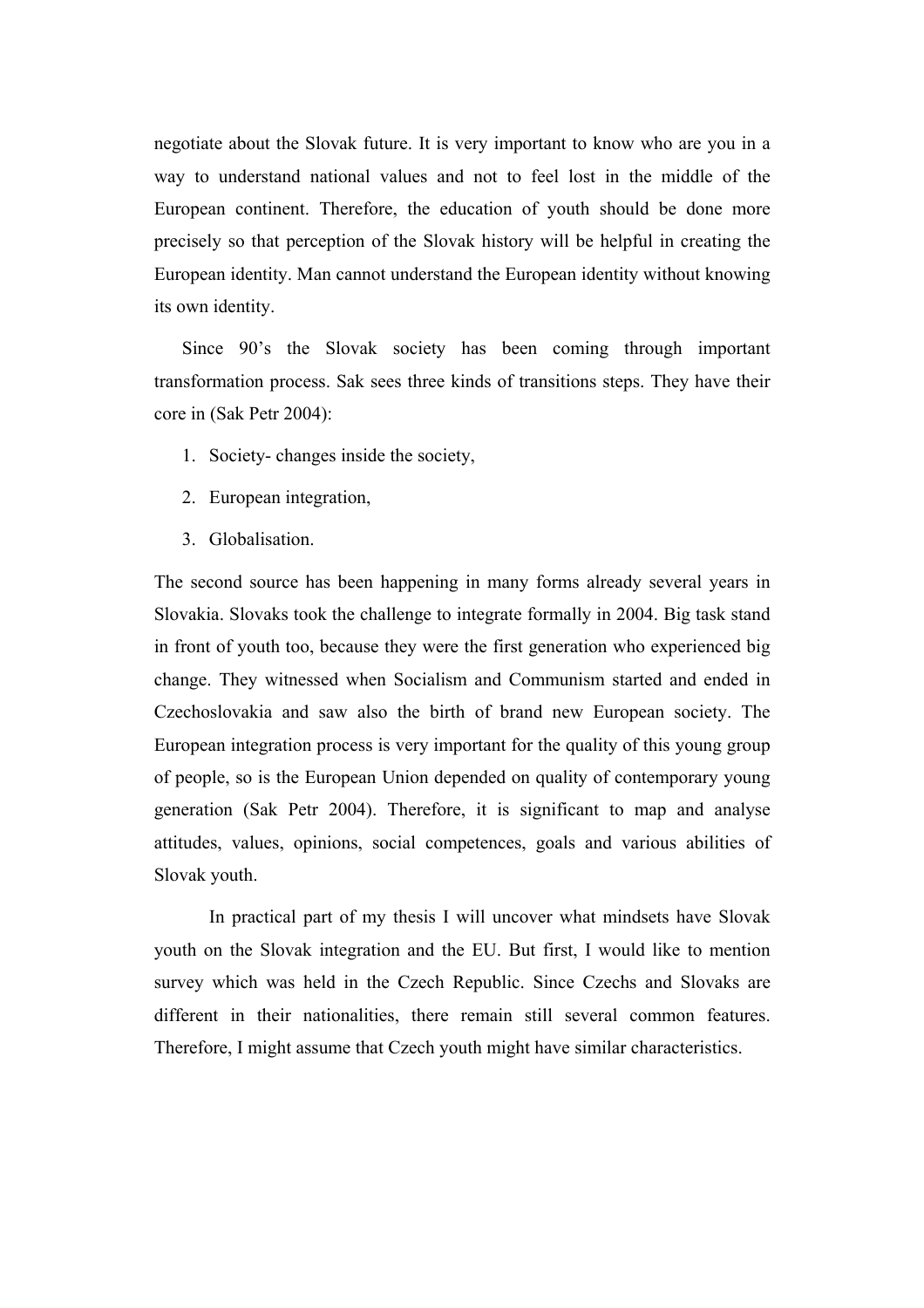In the year 2000, Czech youth<sup>16</sup> had the most positive attitude towards European integration, wrote Peter Sak in his study. Older or younger group is less positive about EU maters. The young generation in the Czech Republic is the most significant pro-European oriented group (Sak Petr 2004). Very common dependence we can observe between perception of Czech nationhood and European identity. In Sak's study the young population from 15 till 30 years old feel positive about European identity which they perceive as "higher level" of Czech nationhood (Sak Petr 2004:43). Older or younger citizens do not sympathise so much with the European feeling so much also groups with lower social education believe in Czech nationalism more. Interesting thing about Sak's research is that higher level of Czech nationhood influences citizens' attitudes towards higher entities. That means that higher importance of Czech nationhood signifies more positive position to entities as Europe and humanity (Sak Petr 2004).

Youth are considered to be the specific group in society. Young people have to overcome social maturation what might be long and difficult process. Usually it closely depends on youth's adaptation and the social surrounding. The adaptation process starts from the most intimate relations to broader units: from family to regional and from local community to European identity. It is a process of stages which connect to each other. Therefore Sak claims, that the individuals who identify themselves as Europeans have to first recognize themselves as Czechs or Slovaks with their own culture and nationhood (Sak Petr 2004).

The European Union itself believes that young generation is the source and they create the new European identity. For that reason, it seeks for mechanisms to integrate young citizens to European politics. We can find in the White Book of the European Commission project called "The new impulse for European youth" where they write about importance and the need to increase youth's participation on European decision-making. This approach was taken

<sup>16</sup> From 15 till 30 years old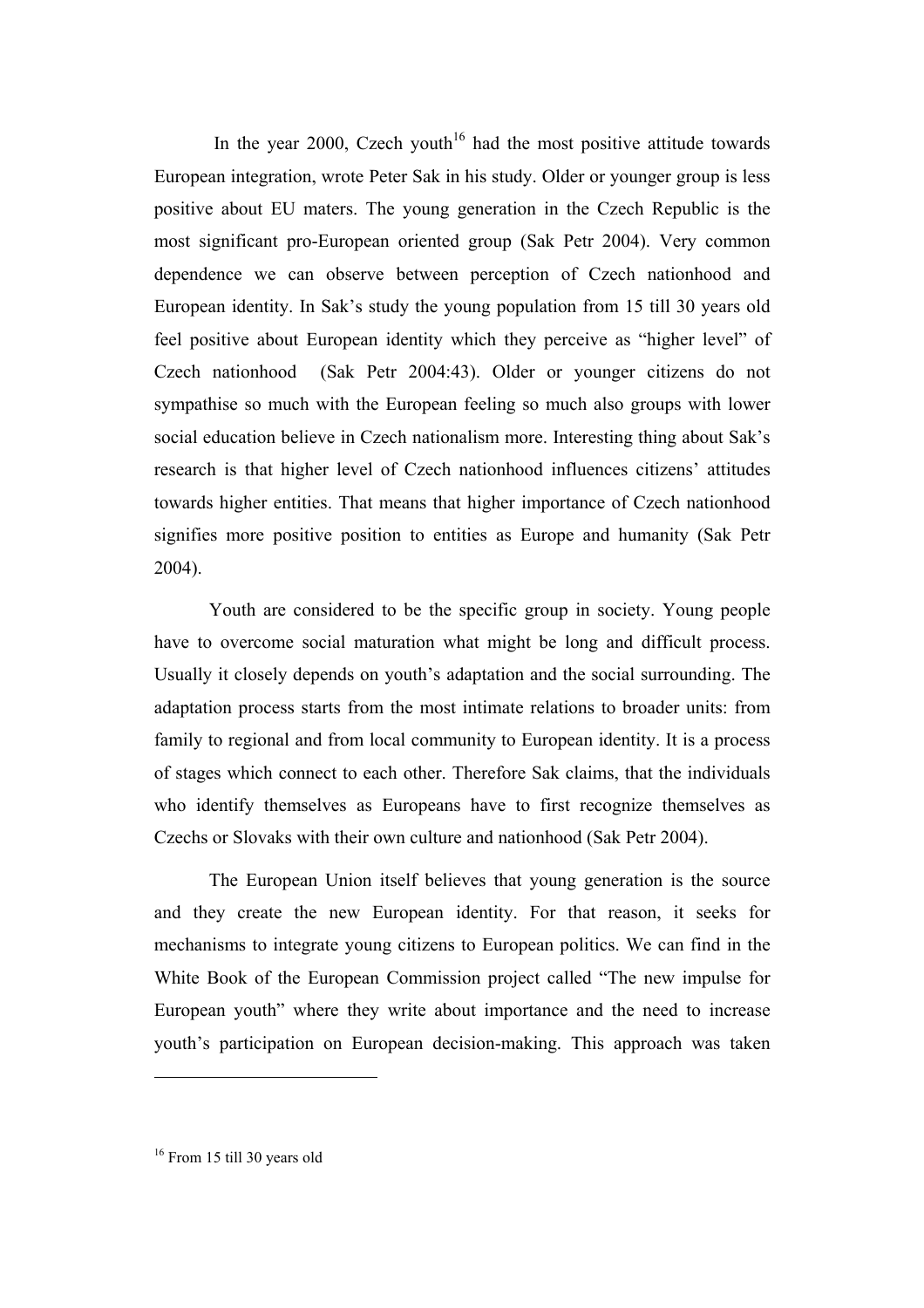forward on European Governance where it was written that today political leaders throughout Europe are facing a real paradox (Sak Petr 2004). On the other hand, European Union wants them to find solutions to the major problems confronting our societies.

Furthermore, people increasingly distrust institutions and politics or are simply not interested in them (Sak Petr 2004). Local governments with the help of the EU should, for that reason, continue with democratisation of institutions. Moreover, they might try to improve the communication canals with citizens. The representation, at both national and European levels, can and must try to connect Europe with its citizens. This was the starting condition for more effective and relevant policies (Holford 2007). The White Papers proposed open up policymaking process to get more people and organisations involved for shaping and delivering European policy.

The importance of growing participation of youth is crucial in Slovakia too. One of the impulses could be improvement of democratic mechanisms. Democracy should not be taken as just electoral act which occurs once in four years. By improving the system, people would get closer to decision-making processes even between elections. Slovakia puts effort to make politics more transparent however, there is still much to do. Eventualities when citizens cannot participate directly, it would be right to put politicians under the public control. The second condition of youth's growth on political participation is to understand current youth; their way of thinking; their needs; fears and joys. Sak talks about the increasing popularization of information technologies among youth. Therefore, he sees the main communication channel between EU institutions and youth right here (Sak Petr 2004). Nowadays the communication flow became much faster since the digitalisation of young modern life changed. Also perception of social and political life has got different direction. Especially chats, blogs and discussion forums have become very popular among youth. Here they can speak openly about matters and express their minds towards all world. Through these new information channels it is possible to enter into dialogue with Slovak youth and evoke the interest on political decision-making.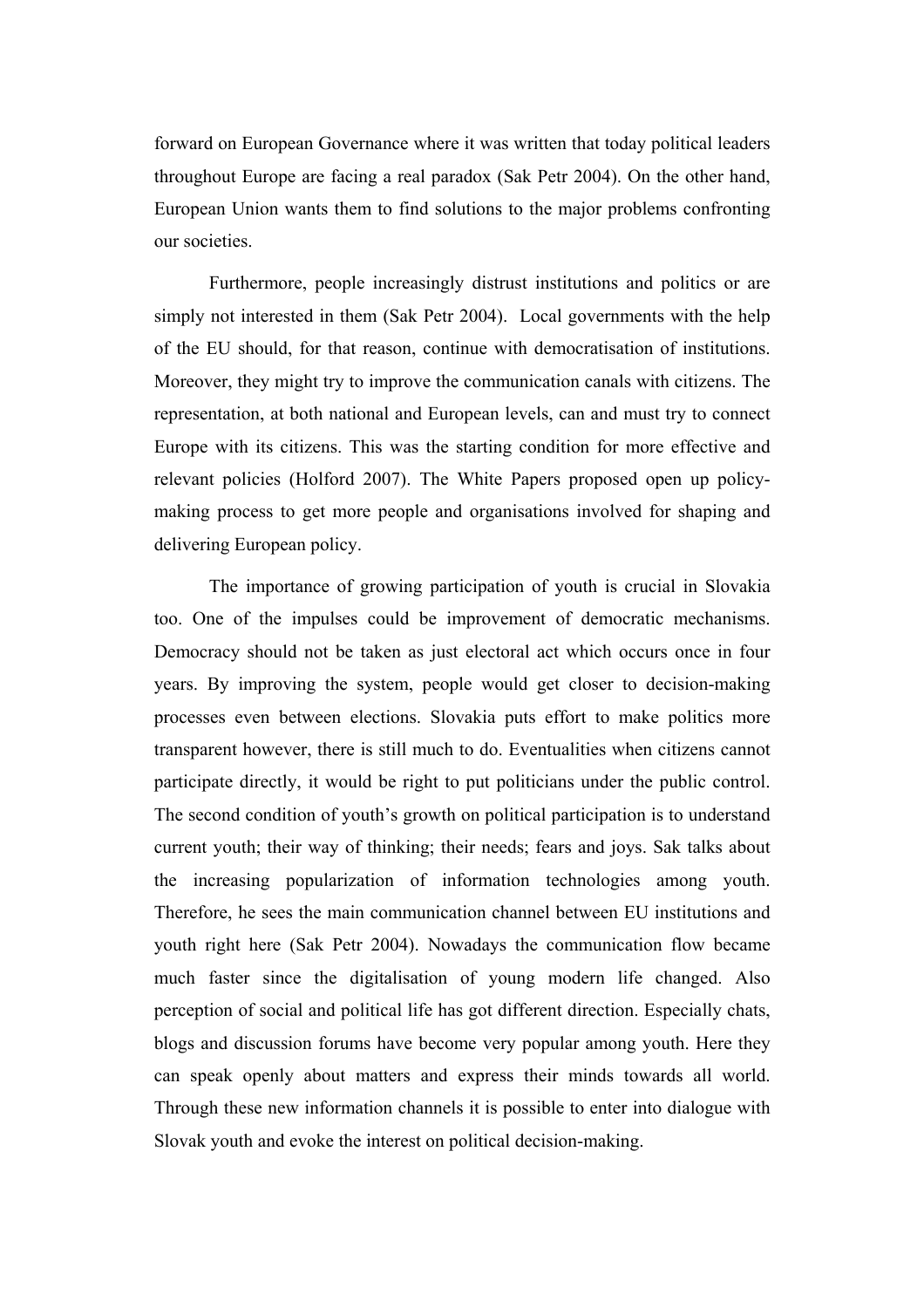Media, of course, plays irreplaceable communication line. Television, newspapers, radio and magazines are mainly just one-way dialog. There is very little change of feedback from respondents. Anyway, media are significant influence sources and politicians use them very often. Broadcast from European countries are specific and people are aware of it. Slovakia in the process of transformation and integration into the EU needed to see how other countries dealt with same circumstances. The idea has been to create one European identity and media have helped in this process. Sak sees two lines in reaching this goal. First is the European identity built up on homogeneously unit in which the most important and strongest members will have the main world in decision-making. The second alternative is to see the Europe as diversity in unity and that protects the uniqueness of cultures, values and languages (Sak Petr 2004).

Media broadcast had also great impact on Slovak citizens between and during referendums. For example, pools about joining the EU were extra important for the future of Slovakia. However, these issues occur every time when elections are in run. It was also the case when people had to prepare for new currency- the Euro.

#### **4.3 Trends among youth**

Trends which youth consider as flossy differ from country to country. There are, however some common features which Sak explored in his study. In context with beginning of new information and communication technologies we can observe additional phenomenon (Sak Petr 2004):

1. Generation inversion

Younger generation learn to use newer technologies faster than older. Experience and knowledge is in higher level among young people. Therefore, communication problems between youth and older people are obvious. The generation gap in 90's was deep in computer literacy. Nowadays the difference is diminishing.

2. Life transformation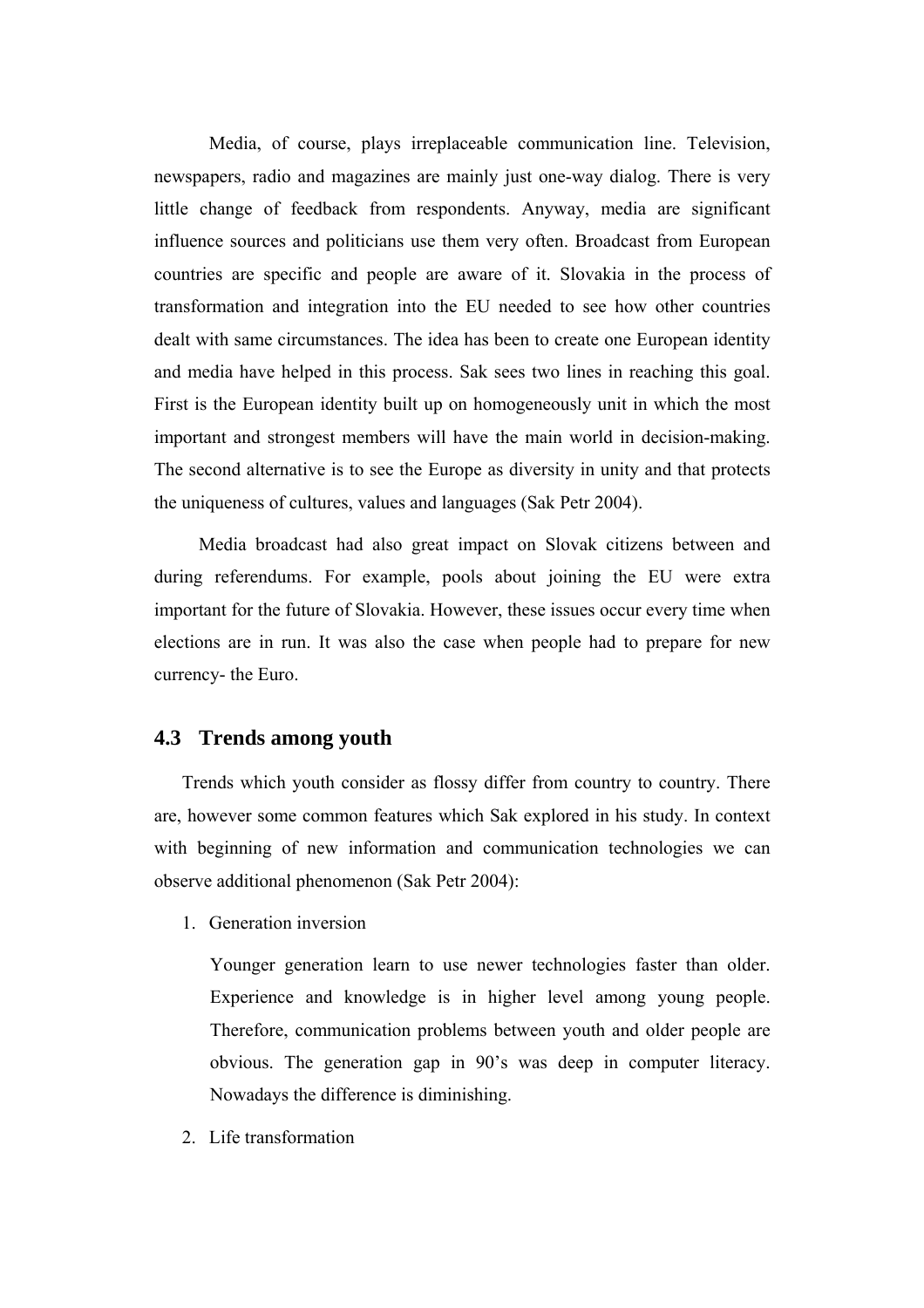The lifestyle of young generation varies in the fields such as mental and social. We cannot observe the same characteristics among all youth too. To the mental and social field of young person penetrates media and virtual products. Life of young person has shaped and become digitalized. This process occurs among youth and then it is spread to wider and older people.

3. Cyber culture

Cyber culture arises as a result of digitalisation and modern technologies. Cyber culture brings implementation of the new information. Communication technologies affect separate life spheres of the individuals. Cyberspace is the interaction between man and new technologies which can share various subjects.

4. Shift in demands

Demand is changed among youth and it shifts into digital needs as an addiction on internet and PC.

5. New structure of society

Concerning computer literacy, whole society has got a new structure. In the bottom are people who spend much time by watching TV and do not use computer often. This group of young people is on the digital periphery what means that they are disadvantaged on the label market and in the society compare to youth who use computers frequently.

Youth is very diverse group in the society. Young generation differs in a way of spending free time; in cultural level; computer literacy; education and sociocultural level. We can see a great separation inside the group which has been deepening during last decade. As an example I can mention trends such as freetime activities. One part of the group demands hard, dangerous and expensive spending of free time, other group likes to sit home in front of computer or watch TV. Sak sees that this split up comes simply from the socio-cultural level of the family in which young individual grows up. It is the family first which has to adapt to new social conditions and use new modern opportunities (Sak Petr 2004).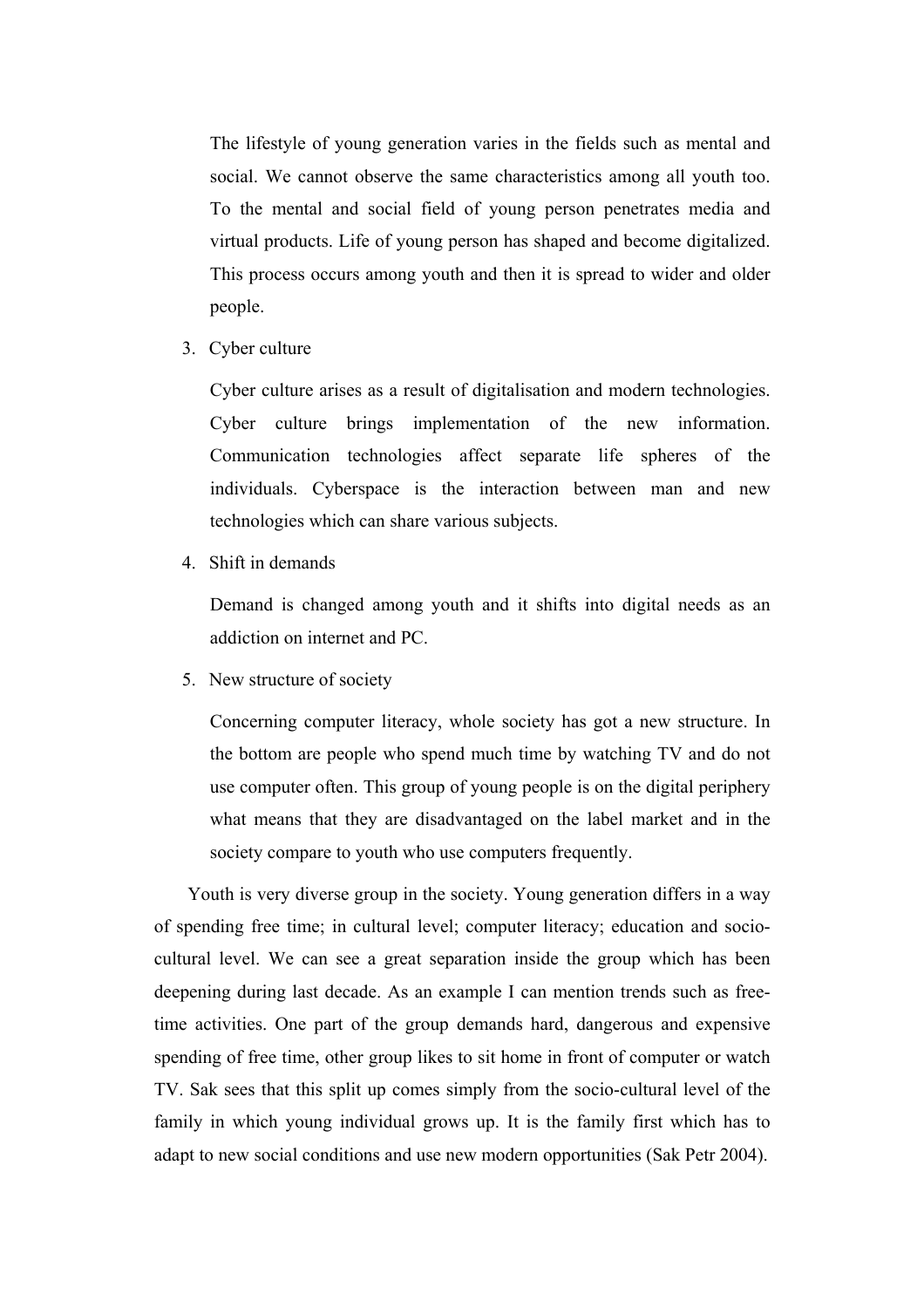#### **5 THE EURO BAROMETER STUDY**

The start of Euro barometer surveys is dated from 1973 when the Directorate of Information of the European Commission launched a research of public opinion among the members of the European Union. Thus since then, every year two thousand respondents from each country are interviewed on topics connected to the European integration, EU policy and institutions. That is how Euro barometer, a survey of public opinion, began.

The results and summaries are first announced by the Commission in French and English. Later then, they are translated into all other official languages of the European community. The Euro barometer introduces results and statistics by every state individually. Also information about the community is represented as a whole. The survey seeks for public opinion in each country what means in fact that it explores the European opinion. To a large extent the Euro barometer counts on the presence of European citizenship because at the same time there are questions trying to search for how bounded are different nationalities within the EU. Moreover, some of the questions in the surveys are more bilateral what means that it is expected that both sides will cooperate for the sake of the future of the community. Possibly the most exciting thing on it is, that the Euro barometer indicates the separation of results- public opinions between the divers member countries.

Concerning the results of sequential publications of the Euro barometer it demonstrates, that in most EU countries only a very small percentage of people declare having only European identity. According to Open Learn, it is around 5 percent. However, more than 50 percent do not have any sense of European identity (Open Learn 2008). Just among the founding members of the community such as France or Italy the feeling of Europeanism, could be claimed, is developed the most. Unfortunately, it is quite common that the surveys are criticized. Open Learn mentioned that the criticism concerns mainly the methodological assumptions and categories used in most opinion surveys. It may include for example the dubious assumption that European identity and national identity are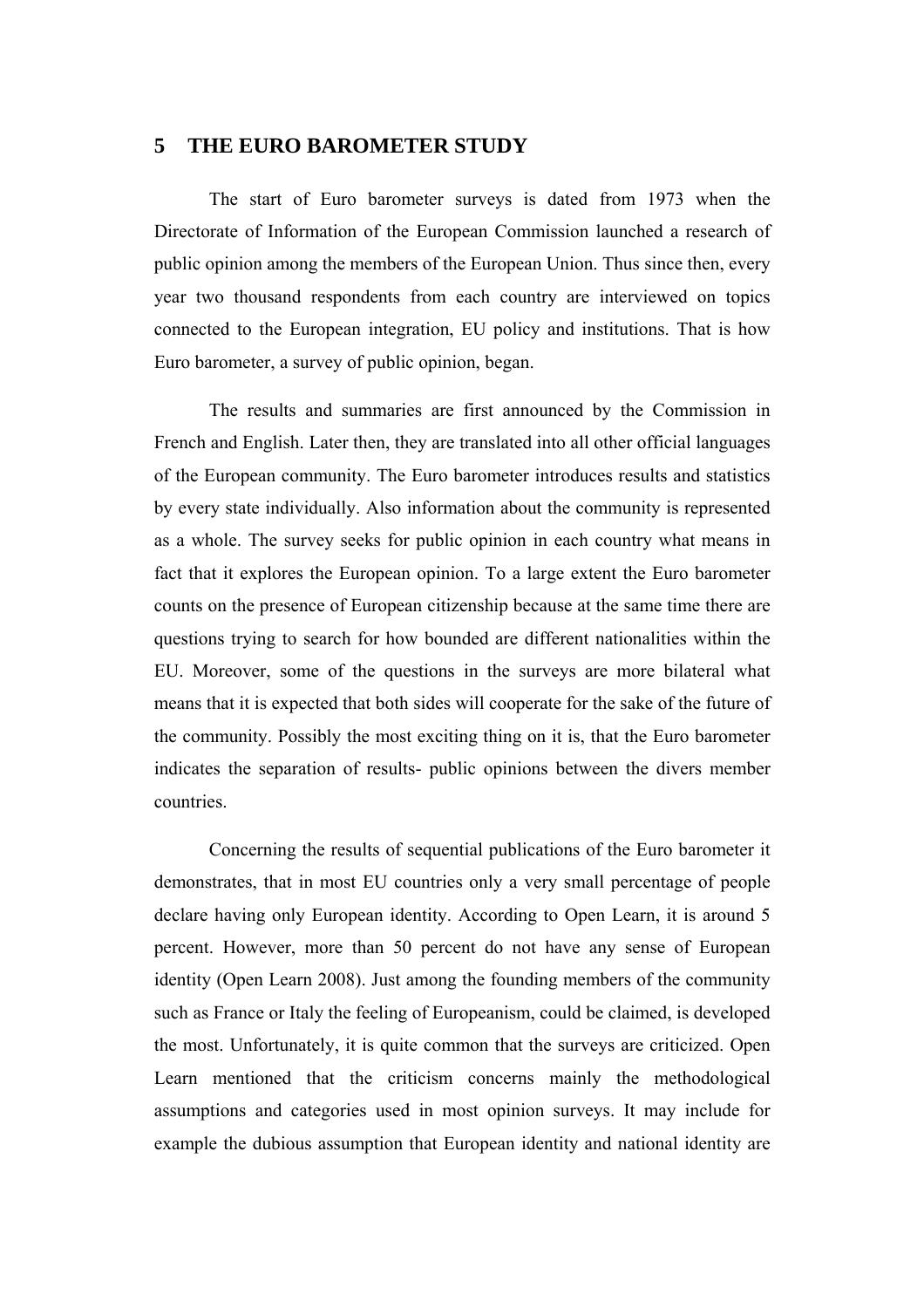the same type of identity. But none the less there is little doubt that the sentiment of belonging to an entity called Europe is rather limited (Open Learn 2008).

Ashcroft and Timms discovered in their study of European values that there are two different moments in time: 1981 and 1990. They later concluded that perhaps there is no such thing as "European values" or in other words that there is more disagreement than consensus (Open Learn 2008). It is reality that in some spheres like in family life; gender issues; and attitudes towards the state and the economy it could be seen some broad similarities. However, concerning, for instance, the role of the individual and religion, the differences are astonishing and do not seem to pass away (Open Learn 2008).

There could be drawn a preliminary conclusion from the information published by the Euro barometer: European political identity is fragile and there is a large alteration among states. It is maybe not right to compare national identities and European identity and claim that the previous is natural and the later is artificial. It might be reliable that nowadays national identities can be conceived as given, while European identity exists only in its juvenility. Therefore, it has to be built. Open Learn published that it is a well-known historical fact that national identities are also the result of a centrally-engineered process of nation-building which in many cases is relatively recent (Open Learn 2008). The important question stays now how far the EU is able to go to in forming the European identity.

Measuring the level of European unity might call for seeking the help to accumulate European community over a long period of time. However, according to the Euro barometer, a number of general points can be made:

At the affective level, support for European integration seems to be powerful between the primary founders of the community (between 70 per cent and 80 per cent); among the other countries, Spain stands as high as the original six and Denmark is the lowest of all (with less than 50 per cent).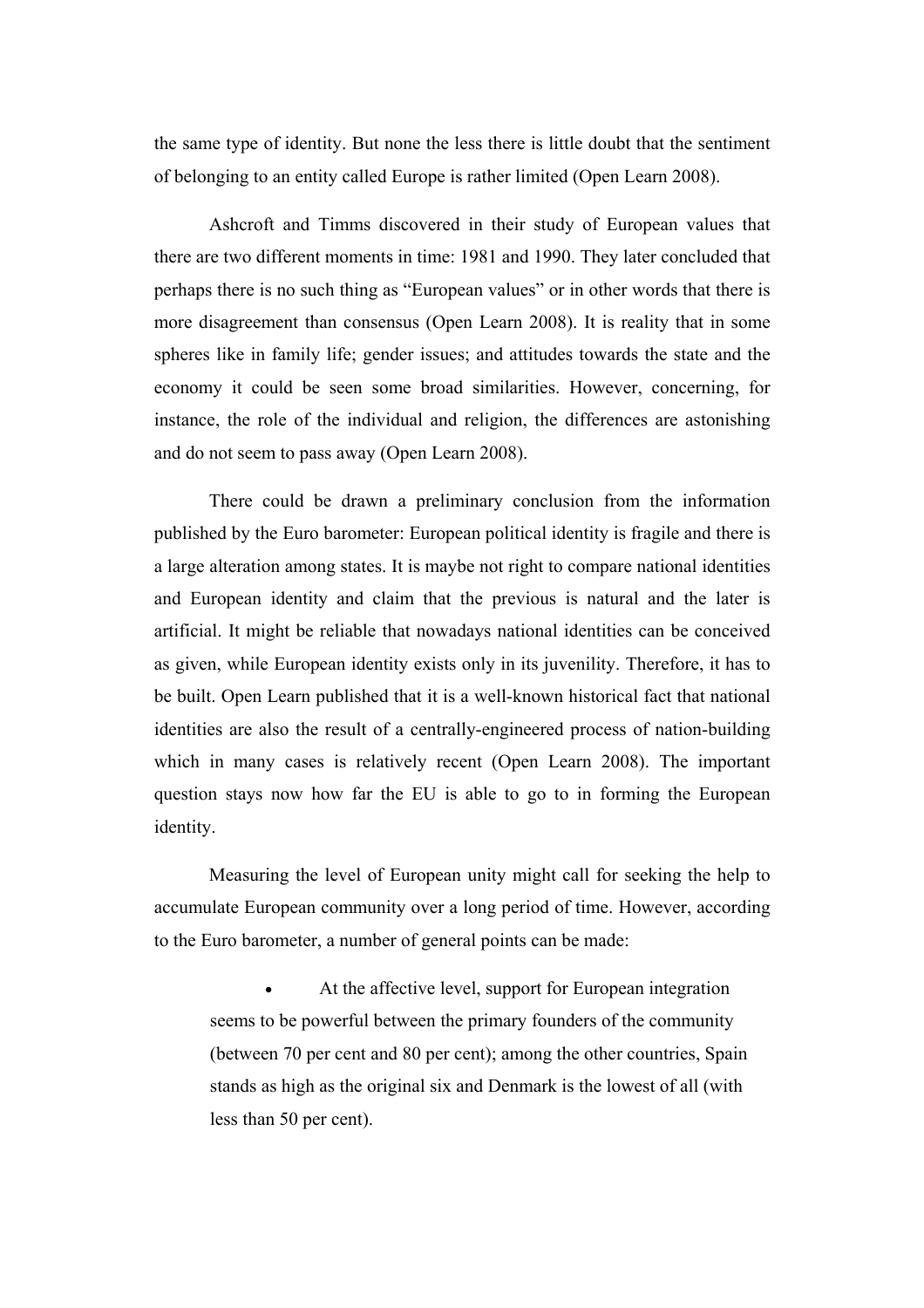• At the utilitarian level, support is still strong among the "old guard" (with figures between 60 per cent and 70 per cent) and rather low for the UK (37 per cent) and Denmark (38.8 per cent); the other countries are somewhere in between.

• Between 1973 and 1992 support for membership of the EEC/EU increased in all individual countries.

Support increased when the national economy performed well and it decreased when the economy dropped. In the oldest communitarian states this correlation is less relevant, that means that people do not realize their membership of the EU in economic expressions (Open Learn 2008).

It is good to mention that support for the Eastern European Countries (EEC) reached high levels in the 1970s and 1980s, although, as I wrote above, during this period Denmark displayed a minor interest. Concerning surveys carried out in the late 1980s that was before the Maastricht Treaty, 87 per cent of the EEC citizens were in favour of the unification of Europe and only 11 per cent against (Open Learn 2008). Nevertheless, when it brought issue about the formation of a European government which would be in a charge of a European Parliament, the outcome was quite different: 49 per cent were in favour versus 24 per cent against, with 26 per cent of don't know (Open Learn 2008). But these numbers do not show the truth that there was strong opposition to the conception in two countries: Denmark (with 64 per cent against it and only 13 per cent in favour) and the UK (45 per cent against and 31 per cent in favour). Open Learn commented these results that it would appear that for the British the main reasons were economic (a perceived "bad deal"), while for the Danes they were political $17$ (Open Learn 2008).

<sup>&</sup>lt;sup>17</sup> Concerning about further national erosion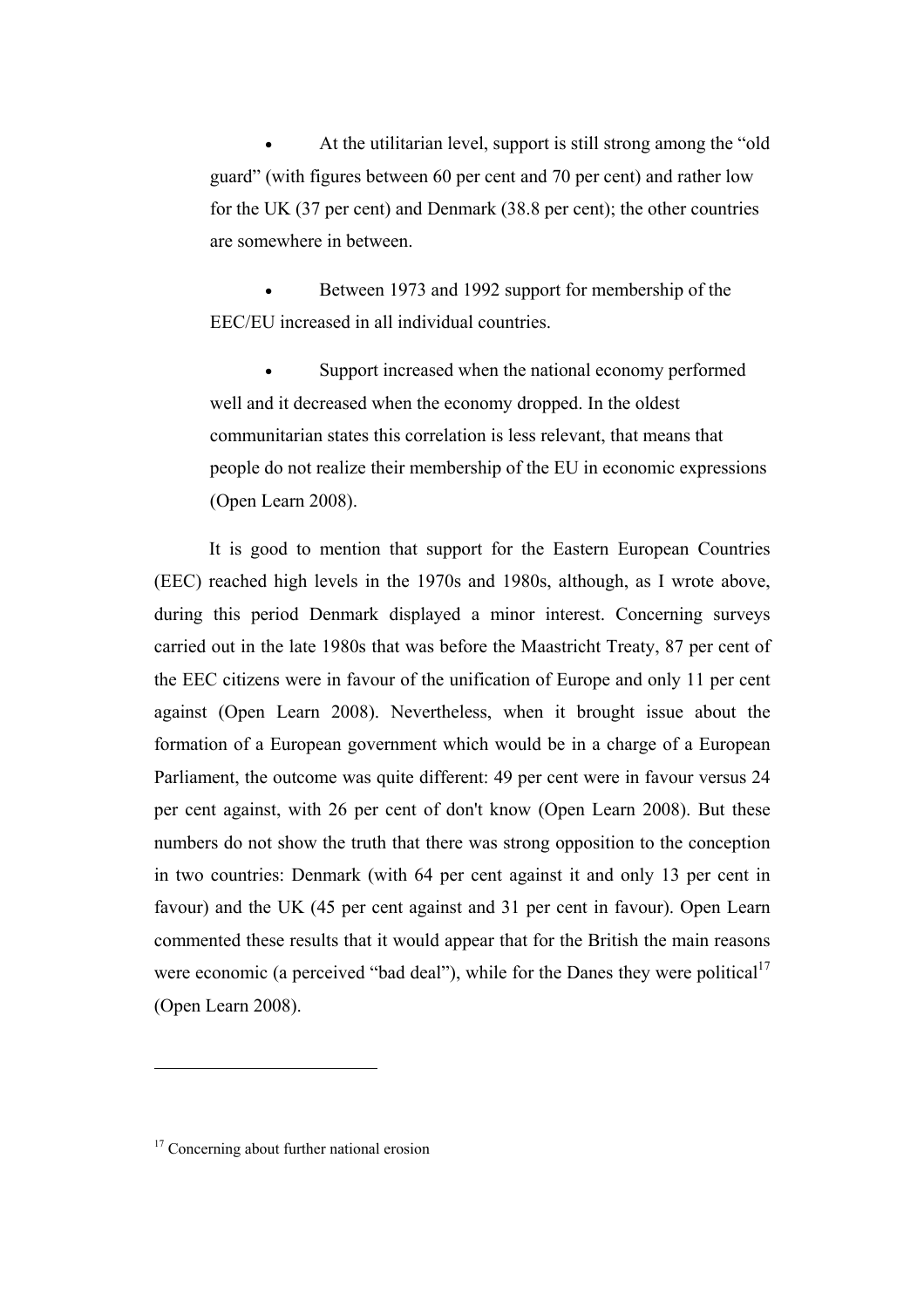The Euro barometer has been following the extent to which citizens of the EU have opportunity to define themselves as sharing a European identity since 1992. The questions asked in the surveys are:

In the near future do you perceive yourself as:

- 1. Nationality only?
- 2. Nationality and European?
- 3. European and nationality?
- 4. European only?

The results from spring 1992 to spring 1998 are shown in Table 1 (Open Learn 2008).The European Commission processes these results solely informatively. It might be more helpful if it could be done more in communication to maintain stronger European-identity feeling.

All over the years that the survey has tracked the progress of a European identity, there have always been higher amount of people who sense to some extent to be European than people who identify themselves as only having their own nationality. Yet, as the table proves, the feeling of sharing a common identity does not seem to have become more far-reaching over the years.

The range order among countries that had been fixed in former surveys has modified little nowadays Although Luxembourg residents are at 13% still by far the most likely to feel European only, the number of people who now feel Luxembourgish only has increased significantly  $(+8)$ , so that Italians  $(67%)$  are now most likely to feel to some extent European. In Portugal (62%), the UK (60%) and Sweden (59%), people are still most likely to see themselves as their own nationality only (Open Learn 2008).

The awareness of feeling to some extent European had grown in some countries such as Belgium, Denmark, Spain and Italy. On the other side, the sense of identifying with one's own nationality had also increased in Portugal, Ireland, the Netherlands and the UK. To demonstrate the results by age: people over 55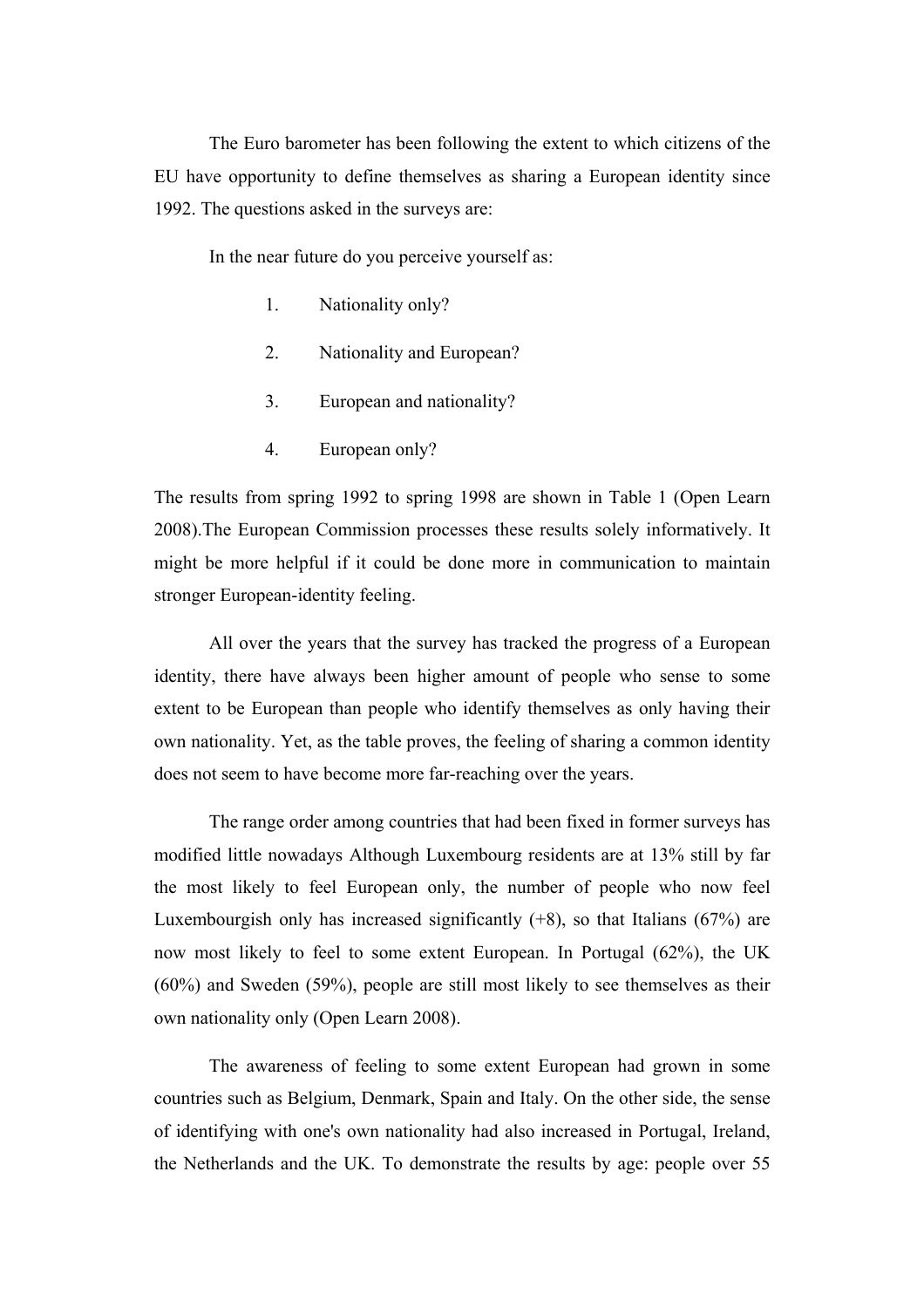were less likely to feel European than other age groups (42 per cent, while the average was at 52 per cent). Concerning the gender differences were smaller: 54 per cent of men and 50 per cent of women felt to some extent European. Among those groups who felt more European than average were: well-educated people (69 per cent) and students and managers (66 per cent). Furthermore, worth is to touch the fact that 70 per cent of those who supported the EU felt European (Open Learn 2008). In the Euro barometer 50 which was published in 1999, there was a question which had direct impact on the issue of European identity. It was set up in the following way: "Is there a European cultural identity shared by all Europeans?" (Open Learn 2008). It was clear from the answers that Europeans classified among the feeling of being European and the problem of whether or not there was a European cultural identity. The acquired responses might not always obey the patterns that happen in other parts of the survey.

Open Learn declared that by the beginning of the twenty-first century identification with Europe in its three modalities:

- Nationality and European,
- European and nationality,
- And European only.

That was at an all-time low (50 per cent) when compared with the 1990s (Open Learn 2008). Therefore, it was no wonders that the European Commission indicated a growing interest with this problem. The question remains whether this issue occurs was due to excessive centralisation<sup>18</sup> or to the inability of the EU to offer an appealing European agenda.

The conclusion of the results of sequential editions of the Euro barometer is not very positive. Results clearly showed that in most EU countries only a very

<sup>&</sup>lt;sup>18</sup> the "Brussels syndrome"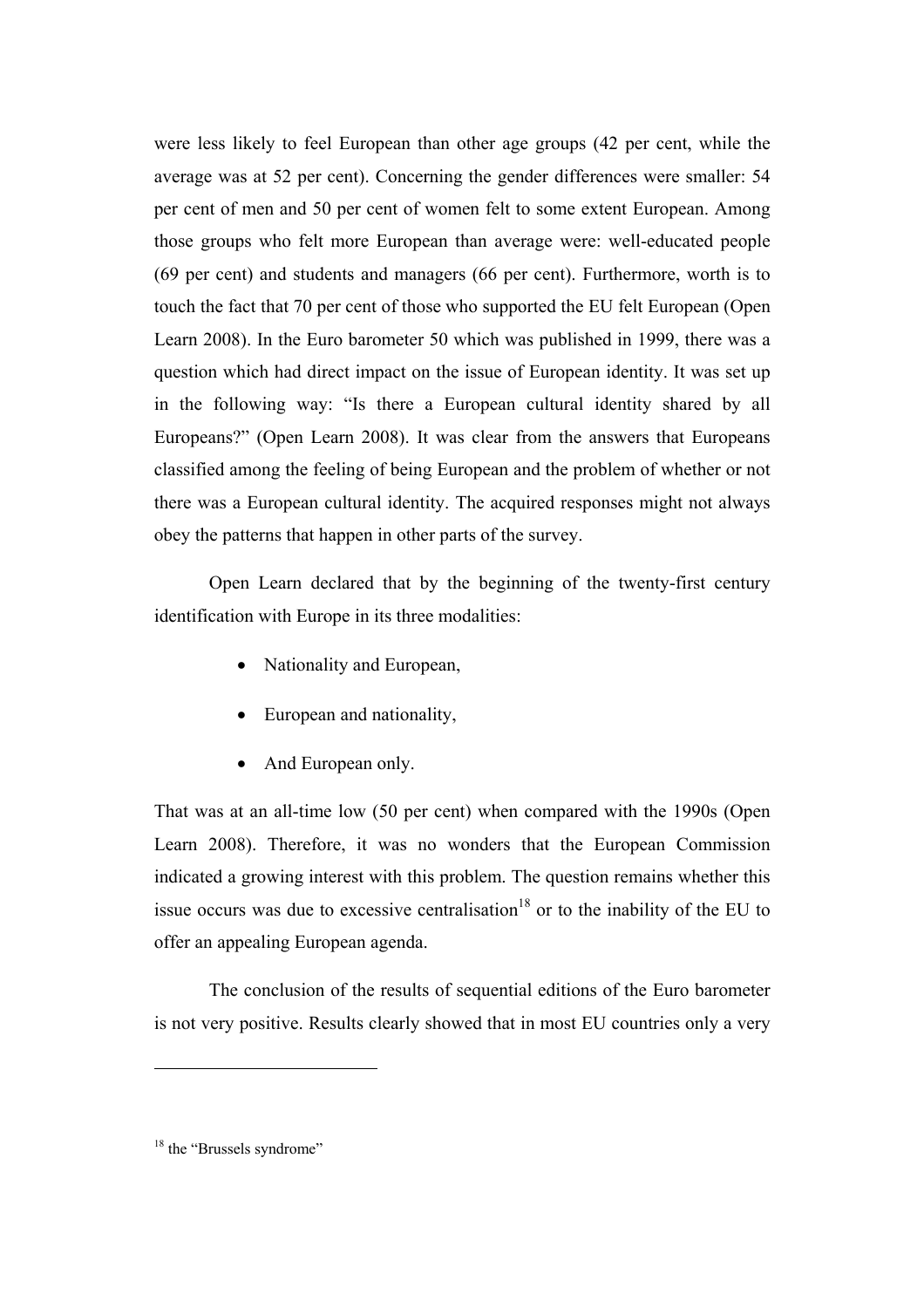small percentage of people, around 5 per cent, felt to have a single European identity. While around 50 per cent of the European citizens do not have any sense of European identity. Therefore, the European political identity is very weak. We cannot generalize outcomes since there is a great variation across states in the EU.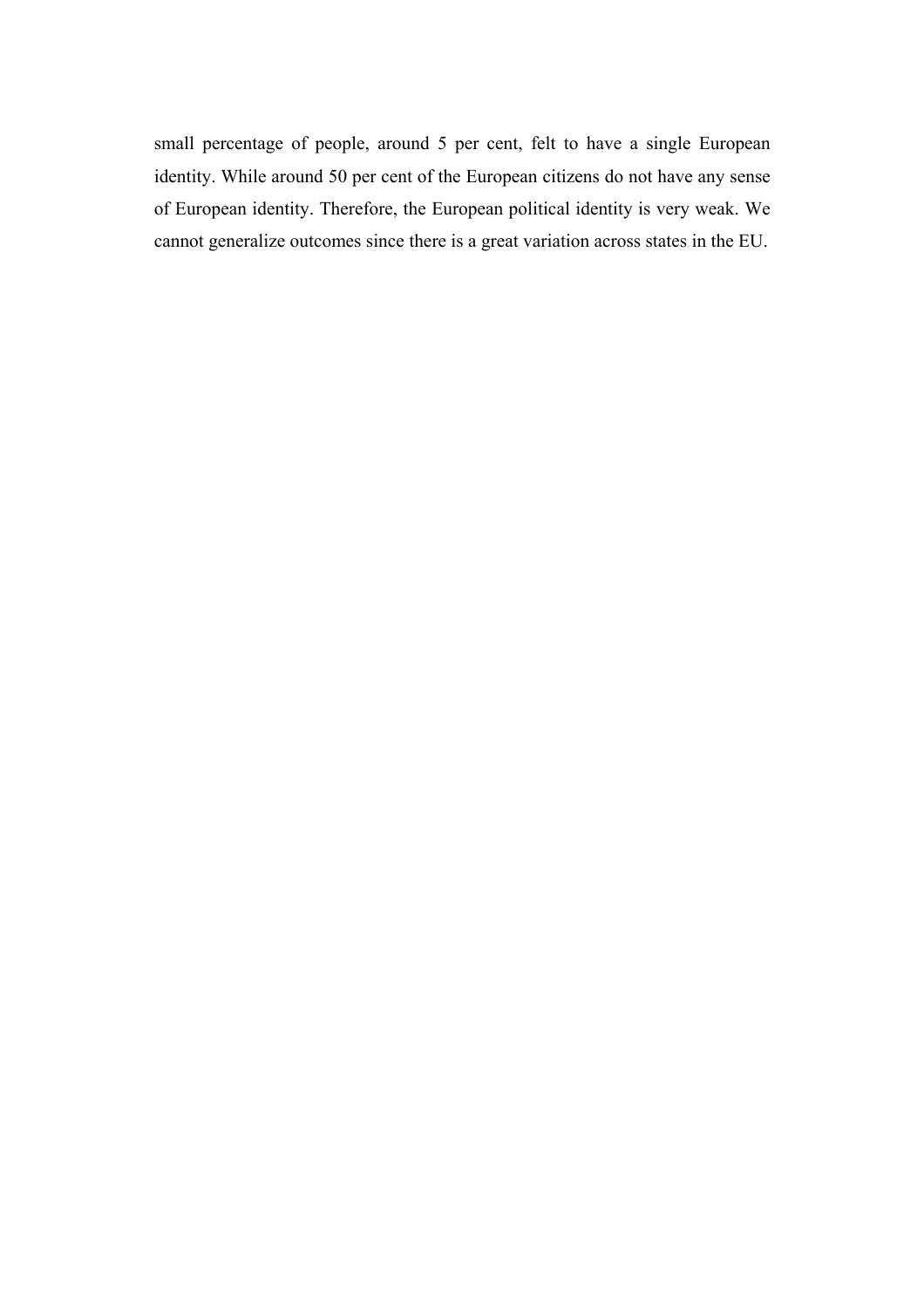# **PRACTICAL PART**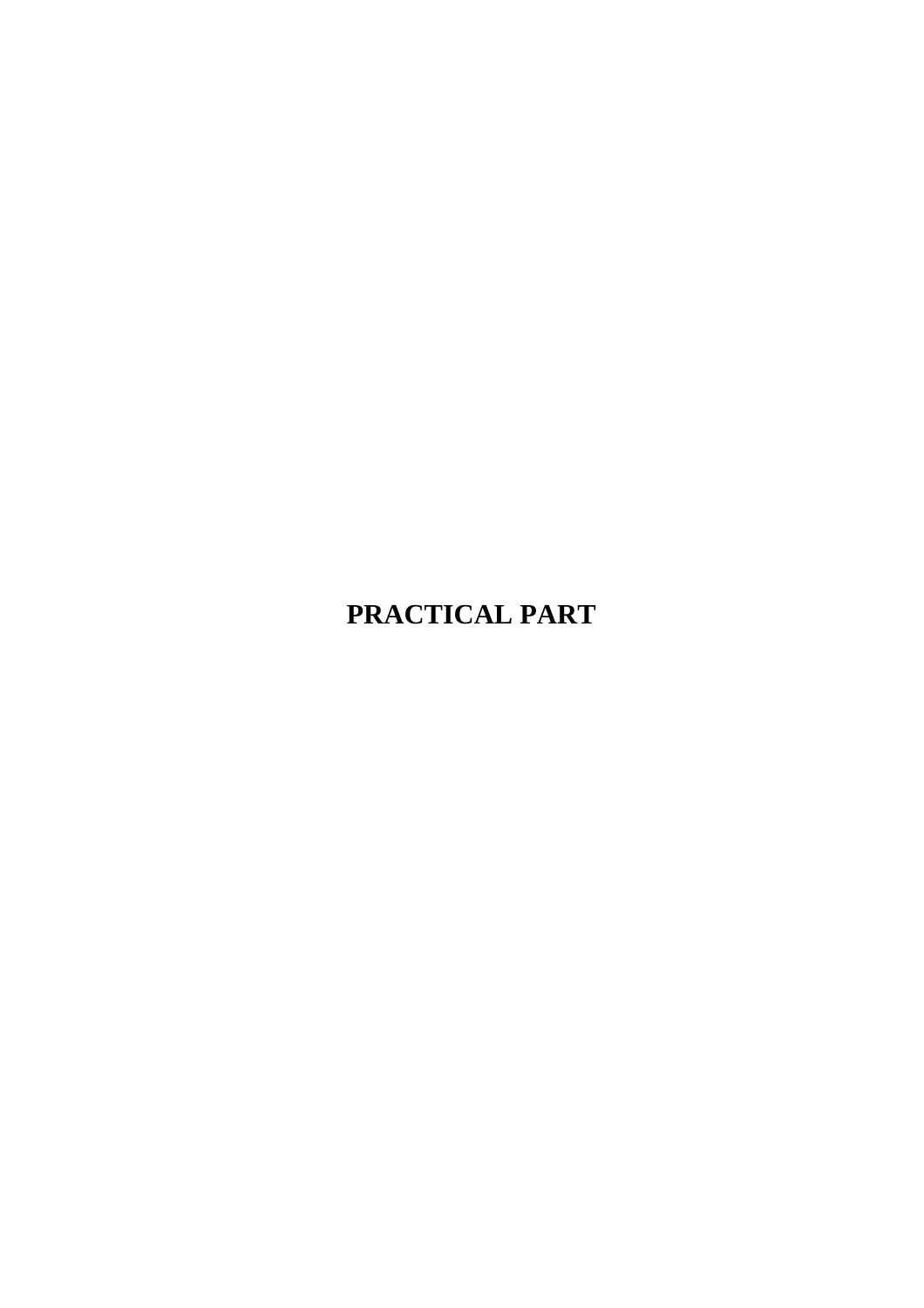## **6 BACKGROUND**

In the theoretical part of this thesis I already mentioned several surveys which consider the national identity as a subject for studies and discussions. Some of the studies point out that the national identity should correspond with ethic identity. Skobla sees the nation as a self-aware ethic group (Skobla 2001). On the contrary, another survey talks about the national identity as a combination of ethic elements with political components. Therefore, it is probably difficult to adapt identity with ethnicity. In Tajfel's social identity theory develops a self-concept of knowledge of membership to a social group (Skobla 2001). Bačová adds that the society creates the situation for individuals and defines conditions for selection (Bačová 1996). It is up to the individual then to choose or not. The society is therefore a chosen group when a citizen has an option to choose his or her social identity.

Some scholars claim that globalisation and modern technologies have changed the character of construction the identity form. They see the shift from traditional identities to new and modern forms (Skobla 2001). We could consider the European identity as an example of a movement of emerged new identity. The Slovak national identity is certainly a phenomenon which is needed to study deeper. According to Leszek Kolakowski, national identity consists of five components. They are: national substance, memory, anticipation, territory and national mythology (Skobla 2001). In Slovak case the national substance could mean the sense of nationality which has always been enough present among Slovak citizens. The memory element represents history of the Slovak identity. Slovaks as a nation used to be oppressed by other nationalities for centuries. They were occupied by Habsburgs, Ottomans, and Magyars and even we could consider Czechs as a nation which was superior during the federation in earlier Czechoslovakia. Therefore, somebody could claim that Slovaks does not have any identity. That is, of course, not true.

Slovaks were in their beginnings very proud nation. Around fifth and sixth century they belonged to Slavs and they already built up a democratic empire. During their "golden times" of Great Moravia Empire they codified their own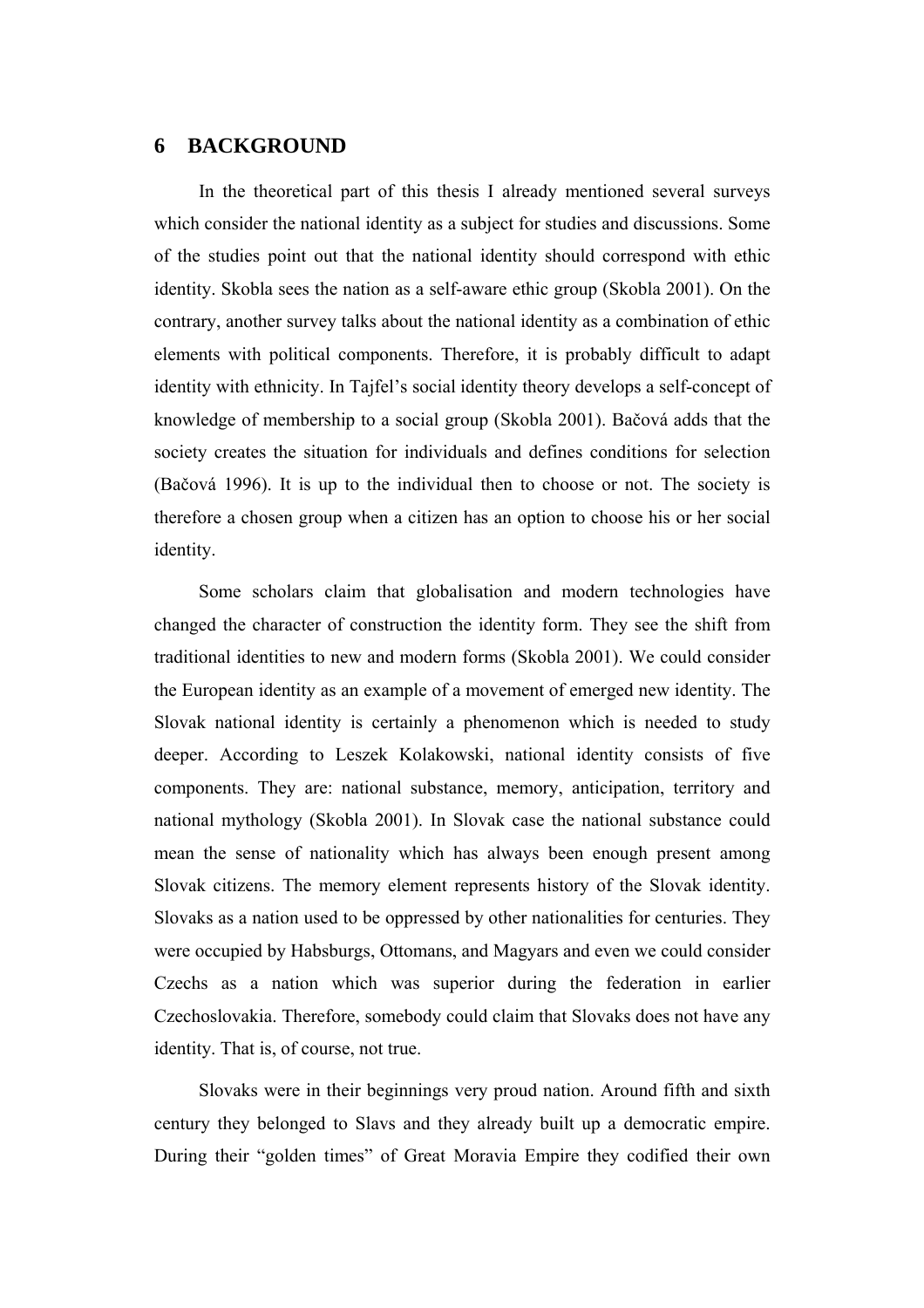language and opened the university<sup>19</sup> which was one of the oldest in Europe. Slovakia used to be territory compounded from present Moravia<sup>20</sup> to Ukraine. Scientists who studied Slovak history express that Slovaks have never doubt their origins. There were always other nations such as Czechs or Magyars who questioned the Slovak national identity (Pynsent 1994). However, from the fall of Communism in 1989, Slovak nation started to feel more awake and demanded for its own territory, culture, language and other national symbols. Successfully in 1993 they created the independent Slovak Republic. From this moment there was a huge effort to form a mature, democratic state which could join first NATO and then the European Union. Slovakia succeeded and proved that Slovaks are ready to be a part of developed European family when just five years after they entered the European Union, Euro was introduced as a valid currency.

As a Slovak citizen, I can feel that last fifteen years have renewed and strengthened the Slovak self-confidence. Slovaks are proud to bear their nationality. The question is now how do they cope with the new created identity which they experienced just recently? Do they feel as Europeans? Do they trust European institutions after so long time of repression from others? Or do they consider the EU as a pact which tries to exploit the Slovak nation again?

As the title of my thesis indicates, I aimed my research at young generation of Slovak citizens. Youth represent usually "new blood". They are the power and intelligence which gives hope. There are several stereotypes depicting youth as a "successors of the future" or "positive part of society". In spite of all superstitions about youth the truth is that young generation will soon or later replace older. They vote and chose the right representatives. They are the ones who have the power of whole nation in their hands.

<sup>19</sup> Academia Istropolitana in 1465

<sup>&</sup>lt;sup>20</sup> Eastern part of the Czech Republic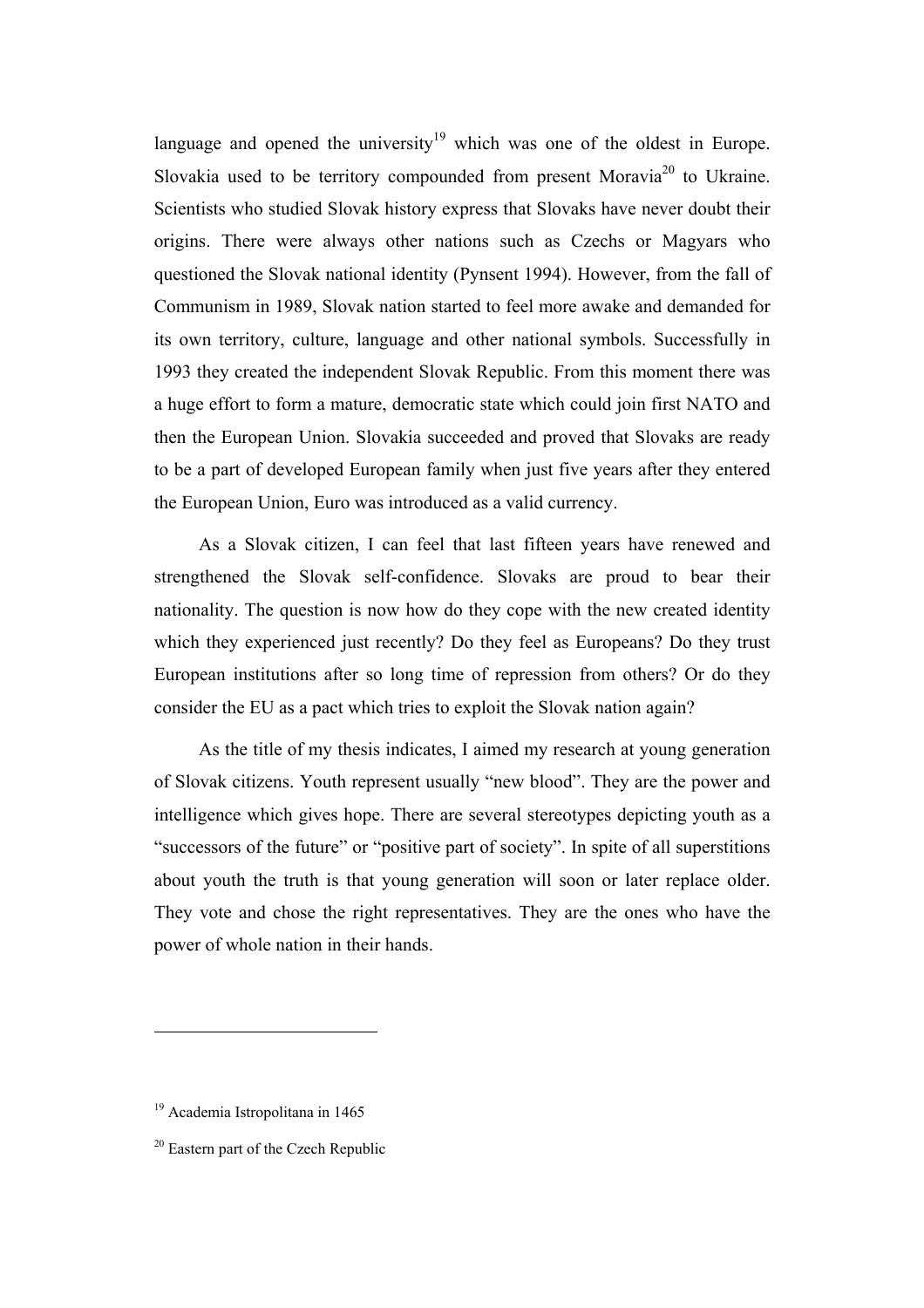A very new study about Czech youth influenced my work $^{21}$ . For foreigners Czechs and Slovaks might appear as similar nations but it is not true. My research is a proof of it. Therefore, I am very glad that I have the opportunity to compare Czech youth with Slovak. Peter Sak explored that lack of political participation around 1989 among young generation in the Czech Republic has increased last years. He also expects strengthening of European values towards Czech national ones. He sees the Europeanization as a level of real participation in the way of communication flow from citizens towards EU institutions (Sak Petr 2004).

Youth in Sak survey seem to have higher sense of social responsibility more they participate of the process of Europeanization. Very important finding is the shift from material values to post material. Therefore, he concluded that to feel European means to have post material values (Sak Petr 2004). The group of young people in study made by Sak were from 15 to 30 years old what is considered to be the most pro-European oriented group among Czech society. Moreover, they perceive European identity as "higher level" of Czech nationhood (Sak Petr 2004). Czech youth are not homogenous group. They vary in what they consider to be valuable in life and what not. Psychologists claim that approving values comes simply from socio-cultural level of the family in which young individual grows up (Bačová 1996). It is the family first which has to adjust to new social conditions and get use new modern changes.

Another very important survey comes straight from the source- the European Commission. The Euro barometer deals with public opinion. It brings a sample which is reliable to answer questions related to the European Union matters. Euro barometer asks every year citizens from all member states for their opinion. The last founded results prove that in most EU countries only a very small percentage of people proclaim having only European identity. According to Open Learn, it is just 5 per cent. While more than 50 per cent do not have any sense of European identity (Open Learn 2008). The European identity is very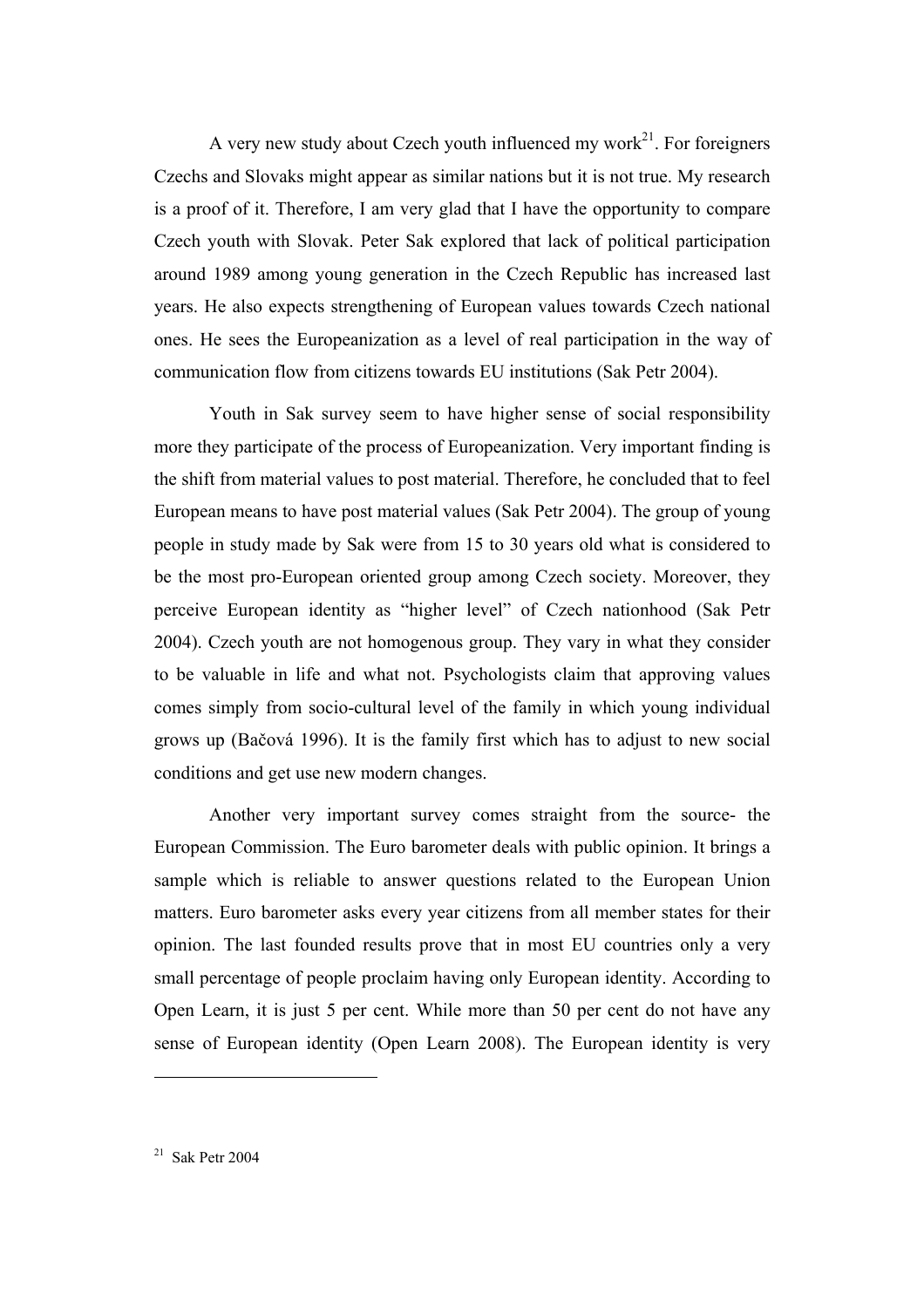weak among member states and it differs from one country to another. Under the detailed surveillance of EU opinion, EU citizens expressed to feel more "national"<sup>22</sup> than European. From the other side of view it could also show that EU citizens have always been to some extent more Europeans than only having their own nationality. In addiction the awareness of feeling to some extent European had grown in EU states, however the notion of identifying with one's own nationality had also increased. Therefore, the European Commission suggested higher concerns with this issue (Open Learn 2008).

All above mentioned studies are talking about the European identity and youth. It will be very interesting to find out what Slovak youth understand by notion "the European identity". According to Sak, to feel European one has to first recognize himself as a Slovak with his own culture and nationhood and just then he is ready to accept a new identity – the European identity (Sak Petr 2004).

# **6.1 My study**

In my study I aimed at investigating the Slovak youth. Through a questionnaire I tried to gain new knowledge and information which will contribute to answer my research questions and validate my work's hypothesis.

First, I tried to obtain more details about the Slovak youth. What characteristics do they have? Where does she or he lives? Do they already work or still attending the school? Through the empirical study I attempted to explore more about the demographical features of the young generation in Slovakia.

I undertook to find out what is the relationship between Slovak youth towards other countries and nationalities. Do they consider it as friendly relationship? Would they possibly be able to marry a foreigner? Since the fall of Communism and enter the Schengen area, people have much broader freedom of movement to many European and also non-European countries. I am, therefore,

<sup>22</sup> Slovak, Czech or Italian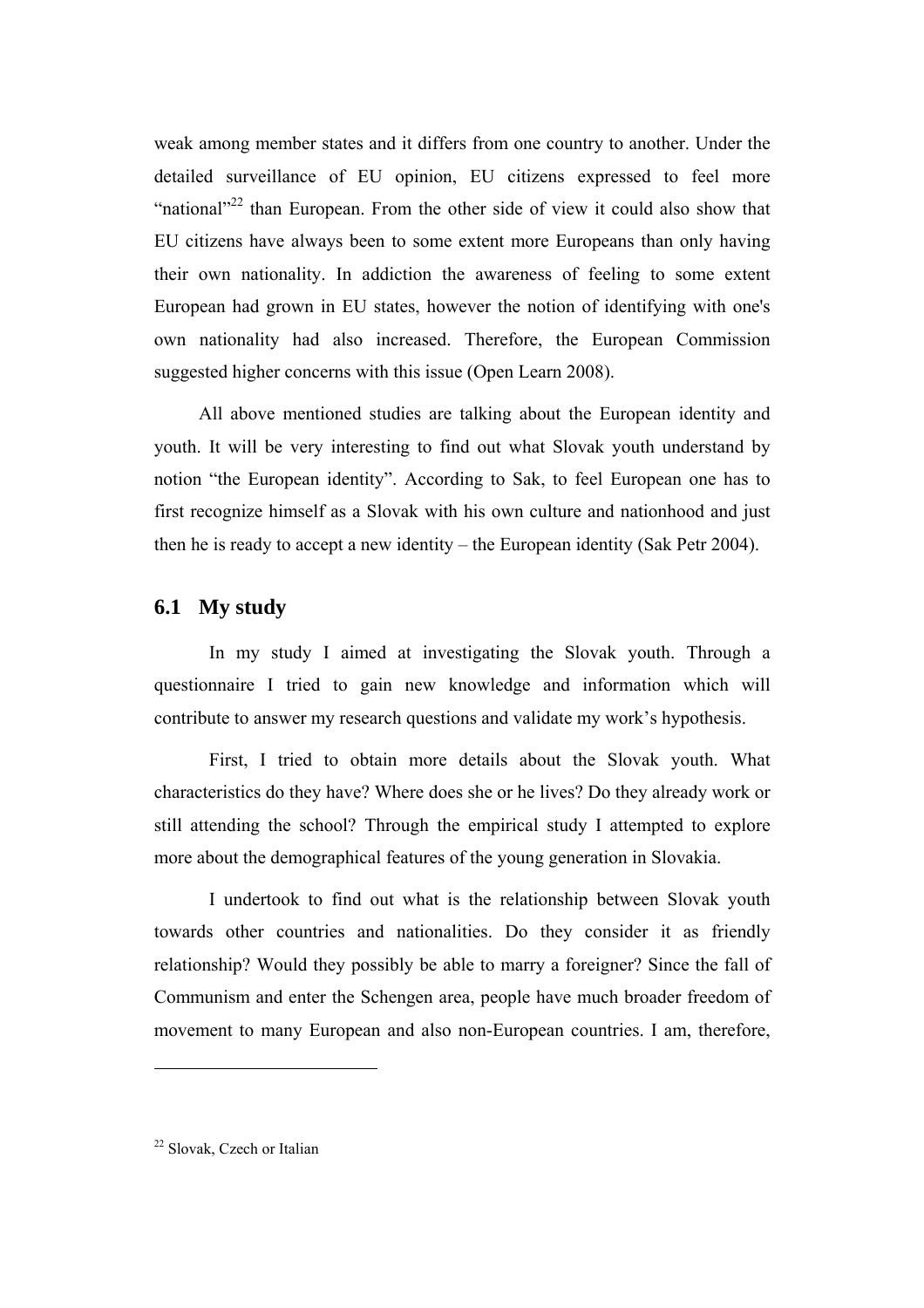very curious how present youth use this advantage. Do they travel abroad? If yes, then where do they travel? How often? Young people have enormous opportunities today. Hence I asked them for what purpose do they travel abroad.

The core idea of my survey is the questions related to identity. In my questionnaire I posted inquiries what European citizenship means for young people and whether they see themselves living in Slovakia in 15 years. I wanted to find out whether they feel European or more Slovak. I also searched for political involvement. How many of young Slovaks are planning to vote for the European Parliament in July 2009?

From previous studies, there is very little engagement of people with Euromatters. They do not perceive themselves as just Europeans. These characteristics differ of course from country to country. I tried to explore what is the situation in Slovakia and how the new-comer country copes with economical, political and social changes. In Slovakia since 1989 were two very significant streams. One has been building national identity and forming democratic and economic stable state. People have been creating Slovak nationhood and reinforcing their ideologies. The Slovak conscious has built just recently so I have to ask a question how do Slovak young citizens feel about having European citizenship?

The second stream is the European integration which has been in process since 1993 when Slovakia gained its independence. Slovakia has been working hard in its way of transition into the European Union. Especially, after Dzurinda came to his power as a Prime Minister<sup>23</sup> and did many state reforms. Fico, who is the current Prime Minister helped Slovakia with flat taxes and stabilized economy so it could enter the last stage, the Euro zone. Young people are usually flexible for changes and in last fifteen years they experienced a lot:

- Change of regime from totalitarian to market-oriented,
- The independent Slovak Republic,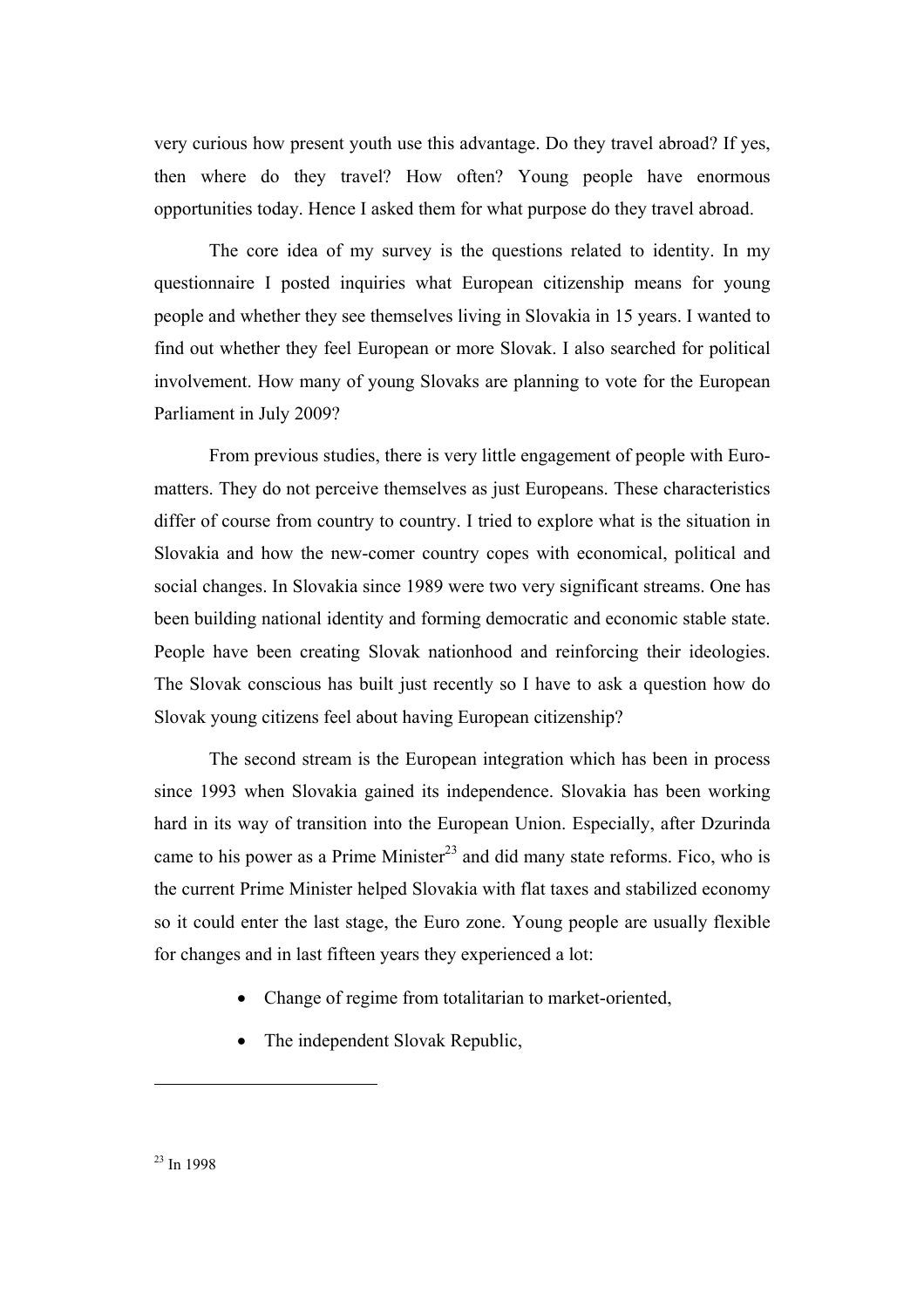- State reforms (fiscal, economical, agrarian, school, pension and many more),
- Joining NATO,
- European integration and entering the European Union,
- Euro zone.

Slovak youth expressed their opinions about changes in their country in my research. I present results where we are being able to see if they are satisfied with mentioned turns or not.

The last type of questions set in the questionnaire is related to the European Union. It is exciting to know if youth consider EU membership as positive and see new currency as negative shift which caused just increased prices.

In my study I decided to find answers on questions which might be unclear and interesting for researchers, students, journalists and public. Topic about the European identity is nothing new. Euro barometer and other surveys may seek for the same answers, however I tried to concentrate on specific group of people- the young Slovak citizens who are considered to be the most active and reliable sample. From my point of view, last fifteen years have become crucial for Slovakia and therefore, I am eager to know the young public opinion on matters which occurred.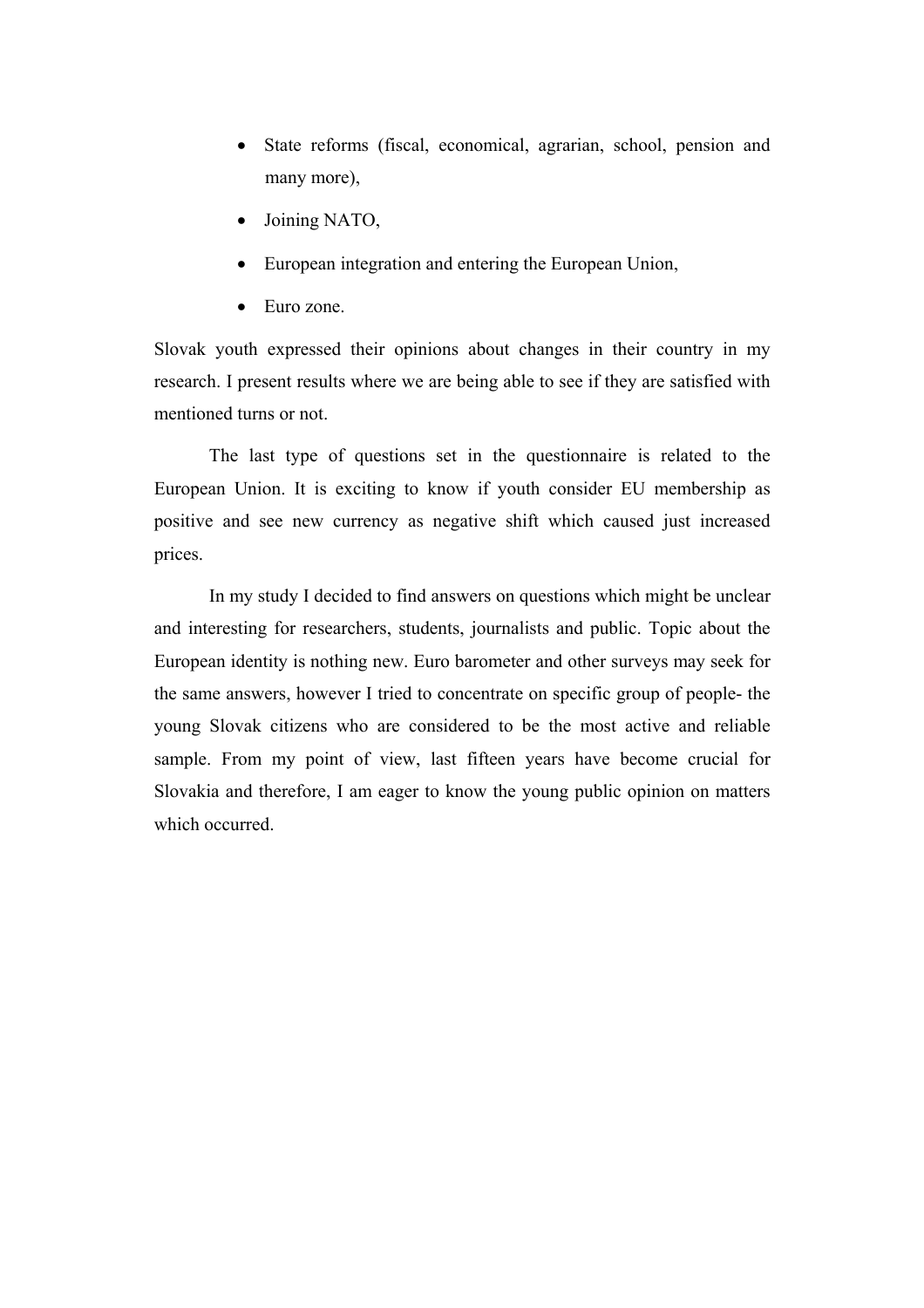# **7 METHODS**

This thesis seeks to answer the research questions and test the work hypothesis. I utilized qualitative methods in order to collect necessary information. For that data which cannot be observed and results have to be gathered numerically I use quantitative method. Therefore, this thesis combines qualitative with quantitative methods. According to Priest, the study may use quantitative data on content and on opinion and qualitative reconstruction of the sequence of events as demographical data, data concerned about time and so one (Priest 1996).

In my survey I used questionnaire as a tool to collect relevant data. I made up the questionnaire in form of a Web based survey to collect the data for this thesis. Survey is the term of a group of methods for structured data collection based on questions and answers (Priest 1996). Data collection is gathered up in limited time on a random selected sample. It is necessary that the sample fulfils arranged criteria first. Questionnaire contains various types of questions.

### **7.1 Questionnaire**

Questionnaire is an efficient way of reaching a large number of respondents at relatively low cost. According to Bertrand, the questionnaire is appropriate for media research as: demographic surveys; rating surveys; attitude and opinion surveys; and surveys of behaviour (Bertrand 2005). In my questionnaire I tried to combine all types of above mentioned surveys.

I found an inspiration for my questionnaire from a previous survey run in 2002 and 2003 in Slovakia. Several scholars used questionnaire and face to face interviews to collect quantitative and qualitative data for research project called EYI -The Orientations of Young Men and Women to Citizenship and European Identity. They attempted to examine young people between the ages of 18 and 24, in 10 European cities and in 6 European countries. All this roofed ASA what is the Agency of Social Analysis in Bratislava (Ladislav Macháček 2003).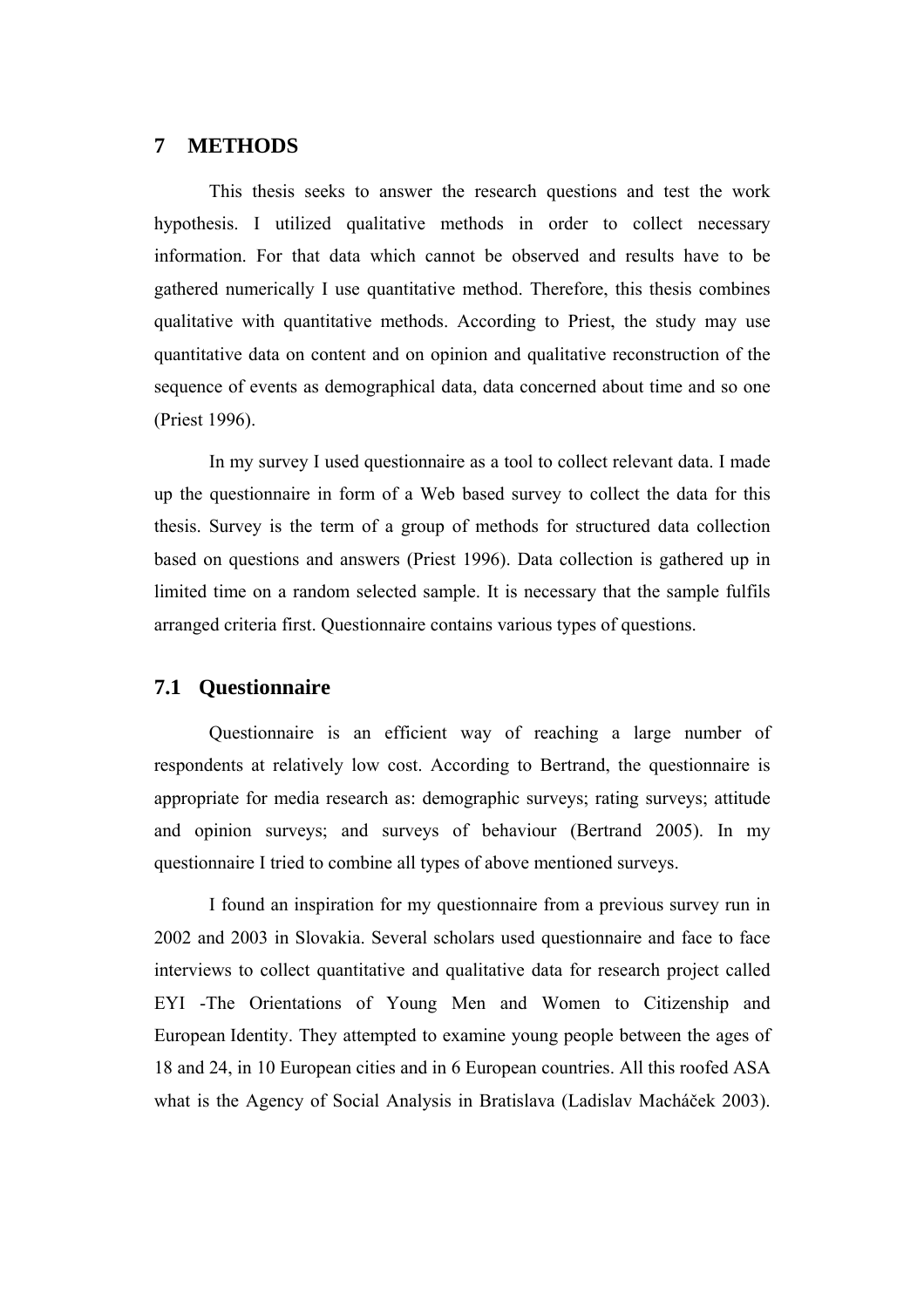According to results of EYI study I tried to form my questionnaire to look deeper into youth's minds and I specified questions directly to Slovak citizens.

I also had the opportunity to be inspired from my supervisor's previous research study about relations between Europeans and Turks. I was able to make up questionnaire with the motivation from Euro-Turks questionnaire and the sampling method.

To collect data I utilized questionnaire in form of a Web based survey. Compared to other studies I regard it as a best form how to receive answers on my research question and to test work hypothesis too. I used Survey Monkey<sup>24</sup> programme to construct my survey. There are several advantages of using the Web based survey. It's quite cheap<sup>25</sup> and the respondents are able to choose time and place to answer. Moreover, a researcher has huge range of opportunities how to create the survey as attractive as it is possible for the respondents. For instance, you can choose a colour, a style and a structure of your template. When you make your survey you can pick a type of font which you prefer. There is an unlimited amount of questions you can insert into the survey.

I sent out questionnaires to a carefully selected sample by e-mails. Bertrand wrote that questionnaire allows a large sample over a widespread geographic area to be reached. It is relatively cheap method (Bertrand 2005). Questionnaire permits to reach respondents even they are not home. However, it needs time to wait for returned answers. Bertrand stated that questionnaires usually produce a low response rate, which can skew results (Bertrand 2005).

I divided the questionnaire into three parts $^{26}$ :

1. The introduction

<sup>24</sup> www.surveymonkey.com

 $25$  It costs 13 EUR/month

 $26$  Please see the questionnaire in Annex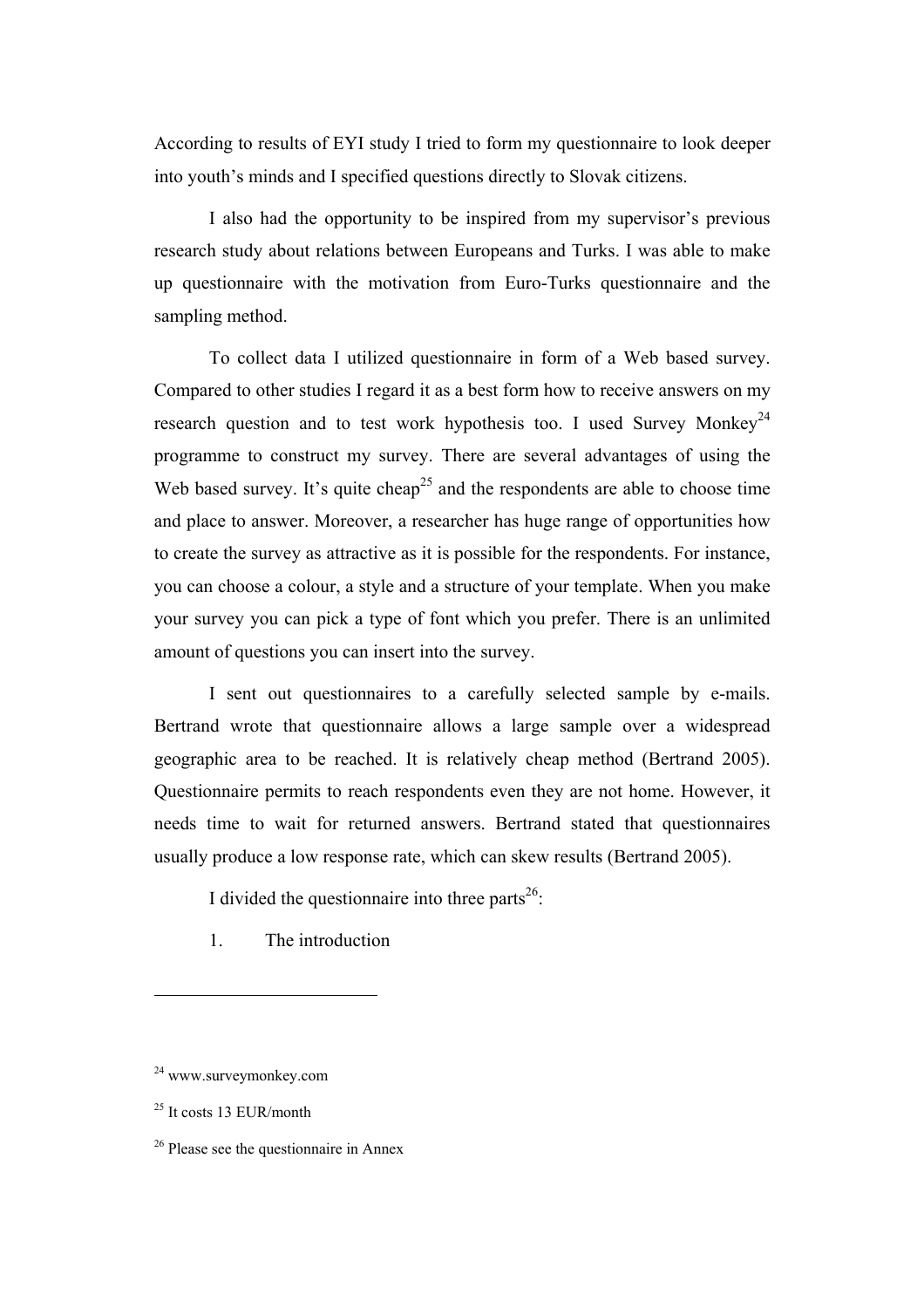- 2. The body
- 3. The acknowledgement

First part opened the survey. I said "hallo" to respondents and I informed them about time they might spend with questions. I asked them also to answer all questions truthfully. The body contains 30 questions together. They vary by type and style and I will talk about them later in thesis. The last part is the acknowledgement which I find very important. I thank all bloggers for their time and endeavour to answer my questions.

First time I sent out a link to selected sample of respondents on 23 January 2009. I mailed to first group of bloggers who were supposed to click on the link and filled out the questions. I picked the green colour for the questionnaire and an Arial font.

Since after first round I did not have enough answers and my research would not be reliable enough I collected the second group of respondents and sent them link out on 31 January 2009. I kept the style so I did not change colour or type font. I got several reactions on my questionnaire that some questions were unclear or did not fit to everyone. I did not change anything because I do not thing that it would be necessary. There was no important problem occurred within the questions or questionnaire.

#### **7.1.1 Developing research questions**

In the questionnaire I produced two types of questions:

- Closed
- Open

I used the closed questions when I wanted to acquire limited possible responses. For example I asked "What gender are you?" And there were just two possible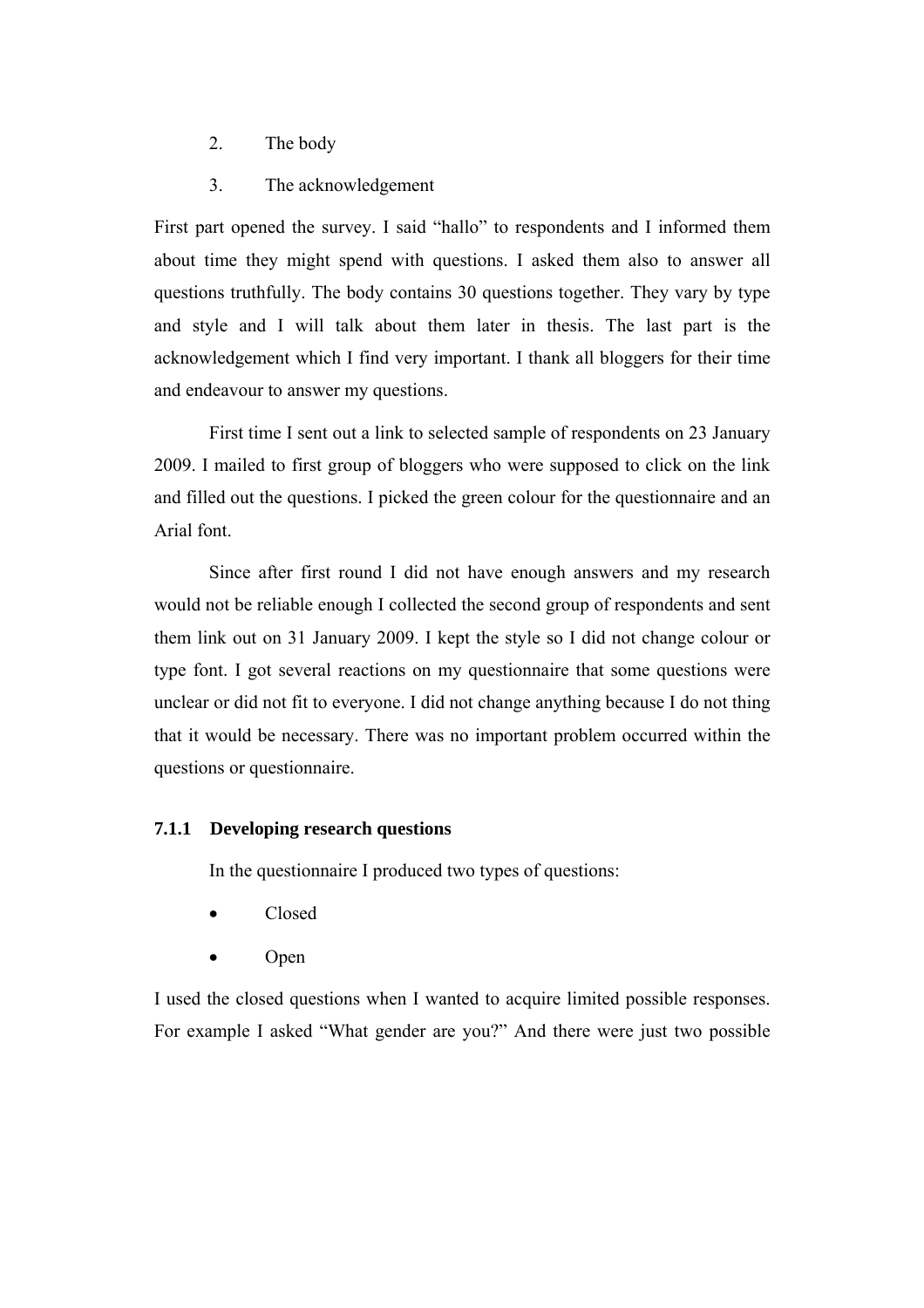answers "Man" or "Woman"<sup>27</sup>. When sensitive information is being sought, closed questions are usually more acceptable for the respondents and more likely to be honestly answered. Closed questions are generally easier to answer and the answers are simpler to process (Bertrand 2005). From closed questions I used:

Limited choices such as: "Have you born in Slovakia? " Answer: "Yes"/ "No".

Multiple choices: "If you have a partner, is he or she Slovak?" Answer: "Slovak"/ "Other European countries"/ "Somewhere outside Europe".

• Attitudinal questions. They provide a scale on which the respondent may indicate level of agreement or disagreement with a statement. For example: "To which extent are you positive or negative about Euro currency?" The respondents have to tick a number on the scale from "Very negative" to "Very positive".

Open questions are those which allow the respondents to answer in their own words. According to Bertrand, they are most appropriate when the researcher cannot reasonably anticipate the range of likely answers (Bertrand 2005). I used open questions, because I sought for more exact information. There are more types of open questions I used in the survey:

- Finding questions: "In which town do you live now?"
- Opinions questions: "What does the European Union mean to you?"
- Specific questions: "Which one of those below defines you the most?"

• Follow-up questions: "Have you ever travelled abroad?" "If yes, where?"

 $27$  Please see the questionnaire in Annex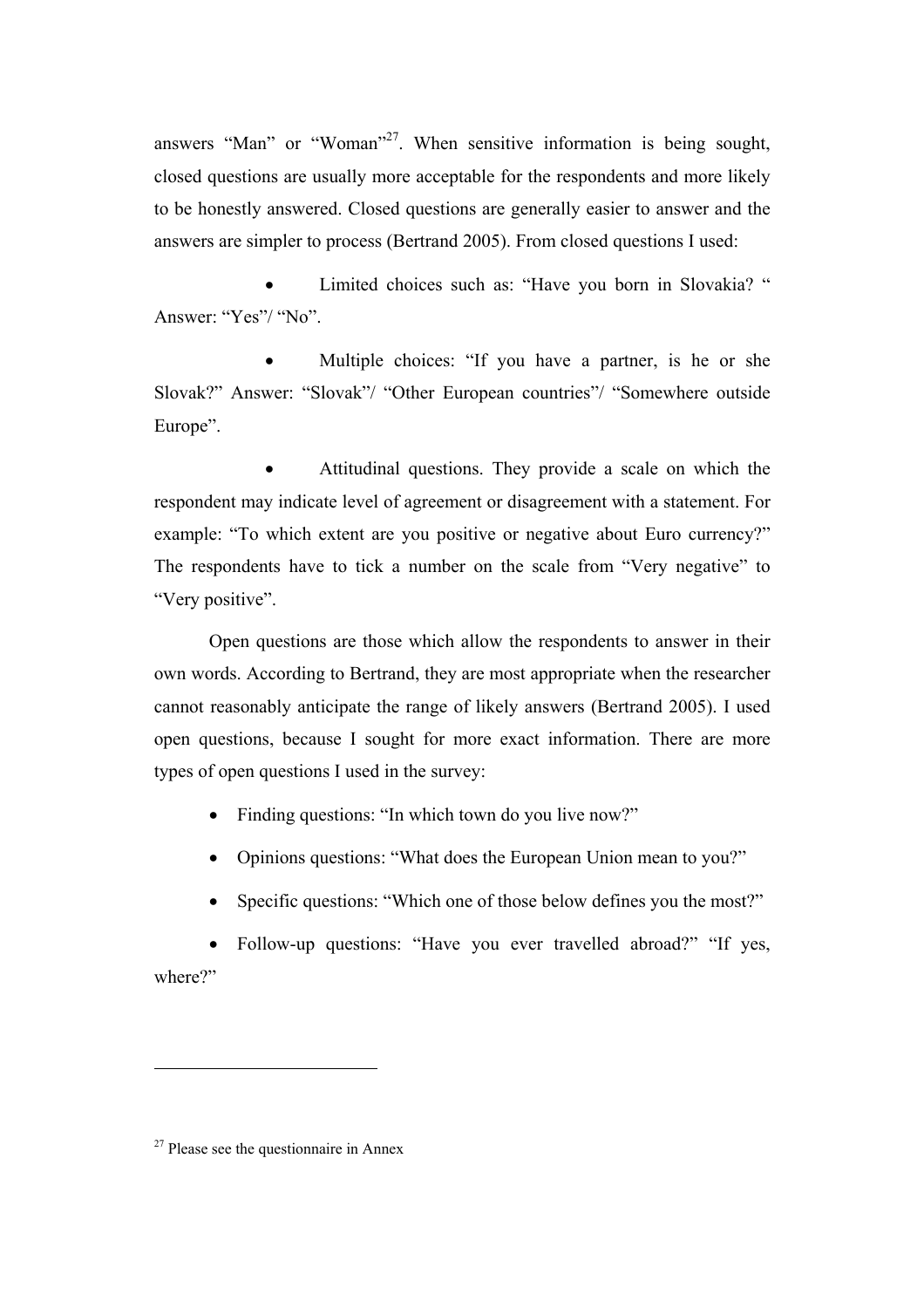I carefully drew up the questionnaire which contains thirty questions. I inquired first about the age of respondents; gender; highest level of achieved education; current occupation; and then questions related to Slovakia, as for example whether respondents were born in Slovakia. I also asked if they live in Slovakia and where exactly.

The second part of questions I devoted to relations between the individuals and foreign nationalities. For example I asked what kind of requirements should follow somebody who seeks for Slovak citizenship. Sample could choose from former prepared questions such as: that he or she was born in Slovakia; to have Slovak ancestors; to be working in Slovakia or to pass an epistemic test about Slovak country.

The third variant of questions I set up to find out more about identity. I posed these queries to seek for answers to my research questions and hypothesis. Respondents had to give straightforward answers whether they would vote if there will be elections next week; or they had to express their opinion if they would like to have grave in Slovakia or if they would be able to marry a foreigner. The most important question in identity section is whether they consider themselves Europeans; Slovaks; first Slovaks then Europeans. In analysis I will discuss it more in deep this issue so I we will be able to see how much Slovak youth feel European.

The last set of questions is aimed at the European Union and relations towards EU institutions. I was interested in opinion of youth if they see the European Union positive or negative. More specific, what the EU means for them and what positives or on the other side, negatives the EU brings to them or their families.

Beside certain questions I left space for comments. I find this idea very helpful because through comments from respondents I could better understand their way of thinking and also point of view on problematic issues. Since my questionnaire is anonymous, people are more open to express their opinions and discuss about topic more in deep.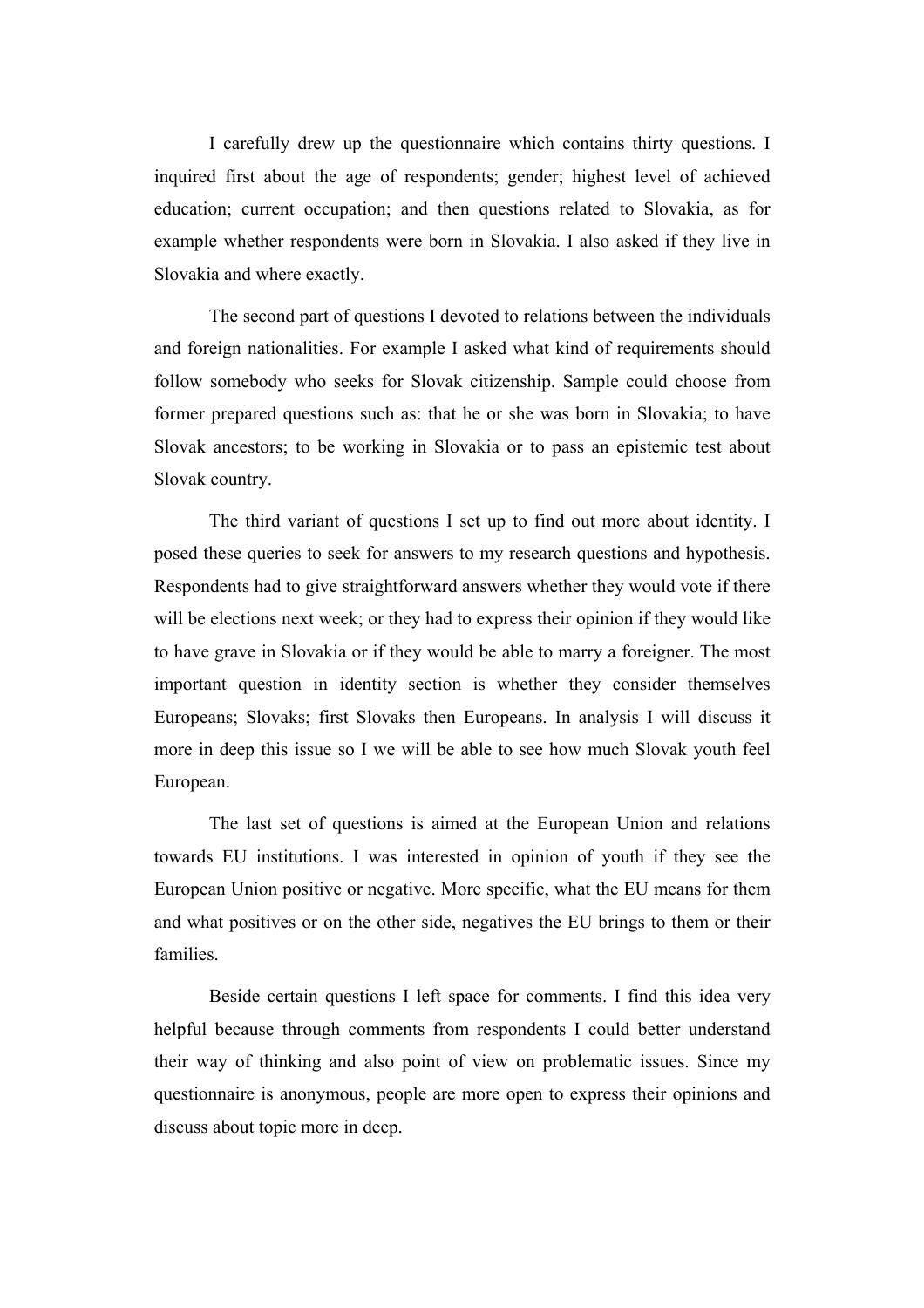Through these questions, I believe, I found the answers to my research questions and I tested my work's hypothesis. Since there hasn't been recently made any research about Slovak youth and identity common to mine, I tried to cover all questions which might be interesting for other researchers.

#### **7.1.2 Participants**

I had chosen the sampling method before I collected my respondents. Sampling is a positivist term for selecting a smaller group to represent a larger group, allowing generalisation from the results, presented Bertrand (Bertrand 2005). During my research I had problems with volume of the sample because questionnaires recoverability was not as big as I expected. Therefore, I had to divide the process of collecting respondents into two parts.

The first part lasted from 23. January 2009 till 31. January 2009. I decided to use Face book as a primary source of contacts. Face book is a webpage where you can connect with people and create a group of friends. At once you know one person, you can see her or his friends and so you may ask them to add you as a friend too. Moreover, you see everyday what are your friends doing, who posted new comments or uploaded pictures. In my case I found there all friends even from primary school who live in all around the World. Thanks to Face book I can be connected with people who I might never meet personally anymore.

So at Face book everybody has a small profile where you can see his or her name, age, school, work and e-mail address. I used this advantage and selected young Slovak boys and girls who are more than 15 and less than 30 years old. In the end from 243 contacts I could use 62 respondents who passed through my requirements. I wanted to keep the harmony in my sample so that I would have 50 per cent of women and 50 per cent of men represented however, unfortunately I was not possible. To have even more reliable results I added seven more people, who were not from Face book but I got them known through friends of my friends and they fit to my survey as well.

The second period I launched from 31. January 2009 and stopped 21. February 2009. This day I also closed my survey so people could not anymore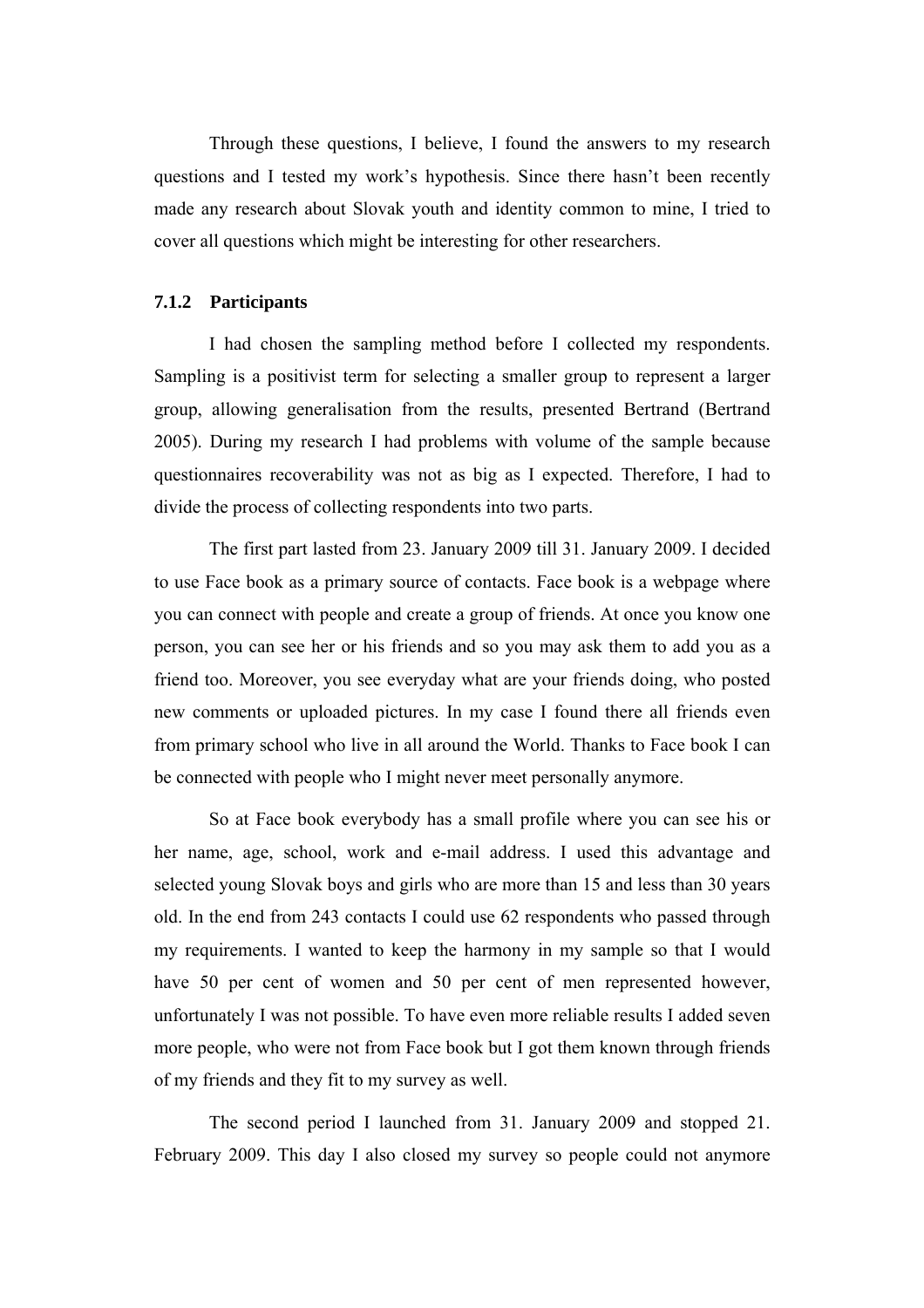click on link and fill up the questionnaire. The second sample consist 20 more young respondents from all around Slovakia. This time I did not utilize Face book to collect e-mail addresses and information about recipients however, I found a map of Slovak bloggers on blog portal  $Sme.sk^{28}$ . Since last year I already used this way for seeking the sample, I knew it will be safe, fast, cheap and efficient. Bloggers are very friendly people who are always open to help with research. They are spending hours in front their computers so you do not have to worry that you bother them by asking to fill something up on Internet. I selected manually sample from the map, contact by contact. It was not easy since not all people show their profile at first page. Sometimes you have to spend a lot of time by searching for age and then you find out anyway that a person does not have an email contact.

Participants from both periods were chosen randomly from whole Slovakia. I tried to combine citizens from big cities with people from smaller towns so I might avoid the problem that my respondents could have similar features. If all of them would be just from the West part of the Slovak Republic for instance, it might bring similar answers to the questionnaire. I did take into consideration the age and other characteristics of course too, since I had to pass into 15-30 age boundaries.

All together, I collected 89 people who fitted to my research. I sent all of them former prepared e-mails and ask them to complete the questionnaire. After one month I got back more than 140 questionnaires from which 113 I was able to use for my academic survey. The rest was not reliable because there were missing important information so I could not process all data.

<sup>28</sup> www.blog.sme.sk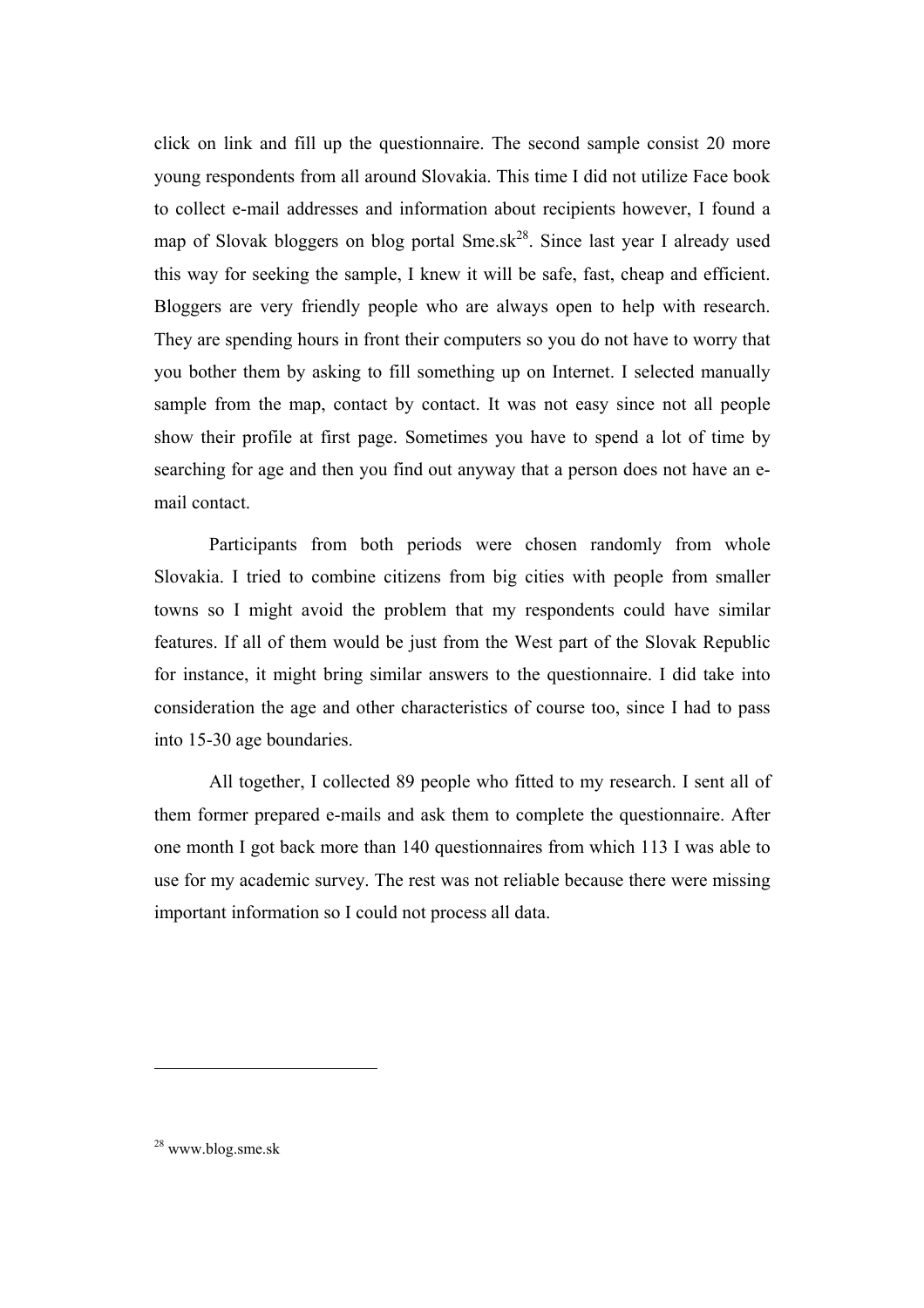# **7.2 Procedure**

After I gathered the sample, I created a database of all participants. I archived each name and e-mail address. I constructed the text of e-mail so I could use it for all participants. While I was sending out e-mails, I changed just names and grammatical genders.

The first sample was a combination of people who had an e-mail address on Face book webpage with ones who I had to contact through Face book mail service. However, text remained the same. Since I was speaking to young people, I tried to write it in friendly way for example I started with:"Hi Eva, how are you?" I also put emoticons such as "smiley" in the text. Then I continued with introducing myself when I mentioned what and where I am studying. The main body of the e-mail asked person if she or he can join us- a group of young Slovaks- to fill up questionnaire<sup>29</sup>. I mentioned that it will not take long time and that it she or he will for sure contribute to great academic work. In the last paragraph was about the core strategy of whole research procedure. I asked respondents to re-send the e-mail at least two his or her friends. That means that I used a word-of-mouth strategy to spread e-mails with links to my questionnaire. I used phrase: "More we will be more reliable results we will get". I tried to talk as "we" so that mentally people would have sense of solidarity and that they could do something good. In one month I got from 89 respondents 140 questionnaires. I have to mention that according to scholars, there is just max.30% recoverability of the questionnaires. So I believe that 113 useful respondents is a good result. In the end I thanked for her or his time and I wished them a nice weekend<sup>30</sup>. I asked them also to contact me if they would have any questions or comments.

Some respondents were unreachable through their e-mails, some never answered back. But the majority did and that was important. It was very nice that

 $29$  Please see the e-mail form in Annex

<sup>&</sup>lt;sup>30</sup> since 21.January was Friday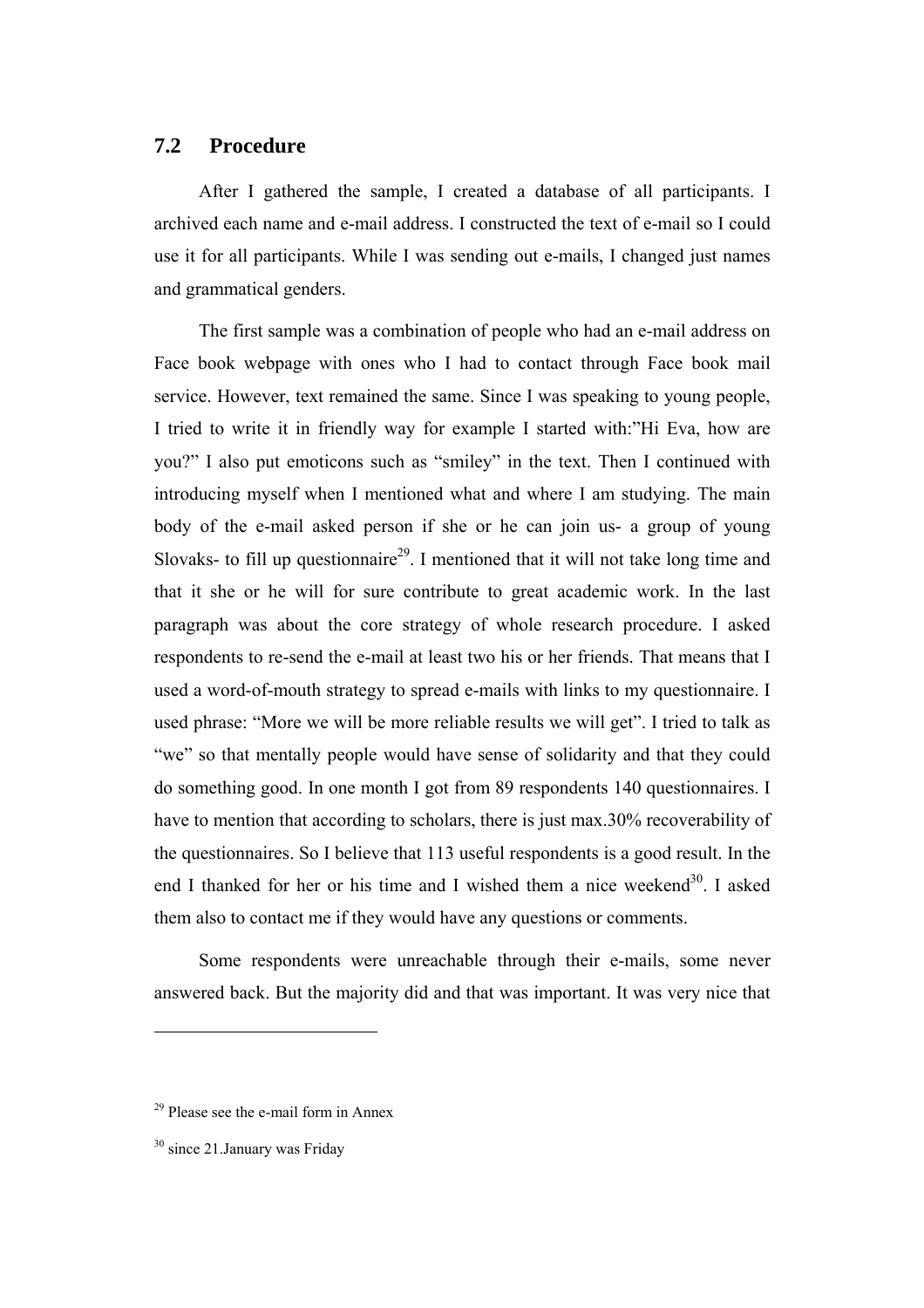I got a feedback straight after I sent out the links. One young man wrote:"Hi, I already completed it and I am sending it to my colleagues at work". Another said:"Thank you for adding me to your sample. I like your questionnaire very much and I cross my fingers for your thesis! Good luck!" I had also funny comments such as:"I did not trust the link, I was afraid it was a virus!" I got also a criticism:"Hi, you should fix your questionnaire, I guess. I cannot mark good knowledge of English and good knowledge of German at the same time".

For the second period, from 31.January till 21.February I used a bit different text for e-mail but same form of questionnaire. Since I spoke to bloggers, I added sentence where I explained how I found them. Also I introduced myself and my work more detailed so they could gain the trust easier. Face book had an advantage that people already "know" each other. But the second period I was a stranger for people so I had to choose my words very carefully to make them sound credible.

Also after the second e-mails I received posts from recipients on my email address what surprised me. I did not expect that the communication between us can begin so easily. I got some positive reactions, when people gave thanks to me and wished me a good luck:"Beautiful questionnaire. But do not say to anyone...I hope you are not a spy...and continue with reading my blog!" Another man expressed:"Thank you Katarina, for your endeavour and trust. It is very nice that you think I am a young person. Actually, I am $\odot$  but in that age limit which you require, I cannot fit. I am over 30....I am praying for your research and so Jesus blesses you and your work!" The last one was a priest from middle Slovakia.

Between first and second period, when I had 69 relevant questionnaires ready I found out that my sample is not in balance and that I have to change it:

- I had more women who completed survey than man,
- There were very little representation of the youngest group (people born between 1989-1994),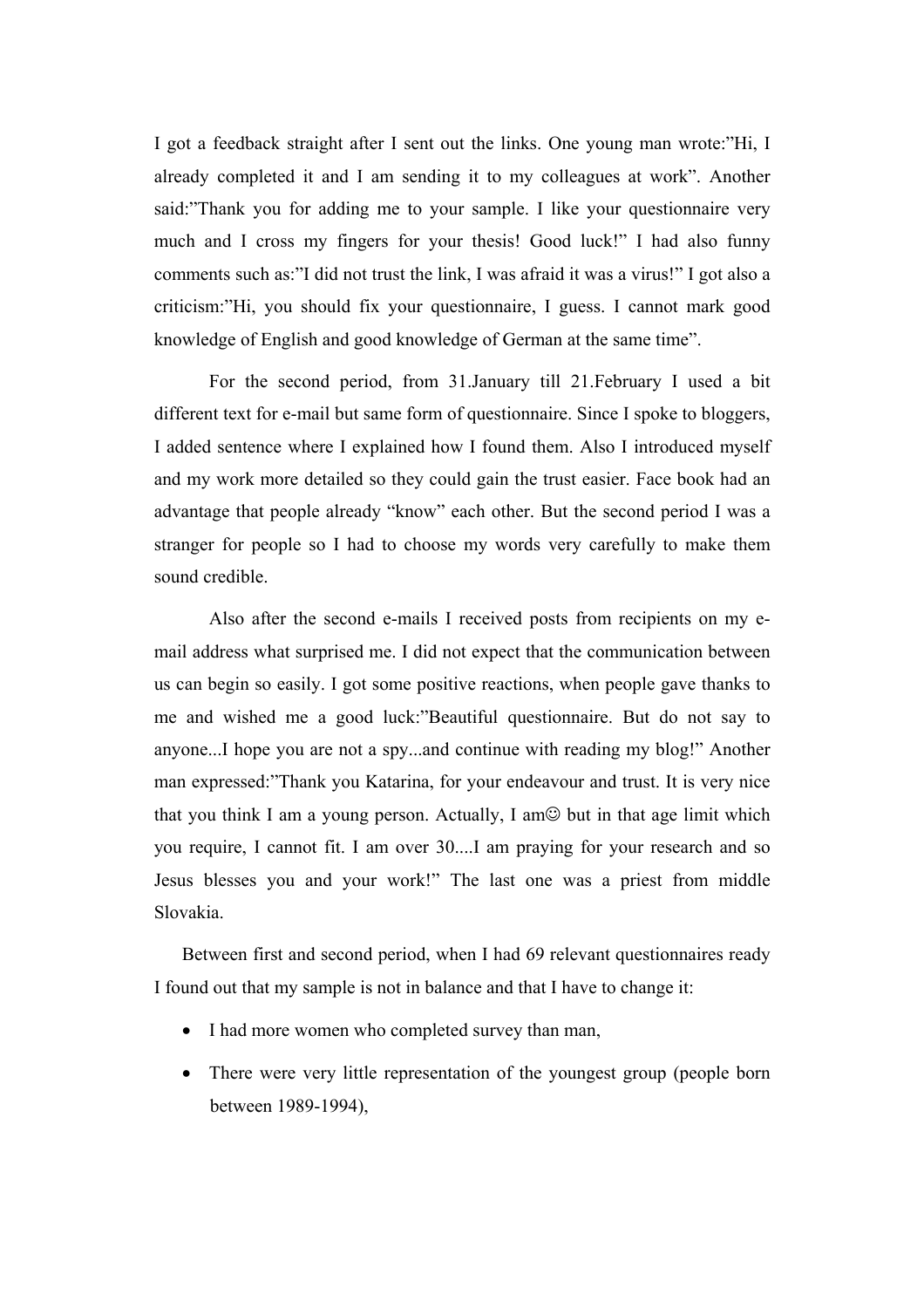• Majority of the sample were people who live in big cities and in the West part of Slovakia (which is the most developed area).

Therefore, the second group I created mainly from young men from 15 to 20 years who live in the East or middle parts of Slovakia.

After the respondents filled out questions in the questionnaires I started to gather results. From the questionnaires I had to work very hard to gather the results. The closed answers usually brought quantitative method of the proceeding. The results had to be counted and divided into clusters. The openended questions were probably even harder to collect, because every person had different answers. I had to find out similarities among respondents so I could come to results. I also had to include comments to answers which sometimes were in contrary to results.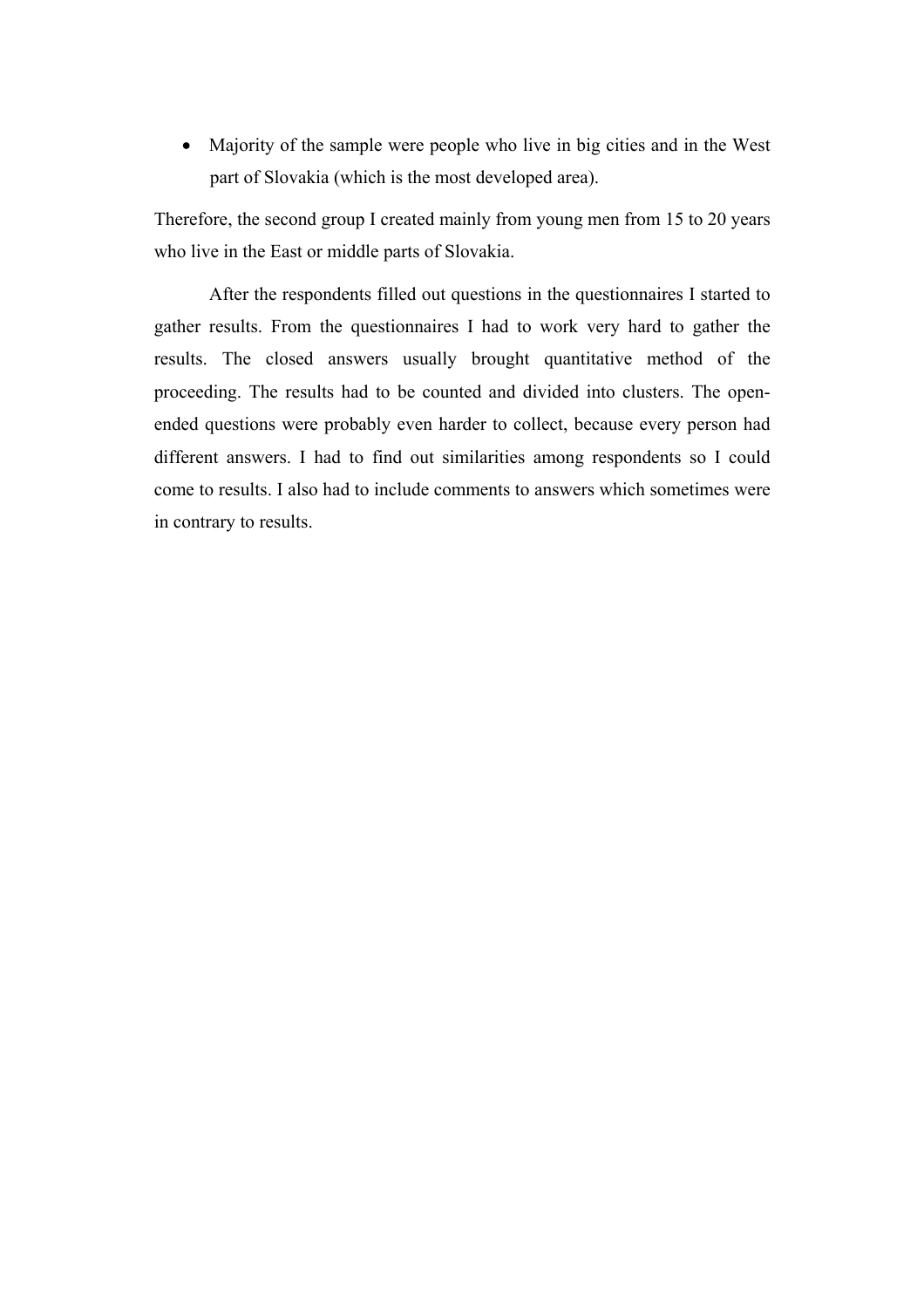## **8 RESULTS**

This study uses mixed methods: qualitative and quantitative. Qualitative method is utilized where I cannot process the results numerically. For instance, I reached the results by qualitative method in part of the questionnaire where I asked open-ended questions. The quantitative research method is applied for data which I collected numerically from the questionnaires. Data contains mainly demographical or time information from respondents.

There were 89 participants in the survey who were contacted by e-mail. I archived all e-mail addresses of the respondents. I sent out 89 e-mails with legends to the survey and links to the questionnaire. From them, one e-mail returned back to me because of invalid address. One recipient could not answer because his age was more than 30. It is hard to say how many respondents were reached by e-mail in the end because I used the so-called "word-of-mouth strategy". So I was not able to count my total sample. People were asked to resend e-mails to at least two their friends, so I can just guess that the total reached sample might be something around 178 recipients. I collected more than 140 questionnaires overall, from which 113 were reliable to use for analyzing the results.

To sum it up, more than 140 young Slovak citizens opened my survey. The IP addresses of all responses are recorded and accesses from computers with the same IP addresses are viewed as accesses from the same respondent. In my survey I will not use or mention any name or contact address of the individual.

### **8.1 Demographic data**

To analyse data I divided results into four measurement scales: demographic data, relationship towards other countries and nationalities, identity and question related to the European Union.

Respondents were first asked to choose from three clusters which each represent another group of age. First cluster are people from 26 to 30 years. The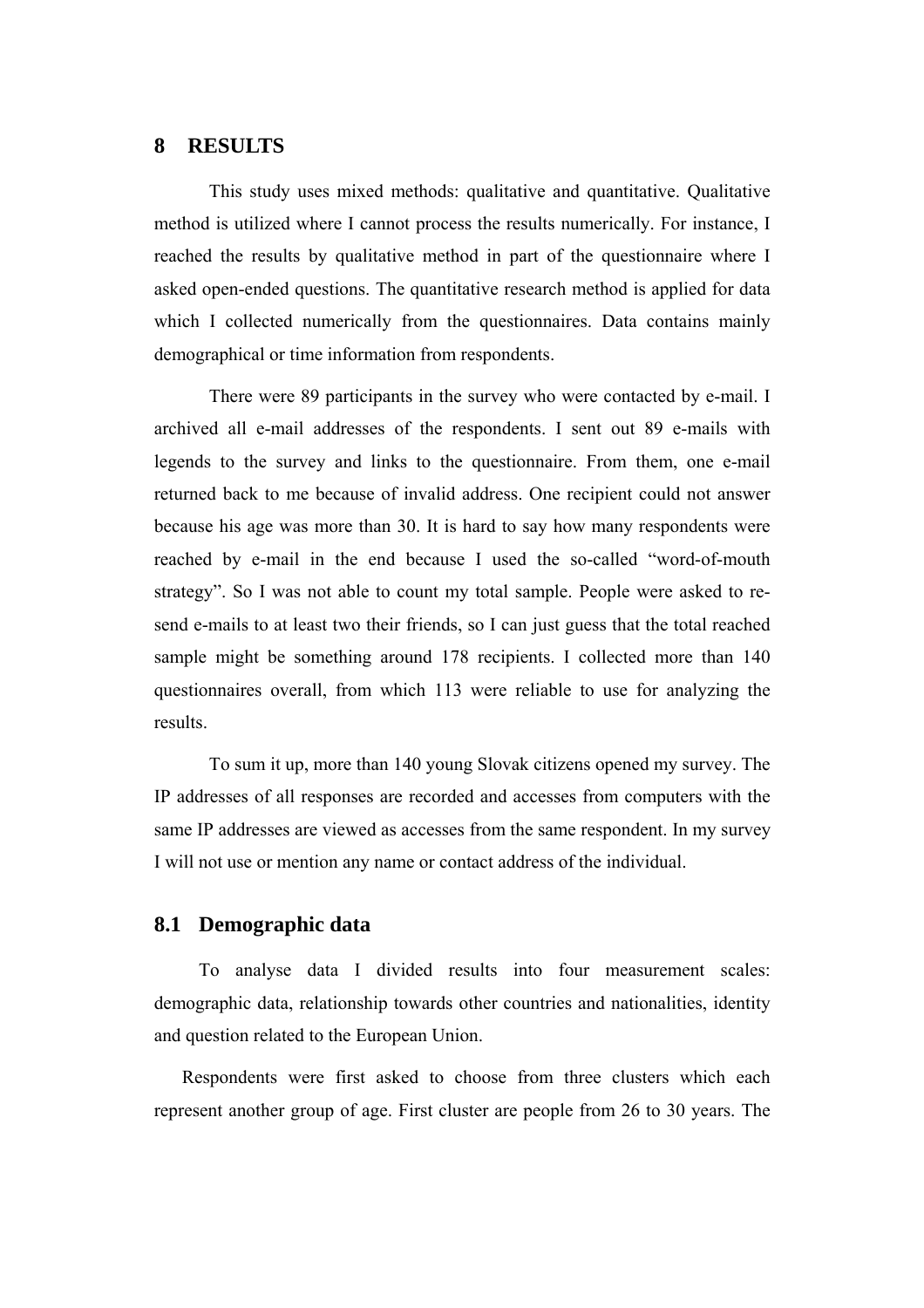second is for those who were born between 1984 and 1988. And the third are the youngest from 15 to 20 years old. The results were:

- 1. The biggest group from 1984-1988 is the second cluster with 53, 1 per cent,
- 2. Youth from 1979-1983 were represented with 33, 6 per cent,
- 3. The youngest population from 15 to 20 was represented only with 13, 3 per cent,

Talking about the gender representation there were,

- 1. Women with 54,5 per cent,
- 2. Men with 45, 5 per cent.

The sample completed education as following:

- 1. The University-Master Degree 33,6 per cent,
- 2. Gymnasium 27,4 per cent,
- 3. High school 18,6 per cent,
- 4. University-Bachelor Degree 16,8 per cent,
- 5. Primary school 2,7 per cent,
- 6. PhD. 0, 6 per cent.

Respondents could also add comments or to fill in "other" column if they wanted. However, there is nothing significant important for the outcome. There were students who replied "I am still studying at the university", for example.

Another demographical question was related to present employment where:

- 1. Student was the most denoted group with 52,3 per cent,
- 2. Regular salaried worker had 42.3 per cent,
- 3. Self-employed people were with 11,7 per cent,
- 4. Temporarily waged worker had 4,5 per cent,
- 5. 1,8 per cent respondents are "Presently unemployed",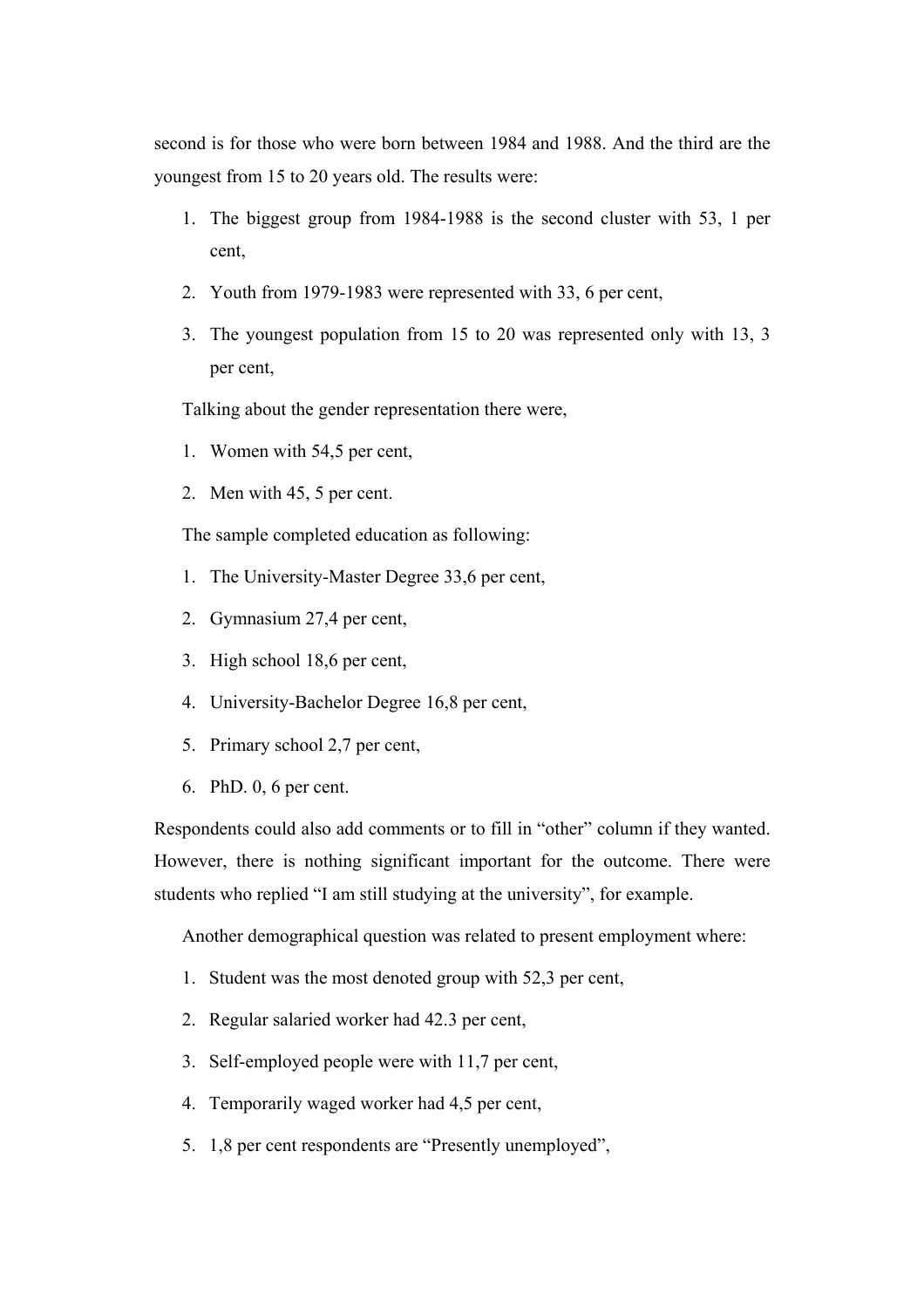6. And 0.9 per cent was "Housewife".

In this question recipients could tag more than just one answer. Therefore, it could be misleading that total amount gives more than 100 per cent. Also here youth could express their opinions and write comments. I had several young people who work as au-pairs in the USA.

The next demographical question aims at the place where he or she was born. Here are the results:

1. In 98,2 per cent they answered "Yes, I was born in Slovakia" ,

2. In 1, 8 per cent, "No I was not born in Slovakia".

I also got comments related to the born place. In most of them, Slovak citizens were born in the Czech Republic.

On question "do you live in Slovakia now?" recipients answered:

- 1. Yes in 80,2 per cent and
- 2. No in 19, 8 per cent.

From those who replied "yes" in previous question I wanted to know the exact place where do they live now in Slovakia. So,

- 1. There are 46,2 per cent of youth who are from the Western part of Slovakia, in the most cases, from the capital town Bratislava or the capital's surrounding,
- 2. Another 27,3 per cent represent citizens from the eastern part of Slovakia of Košice, Poprad, Prešov, Bardejov and other smaller cities,
- 3. The next group is living currently abroad however, still in Europe. It was 11,3 per cent from European cities as Prague, London, Zlin and more,
- 4. 7,5 per cent is living out of Europe for instance in the USA and Australia,
- 5. Only 6, 6 per cent were people from the middle part of Slovakia.

Concerning the marital status,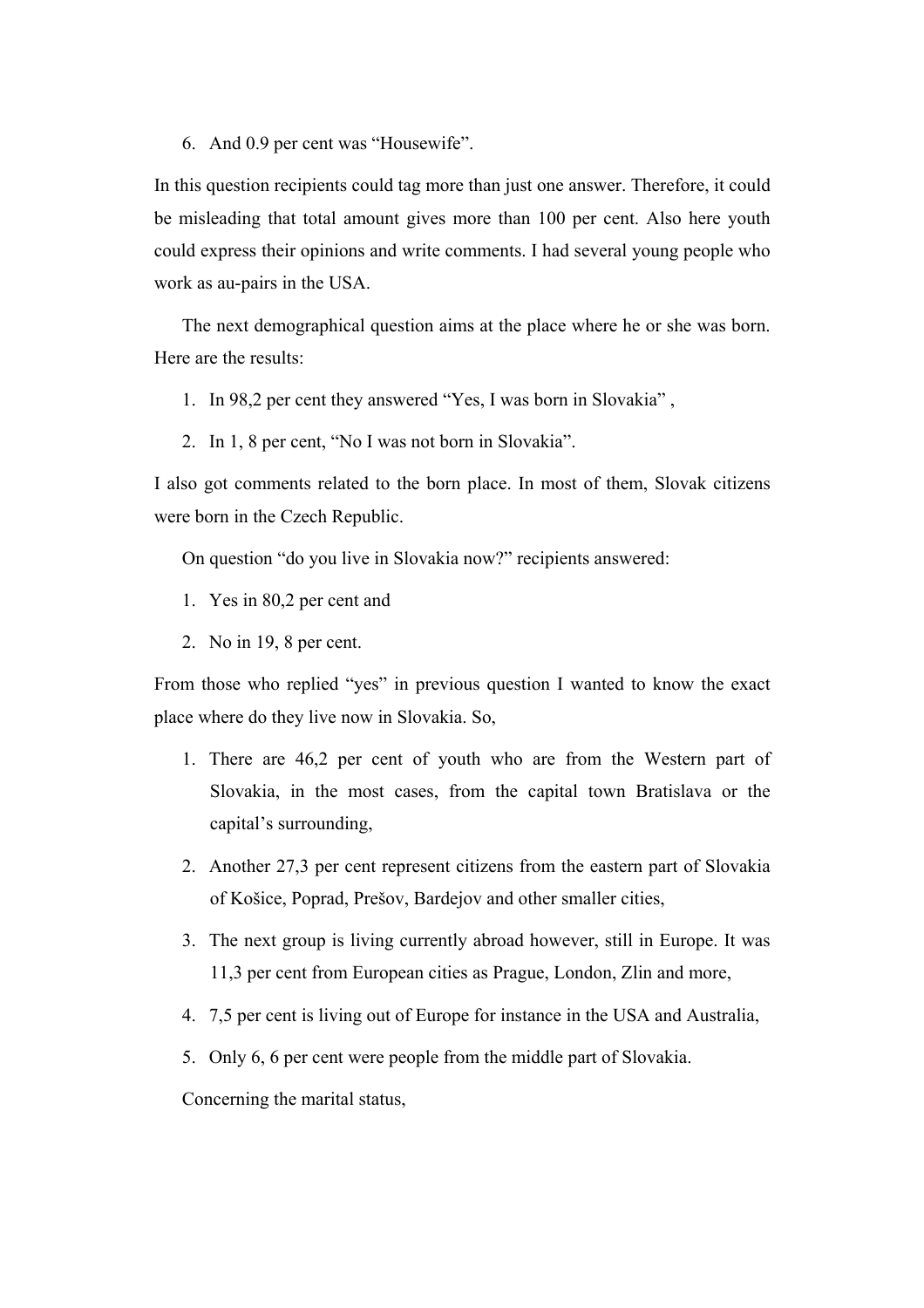- 1. 57,5 per cent are young Slovaks who are single and have never been married,
- 2. 34,5 per cent are in relationship,
- 3. 7,1 per cent are married and
- 4. 0, 9 per cent are divorced.

### **8.2 Relationship towards other countries and nationalities**

In this type of question I tried to uncover how respondents feel about other nations and also how they perceive their relationship with foreign countries. Therefore, I set up questions as for example whether he or she is married and if her or his partner is Slovak. In 77, 6 per cent the respondents have a partner who has Slovak nationality. 15, 5 per cent have a partner who is European but not Slovak and 6, 9 per cent have partners with different nationalities but not Europeans and Slovaks.

The next question was whether they ever travelled abroad. In 99, 1 per cent the answer was "yes" and in 0, 9 per cent "no".

Subsequently I wondered where they travelled in last five years and there were more than three times more people travelling to European countries than to the rest of the World. From the countries were the mostly represented:

1. Europe: the Czech Republic, Austria, the United Kingdom, Poland, Hungary, Spain, Portugal and others.

2. The rest of the World: the United States of America, the Ukraine, Croatia, Egypt, Tunisia, Norway, Serbia, Montenegro, Morocco and others.

I also attempted to discover the main reason for young Slovak citizens to travel abroad. From five options they chose:

1. Holidays 79,1 per cent,

- 2. Travel 53,6 per cent,
- 3. Work 39,1 per cent,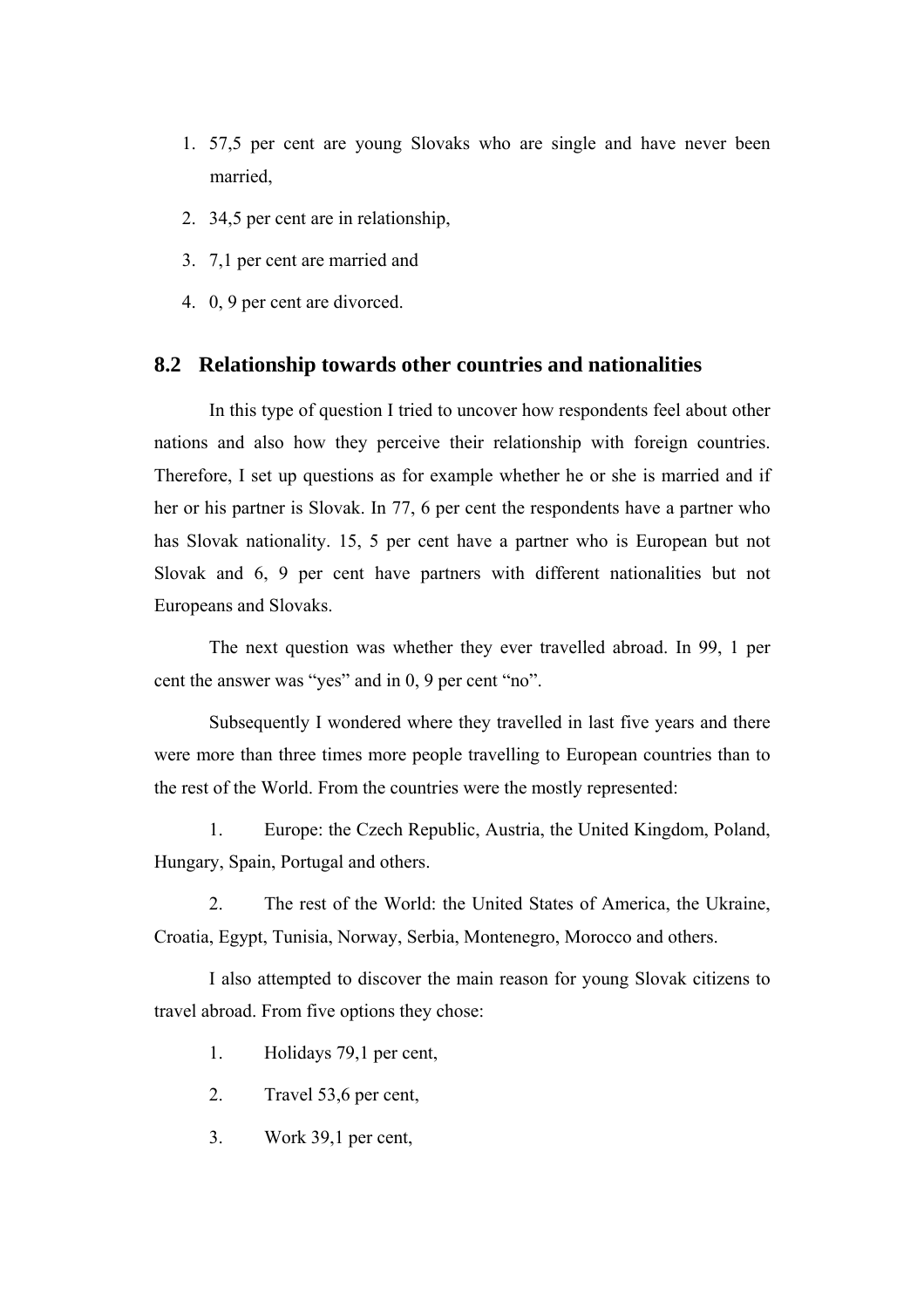- 4. Visit 29,1 per cent,
- 5. Study 28, 2 per cent.

The sample could tag more than just one answer. The "other" choice was left for comments. Here recipients indicated that they travel abroad also to shop clothes, food and electronics or to attend summer camps.

In the next question I asked if young Slovak generation has any family members who do not live in Slovakia. The majority answered:

Yes in 74, 3 per cent and

No in 25, 7 per cent.

In the consequence to this, I was curious where their relatives live,

- 1. In European Union countries 85,5 per cent,
- 2. Not in Europe 36, 1 per cent.

The political involvement varies from country to country and therefore, I tried to uncover if Slovak youth is active in decision-making processes. The question was:" Are you up-to-date with current events in Europe (other EU countries)?" The answers:

- 1. Yes with 66, 1 per cent,
- 2. No with 33, 9 per cent.

More complex answers came with question:"How likely is the possibility that in your age 35 you'll be living":

1. In Slovakia, where 54,5 per cent expressed that they will live there "very likely", 43,6 percent "maybe" and just 1,8 per cent "not at all",

2. In another European country, when 78,5 per cent answered " maybe", 25,9 per cent "very likely" and 5,6 per cent are sure that "not at all",

3. Outside of Europe, respondents think:"maybe" they will live there in 64, 5 per cent, "not at all" in 31, 8 per cent and 3, 7 per cent said "very likely".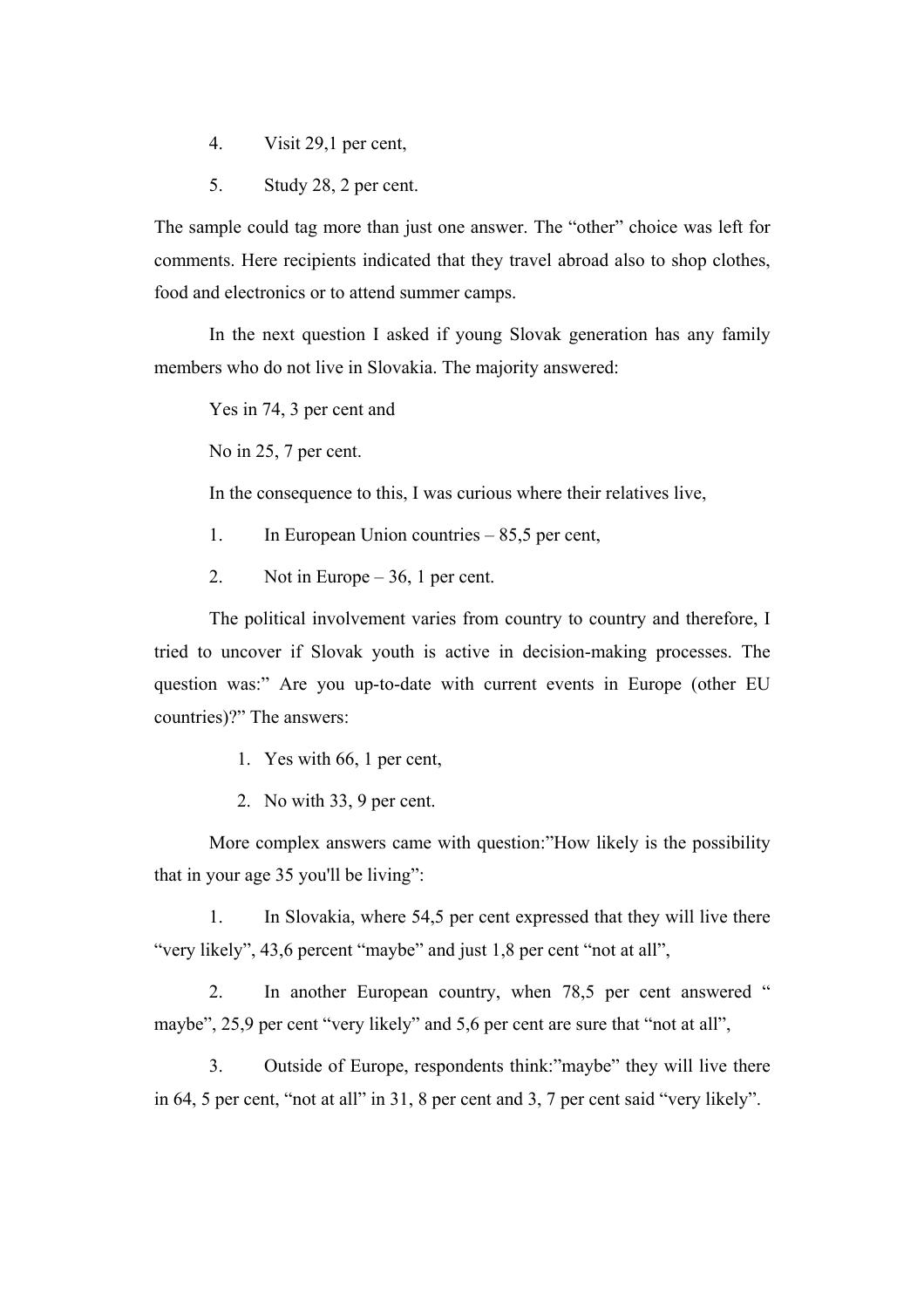There were very interesting comments related to this issue. Somebody wrote:"It is possible that I will be working in Vienna but for sure not further from Bratislava, the place where I was born." Or another comment:"I admit the chance to work abroad but not permanently." More people feel to go out from the country, but then they plan to come back:" ...I want to come back to Slovakia after couple of years living abroad." And:"It would be very difficult to live abroad forever $\odot$ "

The Czech Republic is still popular among Slovak youth what shows note:"I would like to work in the Czech Republic." Others claim:"Closer to the family is better." And:"I do not feel desire for travelling but who knows what will be in one year**☺**."

In another question participants had to fill in the most suitable expression for them. I posted a sentence: "I feel that my connections with people in Slovakia are than the connections I have with people who live outside Slovakia." 37,8 per cent consider the relations "the same", 33,3 per cent as "stronger", 26,1 per cent "very much stronger", 2,7 per cent weaker and nobody thinks his or her relations with foreigners are "very much weaker".

The last question in the section about relations towards other countries and nationalities is to express estimation:" In your opinion, how important should be the following as requirement for somebody seeking for a Slovak citizenship?" The reactions were for young citizens:

- Not important that they were born in Slovakia (64, 8%),
- Important that he or she has at least one parent from Slovakia (51, 9%),
- Not important to have Slovak ancestors (58, 9%),
- Important to have lived in the country at least for 5 years  $(79, 4\%)$ ,
- Important to be actively working in Slovakia (79, 4%),
- Important to speak Slovak (75, 9%),
- Not important to pass an epistemic test about Slovakia (54, 7%),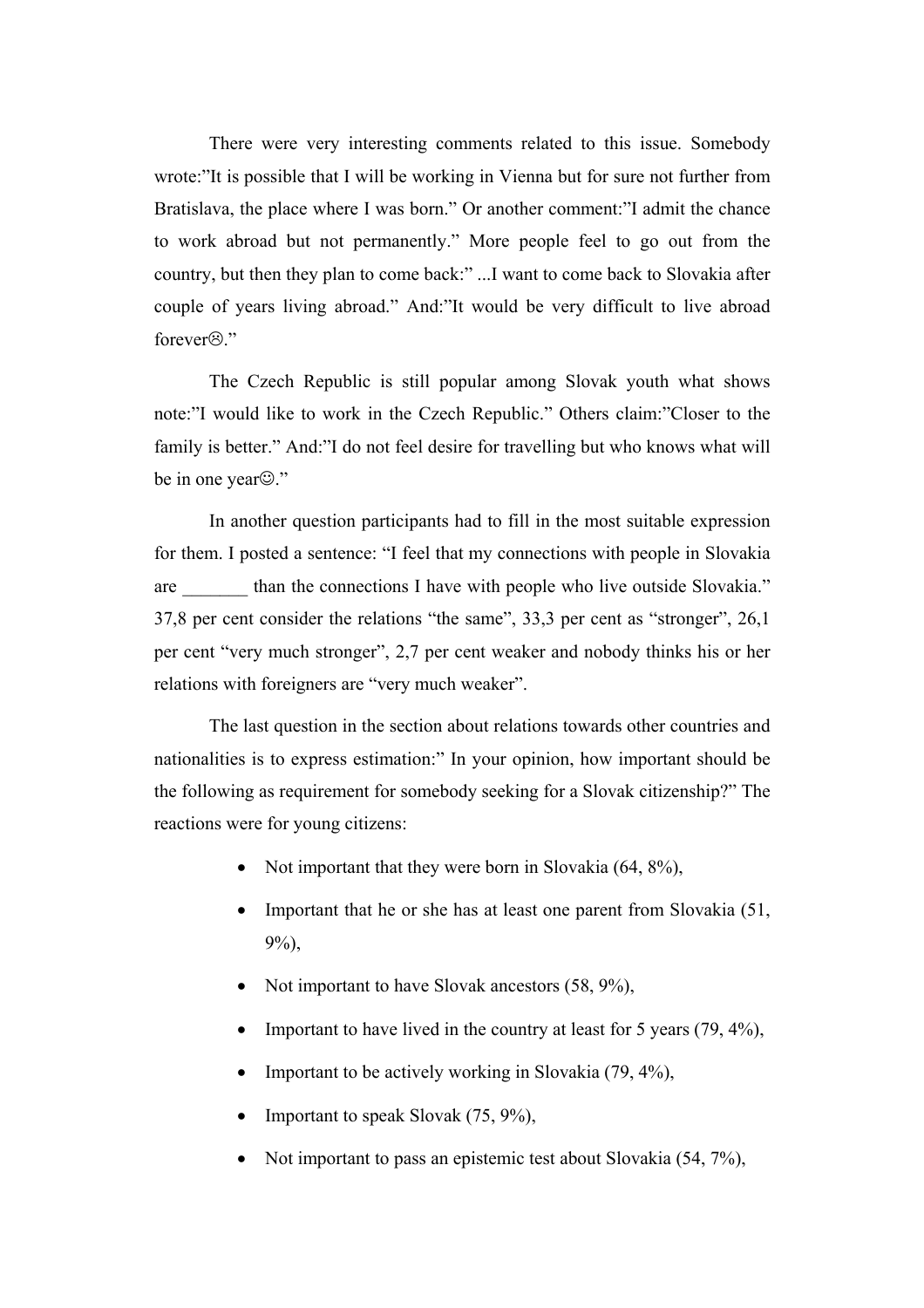- Not important to take an oath of allegiance to the country (83, 2%),
- Not important to feel that they belong somehow to the country (54, 2%).

## **8.3 Identity**

The identity cluster contains ten questions. They suppose to show how the individual sees him or herself in political, social and national issues.

I found important to know how many languages young Slovaks speak:

- "Good" English speak 41, 5 per cent of young Slovaks. 31, 1 per cent talk "excellent", 21, 7 per cent "medium" and "little" English know 5, 7 per cent.
- 39,8 per cent speak "little" German or French, 23,9 per cent "middle good", 18,2 per cent "good" and 18,2 per cent speak "excellent".

From other languages there are the most used Czech, then Spanish, Russian, Hungarian, Polish and Turkish.

There were also matters about political involvement. Young Slovaks answered on: "Are you up-to-date with current events (political, social) in Slovakia?" "Yes" was tagged in 83, 6 per cent and "no" in 16, 4 per cent.

The very core question of my survey was to ask recipients to identify themselves with statements such as: "I am first Slovak and then European".52, 4 per cent expressed "yes". Then "I am Slovak" said 34 per cent. After comes "I am European" with 7, 8 per cent and the last "I am first European and then Slovak" with 5, 8 per cents.

Comments are very helpful for my research here too. "I am a human" or "I do not define myself according to nationality", were opinions which were mentioned many times. Some people still consider themselves as "Czechoslovaks". Others see their nationality as dual "I am both- Slovak and European". So there is no superiority among terms. One young woman feels as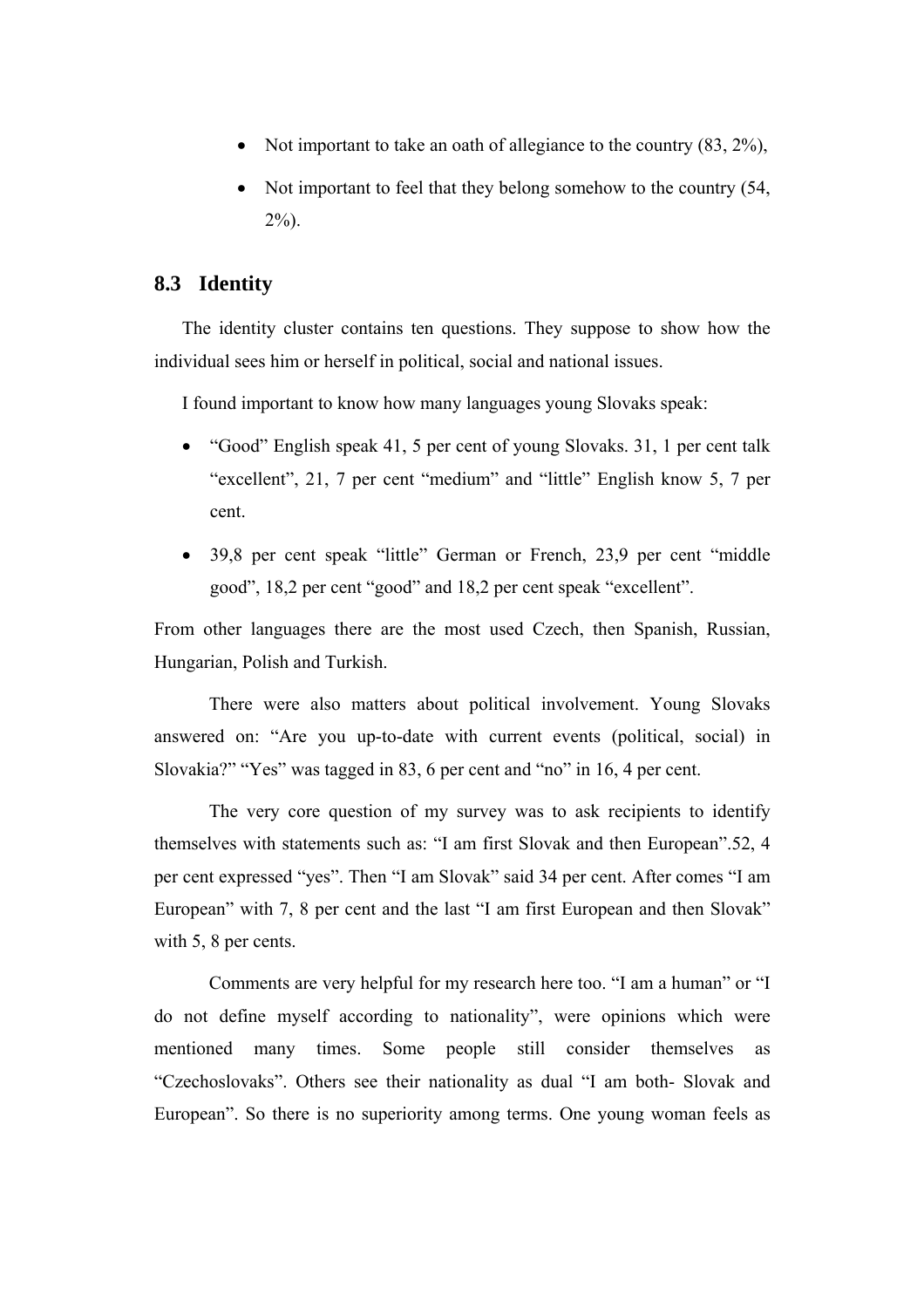"Bratislavčanka" what means that she feels affiliation to a capital city of Slovakia, Bratislava, more than to any nation.

Related to this, respondents were also asked what they usually answer when they are questioned in a non-European country (US, Canada, South America, Africa, Asia) about their country of origin. The majority says "I am from Slovakia" with 86, 9%. Then the rest with 13, 1 per cent answered "I am from Europe".

The comments connected to issue when it goes about explaining "from which country are you" vary a lot. One girl said "I always say Slovakia, but foreigners think it is Slovenia so I have to explain where Slovakia is located and that it is a different state!" Another reaction:"I say from Slovakia, Central Europe, but anyway I have to explain more because they do not know." And more: "I am from Slovakia, it is in Europe, near Austria and Germany." "...for those who do not understand I say Czechoslovakia."

Slovak youth consider as very important "certain values and traditions" (50, 9%). They are very satisfied also with the "geographical location of Slovakia" (40, 9%). A bit sceptically they talk about "the Euro currency" (38, 2%) and at the last place they situated "the membership of the European Union" (34, 5%).

The next questions where my young Slovak sample had to express its opinion prove or disprove their feelings of identity- national or European. Many people strongly manifested that they want to be buried in Slovakia (74 %). They also agreed in 80, 2 per cent that if they would speak more languages they could find easily a job in other EU countries. Exactly 66, 7 per cent of young Slovaks wish to work in one of the EU countries (except Slovakia). Respondents have nationalist feelings in 86, 2 per cent when they say that they are proud to be Slovaks. Also they feel happy to live in Slovakia in 73, 5 per cent.

On the other side, youth in Slovakia do not agree that Slovak students who study abroad should come back home and find a job in Slovakia (65%). 61,5 per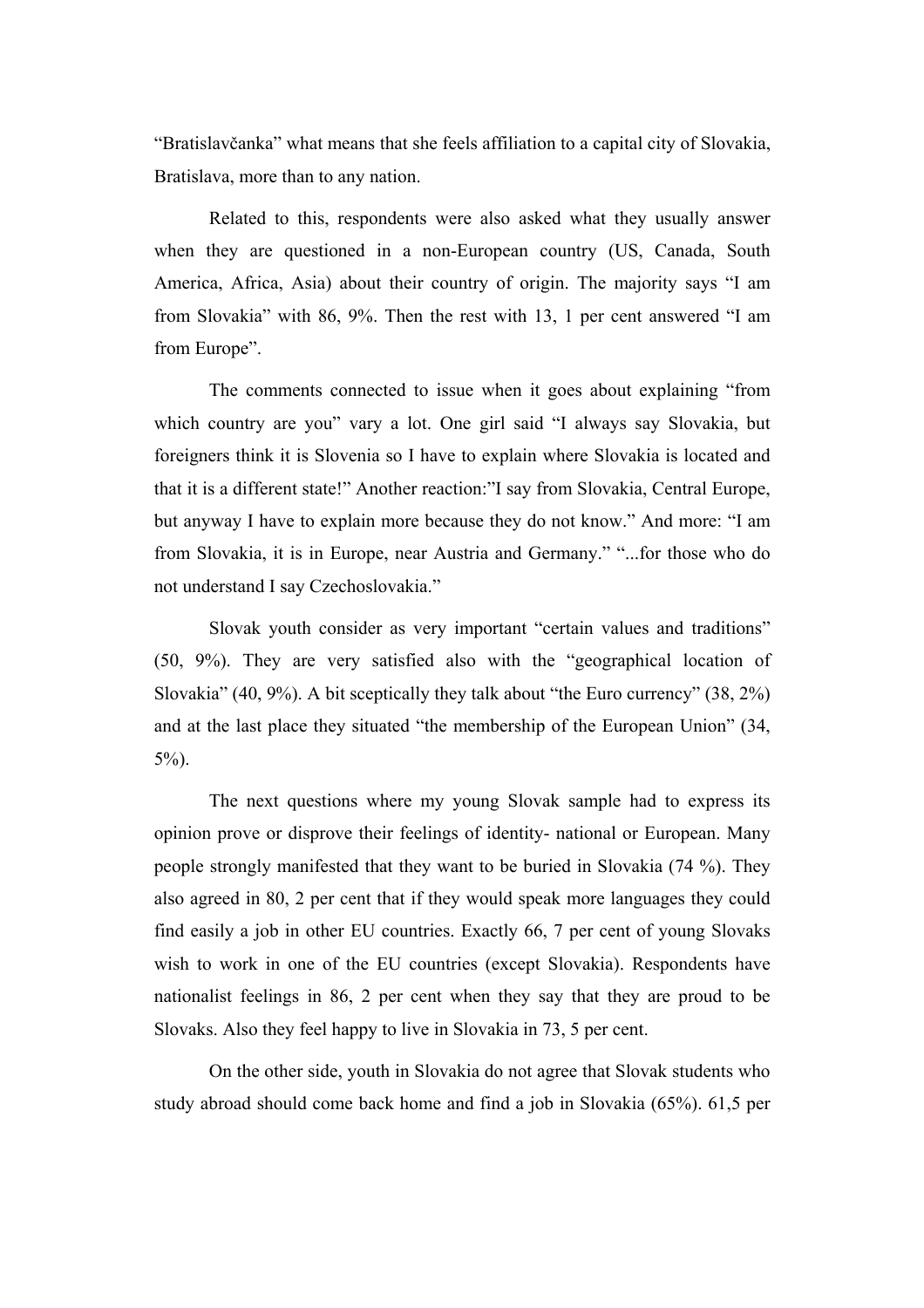cent will not move abroad to live in another EU country and 84,3 per cent think positive to marry a foreigner.

There have been always discussions and public polls about involvement into politics. Youth especially are considered to be a problematic group in society because it is very hard to predict whether they will give a vote and if they will the question is to whom. In my survey they indicated strong involvement into voting process and elections in general. 84, 5 per cent of the sample would go to vote if there will be Parliamentary elections next week. Not less than 72, 7 per cent would do the same but for the European Parliament elections. Exactly 70 per cent would be ready to vote if there would be elections to autonomies.

Comments from youth about elections were also mainly positive:"Who does not vote is a fool!" Many expressed their regrets that they cannot vote from Slovak consulates abroad. For example according to Slovak institution, nobody can vote for new President from other country than Slovakia. "I wish I would have the opportunity to vote from abroad". Or, "It would be great to vote online since I live abroad and I cannot travel home just because there are elections." Another, "If I would be home I will attend every election!" I had one reaction when a person was wondering:" Could I vote for the European Parliament?"

## **8.4 The European Union**

The European Union questions suppose to indicate what European Union, the EU institutions and transformation process mean for young Slovak citizens. Furthermore, it might show what the sample thinks about new currency.

People were asked for example what the European Union means to them. In 79 per cent they think that it is the "economic integration". Also "the common politic" reached high percentage – 49%. Then 13 per cent of youth see the EU as "democracy". Surprisingly 12 per cent expressed that the EU for them means "the bureaucratic community isolated from public." Another 9 per cent consider the EU as "political and military superpower" and for 4 per cent the EU appears as "exploitation and imperialism".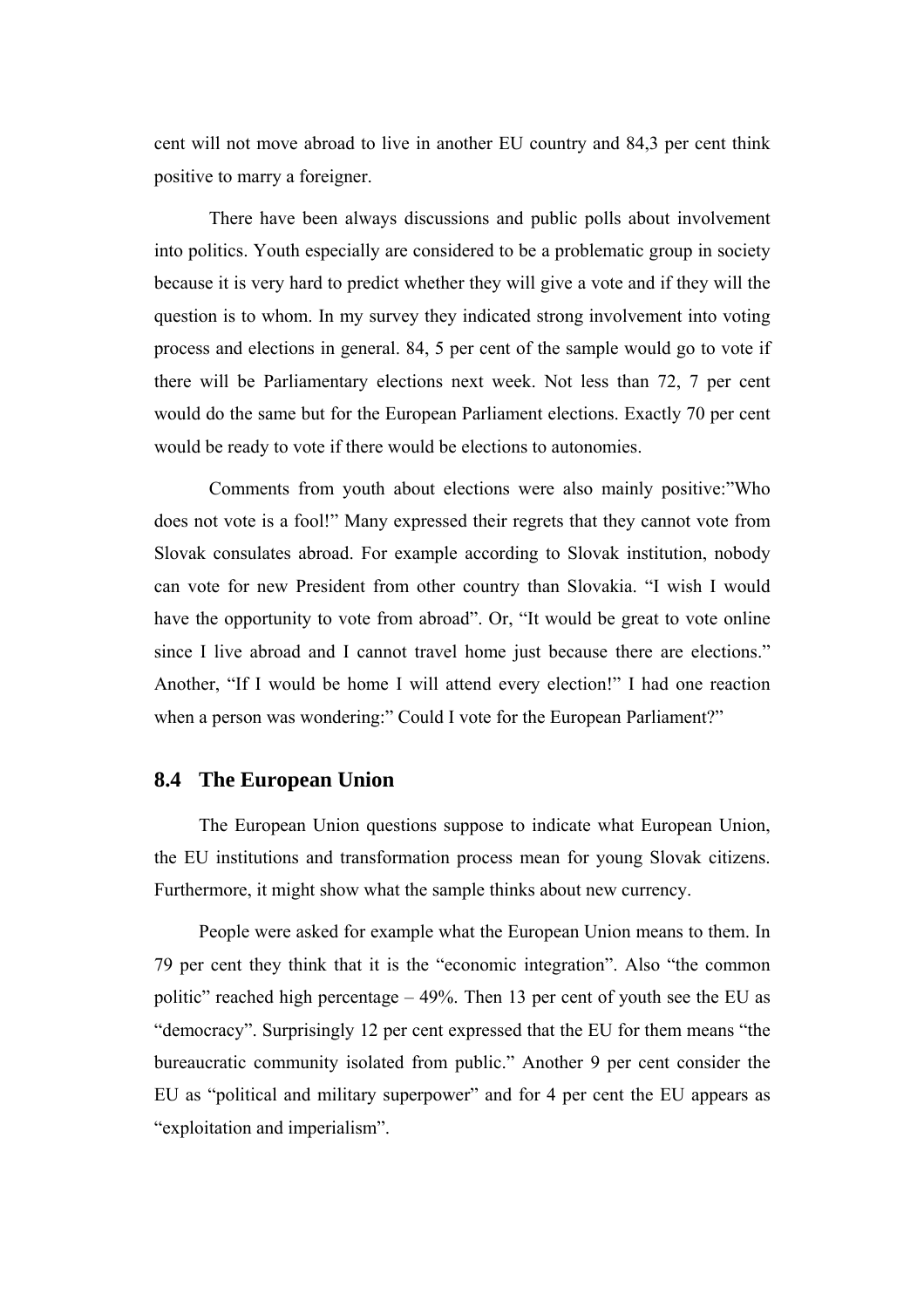I opened a space for comments about this very important issue. Youth could say what they really think about the EU. "It is a status which was created…I think the EU is something incontrollable and soon it will collapse due to loss of national identity and traditions". Another young man posted:"So far it looks like progress however, I am afraid it will end soon. The success of the EU is depended just on very few people who created it and I do not think that we, ordinary citizens, know the truth." Recipients sent me ideas such as:"On one side it is integration and simplification of trade, currency, also transportation. But on the other side bureaucracy has increased." "It is just business of those who created it." "The EU is socialism of the 21th century." Or someone said:"It is nothing for me."

After these reactions I would have impression that youth do not perceive the EU much positive. However, numbers show that 51, 8 per cent of all 113 respondents see the EU positive. 27, 7 per cent think that the EU brings together positives and negatives. Very positive experience has 17 per cent of asked and negative 2, 7 per cent. The very negative impression have just 0, 9 per cent of Slovak youth.

In January 2009 Slovakia introduced new currency, the Euro. I was wondering how young generation sees this big step further in the European integration. A bit less than half (46, 4%) consider it as a positive shift forward. Moreover, 25, 5 per cent think it is a very positive change. 17 per cent are more rational and answered that it means for them "positive and negative" changes. 7.1 per cent of asked sees Euro as a negative step and 3, 6 as very negative.

 "What does it mean for Slovakia to participate in the EU?" it was exactly what I asked my sample almost in the end of the questionnaire. It means "more democracy" think 52, 3 per cent. 92, 8 per cent see more job opportunities. It means better human rights in 80, 2 per cent and "greater times" in 67, 6 per cent. My respondents also claim that the EU does not mean for Slovakia the "end of sovereignty" (65, 1%); loss of national identity (85, 3%); exploitation (92, 5%). Half of the sample thinks that "the migration of more people from Slovakia to West" is negative effect of being in the EU.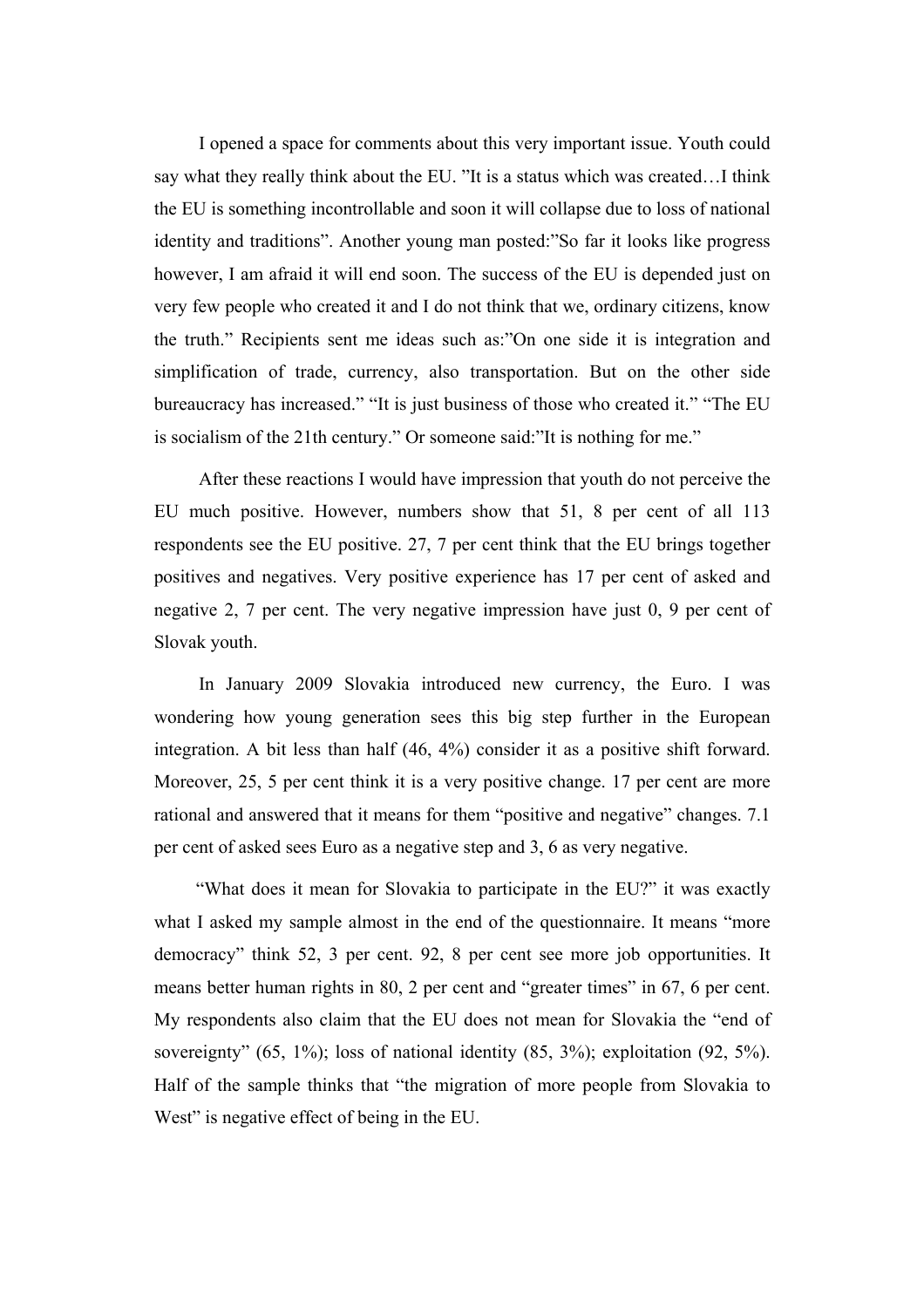And finally, do Slovak youth think that the Slovak membership in the European Union has impact on:

- 1. Them personally (94,5 per cent),
- 2. Older generation (61, 1 per cent).

One respondent said:"Older generation feels every change as a step backward." Another agreed:"Older generation adapts harder to everything new." Somebody wrote:"I think that older people do not know how to integrate into a new European society. I see the problem in foreign languages too. For example, my grandma does not understand a word in English. Everywhere now there are English words: on billboards, in TV, radio. Therefore, she feels excluded from the society." Then one young lady expressed:"The older generation differs. Some of them try to acclimatize, others do not want to." Another person sees the change positive for older:"Even for them it is a positive change. They just do not realize it anymore." Another opinion has more supporters:"I can travel but they cannot." "Older people always seek for a culprit to excuse why they cannot do this and that. So now it is the European Union." "I think old people do not see any significant changes except the Euro." The positives were mentioned too:"The EU membership has a big impact on youth who travel abroad to earn money and to settle down. For older generation the EU does not mean so much." The last comment is from man who feels positive about Schengen:"For me personally the positive is the membership in Schengen".

### **8.5 Validity and reliability of the sample**

Naturally, I have to analyse the validity and reliability of my respondents and questionnaire to prove that my work and results are trusty. Concerning the sample I selected it very carefully. As I already mentioned I used Face book community in order to seek for respondents who would fit. There were important criteria such as young age and Slovak citizenship. I also decided to pick up 50% of men and 50% of women. Furthermore, I wanted to have young people from whole Slovakia represented in my survey so I had to select the same number from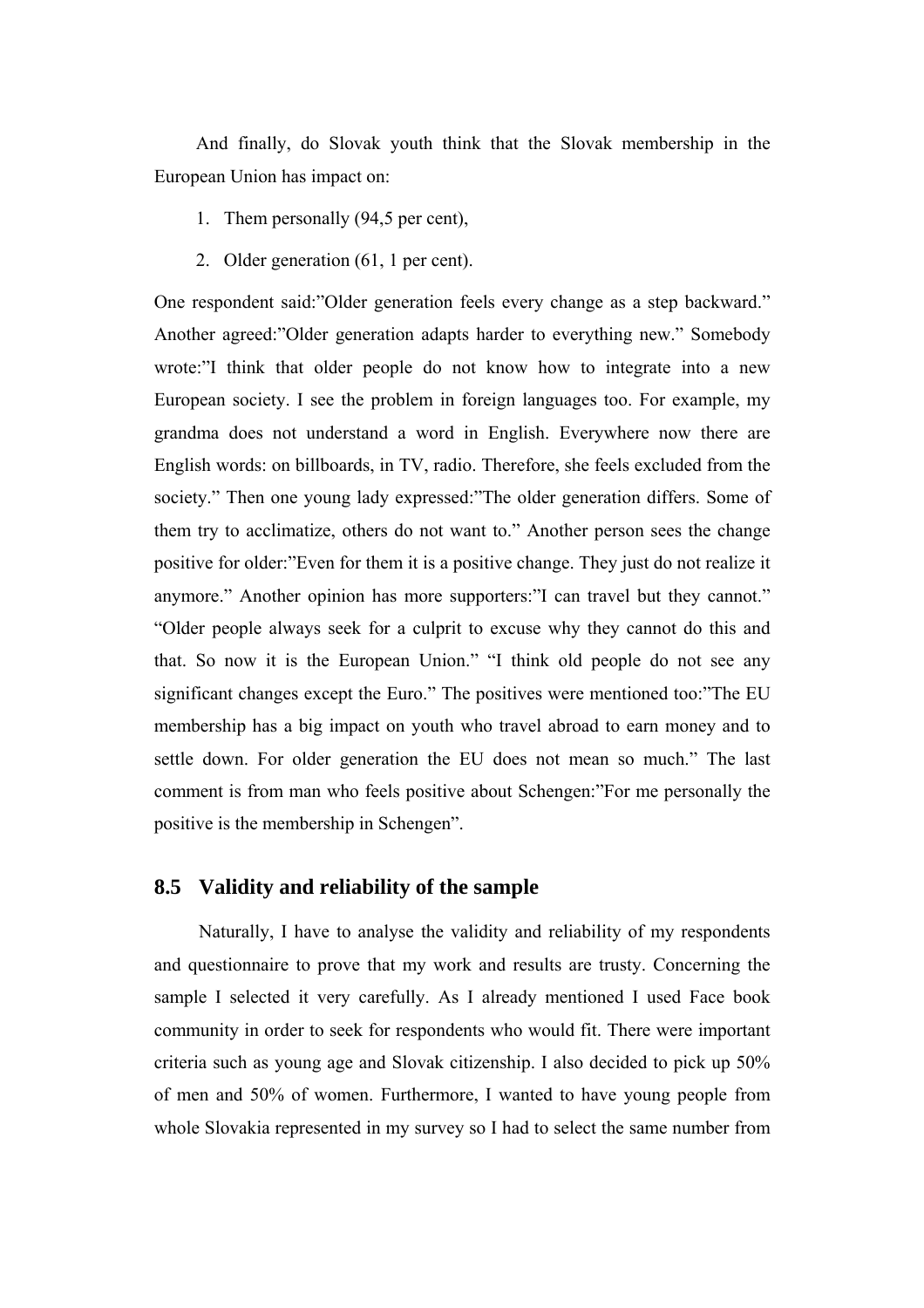West, East and middle of Slovakia. I also had a lot young people who are currently living, studying or working abroad.

Since Face book is community of "friends" there could be the same type of people portrayed. For example what I found out later, on Face book many young Slovaks are Euro-enthusiastic. The majority live in big cities in Slovakia and abroad such as Bratislava, Prague, London, New York, Sydney and so one. Therefore, results after first period could lead to false assumptions.

During the second period I aimed at youth from small cities and villages mainly from the East and middle Slovakia. I also directed at the youngest group who were respondents from 15 to 20 years old because from the first period there were a lack of them. I missed the balance between women and men so the second selection contained mostly men.

This artificial forming of sample might cause that results are different. For example with gender balance it could show that women are more active in joining research. In the beginning I had half men and half women represented so maybe if I would leave it, overall outcome will not be the same.

I might have worries about the number of response rates on e-mails. The email unfortunately belongs to a medium which does not have high reliability among people. Even when I sent each e-mail separately with salutation of each person thus it did not look as a spam, many people did not react at all. They might not use their e-mail addresses anymore or they might not open my e-mails because they did not trust me.

Also chosen method "word-of-mouth" could not work properly. It might happen that when I asked a respondent to send it to at least two other his or her friends who are under 30 and have Slovak citizenship, he or she may not respect my requirements. They may send it to older friends, friends who are not Slovaks or they might not re-send the e-mails at all.

Since I did all research just by myself, I could not allow a bigger sample. In the end I had 113 finished responses what might be not enough for validity of the survey. The sample might not meet the truthful characteristics of the Slovak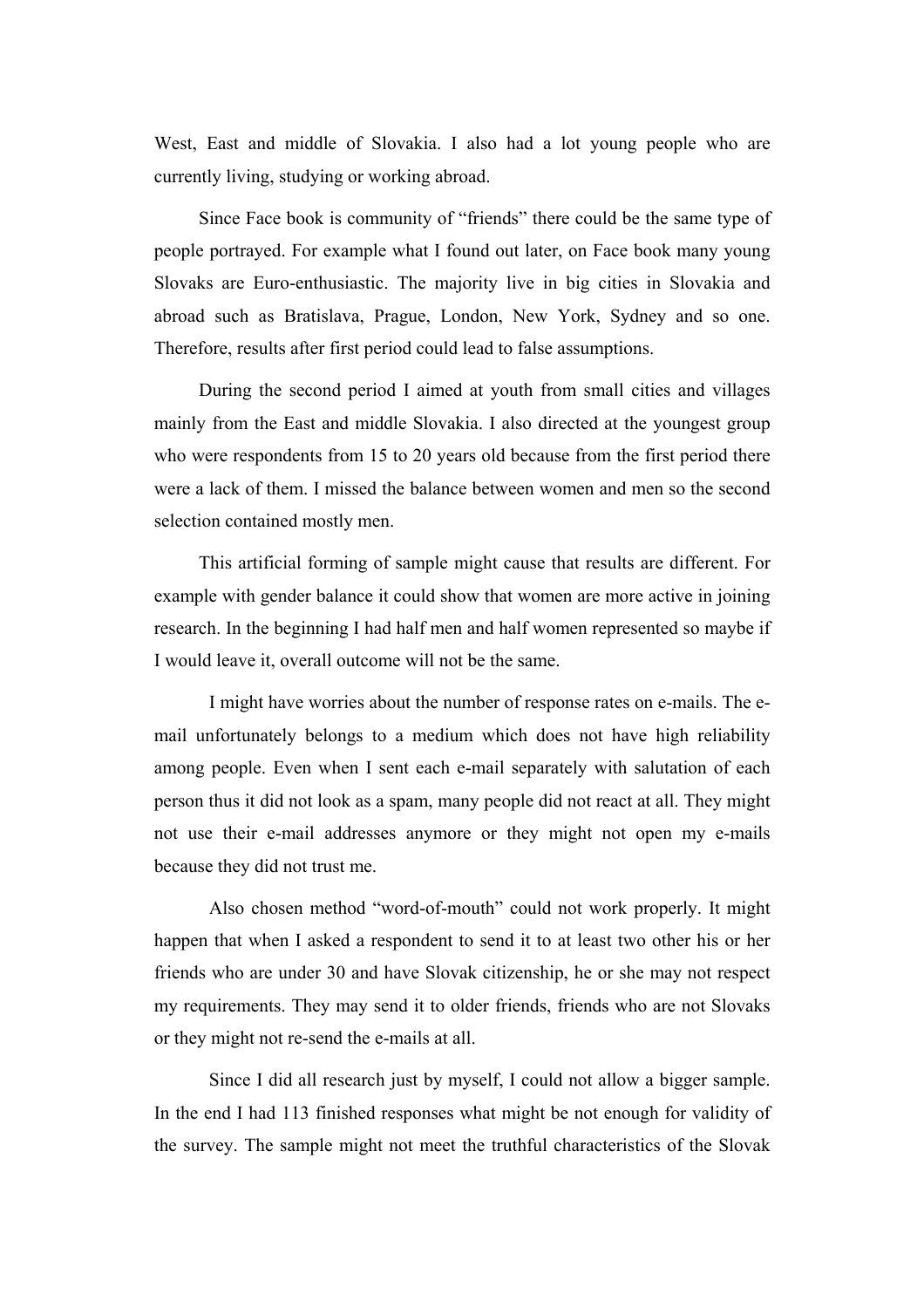youth population. It would be needed to repeat the survey with larger sample and compare results.

The quantitative Web based survey was used in this thesis. The problem underlying here is that it is not possible to know who did fill out the survey. The person receiving a questionnaire may not be the same person filling out questions. It would have been conceivable to develop a deeper insight by having an additional qualitative survey. In addition, I cannot assess if the answers are truthful or not. It is impossible to verify results or to prove that someone lied or filled out the answers just for fun.

### **8.6 Validity and reliability of the questionnaire**

There were also problems with questionnaire. Some recipients were complaining that they cannot tag the same rating "excellent" in both English and German/French columns. Therefore, they had to mark lower option and this might bring false results. There was one type of questions when recipients could mark more than a one answer. This could be misleading when counting results.

Another problem popped up when some from the sample wrote instead of a meaningful answer a sign or an emoticon or other "funny" thing such as: "x", "- ", "☺", "uff" and so one. Their answers counted to the survey's results because the Web programme is set up that since there is something written in the column it considers it as a relevant answer. This can mislead results of the survey.

To come to analysis I had to count numbers, especially in the qualitative part of the survey. I might make a numerical mistake somewhere, even though I was very careful and I verified the outcome twice. In addition, I had to round off every number, thus the results might be biased. This could skew analysis of the survey.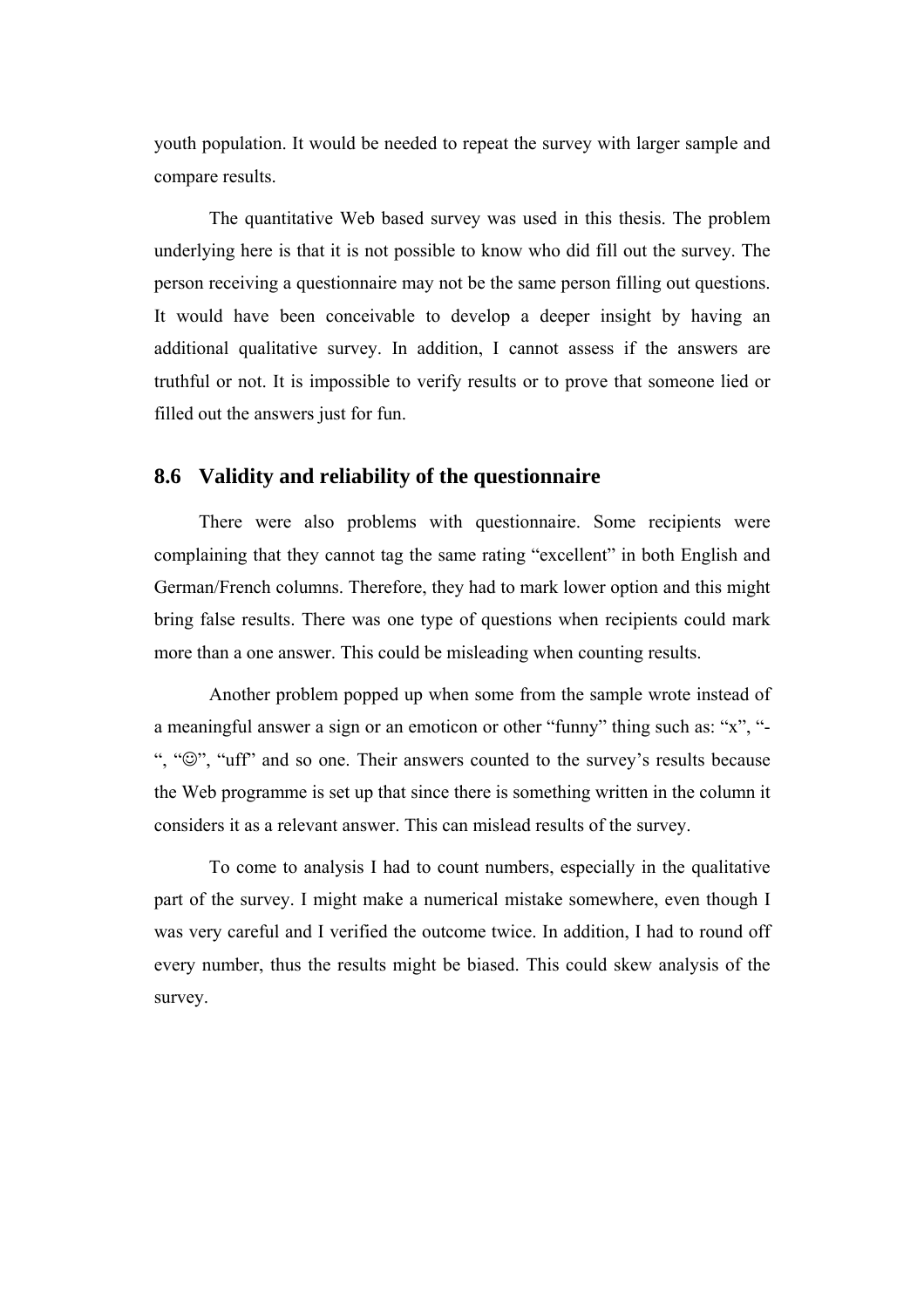## **9 ANALYSIS**

In analysis I utilized the same clusters in order to make results more understandable. In this part of the thesis I put together the quantitative and qualitative data to discover more about youth. I also process intensely the results. I am seeking here more deeply for information about demographic data, the relationship towards other countries and nationalities, the identity and the European Union. In analysis I try to find the answers on my research questions too.

### **9.1 Demographic data**

According to the results from questionnaire, more women (54, 5%) sent back answers than men (45, 5%). Group of young people from 21 to 25 years old were represented the most (53, 1%). They obtained University degree with Master or Engineer in 33, 6 % or Grammar school in 27, 4 %. That correlates with age and also occupation status which shows that the majority of youth in my survey are still students (52, 3 %). The other big group are those who work and have regular salary (42, 3 %). It was very predictable that most of respondents were born in Slovakia (98, 2 %) and also 80, 2 % live currently in the Slovak Republic.

Many of respondents live in big cities in the West part of Slovakia (46, 2%) then the rest is from East (27, 3%) and surprisingly from other European countries (11, 3%). Youth around 25 years old who already finish their university degree work abroad, what correspond also with a number of people who are currently employed.

A lot of young Slovaks do not have any partner or have never been married (57, 5%). Less than 35% expressed that they have a boyfriend or girlfriend. Moreover in more than 77% they have a partner who has the Slovak nationality. However, more than 84% of respondents will not have any problem to marry a foreigner. I could say that young generation still feels that they have time for a serious relationship. This group of people may still like to enjoy their lives and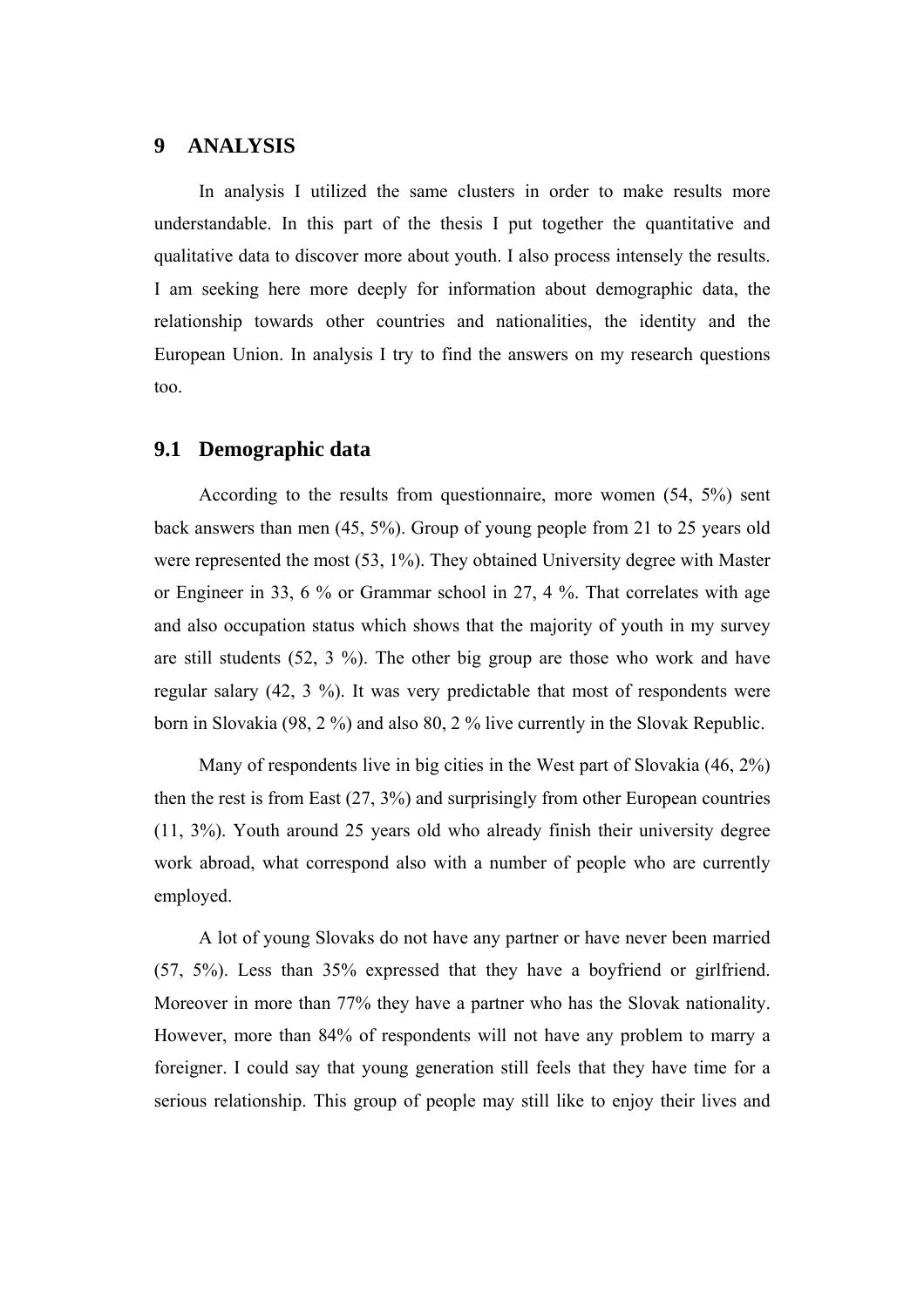studies while they are free, without partners. Marriage comes late for young people nowadays, they want to travel and relish from single life.

### **9.2 Relationship towards other countries and nationalities**

More than 99 per cent of recipients have already travelled abroad. Among the most visited places belong countries which are the closest to Slovakia. Neighbouring states as the Czech Republic, Austria, Ukraine and Poland are on the top of the list. People said that they often go abroad for vacation (79, 1%) or for travelling (53, 6%). Many of them expressed that they travel often for shopping, what might explain why they go to the states which border with Slovakia. Among youth more than 39 per cent work abroad and just 28% study. More than 29% travel to other countries to visit relatives (74, 3%) from more than 85 per cent live in Europe. Therefore, respondents expressed that they have in more than 38 per cent the same relations with Slovaks than with people from abroad. Very interesting is the fact that a good relationship "Slovak-foreigner" has tendency to increase. Further, more than 33% said their relations are stronger with people living out of Slovakia and more than 26 per cent claim their relationships are much stronger with foreigners than with Slovaks.

Also Slovak youth are very interested in politics in other European countries (66, 1%). However, Slovak political matters still dominate. If we compare youth who expressed that are up-to-date with Slovak political issues (83, 6%) we can see that respondents feel much more interested in Slovakia than in Europe. On the other hand, it is a positive sign because there is more than a half of all youth who really pay attention towards Europe and the European Union.

The sample showed that youth will like to stay to live in Slovakia when they will be older. Even they are working or studying now abroad they think that they will come back to Slovakia (54, 5%). In addiction they wrote that they might be living abroad in one of the European countries (78, 6%) or other non-European countries (64, 5%). Here comments proved that youth value highly the family, home and traditions so they want to return to their country and live there.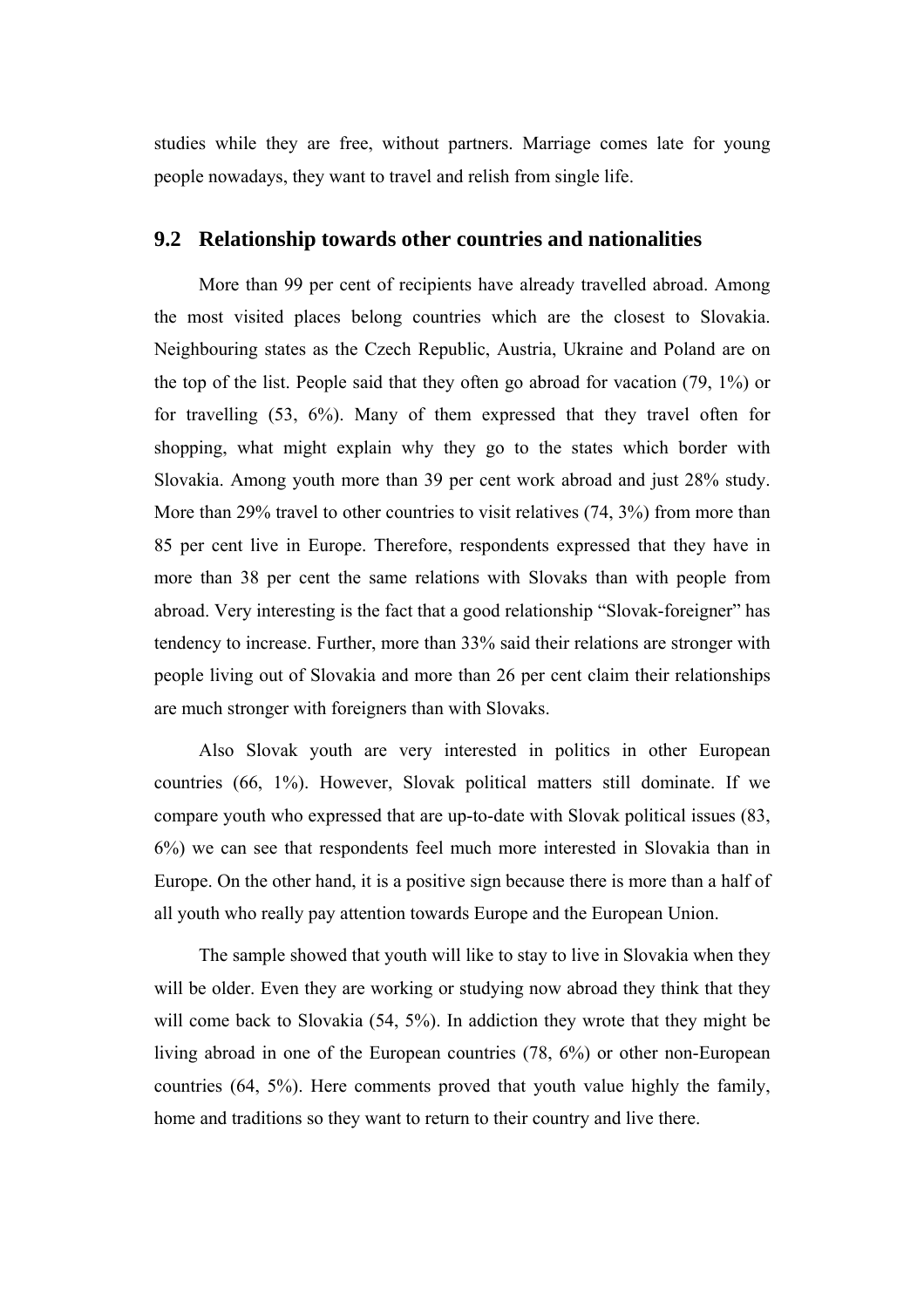According to results, young Slovak generation has very positive attitude towards immigrants living in Slovakia. More than 79 per cent youth think that a person who asks for Slovak citizenship should live in Slovakia for at least five years and have a permanent job there. They also see very important (in 75, 9%) that he or she speaks Slovak. Respondents expressed that they do not agree that in Slovakia could be less immigrants (70%) furthermore, they are very positive and open towards people coming to work and live in Slovakia.

### **9.3 Identity**

The interpretation of identity belongs to the essence of my thesis. The young Slovaks characterized themselves first as the Slovak citizens and then Europeans (52, 4%). It says that they feel both, Slovaks as a state belonging and Europeans as a continent's affiliation. However, more than 34 per cent of youth perceive themselves as just Slovaks. Therefore I assume that there is still very strong national feeling among Slovaks. Especially smaller cities and villages incline more to have strong nationhood.

Comments from respondents are very helpful to understand what the individuals mean by saying "I am Slovak and then European" or "I am Slovak." They marked "both nationalities" because, as they claim, "Slovakia is in Europe. Since we are Slovaks that means we are Europeans too." Many wrote that they feel to be first the human beings. This group does not feel any connection with national or European citizenship. Some of them they even have stronger local than national affiliation and say, "I am Bratislavčanka," or "I am Východniar". That means that they admit to be a part of Slovakia, they feel belonging to a concrete town or part of country.

Also more than a half of asked people wrote that they respect Slovak national traditions and values. Further, more than 40% see as very important Slovak geographical location. Few people consider important entering the Euro zone and even less the membership in the EU. This numbers pointed out that for Slovak youth is very important to be Slovaks and to share Slovak traditions and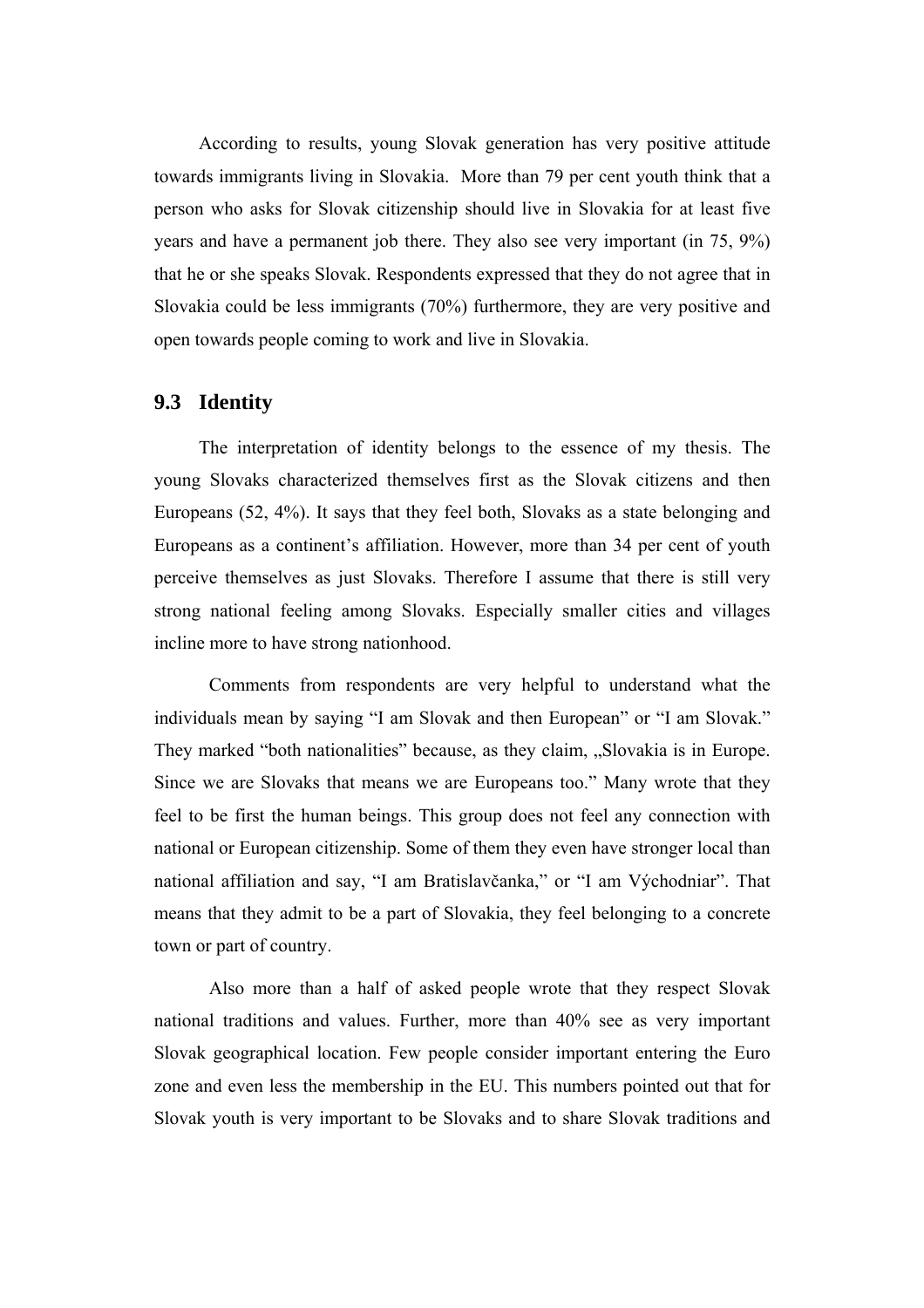values. Even this group belongs to the pro-Europeans the most from all society, the national feeling plays big role.

### **9.4 The European Union**

Concerning the positive or negative perception of the European Union and European transformation I can claim, according to results, that more than a half young Slovak citizens see the EU positive. One third of the sample has mixed feelings and thinks that the EU has positive and also negative impact on Slovakia and its citizens. I assume that this bunch of people (27, 7%) is in the same time group above 25 years old (33, 3%). It might be older youth who think more realistic about trends and prognosis. Very good sign, in my opinion, is that just 3% of my sample feels negative about the EU. To compare my results with the Euro barometer, there is approximately fifteen per cent less of people who think just positive about the EU. However, the number of "positive pragmatics" matches with my sample almost identically (Commission 2001).

It is also very interesting to discover what exactly the European Union means for young Slovaks. In the Euro barometer the "economic integration" was placed as third with 34% however, in my survey respondents expressed that the "better economic situation" for Slovakia is the most important (79%). Slovak youth seem to be much more positive about seeing the EU as a "better future for the state" than the Euro barometer showed. 34 per cent of all Europeans feel that the EU brings better future. In Slovakia more than a half of youth think the same. For 29 per cent of Europeans the EU means also "more job opportunities". For more than 92 per cent of young Slovaks open job market is very important. The European Union as a "better future" consider 64% of Slovaks and 34% of all Europeans. Slovaks appreciate very much the increased attention about human rights (80%). The Euro barometer discovered that it is just 13 per cent among Europeans who perceive humans right as improved (Commission 2001). Thinking about comments from respondents, some of them said that the EU might help Slovakia in economics. But on other side, it might harm Slovak nation due to loss of traditions and national values. Some people think that just few individuals who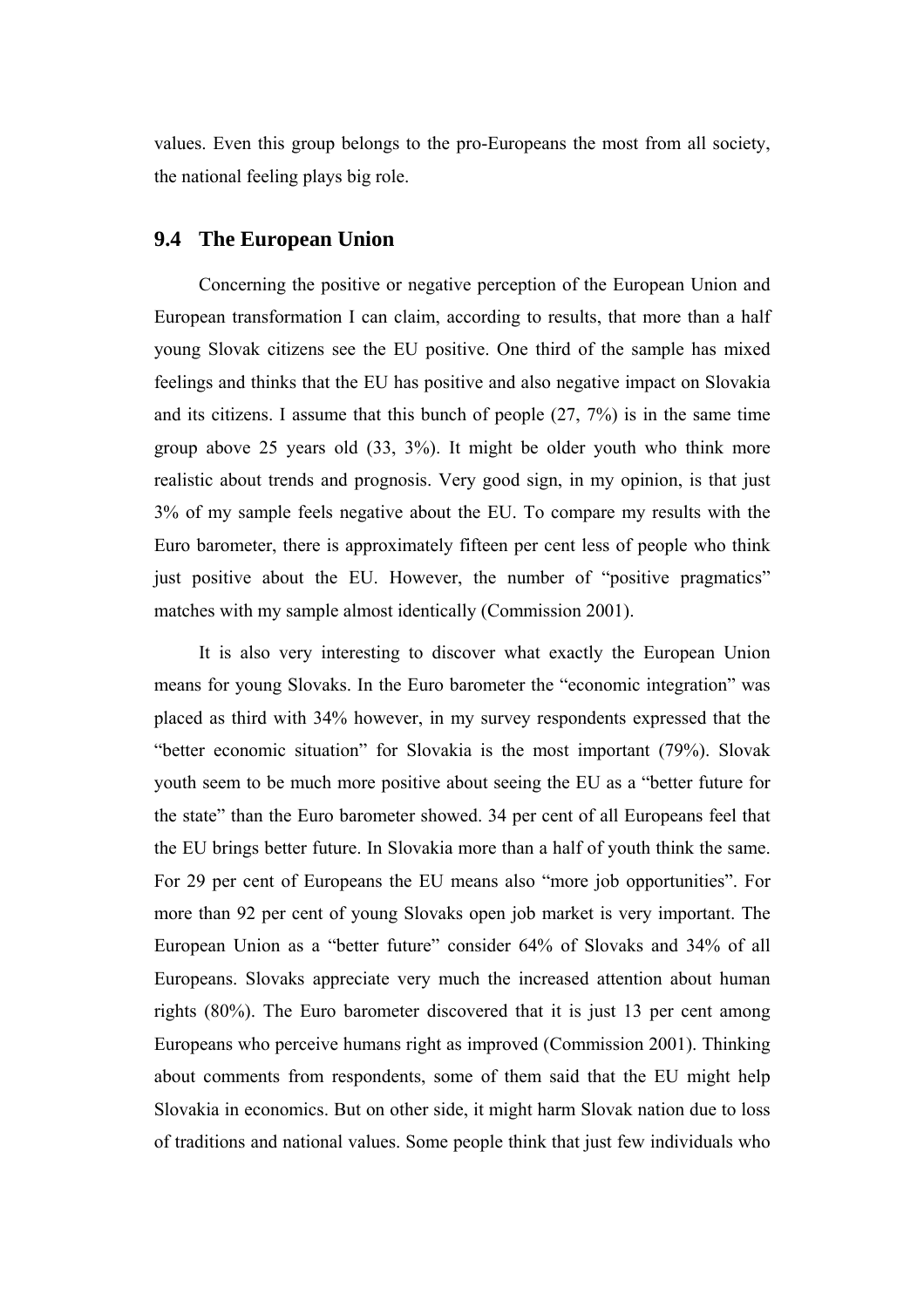created the EU really understand what is going on there. This shows that young citizens are not enough informed about the European Union's activities or they do not know where to search for these information.

Concerning the positive inclination for common currency, in the Euro barometer study more than 75 per cent of Europeans were in favour (Commission 2001). Among Slovak youth there is 46 per cent who are positive and 25 per cent who are absolutely in favour. Just 17% considers Euro as positive and also as negative feature.

Difference between older and younger generation in Slovakia seems to appear as not so big. Slovak youth are very much influenced by the European matters (94%) and they think that also their parents and grandparents feel the impact of changes (60%). However, they expressed that older people tent to criticize more and that they do not understand enough express changes and information. Older people could be discriminated by language since English has become often used in public. To know better the European Union, one has to be also computer literate and old people after fifty can hardly catch this knowledge.

### **9.5 Profile of the young Slovak**

I decided to create a profile from the sample according to the results to see some kind of "prototype" of young Slovak citizen. Important is to know how he or she thinks and what attitudes and values her or she respects towards Slovakia and the European Union. It might also help to understand better the behaviour of youth and clarify results of the survey.

My young Slovak person is a woman in her twenties. She is a student. This woman lives in the West part of Slovakia in a bigger town. She travels to other European countries for a vacation. Some of her relatives moved abroad and now they live somewhere in Europe. The typical Slovak young individual is still single. She speaks excellent Czech, good English and she also has basics from German or French and Spanish. Her wish is to improve her language skills so that she could find a job abroad easier. She has friends living abroad who are different nationalities. This woman expresses that she has the same strong relations (or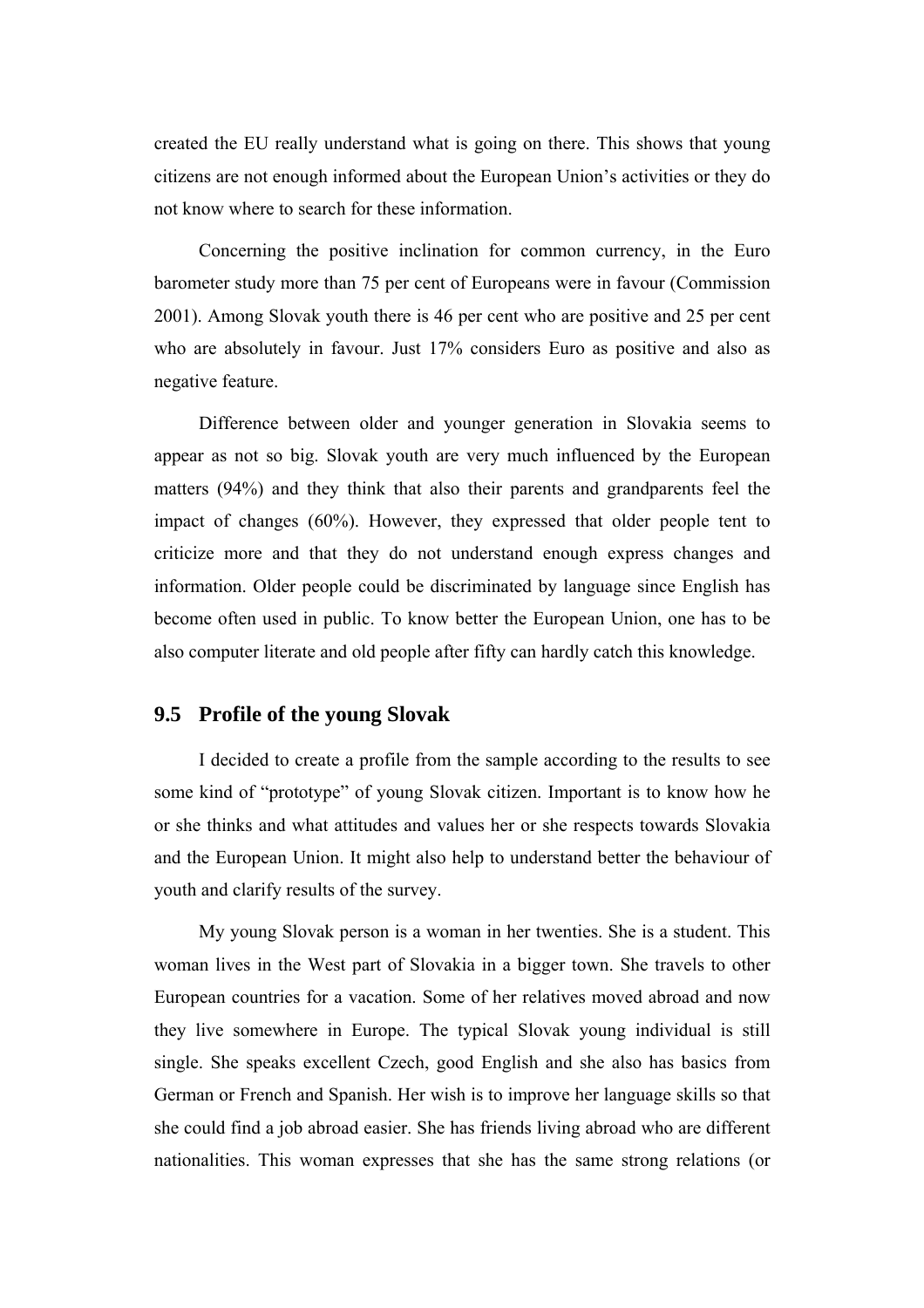maybe even stronger) with foreign friends than with those from Slovakia. The typical Slovak young person is highly up-to-date with current internal political, economical and social issues. Moreover, she is very well informed about what is happening in other countries too. She thinks positive about the European Union. About the integration process, she values the economical progress of Slovakia the most. Especially introducing new currency she finds as a positive step.

The young Slovak individual has strong national feeling even she is Euroenthusiastic. She definitely considers herself as a Slovak citizen and then as the European. Comparing this finding with the Euro barometer, 34 per cent of Slovak youth does not feel as Europeans at all when in the Euro barometer it is more than 50 per cent. Most of the Europeans think about themselves first as Italians, French or Latvians and then Europeans (Commission 2001). My prototype stresses on national values and traditions first. Further she finds Slovakia's strategic geographical position in Europe as the luck. She perceives Slovak integration process into the EU as successful especially she likes that there are more job opportunities and that she can travel and work abroad without any permission. She feels influenced by changes during last fifteen years however her identity affiliation has not changed. She is happy that she lives in Slovakia and even she would travel abroad to work, she wants to come back to her country. Very likely she will be living in Slovakia in her 35 and maybe somewhere else in Europe. The Slovak "prototype" knows that many foreigners, for example from America, do not know where Slovakia is located so she always says to them "I am from Slovakia" instead of "I am from Europe". She likes to explore new cultures and nationalities and she does not feel xenophobic. However, she thinks that an immigrant who asks for Slovak citizenship should speak Slovak and work in Slovakia for more than five years.

My young Slovak "example" is active in politics and attends elections for Slovak Parliament but also the European Parliament. She is more or less satisfied with current political environment within Slovakia and Europe but she knows that her vote is still very important. It is not so far away when state was robbed by some individuals held in power and when media were under censorship. Now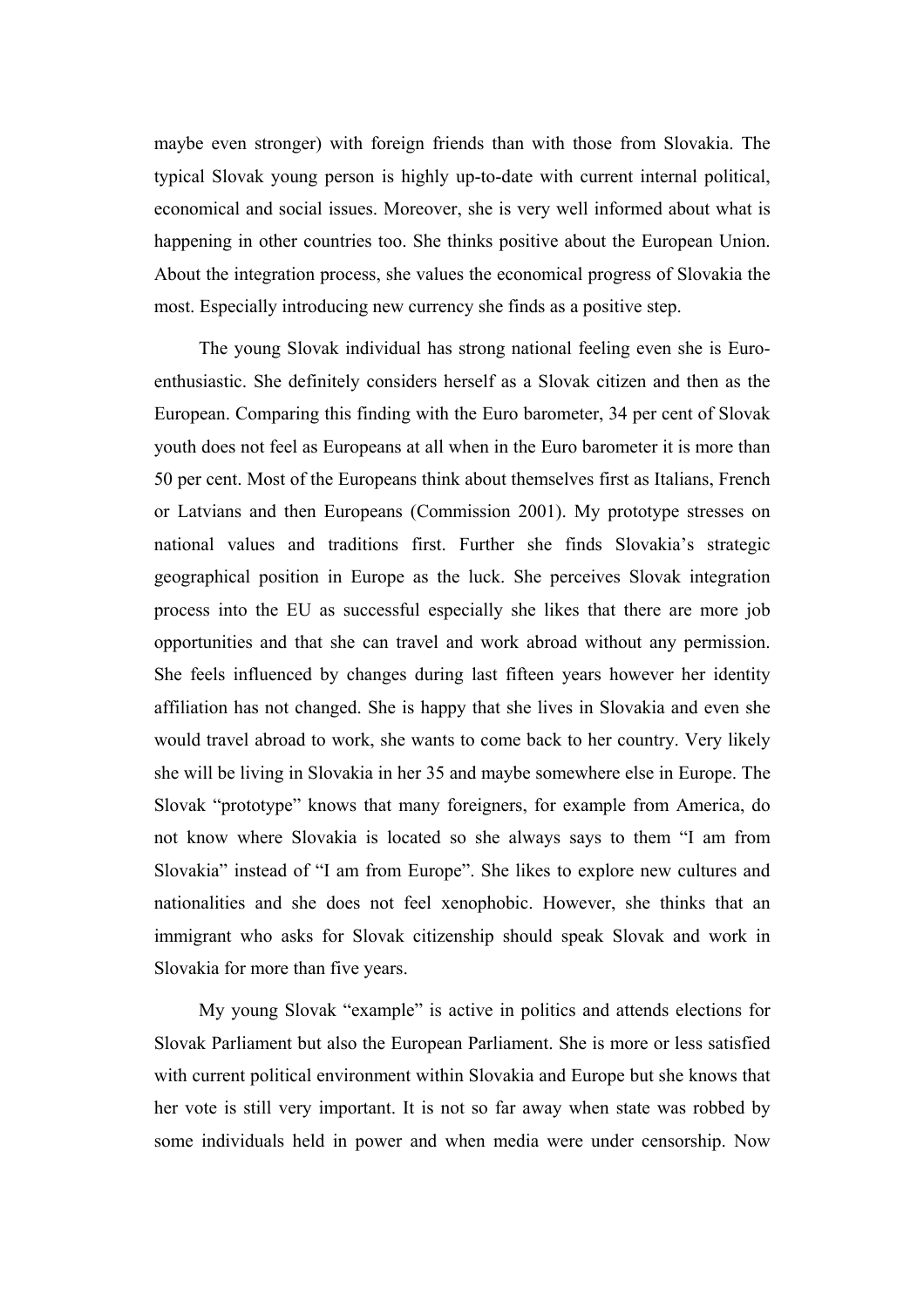things have changed and she knows that it is due to young active generation who is not passive, on the contrary, they want Slovakia to be strong, stable and democratic state.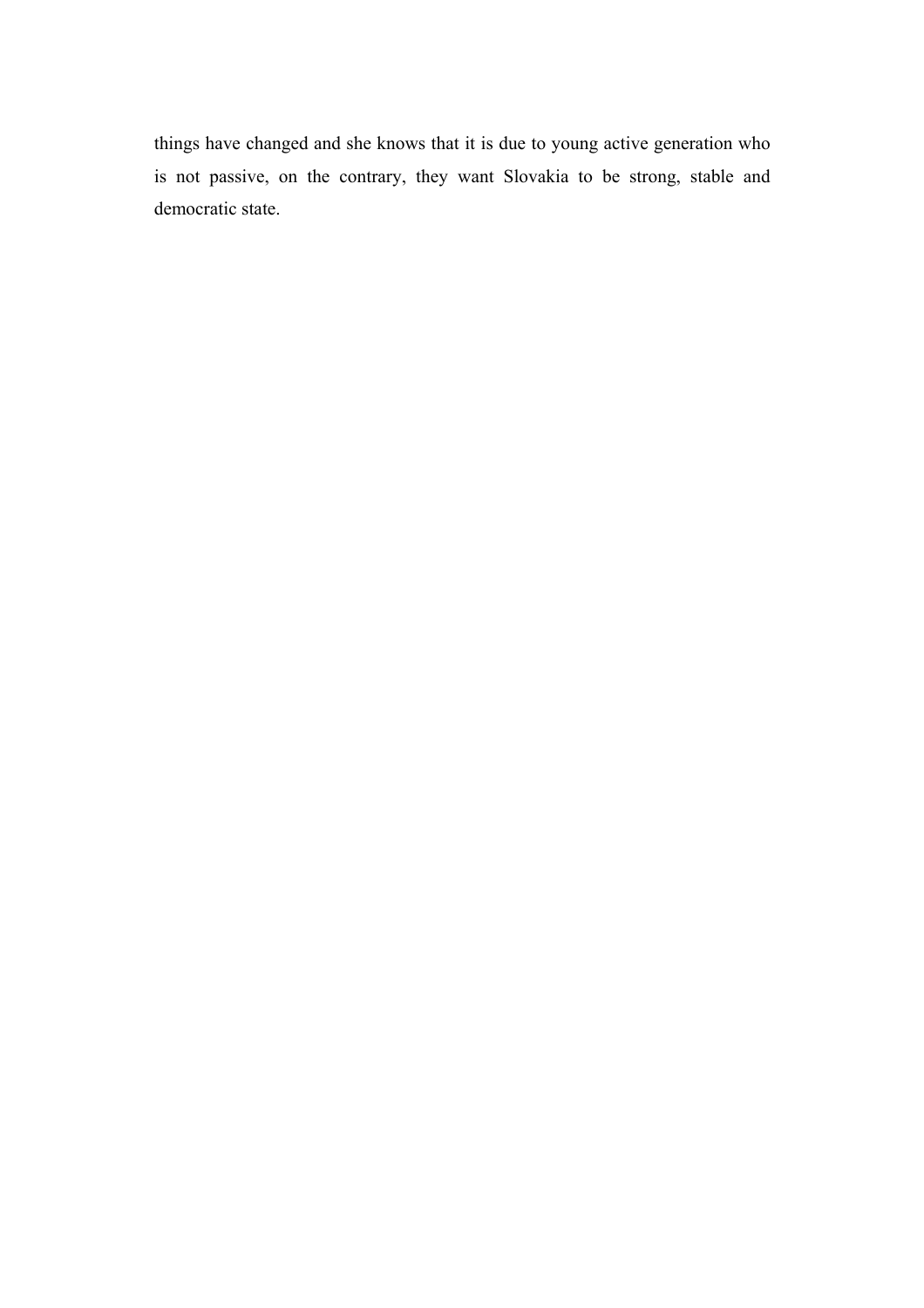## **10 DISCUSSION**

I undertook to write a thesis about Slovak political identity. I aimed at youth and created questionnaire to discover more about politics and identity building in Slovakia. From previous studies I had some know-how however, it was hard and long process. I started in November 2008 with thesis' outline and ended up in June with analyzing my research questions.

Slovak youth is a specific group which is not homogeneous inside. I belong to the young generation who "survived" Communism, Violet revolution, new Slovak Republic with corrupted government, transformation process and joining NATO, the European Union, Schengen and the Euro zone. Honestly said, I am confused what was good and what was bad, whether it was right to join the EU or to change currency just ten years after the revolution.

These questions and answers are for analytics besides this is not the subject of my thesis. My target was to examine youth in Slovakia and find out how they feel about Slovakia and the EU. My goal was to seek if youth turned more into the EU level after many successful shifts in economy, politics and social life. Or whether has their socio-political horizon remained mainly national. So-called Europeanization is the shift of loyalty of the citizens from nation-state to Europe. I aimed to explore if this has been actually happening in Slovakia and if, how much Slovak youth respect their political and individual goals.

I picked up this topic myself because it has always been interesting for me to question the national or European identity. In Slovakia there are not many studies about national or European identity. To be more specific, I found just one study about Slovak youth and identity. To touch other European states I used the Euro barometer survey which I consider to be very reliable and useful source of inspiration. I created questionnaire which I posted on Web. I find it as the easiest and cheapest way how to do research for Master's thesis. One could claim that the recoverability of such questionnaire is very small however thanks to "word-ofmouth" method I got enough answers to finish my Master's thesis.

In the beginning I introduced three research questions: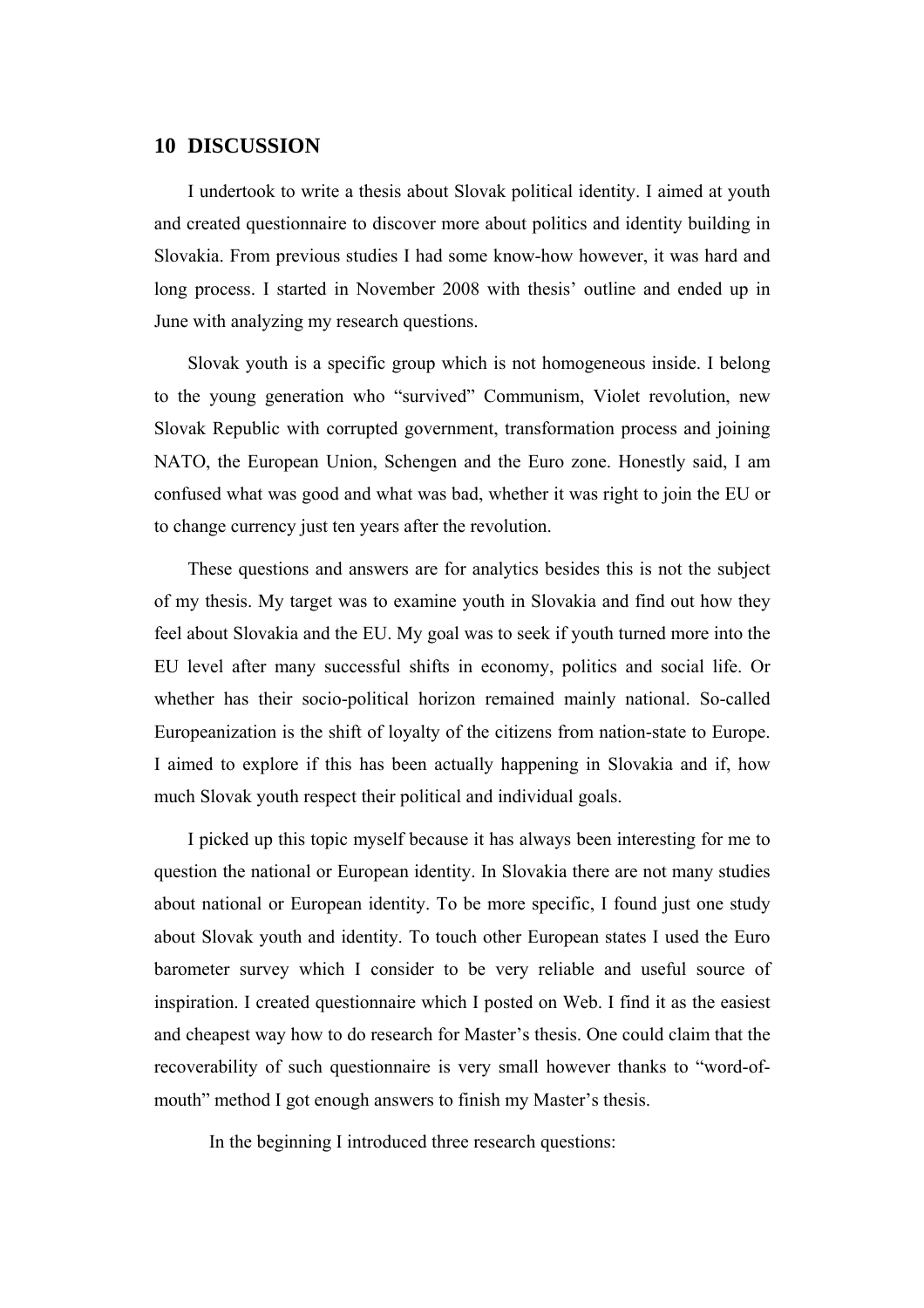- 1. "Do Slovak youth feel European?"
- 2. "Do Slovak youth turn more to the EU level for their political or individual goals?" Or does their socio-political horizon remain mainly national?"
- 3. "Does the shift of loyalties from nation-state to Europe occur among Slovak youth?"

I set up also the work hypothesis:

"Slovak youth is pro-European oriented heterogeneous group with strong national feeling".

So now, after analysing the results I shall answer my questions:

- 1. "Slovak youth feel first affiliation with their own nation, traditions and values thus they consider themselves to be proud Slovaks and then Europeans."
- 2. "Slovak youth is very active group who takes care about national as well as international politics. Their individual goals moved towards EU level because they like to benefit from advantages of the EU membership. However, their political goals stayed at national level because they feel important to preserve their own Slovak national expression."
- 3. "There is no direct answer for this question because Slovak youth feel patriotism to the country, traditions and values which they respect. They do not feel loyalty to the political parties which they see just as a tool to gain more for the Slovak Republic- the wealthy, stable and democratic state."

According the research answers, I can claim my work hypothesis as veracious. The young Slovak generation is aware that also thanks to the integration into the European Union Slovakia has transformed from developing to developed state. They are profiting now from opened boarders, great job opportunities and strong currency. Nevertheless, they remain national-oriented. Maybe it comes from Slovak history that even after hundreds of years of oppression they kept own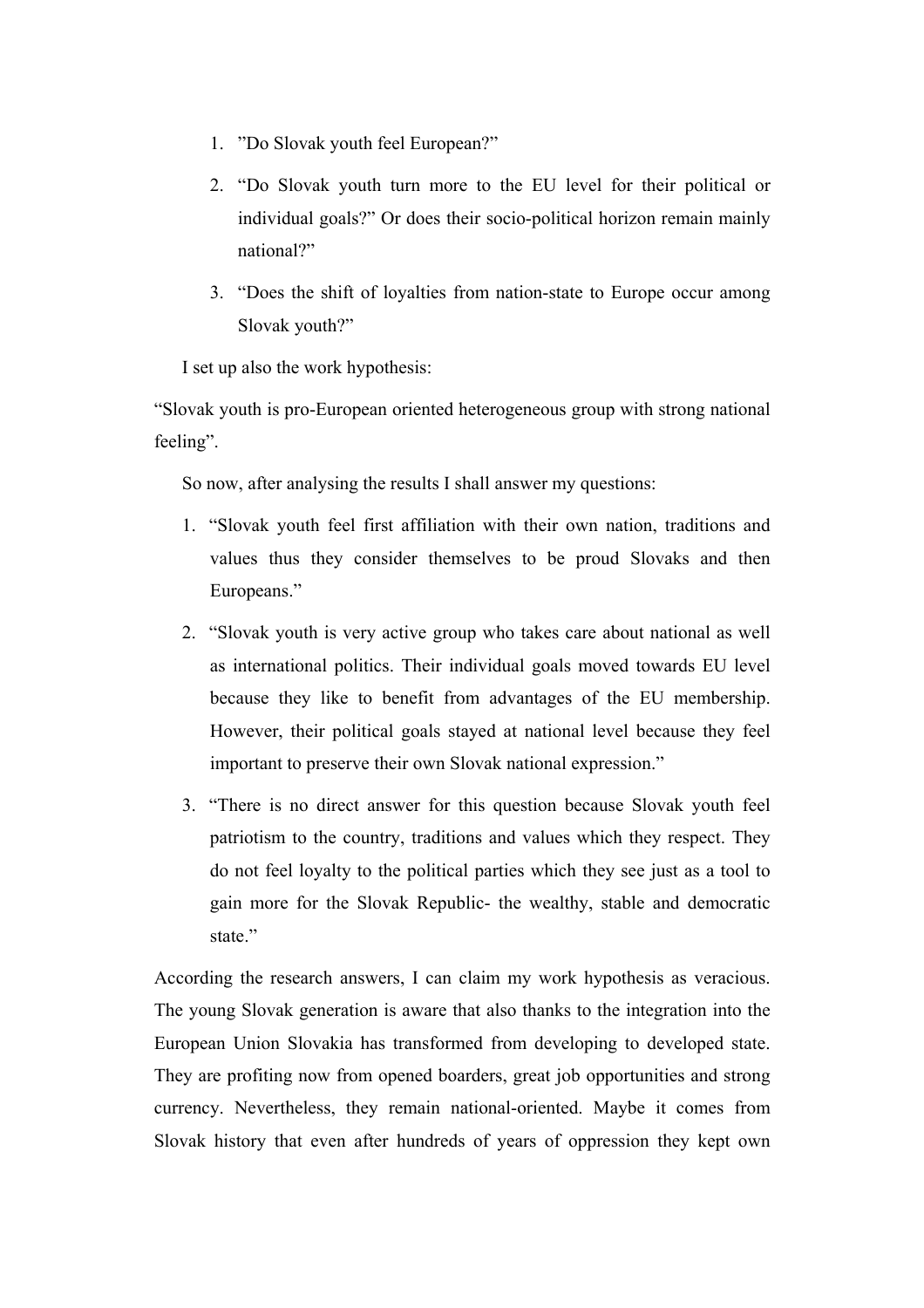identity, language and symbols. This national identity might be so strong that young generation is identified as "Slovaks in Europe".

### **10.1 Limitations and directions for future research**

Although we have already the results which might help us in understanding the Slovak youth and European identity, this study has known limitations. Overcoming them can be a direction for future research.

First, there is almost no literature, documents or studies about European identity connected to Slovak youth yet. Therefore, I couldn't draw on experiences which would fit my thesis the best. Instead of that I used mainly literature from other parts of Europe. Compared to Slovakia, other cultures and people may differ in basic features.

Second, there were 113 respondents who answered correctly and I have included them to the survey. I would prefer to have larger sample to acquire more relevant results. I also felt a time pressure when I had to concentrate on daily lectures instead of doing research. I would appreciate to have time to seek for more information and discover more about politics of European identity building in Slovakia among youth.

Third, I would appreciate some help to better understand numbers in quantitative data proceedings. I am not a skilled researcher and I might make some mistakes. There would be necessary to have the help with English grammar, spelling, syntax and vocabulary too.

Moreover there is lack of scholars in Slovakia who would explore more about problem of European identity among youth in Slovakia. Nowadays, there is known one study from Slovak scholars who work and live abroad. There is need to explore this issue more closely. In other European countries problem of European identity is increasing on its popularity, thus I believe that soon there will be more studies from Slovakia too.

For the future research I would have some ideas such as to have much bigger sample of respondents. There could be national sample with more than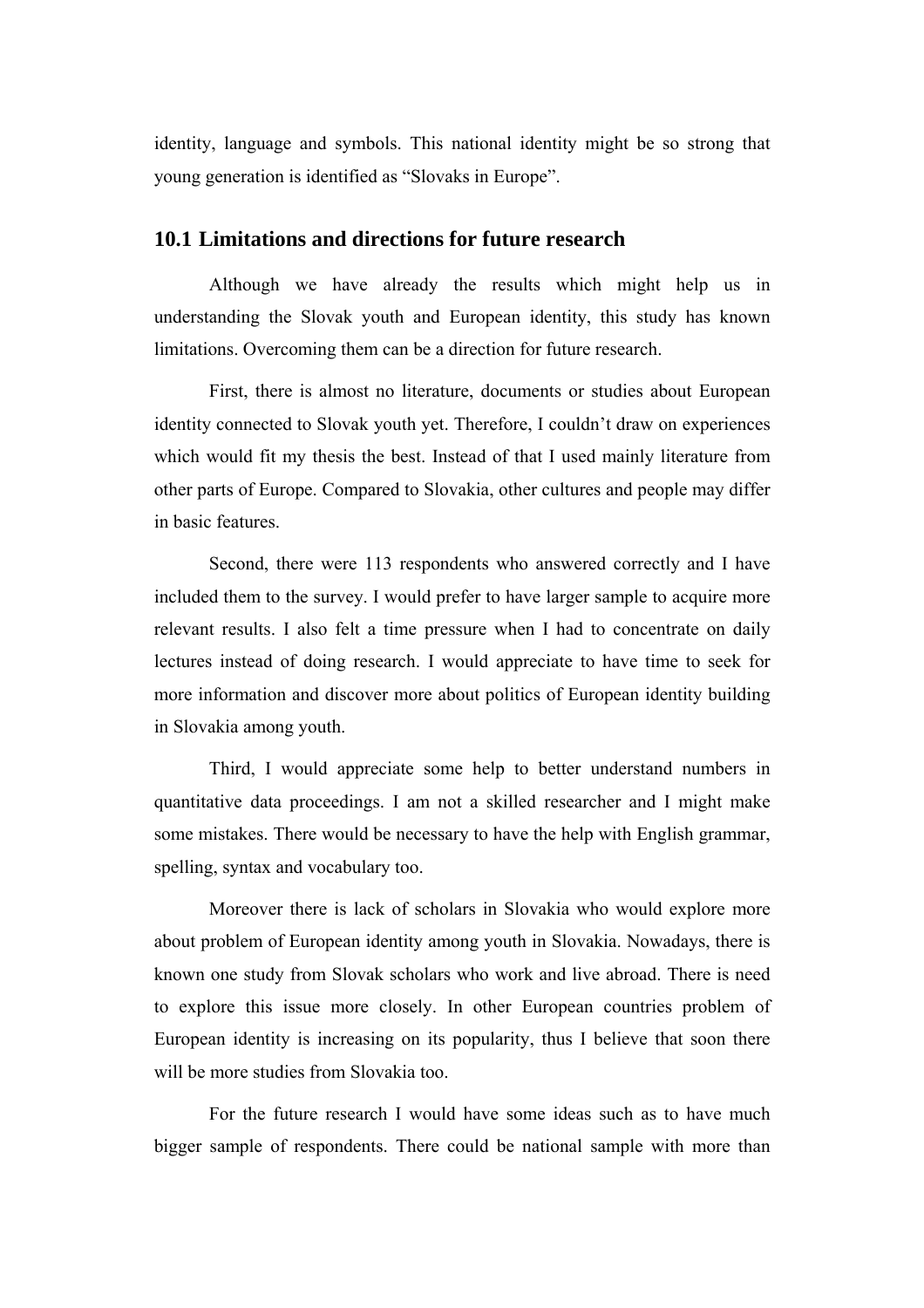2000 people. Then it would be possible to concentrate on more specific questions. It would be very interesting to find out more about politics of identity building in Slovakia. Or it might be a good idea to specify on older generation instead of youth and see if they are loyal to nation-state or to Europe. Since this area is still unexplored there are plenty of research ideas which could be investigated.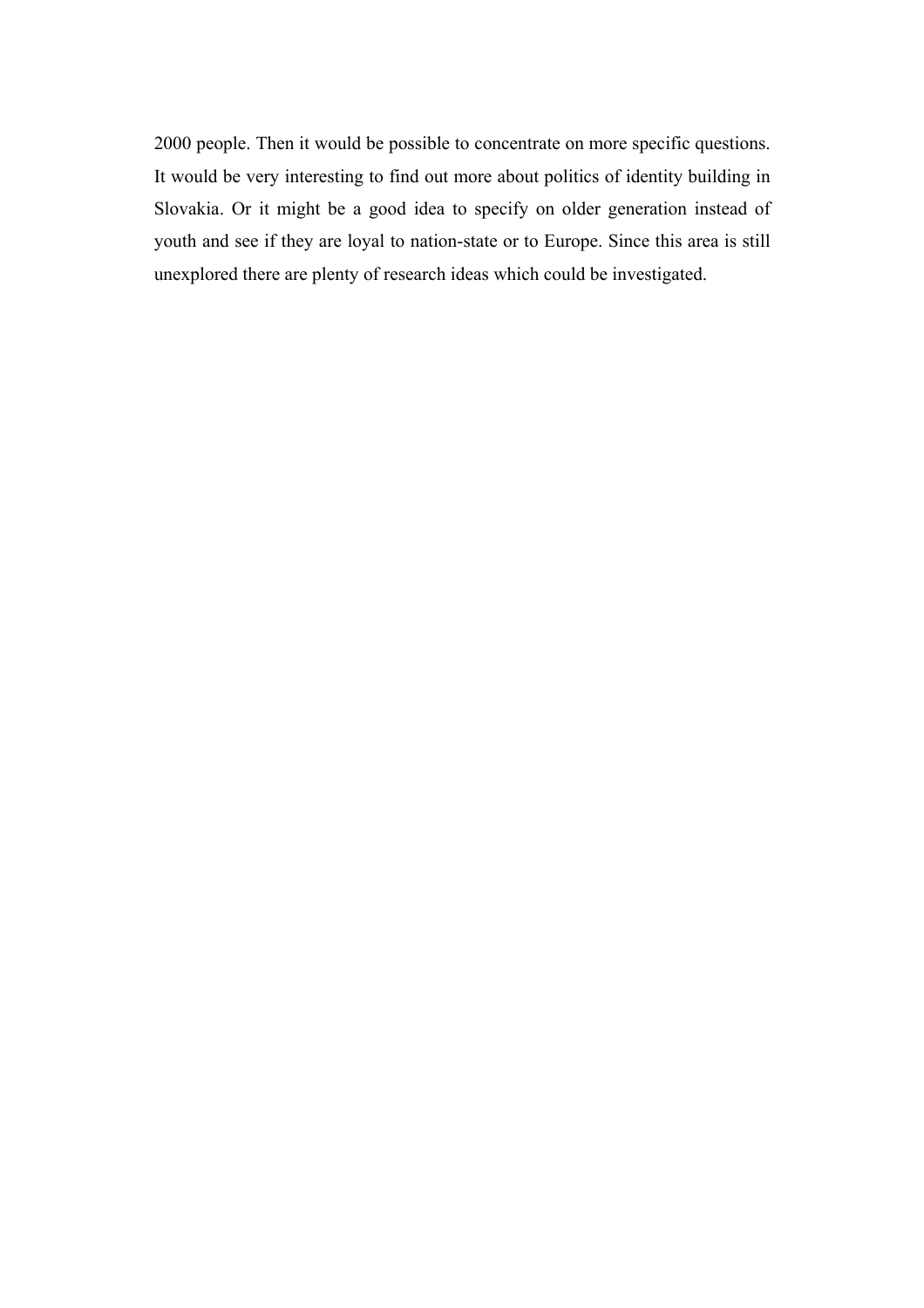## **CONCLUSION**

The Slovak national identity could be compared with a Slovak national ice-hockey team in the period from 1993 till  $2003<sup>31</sup>$ . Slovakia success in the integration is considered as a result of many years effort to acquire professional performances and career as well as result of the whole nation's struggle for independency, international recognition and respect from other partners after 1993.

The European Union has been similar challenge for the Slovak Republic. After fall of Communism and creation of new independent republic, election results in 1994 cut all possible processes of acceptance the Slovakia Republic as a suitable partner for NATO as well as for the EU. Fortunately the situation changed in 1998 especially thanks to young generation who realized that Slovakia dropped already very deep and stopped corrupted politics to continue in parliamentary agony. The new government received a mandate to accelerate the process of the European integration of the Slovak Republic what was supported by young Slovak nation. There were made many reforms and luckily in 2002 Slovakia became a member of NATO. Soon after, in 2003 along with the Czech Republic, Poland, Hungary, Slovenia, Estonia and Malta successfully concluded pre-accession negotiations for the EU membership. Slovakia officially became a member in 2004, just one year after. This high enthusiasm about independent successful Slovak Republic does not mean a lower eagerness about the EU. On the other side, Macháček claims that young citizens from the capital city Bratislava considered being European citizens as more important than young generation from Prague (Ladislav Macháček 2003).

The idea of national and political identity has always been very interesting for me. Also nowadays we could observe that Slovak youth is very progressive and rapacious group who changes Slovak's history. Young and educated Slovaks

 $\overline{a}$ 

<sup>&</sup>lt;sup>31</sup> In 2003 they won gold in World Iced Hockey Championship.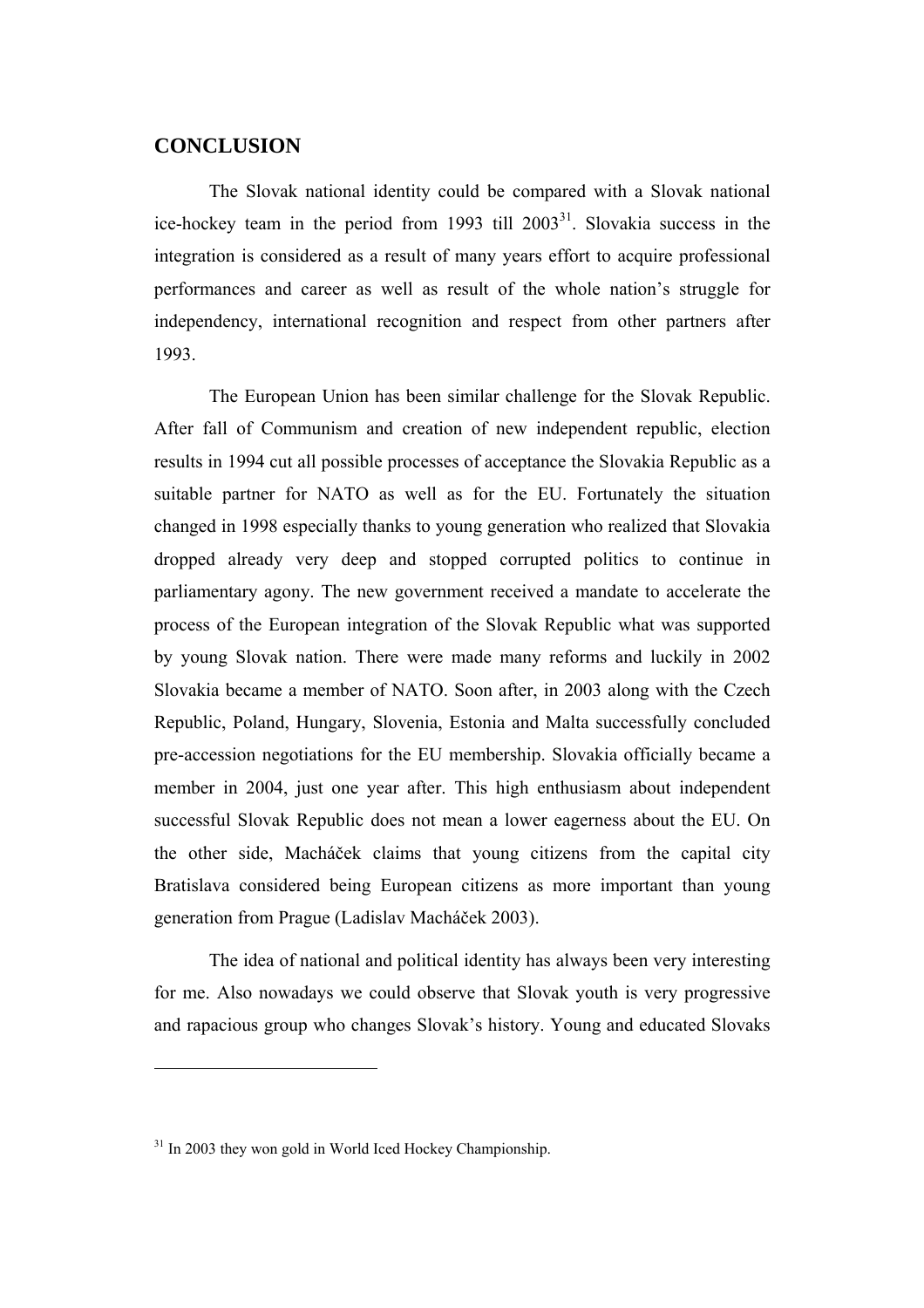care about their land. The identity remains still Slovak and even they enjoy travelling and working in the European Union's countries they always come back home- to Slovakia where they have families and friends.

I can claim that during writing this thesis I became more proud of my nation and country. Seeking for history and information which nobody learned me at school because it was forbidden or hidden, opened my eyes and mind. First I had to come through a lot of literature since there is no single special book about Slovakia and its political identity. I slowly gather up information I needed, and in the same time I launched online research. I had an idea and a plan how to move ahead and my previous experiences helped me a lot.

In the very beginning I started to think about topic for my Master's thesis in November 2008. The idea of political identity in Slovakia sounded very excited. Especially the fact that I had specified my target on young Slovak citizens made me very enthusiastic. I decided to run the research from January 2009 and I collected together 113 completed and reliable questionnaires. I created 30 questions which, I believe, met the requirements for the thesis. That time I also searched for literature and from March, when I had the research done I started to write the theoretical part of my thesis. I aimed at the personal and social identity among youth in Slovakia and whether their socio-political horizon remained stable of moved from nation- state to European, after the European integration. The practical part I began to write in April. Analysis was the most difficult part because it took very much time till I discovered the outcomes from questions posted in the research. In the end I answered research questions and verified my work hypothesis. I found out that Slovak youth are national-oriented but very pro-European because they value home, family and traditions. On the other side they also profit from stable currency, free travelling and other advantages.

I can say that I enjoyed working with empirical data and international literature very much. I hope that this work has contributed not just into my personal academic progress but I believe that also other students, scholars and wider society may find many interesting discoveries in this Master's thesis.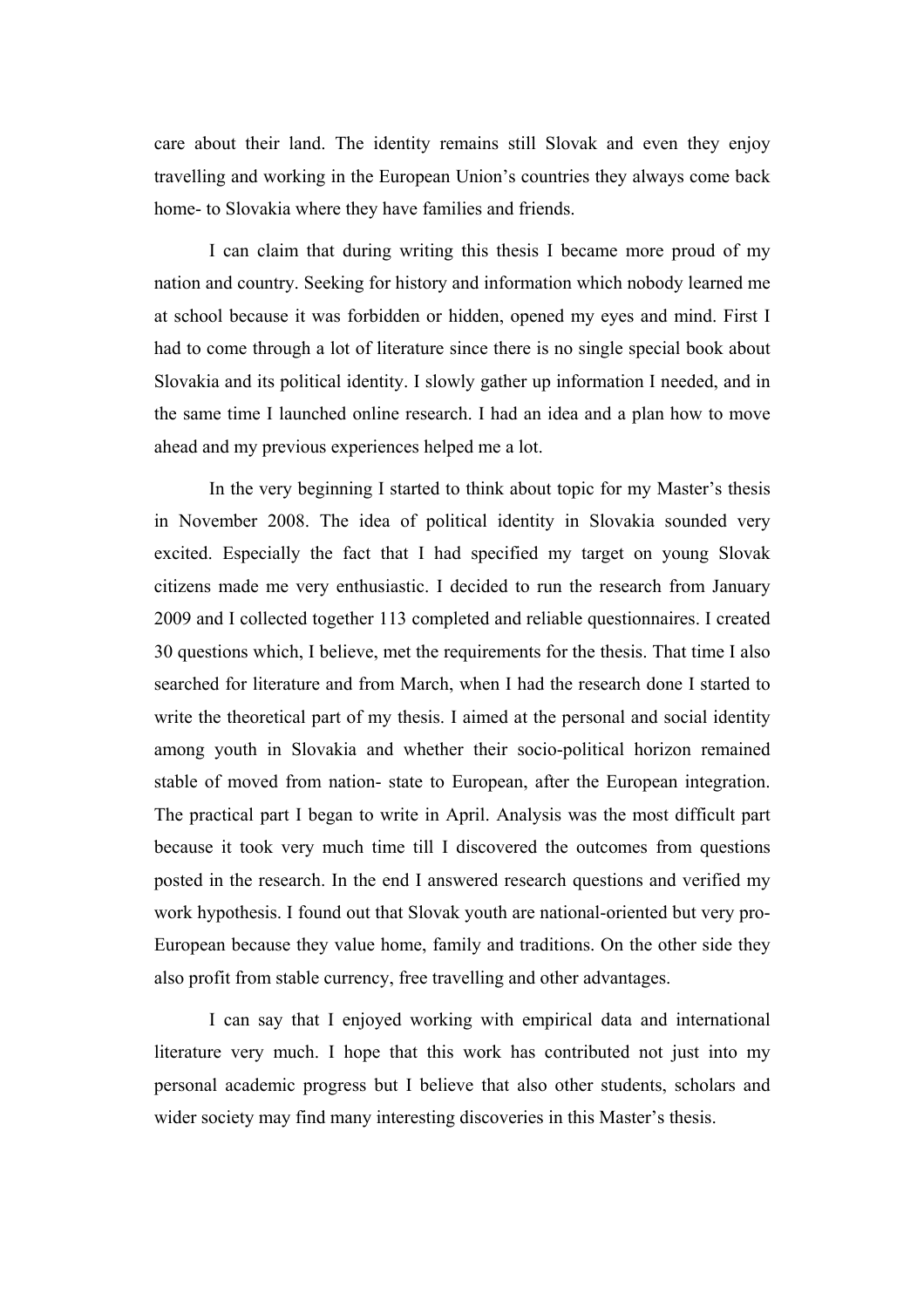## **BIBLIOGRAPHY**

Bačová, Viera. "Spoločenská a kultúrna podmienenosť osobnej identity." 321- 337. Košice: Spoločenskovedný ústav SAV, 1996.

Beneditker, Thomas. *Society for Threatenes People.* 19 Jun 2006. C:\Users\Kaciatko\AppData\Local\Temp\The\_working\_autonomies\_in\_Europe\_\_ Territorial\_autonomy\_as\_a\_means\_of\_minority\_protection\_and\_conflict\_solution \_in\_the\_European\_experience\_-

An overview and schematic comparison, 19 6 2006.mht (accessed May 10, 2009).

Bertrand, I. & Hughes, P. *Media Research Methods. Audiences, Institutions, Text.* New York: Palgrave Macmillan, 2005.

Brusis, Martin. "JEMIE." *Center for Applied Policy Research.* 2003. http://www.ecmi.de (accessed May 16, 2009).

Businesseurope. *Combating Climate Change.* Brusells: BUSINESSEUROPE, 2008.

Commission, European. *How Europeans see themselves.* European documentation, Belgium: Office for Official Publications of the European Communities, 2001.

Council. *European Union@United Nation.* 16 March 2009. http://www.europaeu-un.org/articles/en/article\_8569\_en.htm (accessed March 22, 2009).

Council, European Chemical Industry. *Cefic New Release.* 8 October 2008. http://www.petrochemistry.net/ftp/articles/Microsoft%20Word%20- %20ETS%20vote%20in%20EP%208OCT08.pdf (accessed March 21, 2009).

Ďurica, Milan. *Priblížiť sa k pravde.* Nitra: Media Trade, 1998.

*Europe Unit.* 12 May 2009. C:\Users\Kaciatko\AppData\Local\Temp\Europe\_Unit\_UK\_response\_to\_the\_Bol ogna\_Process\_beyond\_2010.mht (accessed May 19, 2009).

Heater, Derek. *The Theory of Nationhood.* London: Macmillan Press Ltd., 1998.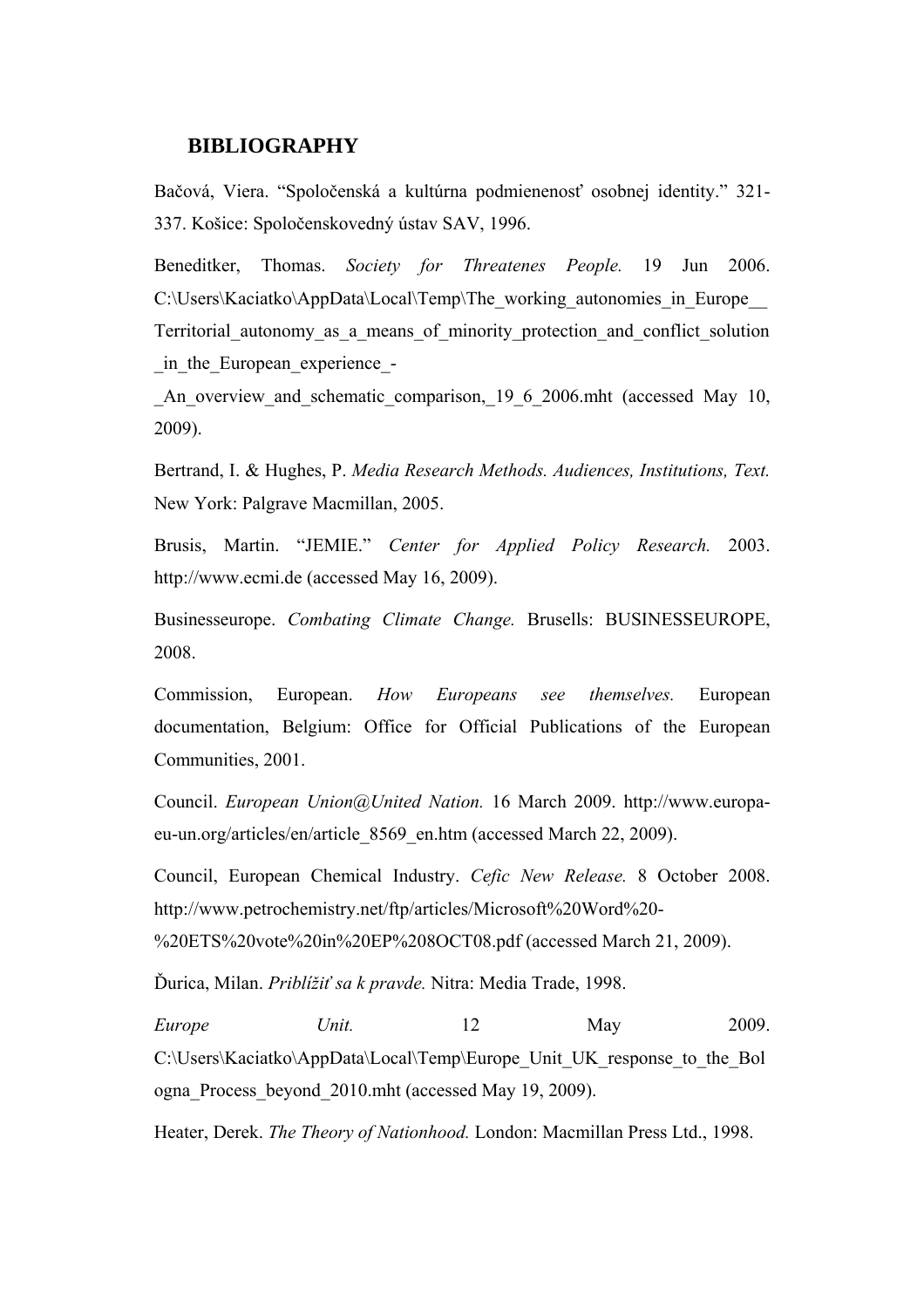Holford, John. "The European Citizen in a Learning Society: Governed, Mobilised or Active?" In *Who is the European?-A New Global Player?*, by Michael Kuhn, 87-103. New Yourk: Peter Lang, 2007.

Holford, John. "The European Citizen n a Learning Society: Governed, Mobilised or Active?" In *Who is the European?- A New Global Player?*, by Michael Kuhn, 87-103. New York: Peter Lang Publishing, 2007.

Charles Tilly, Michael P. Hanagan. *Extending citizenship, reconfiguring states .* Lanham: Rowman & Littlefield, 1999.

Kuhn, Michael. *Who is the European?- A New Global Player?* New York: Peter Lang, 2007.

Ladislav Macháček, Barbara Lašticová, Gabriel Bianchi. *Vyskum mladeze.* 2003. http://www.vyskummladeze.sk/index.php?option=content&task=view&id=53&la ng=en (accessed December 20, 2008).

Marshall, Thomas Humphrey. *Class, citizenship and social development ; Essays.* Westport: Greenwood, 1976.

*Open Learn, The Open University.* 2008. http://openlearn.open.ac.uk/course/view.php?id=2634 (accessed Aprli 11., 2009).

P.Olsen, Johan. "ARENA." *Centre for European Studies Oslo.* January 2009. http://www.arena.uio.no (accessed May 15, 2009).

Papp, Tibor. *Who is In, Who is Out? Citizenship, Nationhood, Democracy and European Integration in the Czech Republic and Slovakia.* San Domenico, Italy: European University Institute, 1999.

Parliament, European. *European Union @ Unated Nation .* 4 Februar 2009. http://www.europa-eu-un.org/articles/en/article\_8468\_en.htm (accessed March 21, 2009).

Priest, Horning. *Doing Media Research. An Introduction.* London: Sage Publications, Inc., 1996.

Pynsent, Robert B. *Questions of Identity.* London: Central European University Press, 1994.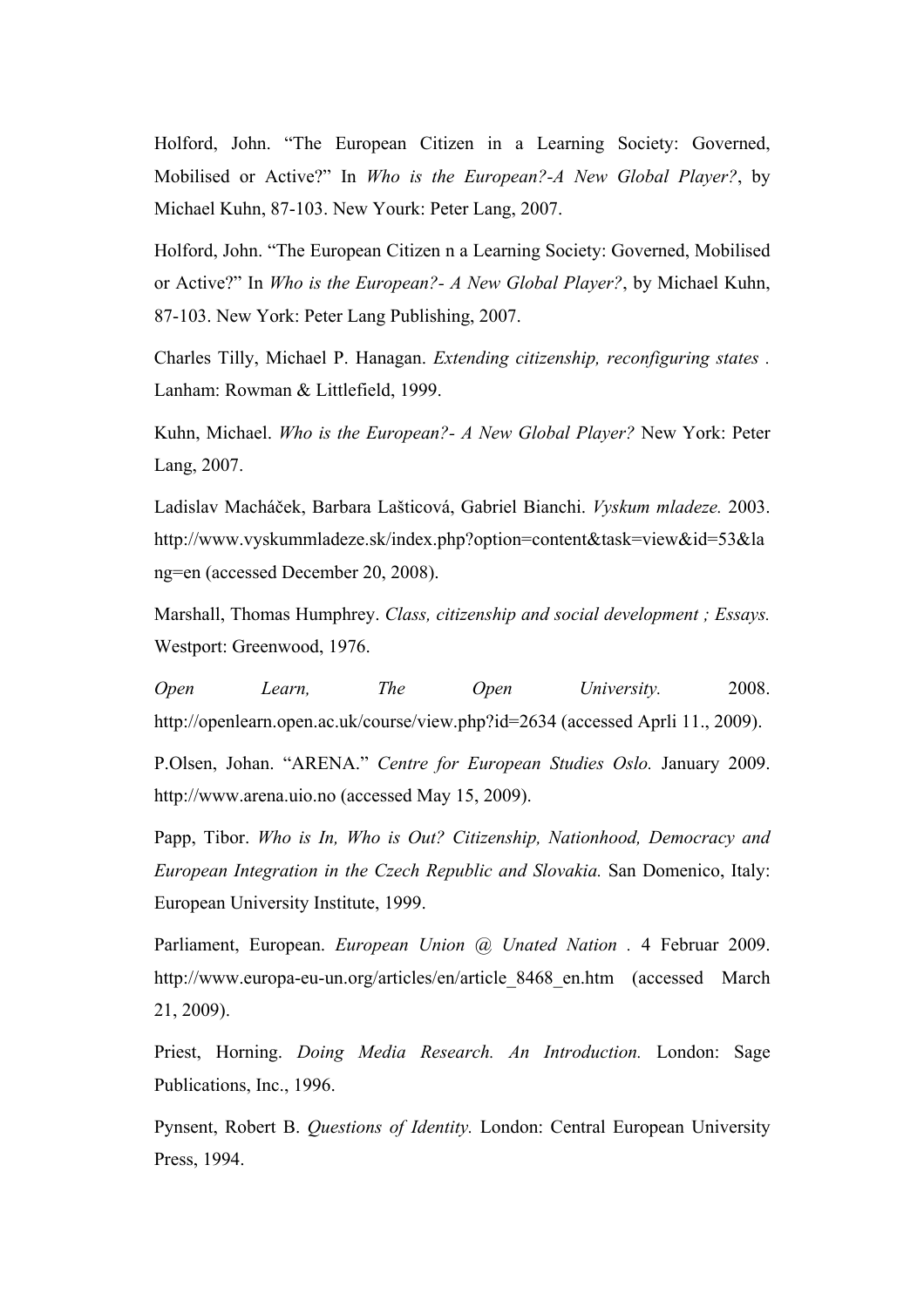Robyn, Richard. *The Changing Face of European Identity.* New York: Routledge, 2005.

Sak Petr, Saková Karolína. *Mládež na križovatce.* Praha: Svoboda Servis, 2004.

Skobla, D. *Slovak National Identity, Slavophilia and Europe.* Levice, Slovak Republic — Warsaw, Poland, 28 April 2001.

Sme, Zlaty Fond. 17 March 2009. http://zlatyfond.sme.sk/dielo/85/Botto\_Smrt-Janosikova/1 (accessed March 17, 2009).

SR, Úrad vlády. 2009. http://www.government.gov.sk/8576/ustava-slovenskejrepubliky.php (accessed March 11, 2009).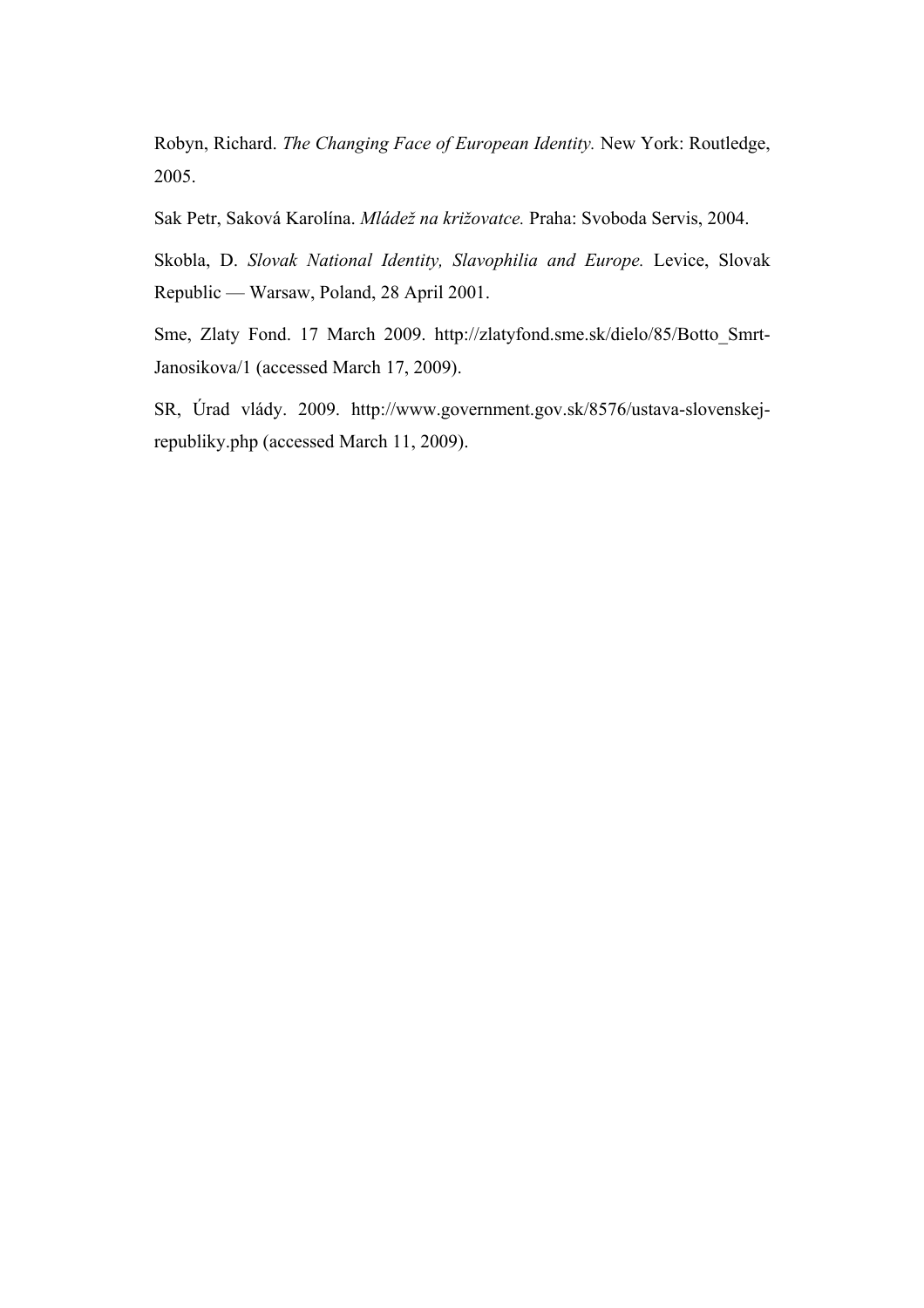## **LIST OF CHARTS**

|                                  | Spring<br>1992 | 1993 | Autumn Autumn Autumn<br>1994 | 1995 | Spring<br>1996 | Spring<br>1997 | Spring<br>1998 |
|----------------------------------|----------------|------|------------------------------|------|----------------|----------------|----------------|
| Nationality<br>only              | 38             | 40   | 33                           | 40   | 46             | 45             | 44             |
| Nationality<br>and European      | 48             | 45   | 46                           | 46   | 40             | 40             | 41             |
| European and $_7$<br>nationality |                |      | 10                           | 6    | 6              | 6              | 6              |
| European only 4                  |                |      |                              |      |                |                |                |

## **Table 1: Responses to survey question, spring 1992 to spring 1998 (in percentages)**



(Source: Open Learn 2008)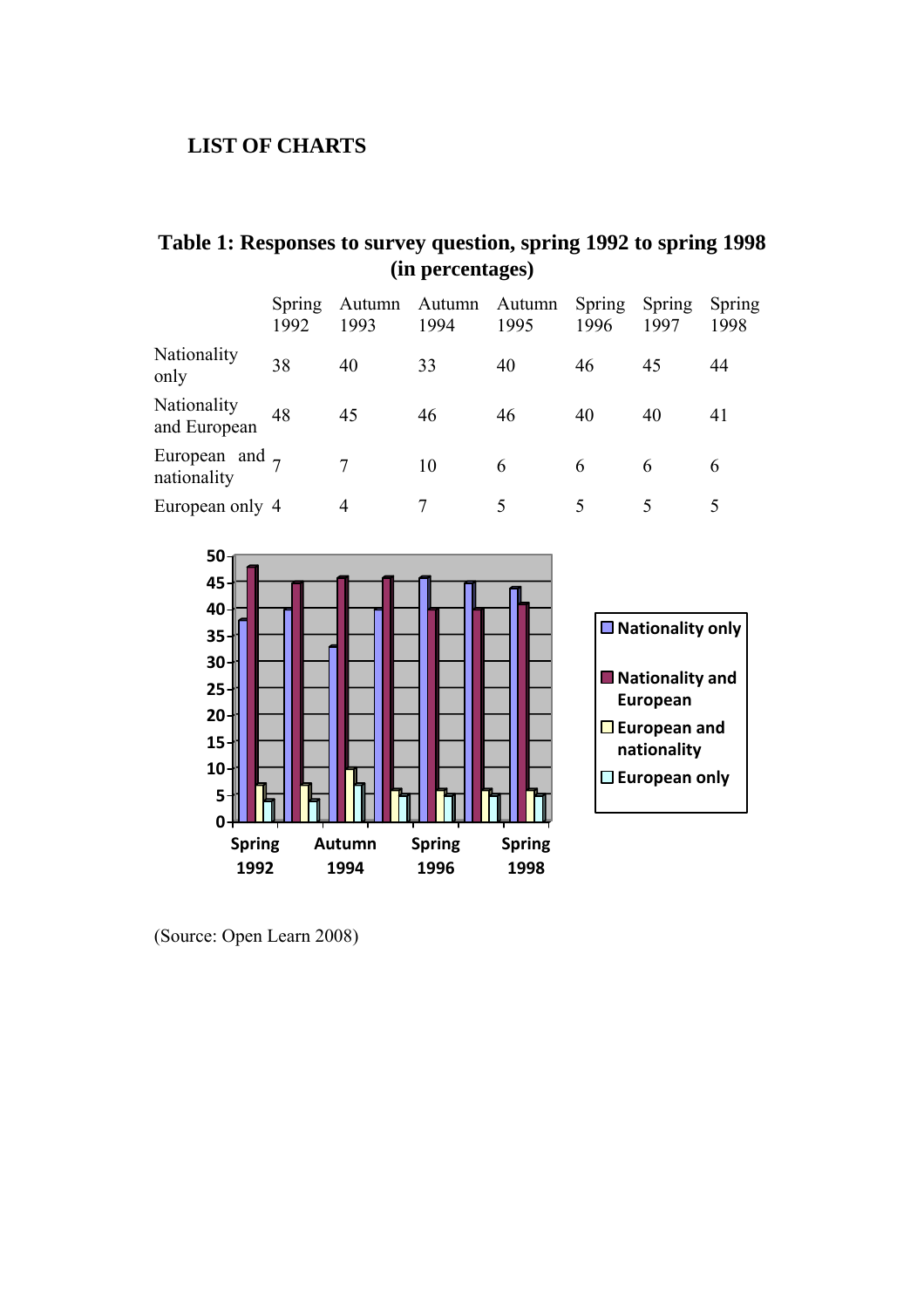# **LIST OF ANNEXES**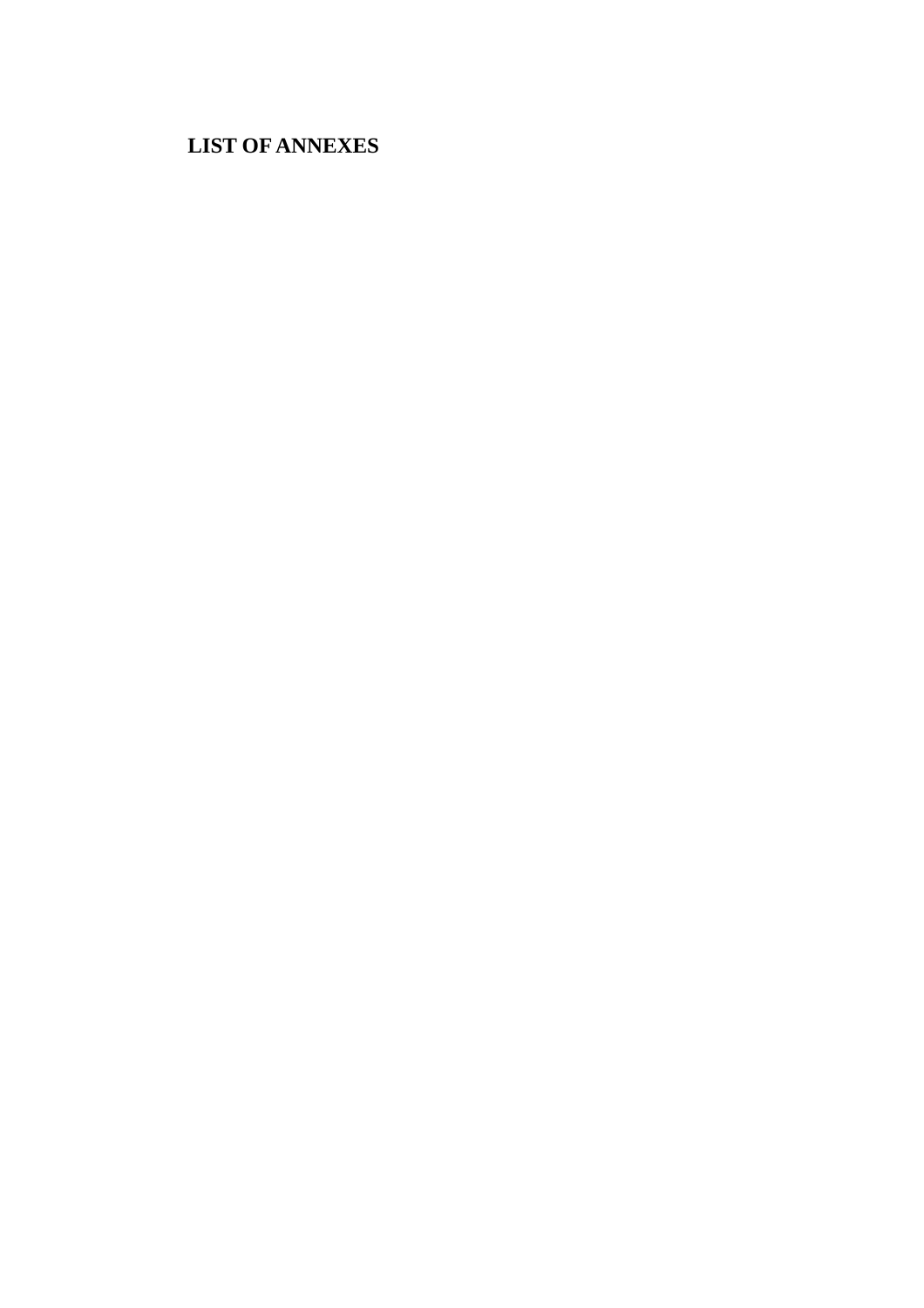## **ANNEX 1**

## **QUESTIONNAIRE**

## **"Do Slovak Youth Feel as European?"**

### **Year of birth**

- ( ) 1979- 1983
- $( ) 1984-1988$
- $( ) 1989-1994$

## **Gender**

Male/Female

### **What is the highest level of education which did you complete?**

- ( ) High school
- ( ) Gymnasium
- ( ) University- Bachelor Degree
- ( ) University- Master degree
- $( ) PhD.$

### **Present job status**

- ( ) Regular salaried worker
- ( ) Temporarily waged worker
- ( ) Self-employed
- ( ) Presently unemployed
- ( ) Student
- ( ) Housewife

### **Have you born in Slovakia?**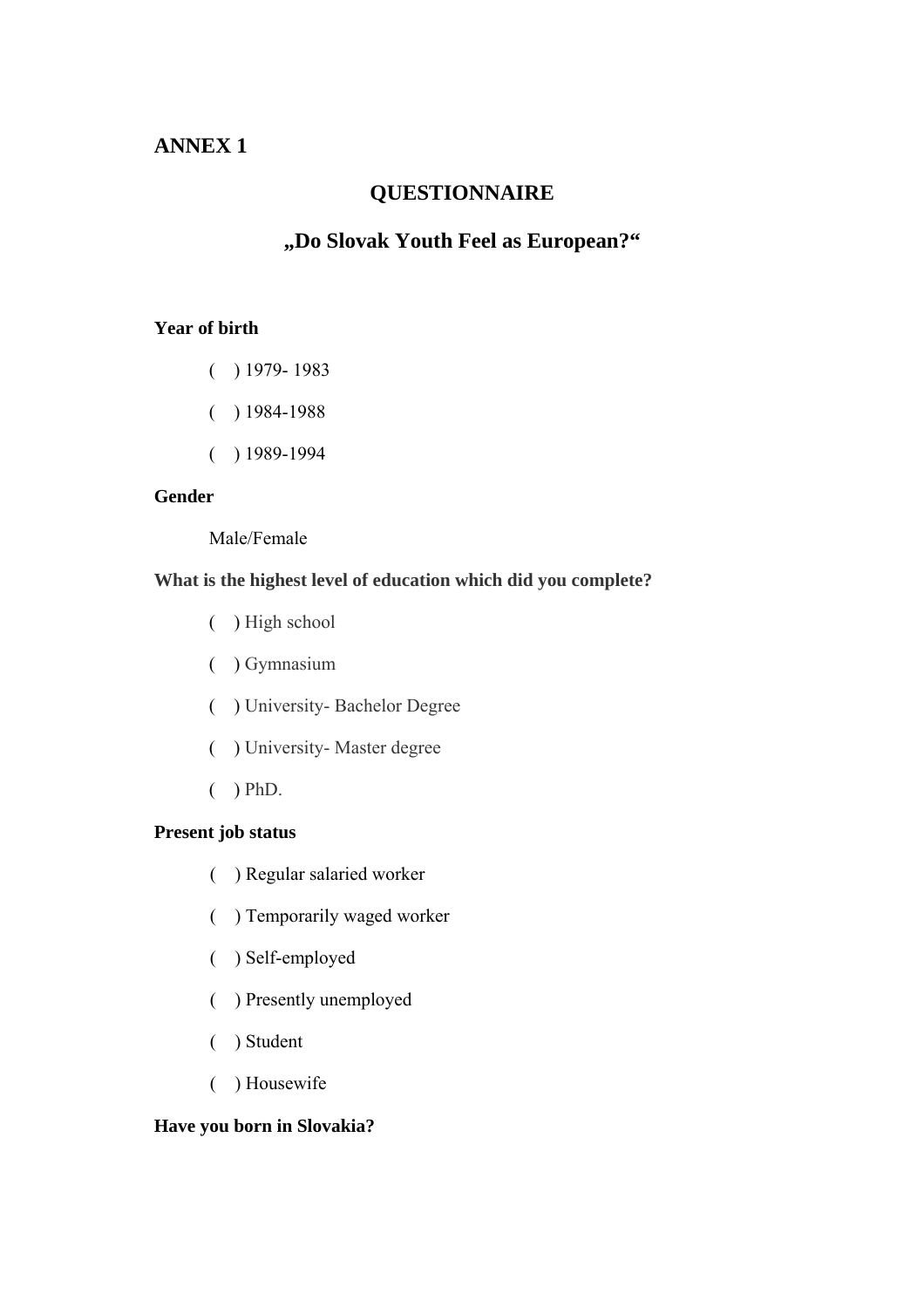Yes/No

### **Do you live in Slovakia now?**

Yes/No

#### **If yes, where do you live in Slovakia?**

**................................ .** 

#### **Have you ever travelled abroad?**

Yes/No

#### **If yes, where did you travel during the last year?**

**..................................................... .** 

### **For what purpose did you travel there?**

- ( ) Studies
- ( ) Work
- ( ) Travelling
- ( ) Holidays
- ( ) Visit

Other.......................... .

### **Do you have family member/members who doesn't/don't live in Slovakia?**

Yes I do have/ No I don't have

### **If yes, where?**

- ( ) In EU countries
- ( ) Not in Europe

#### **Are you**

- ( ) married?
- ( ) cohabitating?
- ( ) single?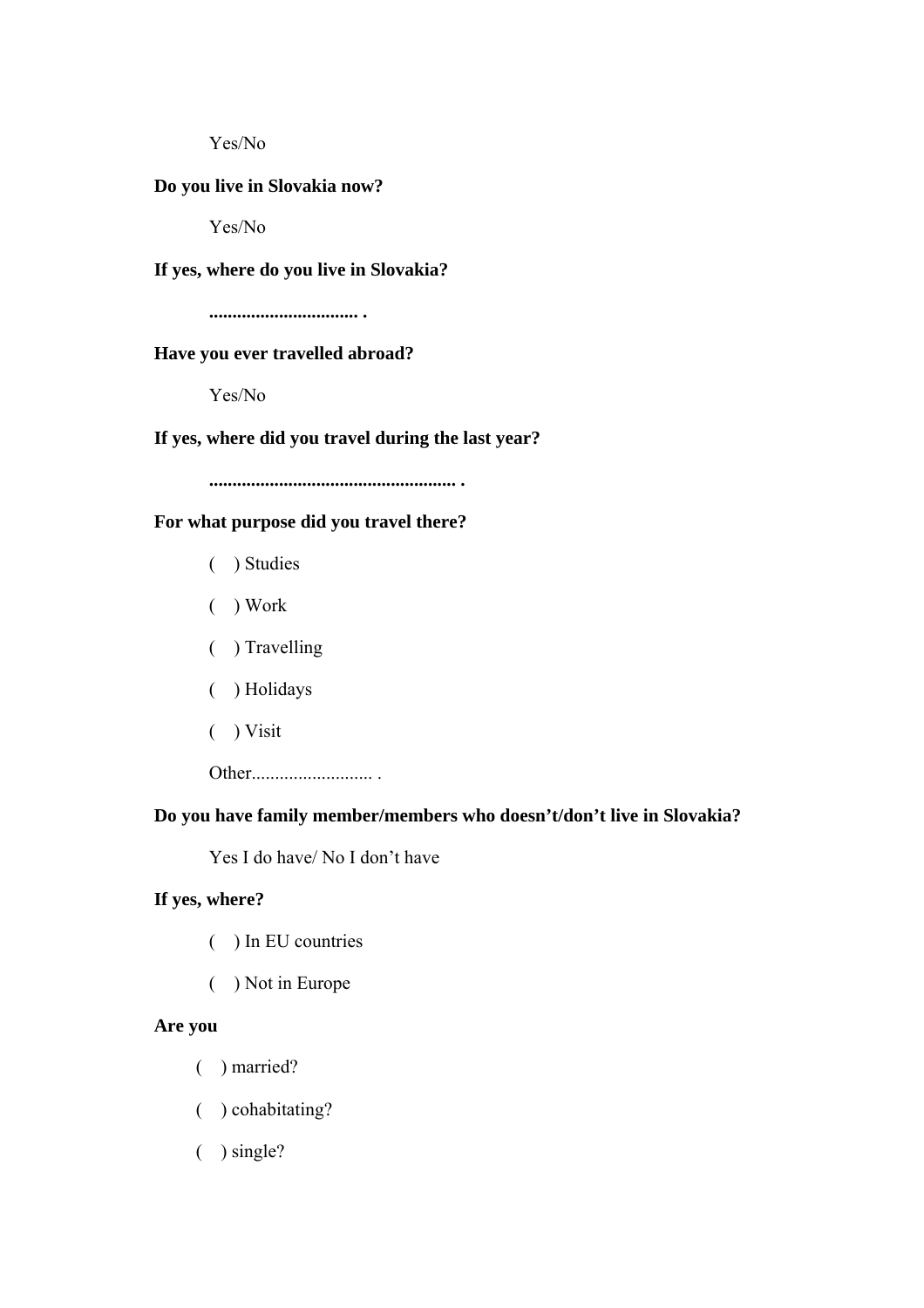( ) widow, divorced?

## **(If married or cohabitating) Is your partner Slovak?**

- ( ) Slovak
- ( ) Other European countries
- ( ) Somewhere outside Europe

### **Please rank the languages you speak:**

### **A) English**

- ( ) Little
- ( ) Middle
- ( ) Good
- ( ) Fluent

### **B) German/French**

- ( ) Little
- ( ) Middle
- ( ) Good
- ( ) Fluent

# **C) The other language you know the most (fill in).........................................**

- ( ) Little
- ( ) Middle
- ( ) Good
- ( ) Fluent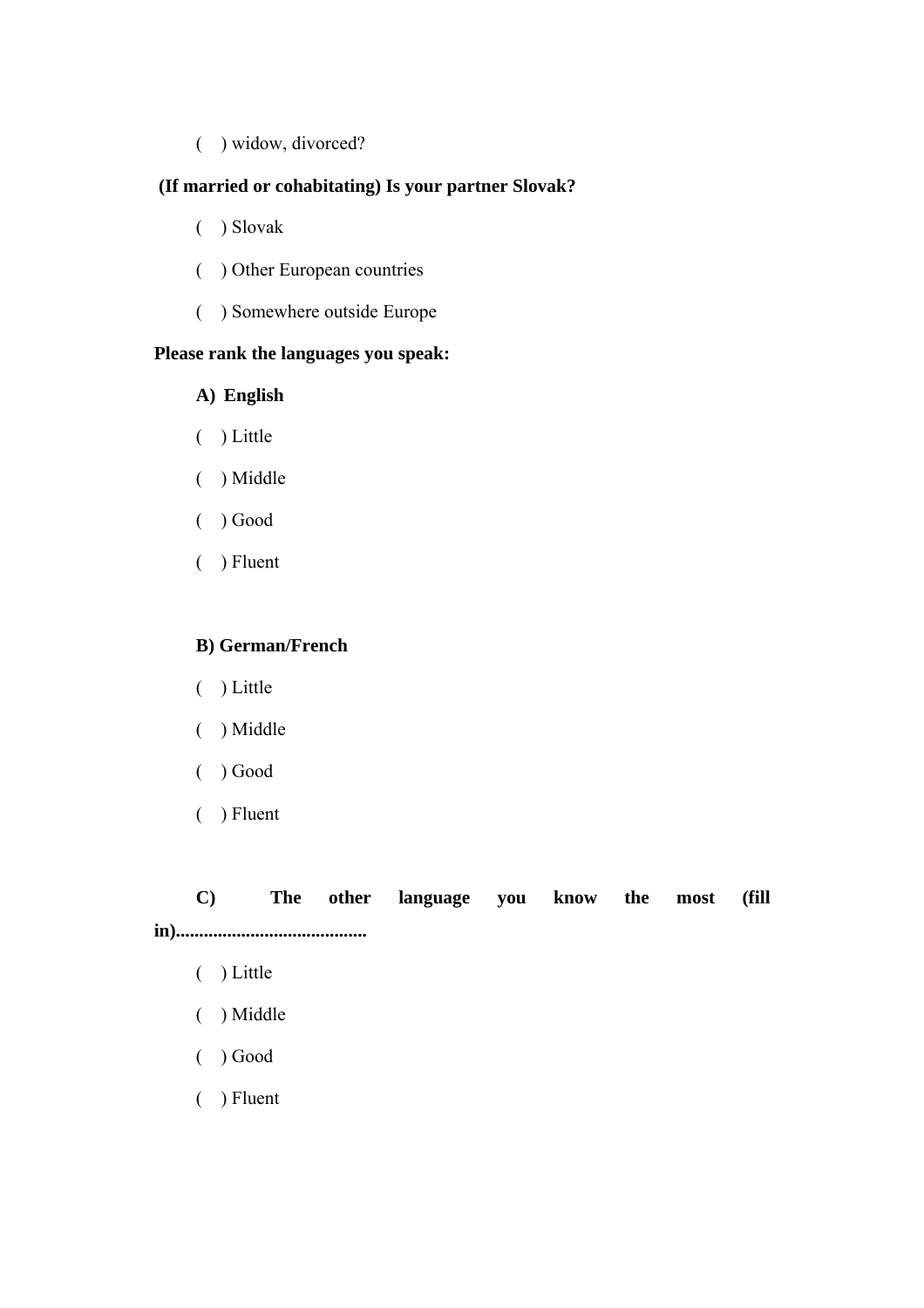### **Please fill in the most suitable expression for you:**

"I feel that my connections with people in the Slovakia are  $\qquad$  than The connections I have with people who live outside from Slovakia. "

A., very much stronger B., stronger C., same D., weaker E., very much weaker

### **Are you up-to-date with current events in Slovakia?**

Yes/No

## **Are you up-to-date with current events in Europe (other EU countries)?**

Yes/No

## **What does the European Union mean to you?**

- ( ) An Economic integration
- ( ) A common cultural policy
- ( ) A democracy project
- ( ) A Christian Club
- ( ) Exploitation, Imperialism
- ( ) A Political and military super power
- ( ) A bureaucratic community detached from public

## **To which extent you are either positive or negative about the EU?**

- ( ) Very negative
- ( ) Negative
- ( ) Positive
- ( ) Very positive
- ( ) Both positive and negative

## **To which extent are you positive or negative about the EURO currency?**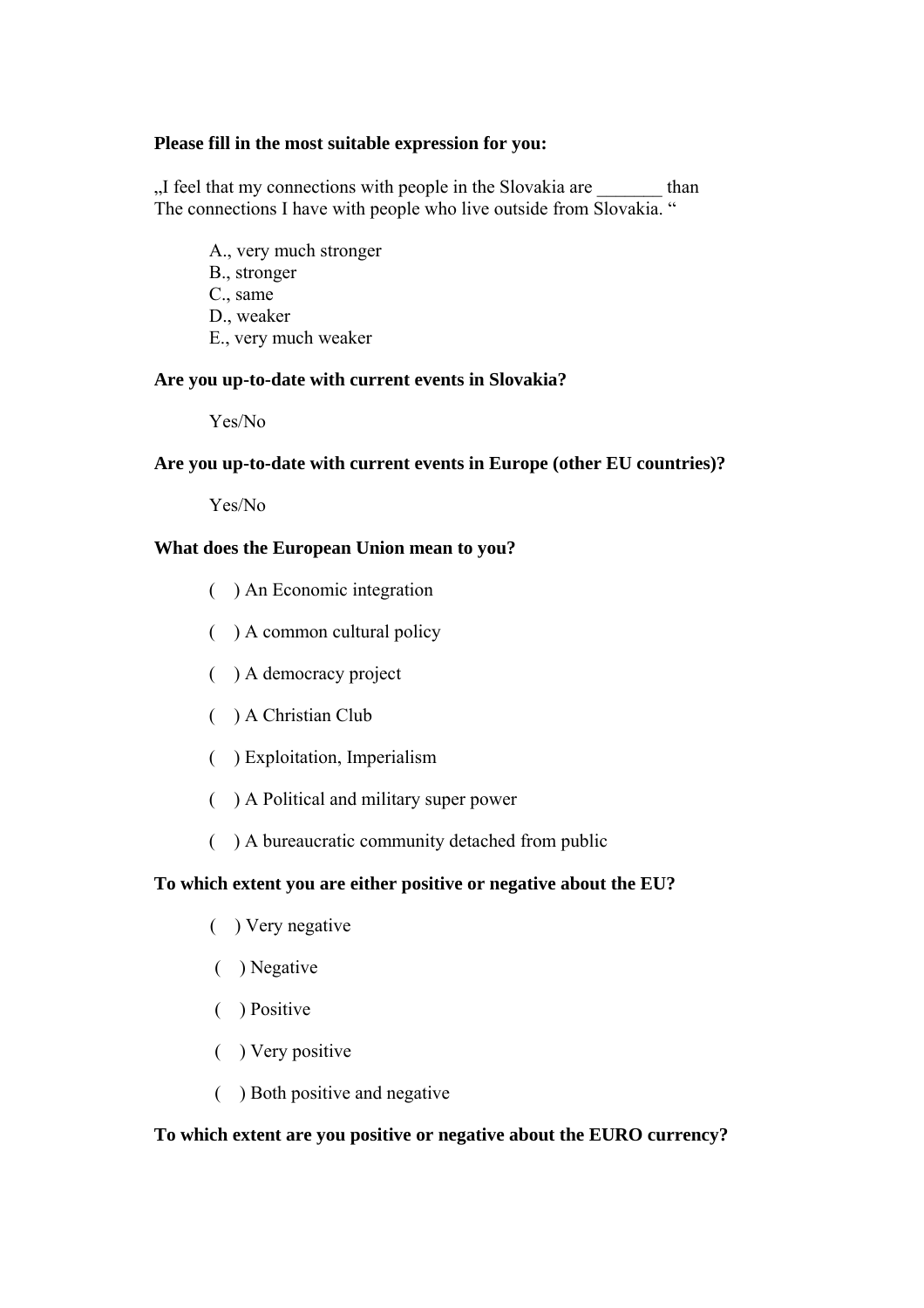- ( ) Very negative
- ( ) Negative
- ( ) Positive
- ( ) Very positive
- ( ) Both positive and negative

### **Which one of those below defines you most?**

- ( ) I am Slovak
- ( ) First Slovak and then European
- ( ) First European and then Slovak
- ( ) Only European

Other………………….

# **How important are the following in what Europe means to you?**

(From 1 to 4; where1 is not at all and 4 is very important)

A, Membership of the European Union 1 2 3 4 B, The Euro currency 1 2 3 4 C, Geographical location 1 2 3 4 D, Certain values and traditions 1 2 3 4

### **What does it mean for Slovakia to participate in the EU?**

|                        | <b>Yes</b> | No |  |
|------------------------|------------|----|--|
| More democracy         |            |    |  |
| More job opportunities |            |    |  |
| More human rights      |            |    |  |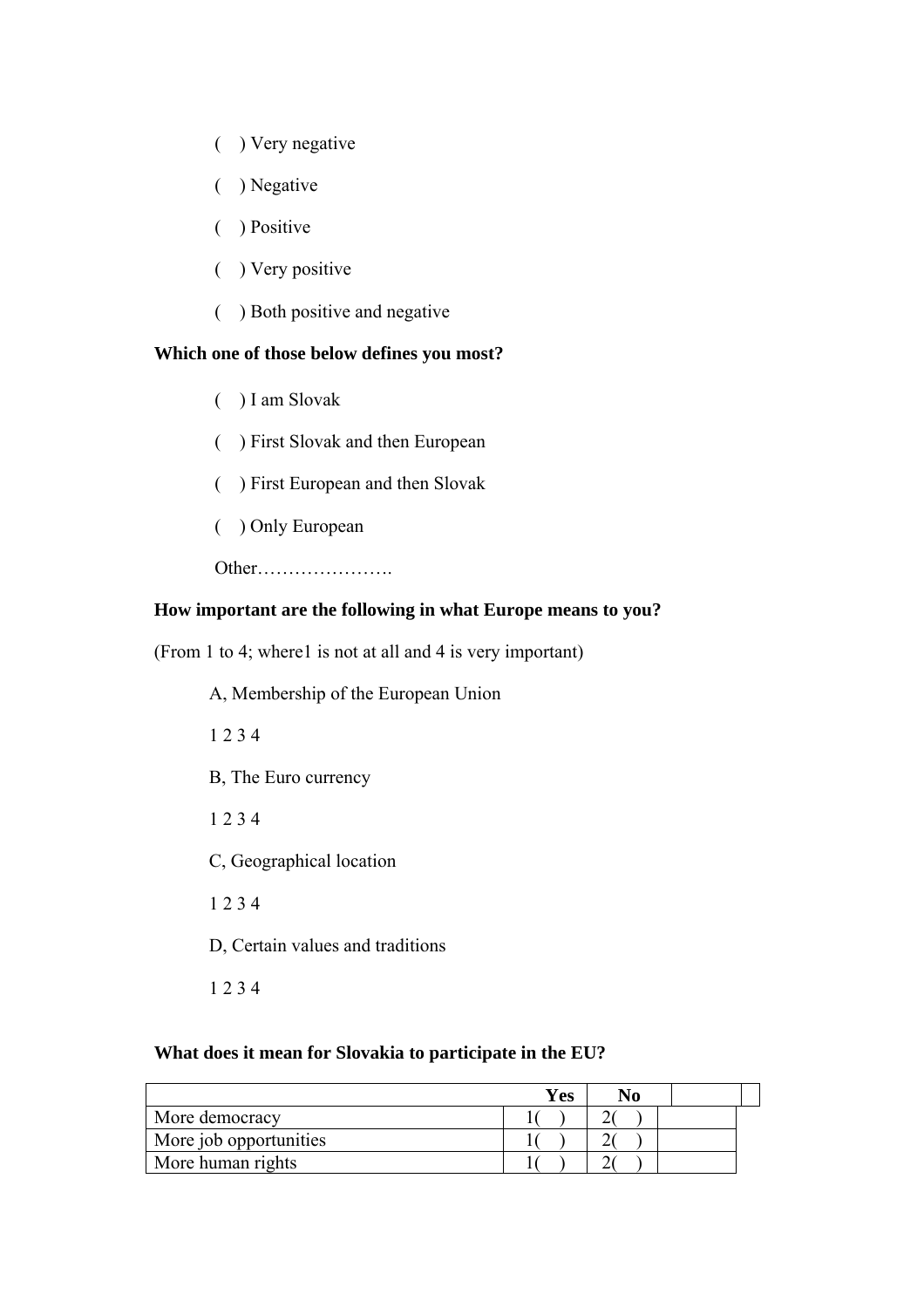| Better times                               |  |  |
|--------------------------------------------|--|--|
| End of sovereignty                         |  |  |
| Loose of national identity                 |  |  |
|                                            |  |  |
| Exploitation                               |  |  |
| The migration of more people from Slovakia |  |  |
| to Europe                                  |  |  |

## **Do you think that our membership in the European Union has had much impact on:**

A, You personally Yes/No

B, Older generations (your parents, grandparents) Yes/ No

## **Have the impacts been mainly positive or negative?**

A, You personally Mainly positive/ Mainly negative

B, Older generations (your parents, grandparents) Mainly positive/ Mainly negative

|                                                                                                |                | Yes            | No |
|------------------------------------------------------------------------------------------------|----------------|----------------|----|
| I hope my grave will be in Slovakia.                                                           |                | 20             |    |
| Slovak students who study abroad should come back<br>home and find a job in Slovakia.          | 1 <sup>1</sup> | 2(             |    |
| I would like to speak more languages because then I<br>could find a job in other EU countries. | 10             | 2(             |    |
| I would like to move and live in other EU country.                                             | 10             | 2(             |    |
| I would like to marry a foreigner.                                                             |                | 2(             |    |
| I would like to work in the other EU country.                                                  |                | $\overline{2}$ |    |
| I am proud to be Slovak.                                                                       | $\mathbf{1}$   | 2(             |    |
| I am happy to live in Slovakia.                                                                |                |                |    |

### **Express if you agree or disagree with the following statements:**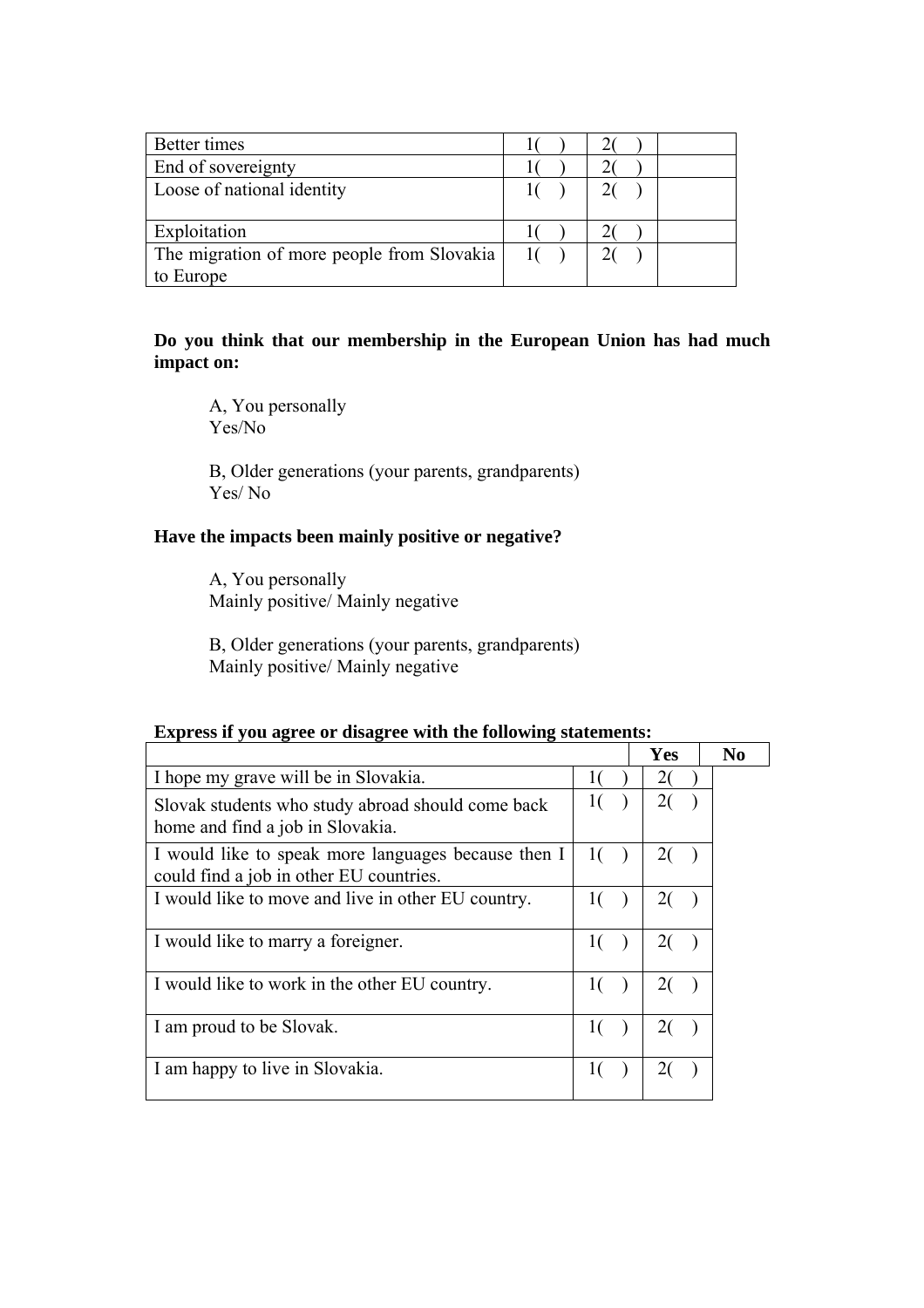**If you are asked in the non-European country (US, Canada, South America, Africa, Asia..) where do you come from, you answer:** 

( ) I am from Slovakia

( ) I am from Europe

## **How likely is it that when you are aged 35 you'll be living:**

(from 1 to 3; where 1 is not at all and 3 is very likely)

A., In Slovakia 1 2 3 B., In another European country 1 2 3 C., Outside of Europe 1 2 3

## **Express how much you agree or disagree with the following statements that people say:**

A., Some say "It is better for our country if everyone shares the same traditions and customs." Agree/Disagree

B., Some say "Ethnic minority cultures are good for the culture of our country."

Agree/Disagree

C., Some people say "There should be fewer people of different nationalities living here."

Agree/Disagree

## **If there were the following elections next week would you vote in them?**

A., Local Election Yes/No

B., Slovak Parliamentary Election Yes/No

C., Election for the EU Parliament

Yes/No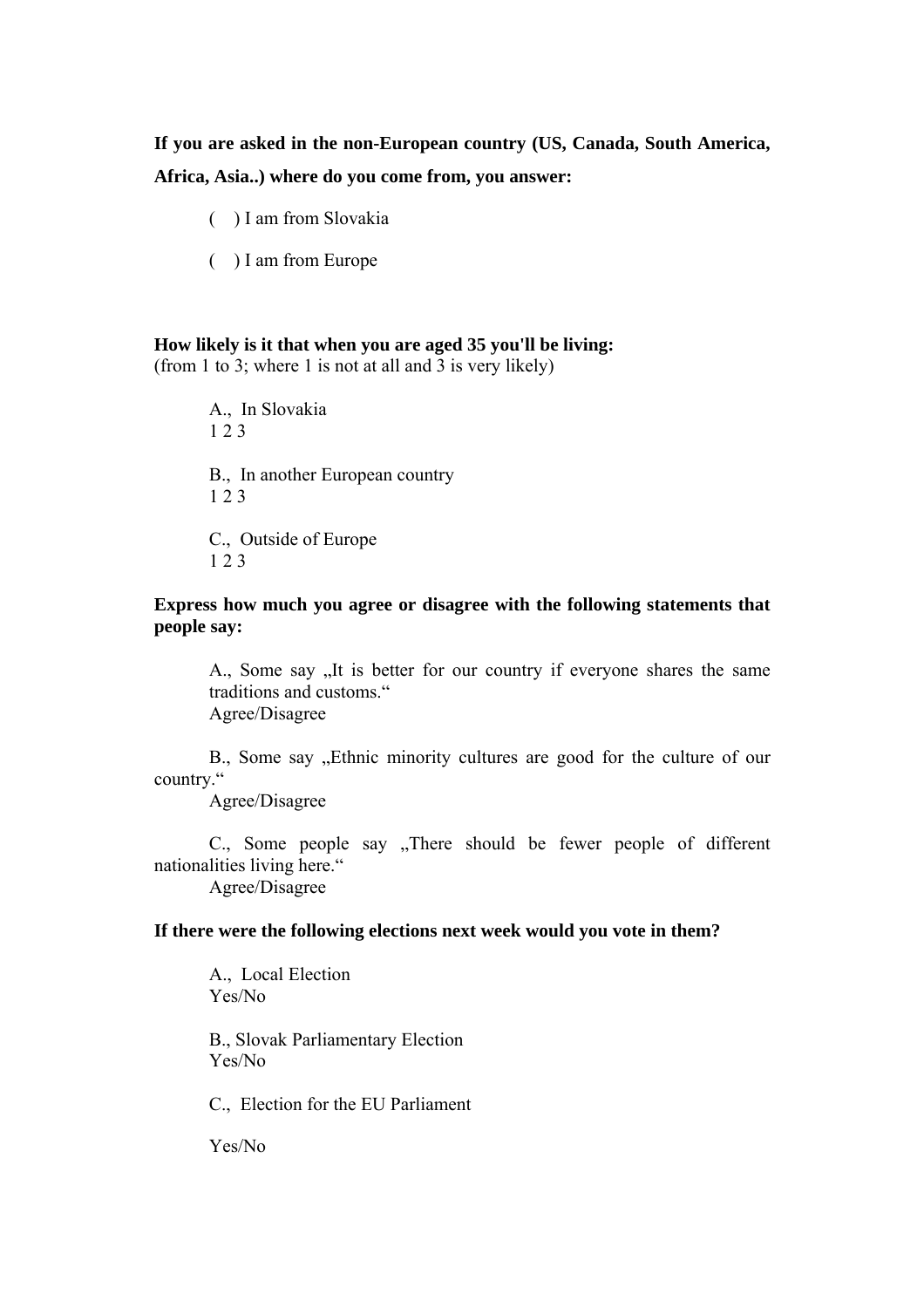## **In your opinion, how important should be the following as requirement for somebody who is seeking for a Slovak citizenship?**

A., He was born in Slovakia Not important/ Very important

B., At least one parent from Slovakia Not important/ Very important

C., Slovak ancestors Not important/ Very important

D., He has lived in the country for at least 5 years Not important/ Very important

E., He is actively working in Slovakia Not important/ Very important

F ., He speaks Slovak Not important/ Very important

G., Pass a test about country (Slovakia) Not important/ Very important

H., To take an oath of allegiance to the country Not important/ Very important

I., To feel that he belongs somehow to the country Not important/ Very important

## **THANK YOU VERY MUCH FOR ANSWERING ALL THESE QUESTIONS!**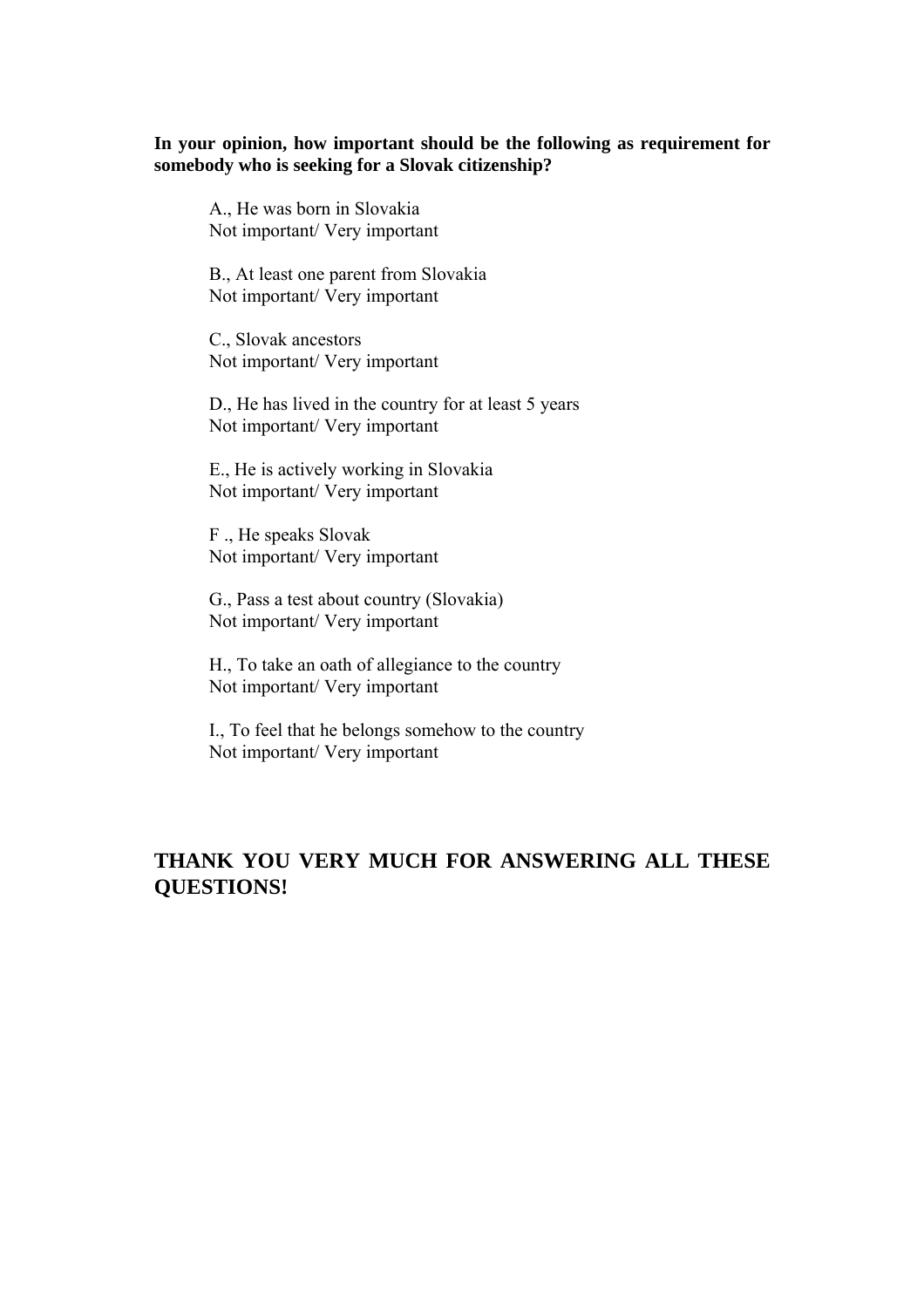## **ANNEX 2**

## **E-MAIL 1**

Title:

Europska identita mladych Slovakov

Text:

Ahoj.............,

Ako sa Ti dari?

Ja studujem europske a medzinarodne vztahy a robim prave vyskum europskej identity slovenskej mladeze.

Kedze aj Ty patris medzi mladych Slovakov ☺, chcem Ta velmi pekne poprosit, aby si si nasla/nasiel cas a vyplnil/vyplnila moj dotaznik. Je to velmi jednduche a zaberie Ti to max. 20 minut. Po kliknuti na tento odkaz http://www.surveymonkey.com/s.aspx?sm=ZhMAm\_2fogiye9TLc3t5SOZQ\_3d\_ 3d sa Ti otvori stranka s otazkami. Tym, ze odpovies na vsetky otazky, prispejes ku kvalitnym vysledkom.

Este jedna vec. Prosim Ta preposli tento e-mail minimalne dalsim 2 Tvojim znamym, ktori maju do 30 rokov a slovenske obcianstvo. Cim viac nas bude, tym hodnotnejsi bude aj prieskum!

Uz vopred Ti velmi dakujem za ochotu a Tvoj cas.

Ak by si mal/mala akekolvek otazky ci pripomienky, prosim Ta napis mi.

Prajem Ti pekny vikend,

#### Katarina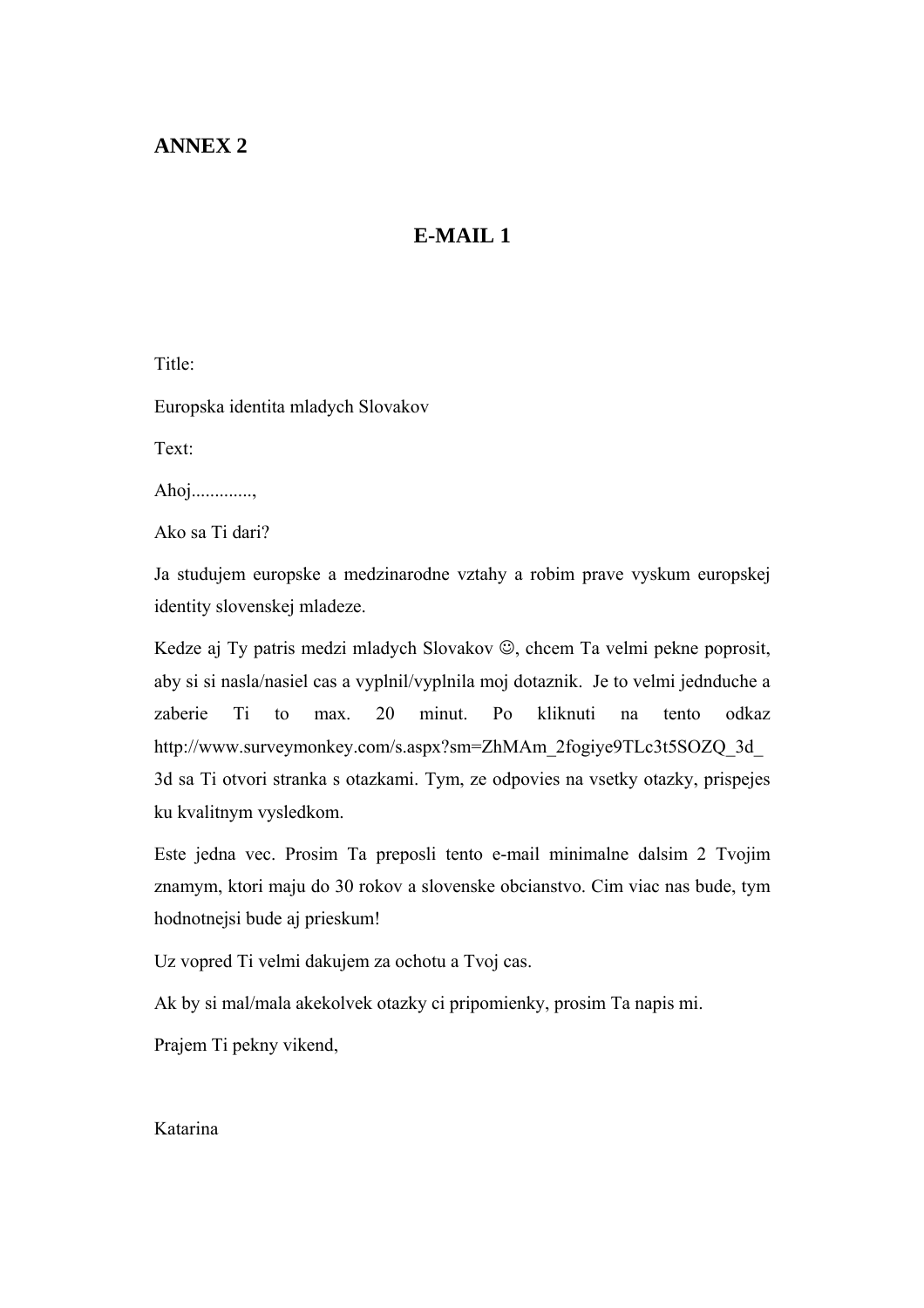## **ANNEX 3**

## **E-MAIL 2**

Title:

Europska identita mladych Slovakov

Text:

Ahoj.............,

Som studentkou medzinarodnych vztahov a robim prave vyskum europskej identity slovenskej mladeze. Tvoju e-mailovu adresu som nasla pri citani tvojho blogu na sme.sk.

Kedze aj Ty patris medzi mladych Slovakov ☺, chcem Ta velmi pekne poprosit, aby si si nasla/nasiel cas a vyplnil/vyplnila moj dotaznik. Je to velmi jednduche a zaberie Ti to max. 20 minut. Po kliknuti na tento odkaz http://www.surveymonkey.com/s.aspx?sm=ZhMAm\_2fogiye9TLc3t5SOZQ\_3d\_ 3d sa Ti otvori stranka s otazkami. Tym, ze odpovies na vsetky otazky, prispejes ku kvalitnym vysledkom.

Este jedna vec. Prosim Ta preposli tento e-mail minimalne dalsim 2 Tvojim znamym, ktori maju do 30 rokov a slovenske obcianstvo. Cim viac nas bude, tym hodnotnejsi bude aj prieskum!

Uz vopred Ti velmi dakujem za ochotu a Tvoj cas.

Ak by si mal/mala akekolvek otazky ci pripomienky, prosim Ta napis mi.

Prajem Ti pekny vikend,

Katarina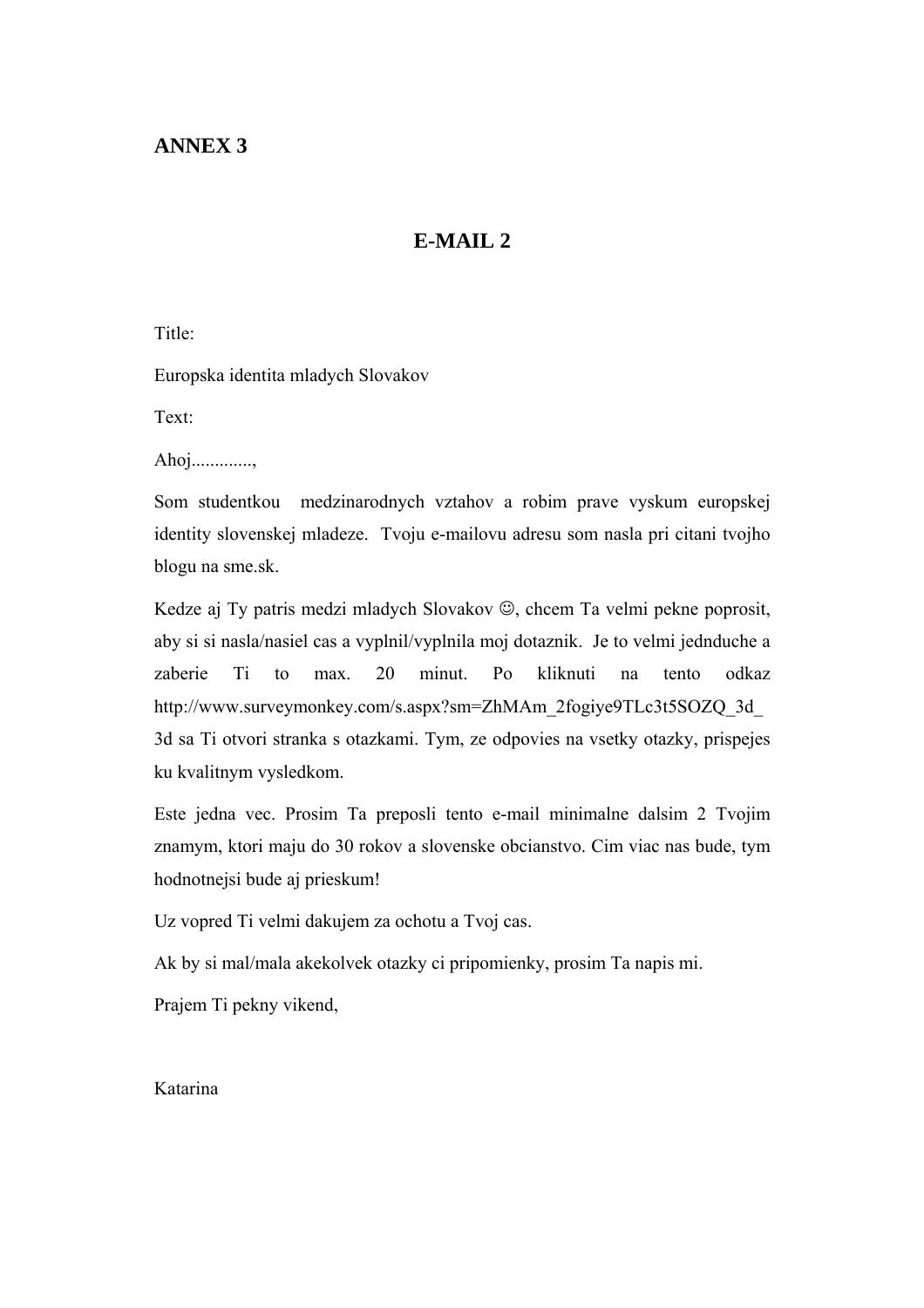**ANNEX 4** 

**SUMMARY OF THE SURVEY**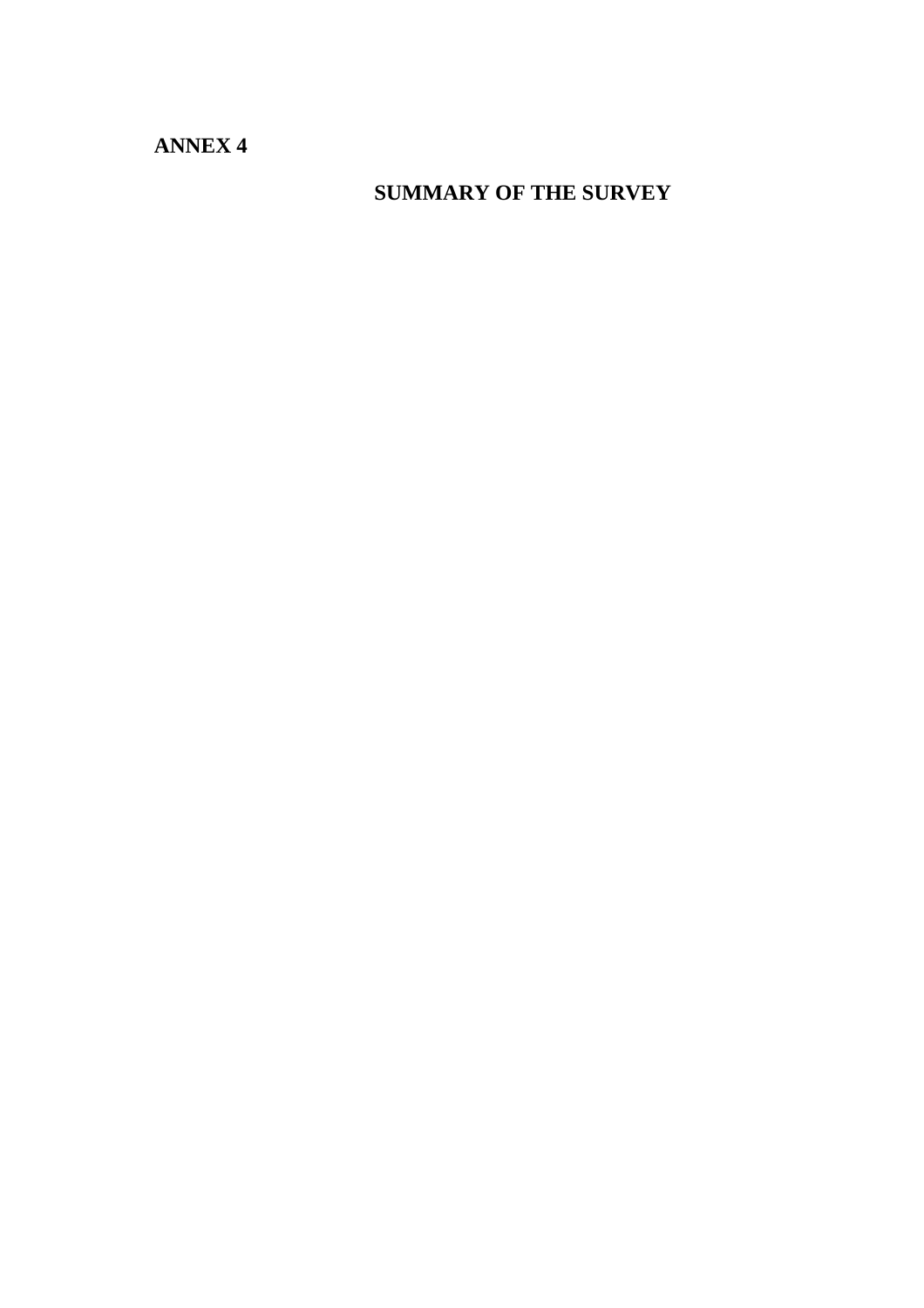| 1. Rok narodenia |                                   |                          |
|------------------|-----------------------------------|--------------------------|
|                  | <b>Response</b><br><b>Percent</b> | <b>Response</b><br>Count |
| 1979-1983        | 33.6%                             | 38                       |
| 1984-1988        | 53.1%                             | 60                       |
| 1989-1994        | 13.3%                             | 15                       |
|                  | answered question                 | 113                      |
|                  | skipped question                  | $\mathbf 0$              |

| 2. Pohlavie |                                   |                          |
|-------------|-----------------------------------|--------------------------|
|             | <b>Response</b><br><b>Percent</b> | <b>Response</b><br>Count |
| Žena        | 54.5%                             | 61                       |
| Muž         | 45.5%                             | 51                       |
|             | answered question                 | 112                      |
|             | skipped question                  |                          |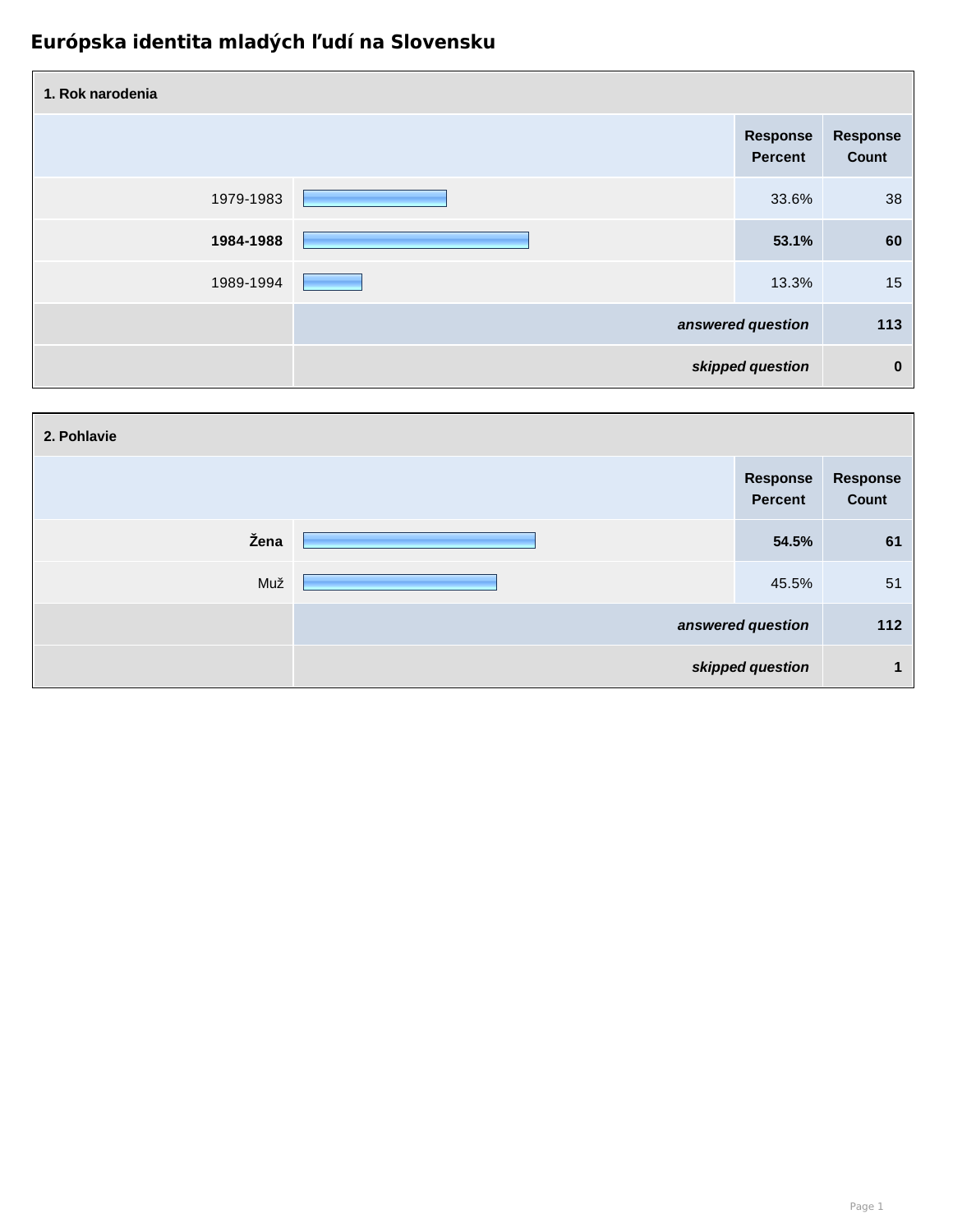| 3. Tvoje najvyš ie dosiahnuté vzdelanie? |        |                                   |                          |
|------------------------------------------|--------|-----------------------------------|--------------------------|
|                                          |        | <b>Response</b><br><b>Percent</b> | <b>Response</b><br>Count |
| Základná škola                           | E      | 2.7%                              | 3                        |
| Stredná škola                            |        | 18.6%                             | 21                       |
| Gymnázium                                |        | 27.4%                             | 31                       |
| Univerzita-bakalár                       |        | 16.8%                             | 19                       |
| Univerzita-magister/inžinier/iné         |        | 33.6%                             | 38                       |
| Doktorát                                 | $\Box$ | 0.9%                              | $\mathbf{1}$             |
|                                          |        | Iné                               | $\overline{2}$           |
|                                          |        | answered question                 | 113                      |
|                                          |        | skipped question                  | $\boldsymbol{0}$         |

| 4. Tvoje terajšie zamestanie:      |                                   |                                   |                          |
|------------------------------------|-----------------------------------|-----------------------------------|--------------------------|
|                                    |                                   | <b>Response</b><br><b>Percent</b> | <b>Response</b><br>Count |
| Pracujúci/a s pravidelným platom   |                                   | 42.3%                             | 47                       |
| Pracujúci/a s nepravidelným platom | <b>Contract Contract Contract</b> | 4.5%                              | $\overline{5}$           |
| Živnostník                         |                                   | 11.7%                             | 13                       |
| Nezamestnaný/á                     | H                                 | 1.8%                              | $\overline{2}$           |
| Študent/ka                         |                                   | 52.3%                             | 58                       |
| Žena v domácnosti                  | $\mathbb{I}$                      | 0.9%                              | 1                        |
|                                    |                                   | Iné                               | 3                        |
|                                    |                                   | answered question                 | 111                      |
|                                    |                                   | skipped question                  | $\mathbf{2}$             |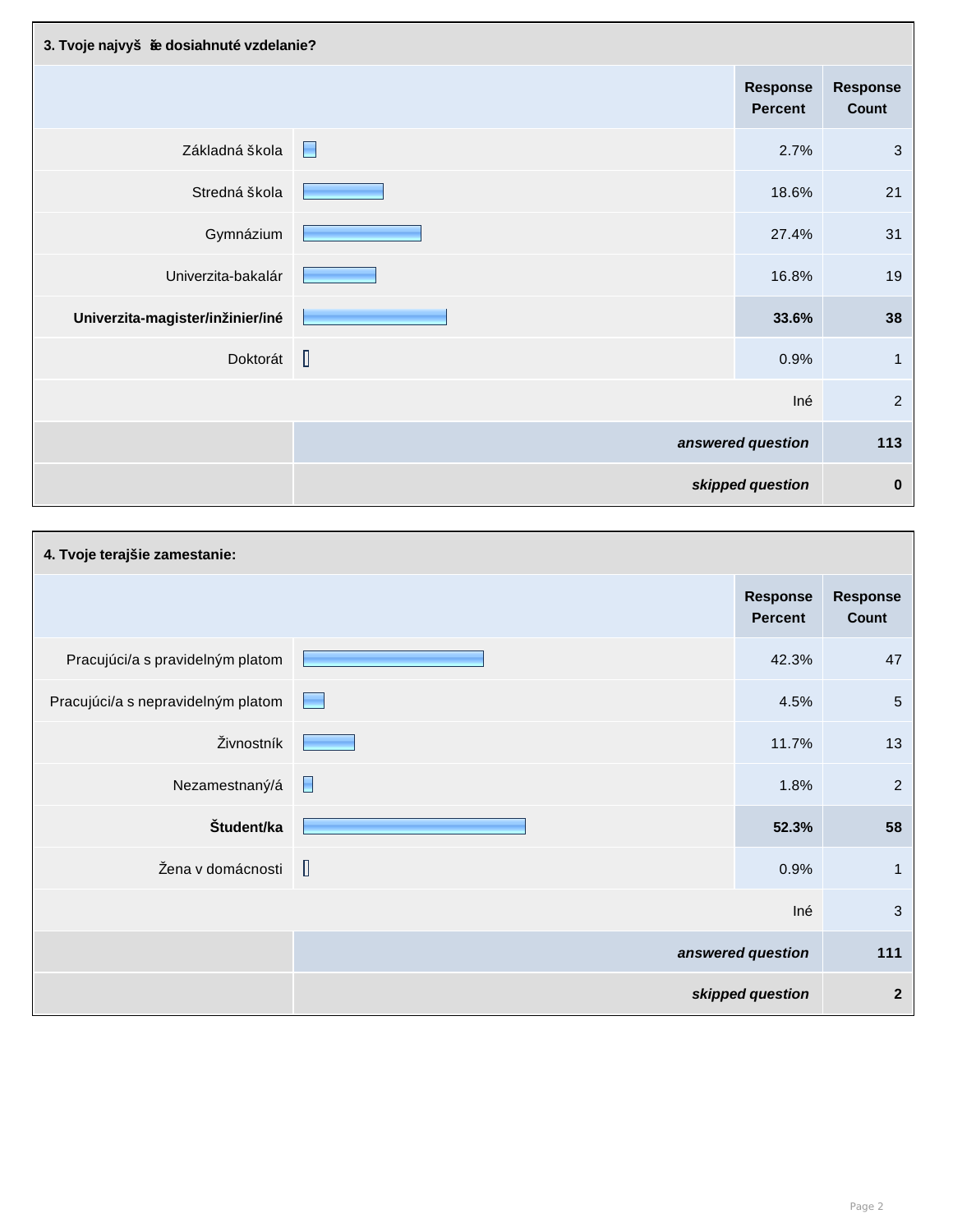| 5. Narodil/a si sa na Slovensku? |   |                                   |                          |
|----------------------------------|---|-----------------------------------|--------------------------|
|                                  |   | <b>Response</b><br><b>Percent</b> | <b>Response</b><br>Count |
| Áno                              |   | 98.2%                             | 110                      |
| Nie                              | E | 1.8%                              | $\overline{2}$           |
|                                  |   | Ak nie, napíš kde:                | $\overline{2}$           |
|                                  |   | answered question                 | 112                      |
|                                  |   | skipped question                  | $\mathbf 1$              |

| 6. Žiješ teraz na Slovensku? |                                   |                   |
|------------------------------|-----------------------------------|-------------------|
|                              | <b>Response</b><br><b>Percent</b> | Response<br>Count |
| Áno                          | 80.2%                             | 89                |
| <b>Nie</b>                   | 19.8%                             | 22                |
|                              | answered question                 | 111               |
|                              | skipped question                  | $\mathbf{2}$      |

| 7. V akom meste teraz bývaš? |                   |  |
|------------------------------|-------------------|--|
|                              | Response<br>Count |  |
|                              | 106               |  |
| answered question            | 106               |  |
| skipped question             | ⇁                 |  |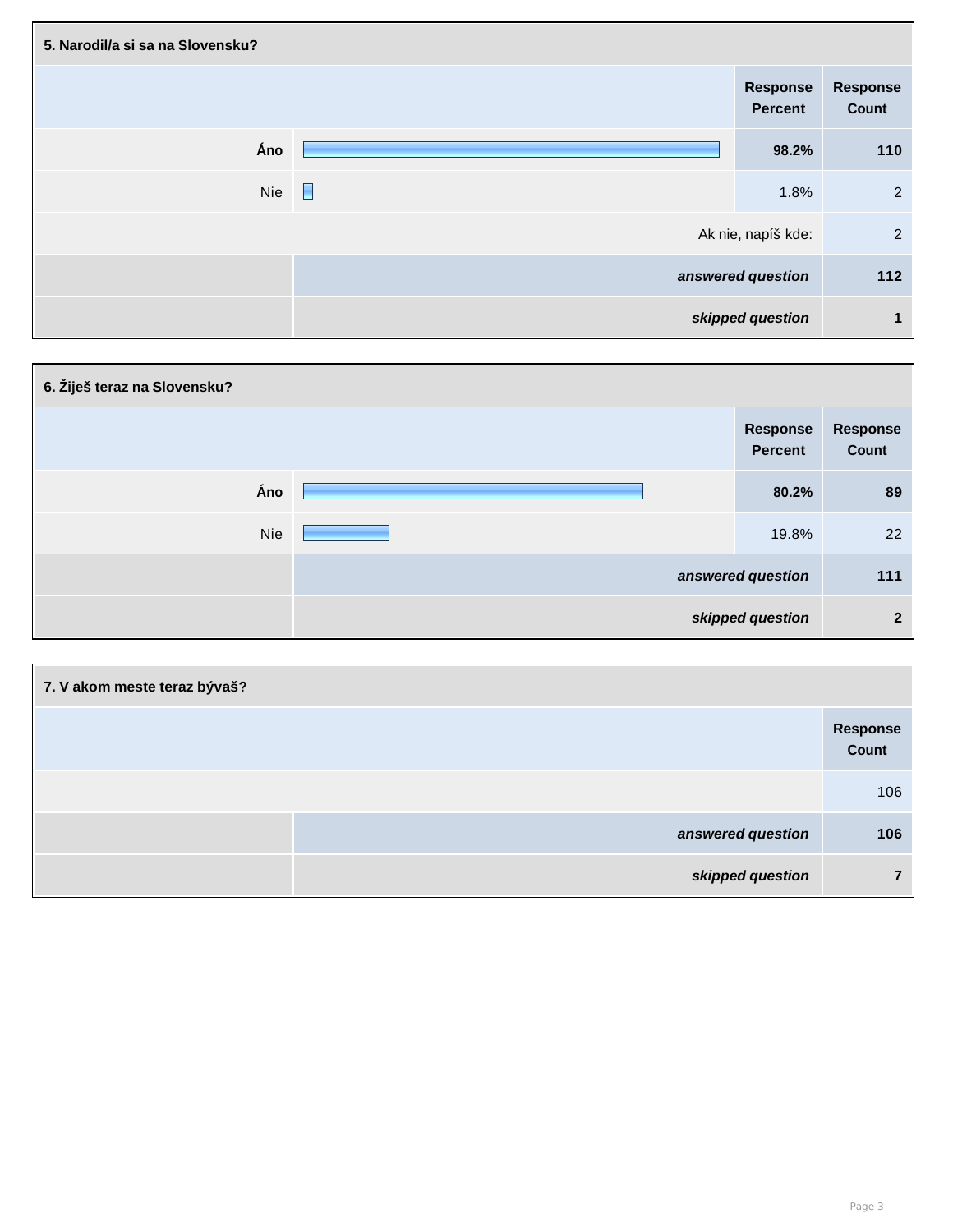| 8. Už si niekedy cestoval/a do zahraničia? (inej krajiny ako je Slovensko) |                                                    |                                   |                          |
|----------------------------------------------------------------------------|----------------------------------------------------|-----------------------------------|--------------------------|
|                                                                            |                                                    | <b>Response</b><br><b>Percent</b> | <b>Response</b><br>Count |
| Áno                                                                        |                                                    | 99.1%                             | 112                      |
| <b>Nie</b>                                                                 | $\begin{bmatrix} \end{bmatrix}$                    | 0.9%                              | 1                        |
|                                                                            | Ak áno, kam si cestoval/a za posledných päť rokov? |                                   | 99                       |
|                                                                            |                                                    | answered question                 | 113                      |
|                                                                            |                                                    | skipped question                  | $\boldsymbol{0}$         |

| 9. Aký bol hlavný účel Tvojej cesty? |  |                                   |                          |
|--------------------------------------|--|-----------------------------------|--------------------------|
|                                      |  | <b>Response</b><br><b>Percent</b> | <b>Response</b><br>Count |
| Štúdium                              |  | 28.2%                             | 31                       |
| Práca                                |  | 39.1%                             | 43                       |
| Cestovanie                           |  | 53.6%                             | 59                       |
| Dovolenka                            |  | 79.1%                             | 87                       |
| Návšteva                             |  | 29.1%                             | 32                       |
|                                      |  | Iný (vpíš):                       | $\overline{7}$           |
|                                      |  | answered question                 | 110                      |
|                                      |  | skipped question                  | $\mathbf{3}$             |

| 10. Máš rodinu/príbuzných, ktorí žijú mimo Slovenska? |                                   |                          |
|-------------------------------------------------------|-----------------------------------|--------------------------|
|                                                       | <b>Response</b><br><b>Percent</b> | <b>Response</b><br>Count |
| Áno                                                   | 74.3%                             | 84                       |
| <b>Nie</b>                                            | 25.7%                             | 29                       |
|                                                       | answered question                 | 113                      |
|                                                       | skipped question                  | $\bf{0}$                 |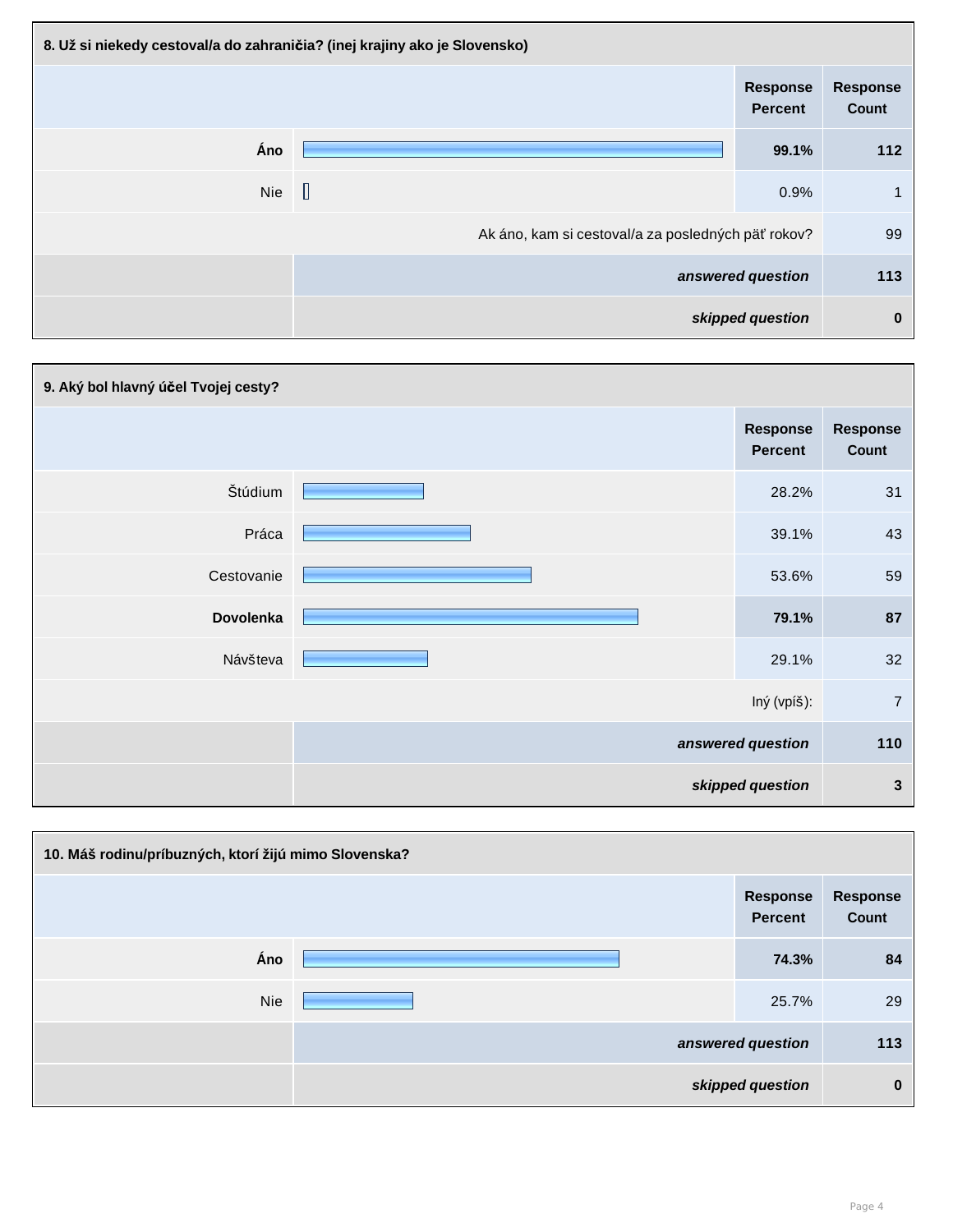| 11. Ak áno, kde? |                            |                                 |
|------------------|----------------------------|---------------------------------|
|                  | Response<br><b>Percent</b> | <b>Response</b><br><b>Count</b> |
| V krajine EÚ     | 85.5%                      | 71                              |
| Nie v Európe     | 36.1%                      | 30                              |
|                  | answered question          | 83                              |
|                  | skipped question           | 30                              |

| 12. Aký je Tvoj rodinný stav?                       |        |                                   |                          |
|-----------------------------------------------------|--------|-----------------------------------|--------------------------|
|                                                     |        | <b>Response</b><br><b>Percent</b> | <b>Response</b><br>Count |
| Slobodný/á (Nikdy som nebol/a<br>ženatý/vydatá)     |        | 57.5%                             | 65                       |
| Ženatý/vydatá (alebo po druhý raz<br>ženatý/vydatá) |        | 7.1%                              | $\bf 8$                  |
| Mám priateľa/priateľku                              |        | 34.5%                             | 39                       |
| Rozvedený/á                                         | $\Box$ | 0.9%                              | $\mathbf{1}$             |
|                                                     |        | Iné                               | $\mathbf{1}$             |
|                                                     |        | answered question                 | 113                      |
|                                                     |        | skipped question                  | $\mathbf 0$              |

| 13. (Ak si ženatý/vydatá alebo máš priateľku/priateľa) Je Tvoj partner/ka slovenskej národnosti? |  |                                   |                                 |  |
|--------------------------------------------------------------------------------------------------|--|-----------------------------------|---------------------------------|--|
|                                                                                                  |  | <b>Response</b><br><b>Percent</b> | <b>Response</b><br><b>Count</b> |  |
| Slovák/Slovenka                                                                                  |  | 77.6%                             | 45                              |  |
| Inej európskej národnosti                                                                        |  | 15.5%                             | 9                               |  |
| Inej národnosti mimo európskej                                                                   |  | 6.9%                              | $\overline{4}$                  |  |
|                                                                                                  |  | answered question                 | 58                              |  |
|                                                                                                  |  | skipped question                  | 55                              |  |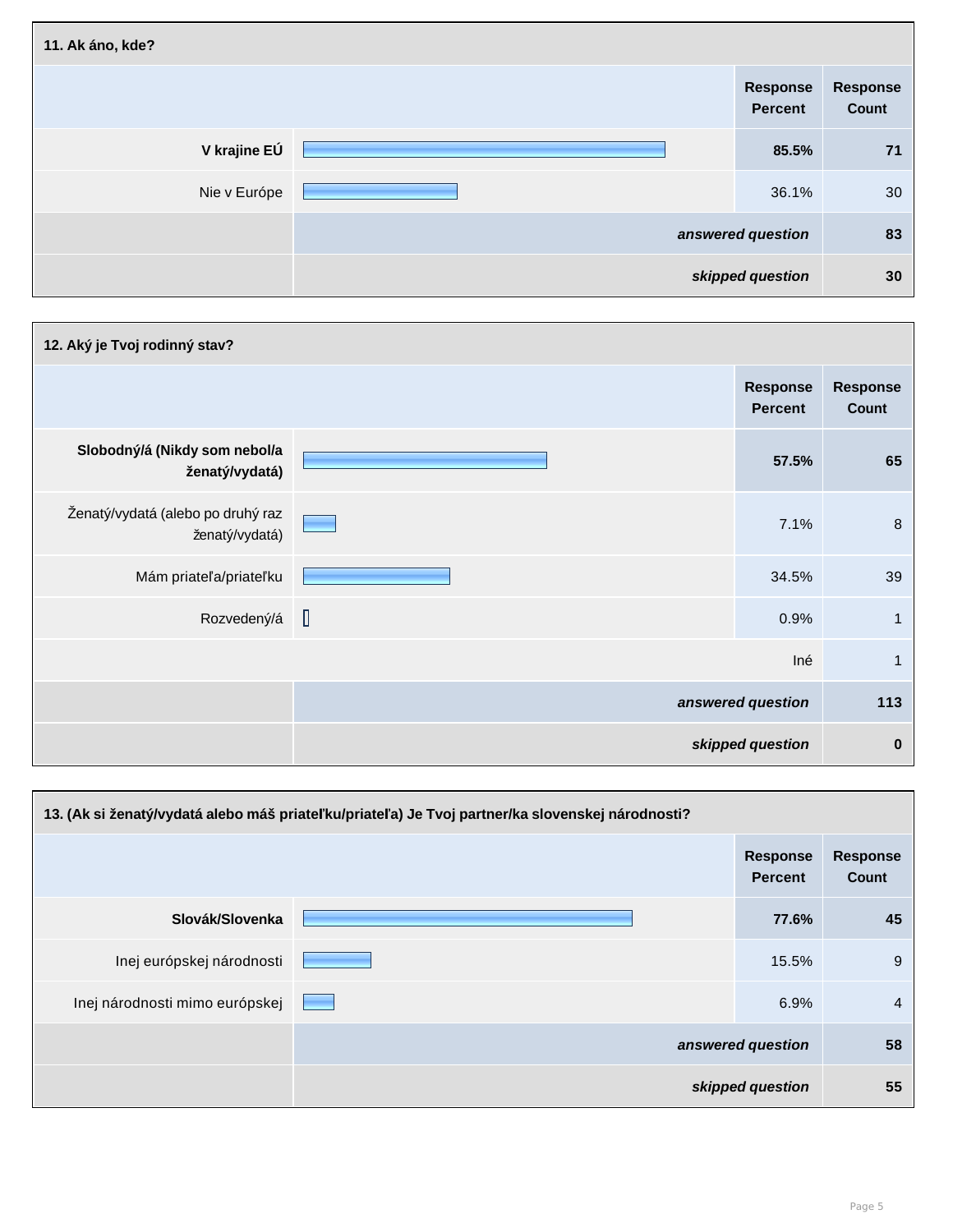| 14. Aké cudzie jazyky momentálne ovládaš? |               |                                                                             |            |                   |                                 |
|-------------------------------------------|---------------|-----------------------------------------------------------------------------|------------|-------------------|---------------------------------|
|                                           | slabo         | stredne                                                                     | dobre      | výborne           | <b>Response</b><br><b>Count</b> |
| anglicky                                  | $5.7\%$ (6)   | 21.7% (23)                                                                  | 41.5% (44) | $31.1\%$ (33)     | 106                             |
| nemecky/francúzsky                        | $39.8\%$ (35) | 23.9% (21)                                                                  | 18.2% (16) | 18.2% (16)        | 88                              |
|                                           |               | Iné jazyky, ktoré ovládaš výborne (vpíš aj predchádzajúce, ak je potrebné): |            |                   | 24                              |
|                                           |               |                                                                             |            | answered question | 113                             |
|                                           |               |                                                                             |            | skipped question  | $\bf{0}$                        |

| 15. Doplň výrok, aby Ťa charakterizoval čo najviac:                                                                |                                                                    |            |            |             |               |  |  |
|--------------------------------------------------------------------------------------------------------------------|--------------------------------------------------------------------|------------|------------|-------------|---------------|--|--|
| Vyber:                                                                                                             |                                                                    |            |            |             |               |  |  |
|                                                                                                                    | také isté<br>veľmi slal<br>oveľa silnejšie<br>silnejšie<br>slabšie |            |            |             |               |  |  |
| Moje kontakty (vzťahy) so Slovákmi<br>považujem za , ako vzťahy<br>(kontakty) ktoré mám s ľudmi mimo<br>Slovenska. | 26.1% (29)                                                         | 33.3% (37) | 37.8% (42) | $2.7\%$ (3) | $0.0\%$ (0)   |  |  |
|                                                                                                                    |                                                                    |            |            |             | answered ques |  |  |
|                                                                                                                    |                                                                    |            |            |             | skipped ques  |  |  |

| 16. Sleduješ aktuálne dianie (politické, spoločenské) na Slovensku? |  |                                   |                                 |  |
|---------------------------------------------------------------------|--|-----------------------------------|---------------------------------|--|
|                                                                     |  | <b>Response</b><br><b>Percent</b> | <b>Response</b><br><b>Count</b> |  |
| Áno                                                                 |  | 83.6%                             | 92                              |  |
| <b>Nie</b>                                                          |  | 16.4%                             | 18                              |  |
|                                                                     |  | answered question                 | 110                             |  |
|                                                                     |  | skipped question                  | 3                               |  |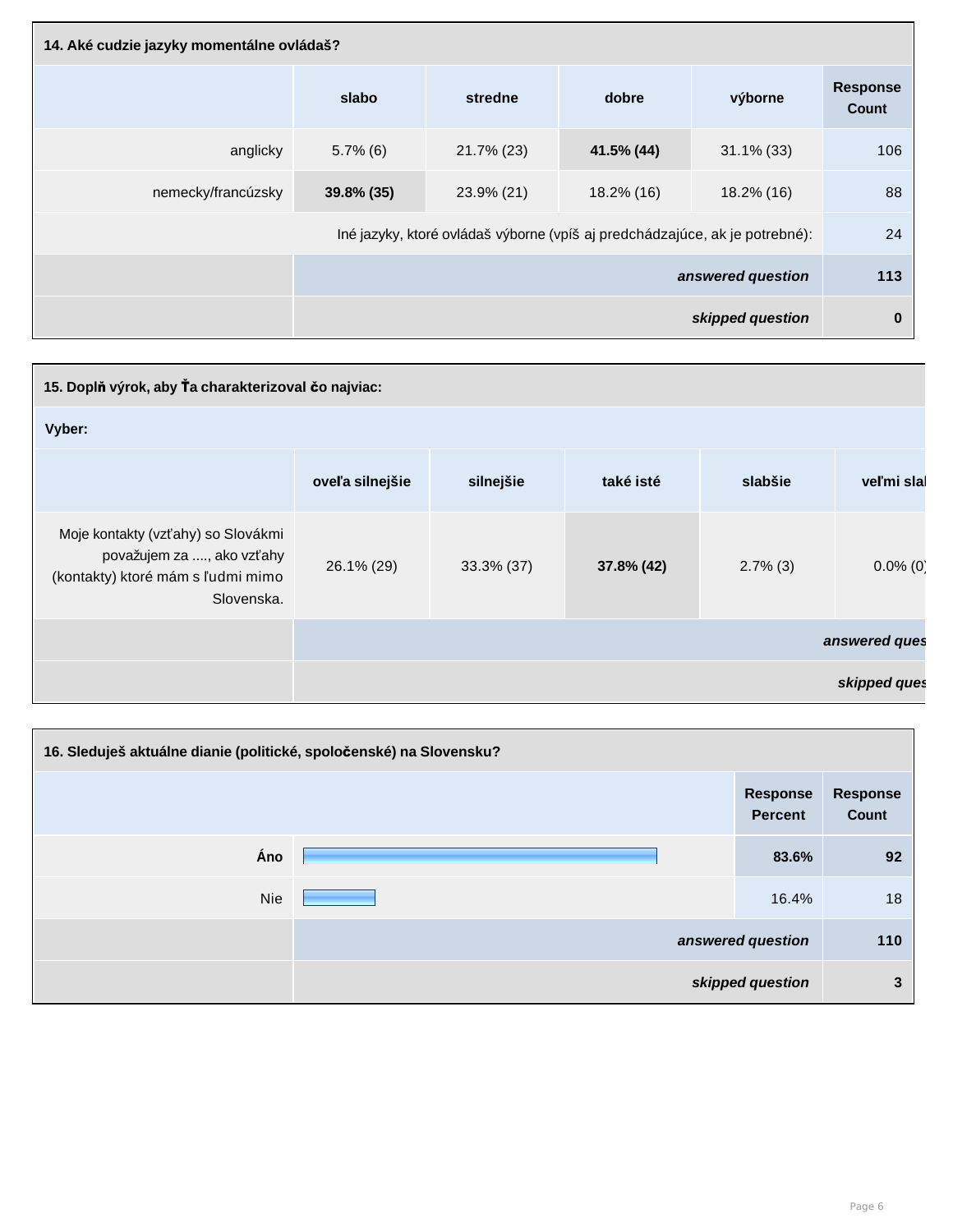| 17. Sleduješ aktuálne dianie (politické, spoločenské) v iných krajinách EU? |  |                                   |                          |  |
|-----------------------------------------------------------------------------|--|-----------------------------------|--------------------------|--|
|                                                                             |  | <b>Response</b><br><b>Percent</b> | <b>Response</b><br>Count |  |
| Áno                                                                         |  | 66.1%                             | 74                       |  |
| <b>Nie</b>                                                                  |  | 33.9%                             | 38                       |  |
|                                                                             |  | answered question                 | 112                      |  |
|                                                                             |  | skipped question                  | 1                        |  |

| 18. Čo presne Európska Únia pre Teba znamená?    |   |                                   |                                 |  |
|--------------------------------------------------|---|-----------------------------------|---------------------------------|--|
|                                                  |   | <b>Response</b><br><b>Percent</b> | <b>Response</b><br><b>Count</b> |  |
| Ekonomickú integráciu                            |   | 79.0%                             | 79                              |  |
| Spoločnú politiku                                |   | 49.0%                             | 49                              |  |
| Demokraciu                                       |   | 13.0%                             | 13                              |  |
| Kresťanskú úniu                                  | H | 1.0%                              | $\mathbf{1}$                    |  |
| Vykorisťovanie a imperializmus                   | E | 4.0%                              | $\overline{4}$                  |  |
| Politickú a vojenskú super veľmoc                |   | 9.0%                              | $9\,$                           |  |
| Byrokratickú komunitu izolovanú od<br>verejnosti |   | 12.0%                             | 12                              |  |
|                                                  |   | Iné:                              | 14                              |  |
|                                                  |   | answered question                 | 100                             |  |
|                                                  |   | skipped question                  | 13                              |  |

| 19. Vnímaš EÚ pozitívne alebo skôr negatívne? |                           |                  |                  |                           |                           |                                 |
|-----------------------------------------------|---------------------------|------------------|------------------|---------------------------|---------------------------|---------------------------------|
|                                               | <b>Veľmi</b><br>negativne | <b>Negativne</b> | <b>Pozitívne</b> | <b>Veľmi</b><br>pozitívne | Pozitívne aj<br>negativne | <b>Response</b><br><b>Count</b> |
| Vyber z možností:                             | $0.9\%$ (1)               | $2.7\%$ (3)      | 51.8% (58)       | 17.0% (19)                | 27.7% (31)                | 112                             |
|                                               |                           |                  |                  |                           | answered question         | $112$                           |
|                                               |                           |                  |                  |                           | skipped question          | 1                               |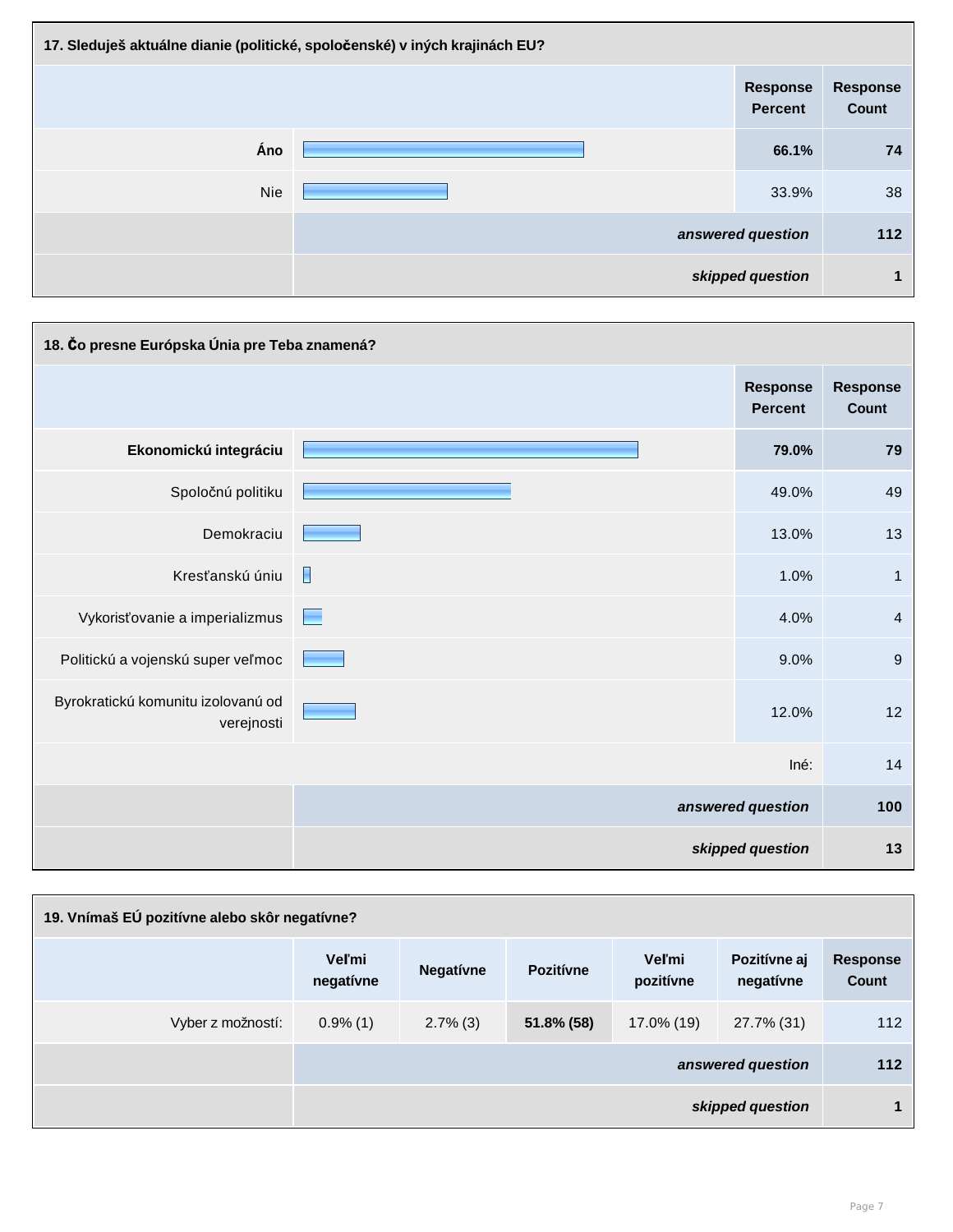| 20. Ako vnímaš zavedenie Eura na Slovensko? |                           |                                                                                                |            |            |                   |                      |  |
|---------------------------------------------|---------------------------|------------------------------------------------------------------------------------------------|------------|------------|-------------------|----------------------|--|
|                                             | <b>Veľmi</b><br>negativne | <b>Veľmi</b><br>Pozitívne aj<br><b>Pozitívne</b><br><b>Negativne</b><br>pozitívne<br>negativne |            |            |                   |                      |  |
| Vyber z možností:                           | $3.6\%$ (4)               | $7.1\%$ (8)                                                                                    | 46.4% (52) | 25.9% (29) | 17.0% (19)        | 112                  |  |
|                                             |                           |                                                                                                |            |            | answered question | 112                  |  |
|                                             |                           |                                                                                                |            |            | skipped question  | $\blacktriangleleft$ |  |

| 21. Ktorý z nasledujúcich výrokov Ťa charakterizuje najviac? |                                   |                                 |
|--------------------------------------------------------------|-----------------------------------|---------------------------------|
|                                                              | <b>Response</b><br><b>Percent</b> | <b>Response</b><br><b>Count</b> |
| Som Slovák/Slovenka                                          | 34.0%                             | 35                              |
| Som Slovák/Slovenka a potom<br>Európan/Európanka             | 52.4%                             | 54                              |
| Som Európan/Európanka a potom<br>Slovák/Slovenka             | 5.8%                              | $6\phantom{1}6$                 |
| Som Európan/Európanka                                        | 7.8%                              | 8                               |
|                                                              | Iné                               | 13                              |
|                                                              | answered question                 | 103                             |
|                                                              | skipped question                  | 10                              |

| 22. Akú dôležitosť majú pre Teba nasledujúce tvrdenia? (kde 1=najmenej a 4=najviac dôležité) |                         |                  |               |                         |                          |
|----------------------------------------------------------------------------------------------|-------------------------|------------------|---------------|-------------------------|--------------------------|
|                                                                                              | $\overline{\mathbf{1}}$ | $\boldsymbol{2}$ | $\mathbf{3}$  | $\overline{\mathbf{4}}$ | <b>Response</b><br>Count |
| Členstvo v Európske Únii                                                                     | $7.3\%$ (8)             | 29.1% (32)       | 29.1% (32)    | $34.5\%$ (38)           | 110                      |
| Zavedenie Eura                                                                               | $15.5\%$ (17)           | 27.3% (30)       | $38.2\%$ (42) | $19.1\% (21)$           | 110                      |
| Geografická lokalita Slovenska                                                               | $11.8\%$ (13)           | 24.5% (27)       | 40.9% (45)    | 22.7% (25)              | 110                      |
| Hodnoty a tradície                                                                           | $6.4\% (7)$             | 19.1% (21)       | 23.6% (26)    | 50.9% (56)              | 110                      |
|                                                                                              | answered question       |                  |               | 110                     |                          |
|                                                                                              |                         |                  |               | skipped question        | $\mathbf{3}$             |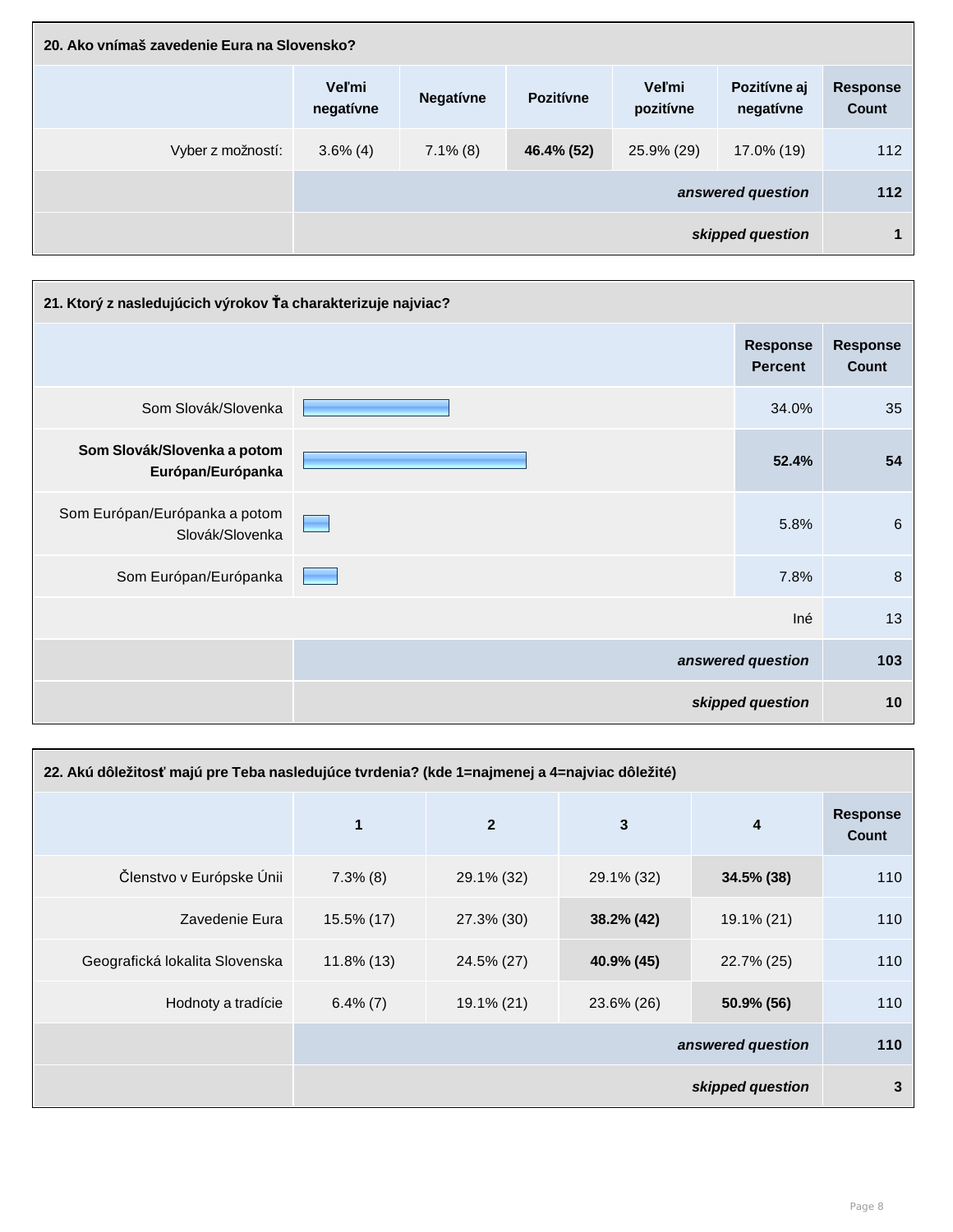| 23. Čo znamená členstvo v EÚ pre Slovensko? |             |                   |                                 |
|---------------------------------------------|-------------|-------------------|---------------------------------|
| Vyber:                                      |             |                   |                                 |
|                                             | Áno         | <b>Nie</b>        | <b>Response</b><br><b>Count</b> |
| Viac demokracie                             | 52.3% (57)  | 47.7% (52)        | 109                             |
| Viac pracovných príležitostí                | 92.8% (103) | $7.2\%$ (8)       | 111                             |
| Viac pozornosti pre ľudské práva            | 80.2% (89)  | 19.8% (22)        | 111                             |
| Lepšie časy                                 | 67.6% (73)  | 32.4% (35)        | 108                             |
| Koniec nezávislosti                         | 34.9% (38)  | 65.1% (71)        | 109                             |
| Stratu národnej identity                    | 14.7% (16)  | 85.3% (93)        | 109                             |
| Vykorisťovanie                              | $7.5\%$ (8) | 92.5% (99)        | 107                             |
| Migrácia Slovákov na Západ                  | 50.0% (54)  | 50.0% (54)        | 108                             |
|                                             |             | answered question | 111                             |
|                                             |             | skipped question  | $\boldsymbol{2}$                |

| 24. Myslíš si, že členstvo v EÚ má hlavne vplyv na:     |                |                   |                          |
|---------------------------------------------------------|----------------|-------------------|--------------------------|
| Vyber:                                                  |                |                   |                          |
|                                                         | Viac pozitívny | Viac negatívny    | <b>Response</b><br>Count |
| Teba osobne                                             | 94.5% (103)    | $5.5\%$ (6)       | 109                      |
| Staršiu generáciu (Tvojich rodičov,<br>starých rodičov) | $61.1\%$ (66)  | 38.9% (42)        | 108                      |
|                                                         |                | Komentár:         | 17                       |
|                                                         |                | answered question | 111                      |
|                                                         |                | skipped question  | $\overline{2}$           |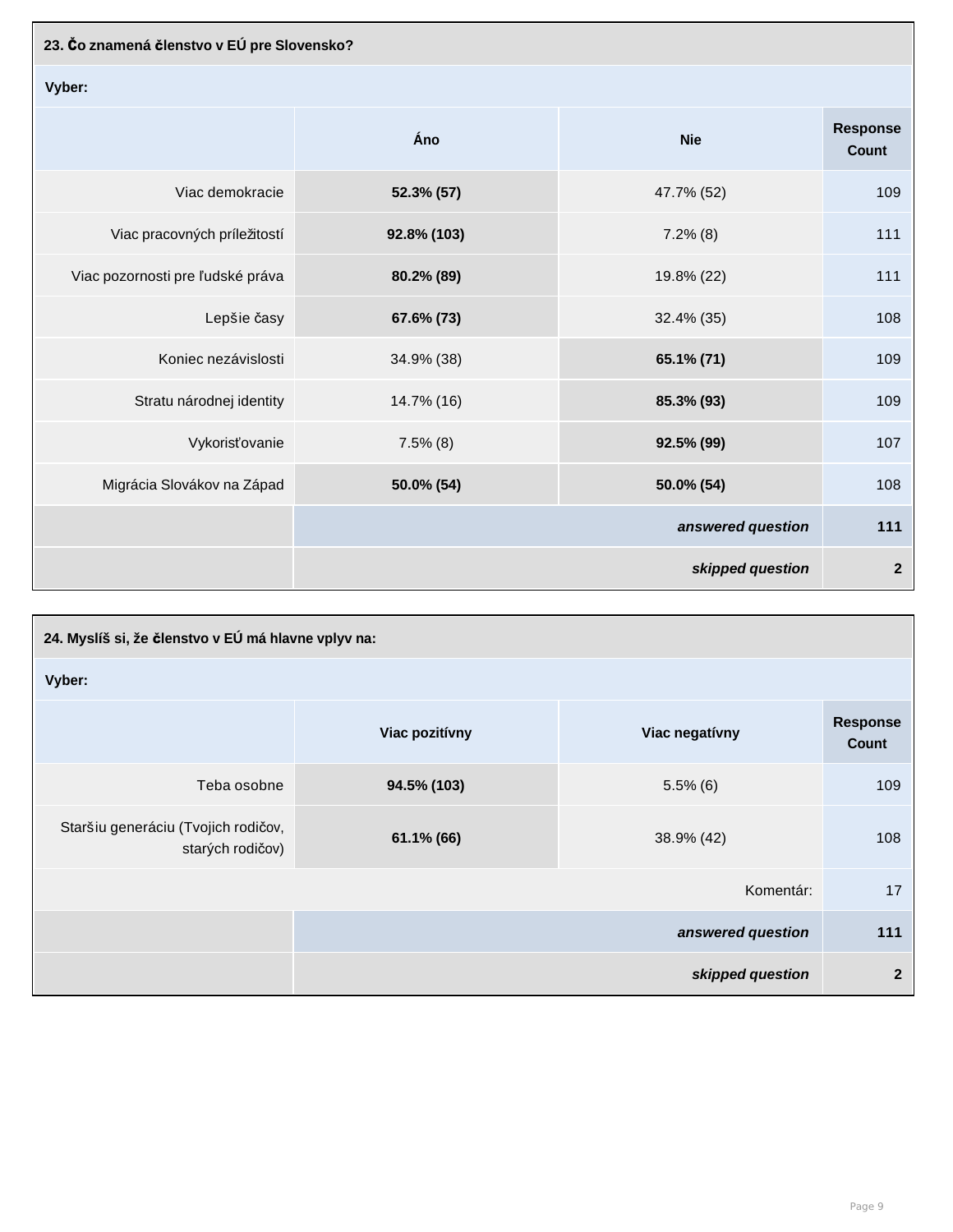| 25. Vyjadri svoj názor k nasledujúcim tvrdeniam: (Súhlasím/Nesúhlasím)                                       |            |                   |                                 |
|--------------------------------------------------------------------------------------------------------------|------------|-------------------|---------------------------------|
| Vyber:                                                                                                       |            |                   |                                 |
|                                                                                                              | Áno        | <b>Nie</b>        | <b>Response</b><br><b>Count</b> |
| Dúfam, že budem pochovaný/á na<br>Slovensku                                                                  | 74.0% (77) | 26.0% (27)        | 104                             |
| Slováci študujúci v zahraničí by sa<br>mali vrátiť späť a pracovať na<br>Slovensku                           | 35.0% (36) | 65.0% (67)        | 103                             |
| Chcel/a by som ovládať lepšie<br>cudzie jazyky, lebo potom by som<br>mal/a väčšiu šancu sa zamestnať v<br>EÚ | 80.2% (85) | 19.8% (21)        | 106                             |
| Chcel/a by som sa presťahovať a žiť<br>v inej krajine EÚ                                                     | 38.5% (40) | 61.5% (64)        | 104                             |
| Mám problém sa oženiť/vydať za<br>cudzinca                                                                   | 15.7% (17) | 84.3% (91)        | 108                             |
| Chcel/a by som pracovať v jednej z<br>EÚ krajín (nie SK)                                                     | 66.7% (68) | 33.3% (34)        | 102 <sub>2</sub>                |
| Som hrdý/á na to, že som<br>Slovák/Slovenka                                                                  | 86.2% (94) | 13.8% (15)        | 109                             |
| Som šťastný/á, že bývam na<br>Slovensku                                                                      | 73.5% (72) | 26.5% (26)        | 98                              |
|                                                                                                              |            | answered question | 110                             |
|                                                                                                              |            | skipped question  | $\mathbf{3}$                    |

| 26. Ak sa ťa niekto opýta v nie-európskej krajine (Amerika, Kanada, Afrika, Ázia,) že odkiaľ pochádzaš, normálne odpovieš: |  |                                   |                                 |
|----------------------------------------------------------------------------------------------------------------------------|--|-----------------------------------|---------------------------------|
|                                                                                                                            |  | <b>Response</b><br><b>Percent</b> | <b>Response</b><br><b>Count</b> |
| "Som zo Slovenska"                                                                                                         |  | 86.9%                             | 93                              |
| "Som z Európy"                                                                                                             |  | 13.1%                             | 14                              |
|                                                                                                                            |  | Iné:                              | 12                              |
|                                                                                                                            |  | answered question                 | 107                             |
|                                                                                                                            |  | skipped question                  | $6\phantom{1}6$                 |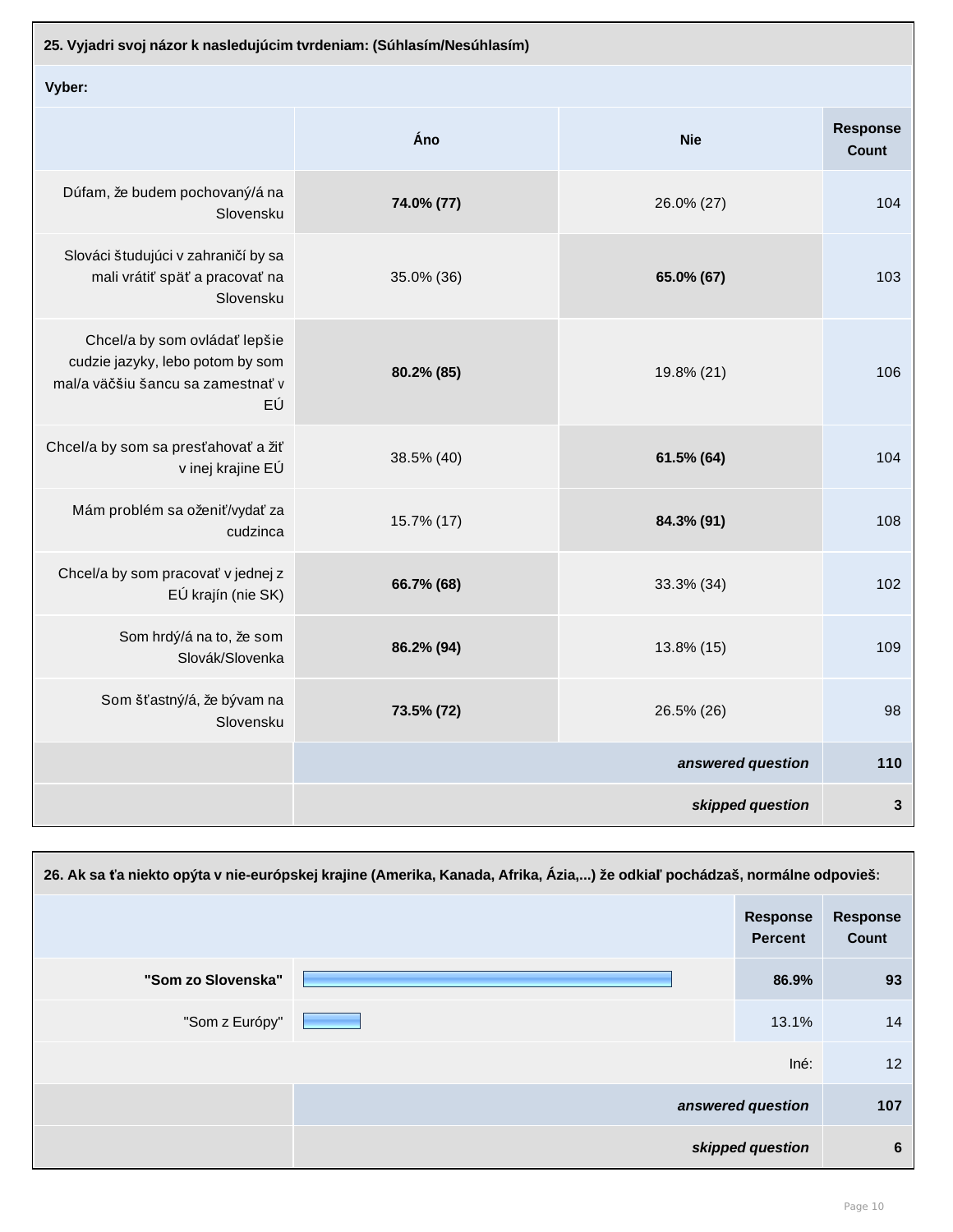| 27. Aká je pravdepodobnosť, že v Tvojich 35 rokoch budeš: |                   |            |                     |                                 |
|-----------------------------------------------------------|-------------------|------------|---------------------|---------------------------------|
|                                                           | v žiadnom prípade | možno      | veľmi pravdepodobne | <b>Response</b><br><b>Count</b> |
| Žiť na Slovensku                                          | $1.8\%$ (2)       | 43.6% (48) | 54.5% (60)          | 110                             |
| Žiť v inej EÚ krajine                                     | $5.6\%$ (6)       | 78.5% (84) | 15.9% (17)          | 107                             |
| Žiť mimo Európu                                           | 31.8% (34)        | 64.5% (69) | $3.7\%$ (4)         | 107                             |
| Komentár:                                                 |                   |            |                     | 9                               |
|                                                           |                   |            | answered question   | 111                             |
|                                                           |                   |            | skipped question    | $\overline{2}$                  |

| 28. Vyjadri svoj súhlas/nesúhlas k nasledujúcim komentárom:                       |                 |                   |                                 |
|-----------------------------------------------------------------------------------|-----------------|-------------------|---------------------------------|
| Vyber:                                                                            |                 |                   |                                 |
|                                                                                   | <b>Súhlasím</b> | <b>Nesúhlasím</b> | <b>Response</b><br><b>Count</b> |
| Niekto povedal: "Je lepšie, keď<br>zdieľame rovnaké tradície a zvyky".            | 37.6% (41)      | 62.4% (68)        | 109                             |
| Niekto povedal: "Kultúra etnickej<br>menšiny je prínosom aj pre našu<br>kultúru". | 80.4% (86)      | 19.6% (21)        | 107                             |
| Niekto povedal: "Na Slovensku by<br>mohlo byť menej prisťahovalcov".              | 29.9% (32)      | 70.1% (75)        | 107                             |
|                                                                                   |                 | answered question | 110                             |
|                                                                                   |                 | skipped question  | $\mathbf{3}$                    |